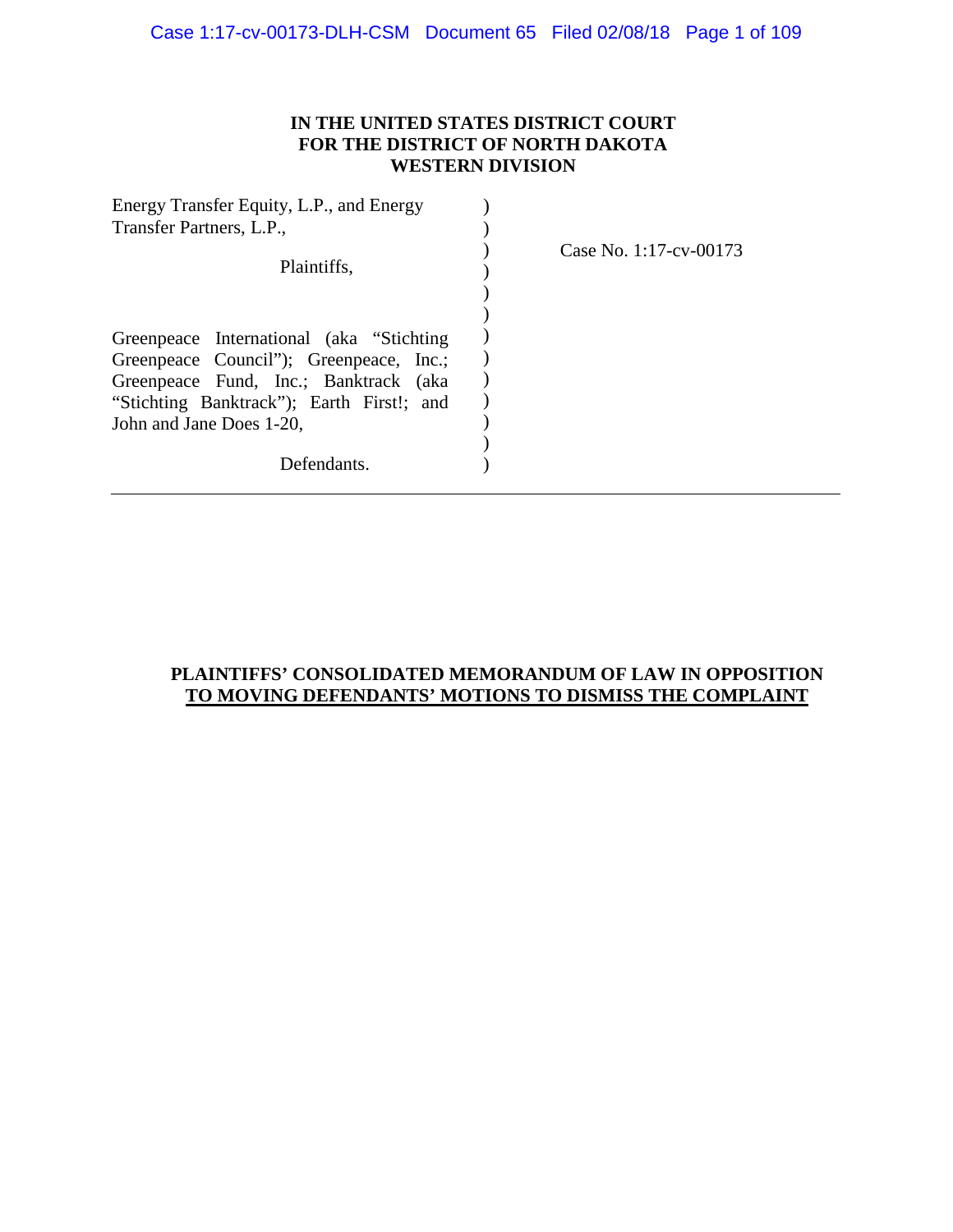# **TABLE OF CONTENTS**

## **Page**

| A.        |                  |                                                                                                             |
|-----------|------------------|-------------------------------------------------------------------------------------------------------------|
| <b>B.</b> |                  |                                                                                                             |
|           | 1.               |                                                                                                             |
|           | 2.               |                                                                                                             |
|           |                  | a.                                                                                                          |
|           |                  | $\mathbf b$ .                                                                                               |
|           |                  | c.                                                                                                          |
|           |                  | d.                                                                                                          |
|           | 3.               |                                                                                                             |
|           | $\overline{4}$ . | The Enterprise Funds, Directs and Incites Violent Protests  10                                              |
|           | 5.               | The Enterprise Manufactures and Disseminates Lies About DAPL  14                                            |
|           |                  | The Enterprise Misrepresents That DAPL Traverses SRST<br>a.                                                 |
|           |                  | The Enterprise Misrepresents DAPL Will Poison Tribal<br>$\mathbf b$ .                                       |
|           |                  | The Enterprise Misrepresents DAPL Will Catastrophically<br>c.                                               |
|           |                  | The Enterprise Misrepresents Energy Transfer Used<br>$\mathbf{d}$ .                                         |
|           |                  | The Enterprise Misrepresents DAPL was Routed and<br>e.<br>Approved Without Adequate Environmental Review or |
|           |                  | f.<br>The Enterprise Misrepresents That Energy Transfer                                                     |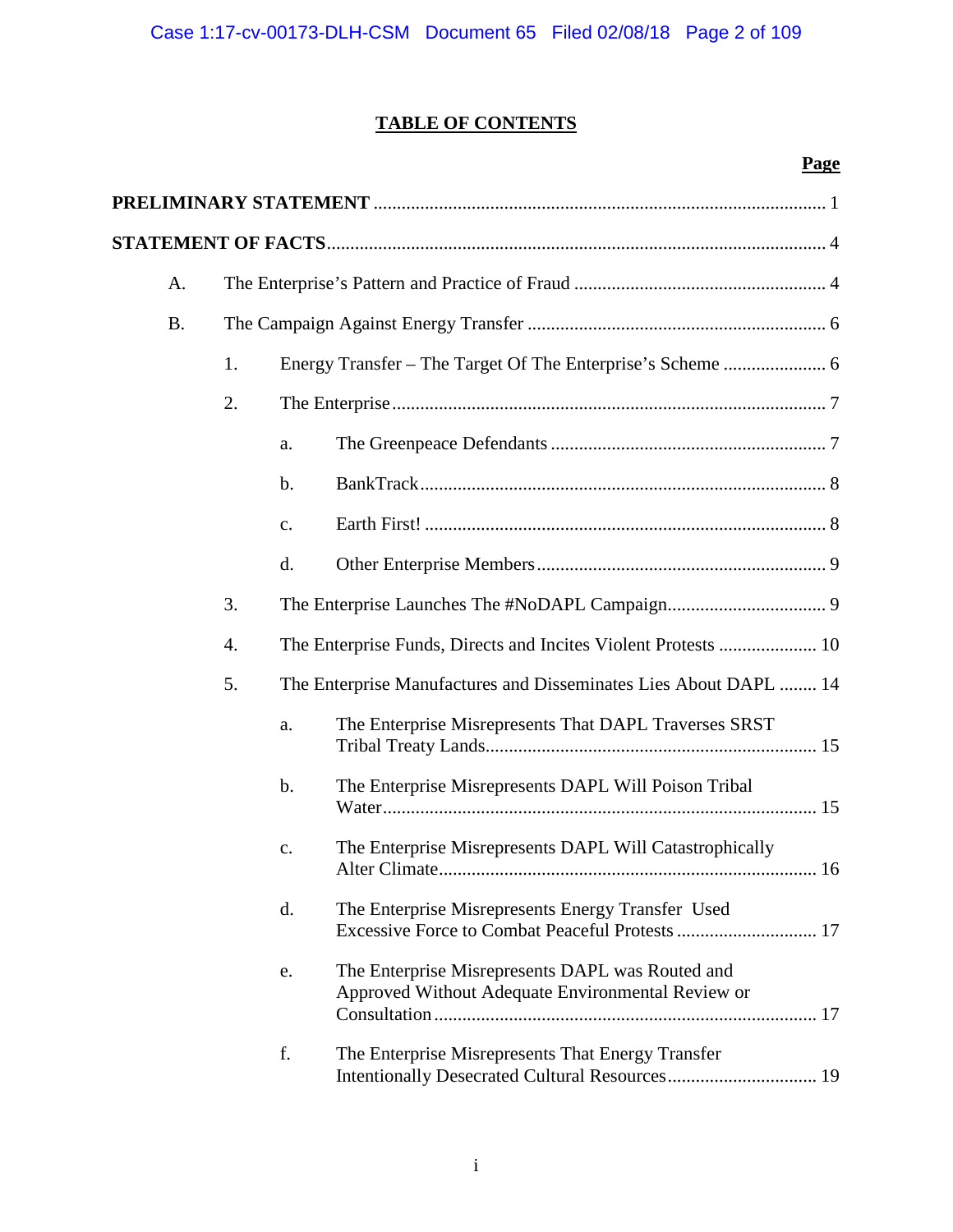# Case 1:17-cv-00173-DLH-CSM Document 65 Filed 02/08/18 Page 3 of 109

|     |           | 6. | The Enterprise Targets Energy Transfer's Financers and Investors 20                                               |  |
|-----|-----------|----|-------------------------------------------------------------------------------------------------------------------|--|
|     |           | 7. |                                                                                                                   |  |
|     | C.        |    | The District Court Found the Environmental and Cultural Review for                                                |  |
|     | D.        |    |                                                                                                                   |  |
|     | E.        |    |                                                                                                                   |  |
|     | F.        |    |                                                                                                                   |  |
|     |           |    |                                                                                                                   |  |
|     |           |    |                                                                                                                   |  |
| I.  |           |    | THE FIRST AMENDMENT DOES NOT PROTECT DEFENDANTS'<br><b>RACKETEERING ENTERPRISE AND OTHER UNLAWFUL CONDUCT  26</b> |  |
| II. |           |    |                                                                                                                   |  |
|     | A.        |    |                                                                                                                   |  |
|     |           | 1. | The Complaint Pleads Each Defendant's Direct Role in the RICO                                                     |  |
|     |           | 2. | Each Defendant is Liable for the Full Conduct of the RICO Enterprise. 38                                          |  |
|     | <b>B.</b> |    | The Complaint Pleads a RICO Enterprise and Each Defendants'                                                       |  |
|     |           | 1. |                                                                                                                   |  |
|     |           | 2. | The Complaint Pleads Each Defendant's Participation in the Enterprise 42                                          |  |
|     | C.        |    |                                                                                                                   |  |
|     | D.        |    |                                                                                                                   |  |
|     |           | 1. |                                                                                                                   |  |
|     |           | 2. | The Complaint Pleads Violations Of Mail And Wire Fraud Statutes 49                                                |  |
|     | E.        |    |                                                                                                                   |  |
|     |           | 1. | Plaintiffs Are the Direct and Intended Victims of Defendants'                                                     |  |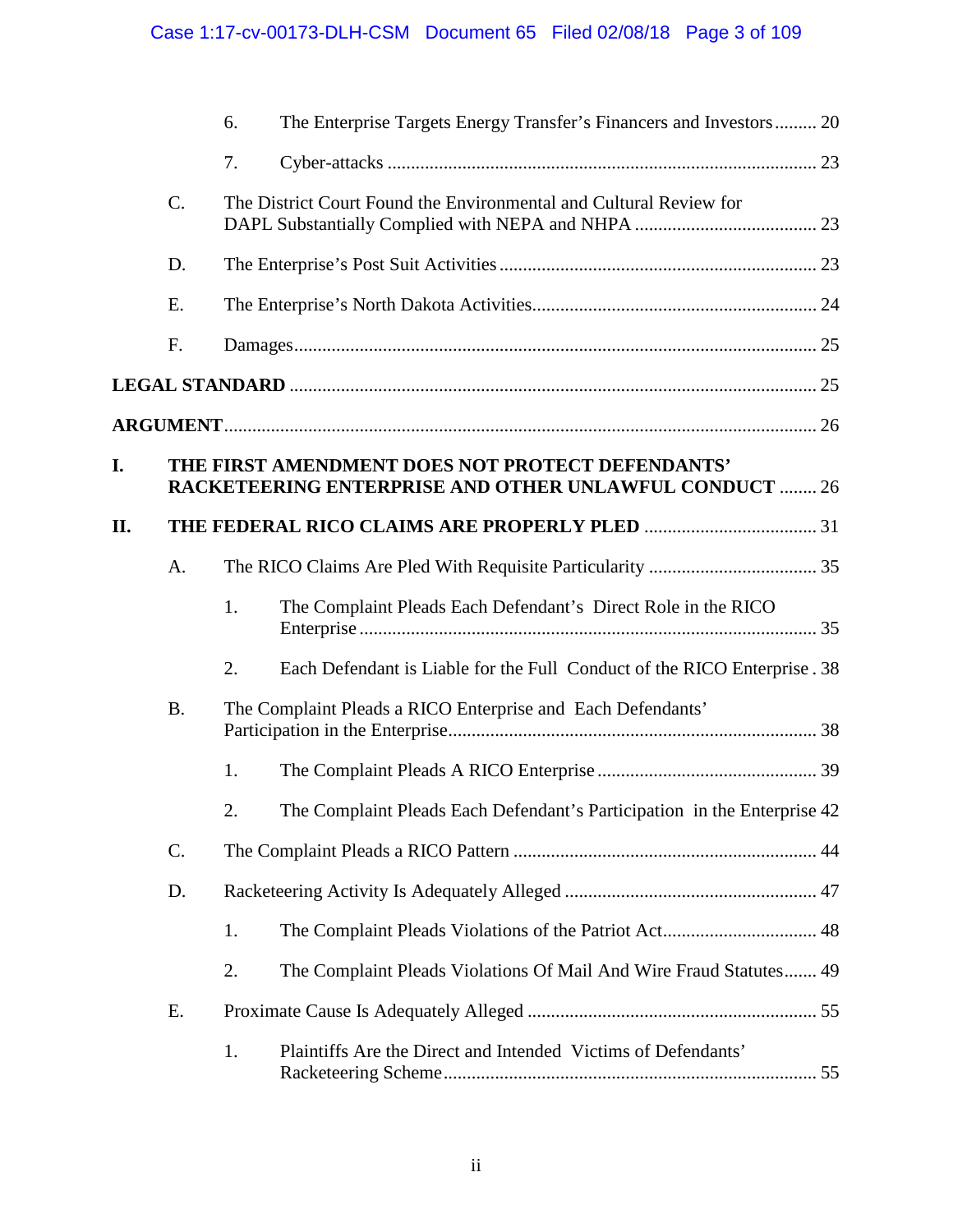|           | 2. |                                                                         |  |
|-----------|----|-------------------------------------------------------------------------|--|
|           |    | THE NORTH DAKOTA COMMON LAW CLAIMS ARE PROPERLY                         |  |
| A.        |    |                                                                         |  |
|           | 1. | The Complaint Alleges Actionable and False Statements of Fact 62        |  |
|           |    | Defendants Hold Their Statements Out as Objective Facts 63<br>a.        |  |
|           |    | b.                                                                      |  |
|           | 2. | Defendants Are Liable for All Misrepresentations Which They Had a       |  |
|           | 3. | The Defamatory Statements Were Made With Actual Malice  69              |  |
|           | 4. | Defendants' Statements Are Not Protected By Judicial Privilege 75       |  |
| <b>B.</b> |    |                                                                         |  |
|           |    |                                                                         |  |
| A.        |    |                                                                         |  |
| <b>B.</b> |    | Defendants Have Not Met Their Heavy Burden to Demonstrate that a        |  |
|           | 1. |                                                                         |  |
|           | 2. |                                                                         |  |
|           | 3. |                                                                         |  |
|           |    | THE COURT HAS PERSONAL JURISDICTION OVER THE                            |  |
| A.        |    | This Court Has Personal Jurisdiction Under the Federal RICO Statute  84 |  |
| <b>B.</b> |    | This Court Has Jurisdiction Under North Dakota's Long-Arm Statute  87   |  |
|           |    |                                                                         |  |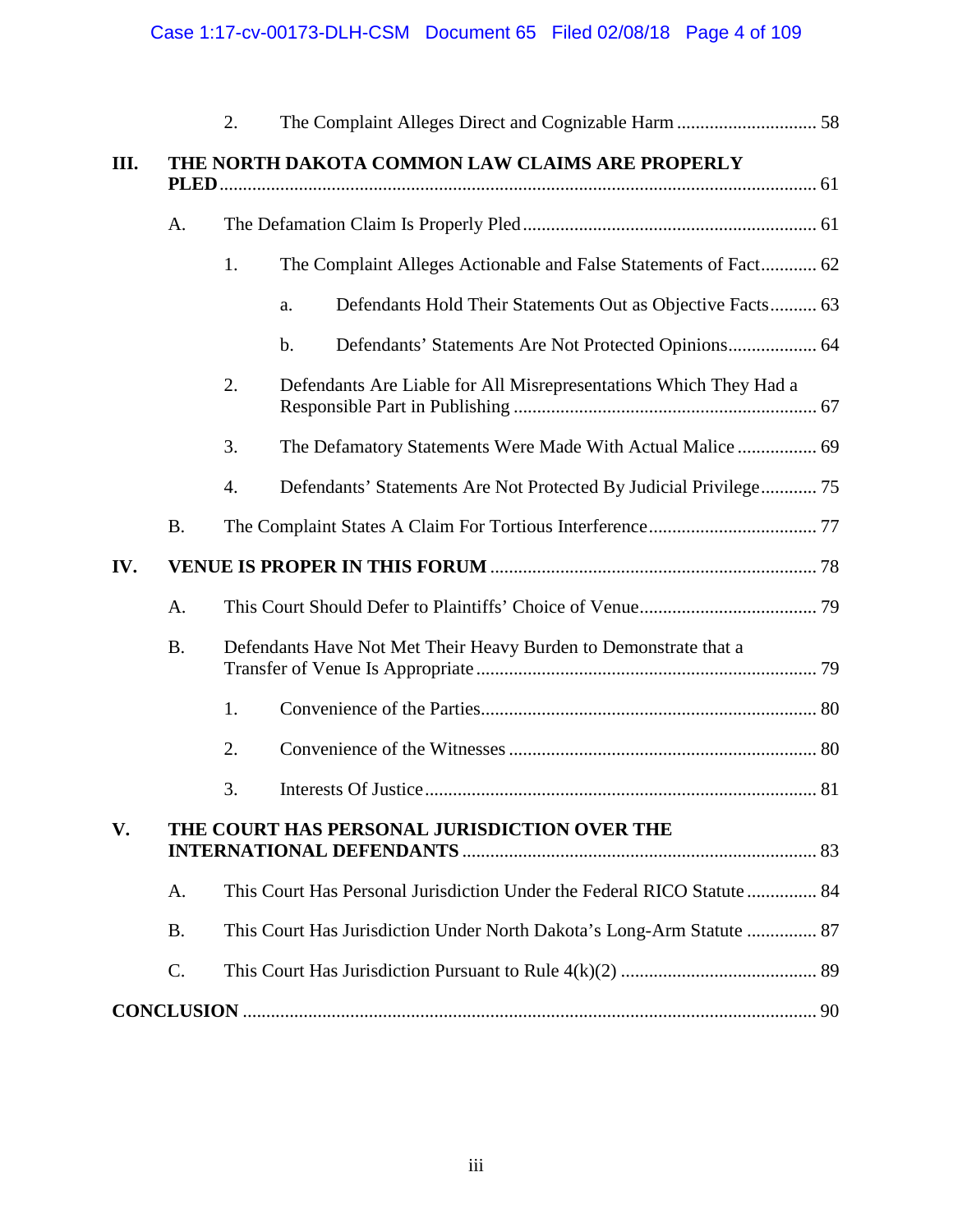# **TABLE OF AUTHORITIES**

## **Page(s)**

### **Cases**

| Abbas v. Foreign Policy Grp., LLC,                             |  |
|----------------------------------------------------------------|--|
| Abels v. Farmers Commodities Corp.,                            |  |
| Alexander WF, LLC v. Hanlon,                                   |  |
| Allstate Ins. Co. v. Linea Latina De Accidentes, Inc.,         |  |
| Alumax Mill Prod., Inc. v. Krzysztofiak,                       |  |
| Am. Dental Ass'n v. Khorrami,                                  |  |
| Am. Trade Partners, L.P. v. A-1 Int'l Importing Enters., Ltd., |  |
| In re Apple, Inc.,                                             |  |
| Aragon v. Che Ku,                                              |  |
| Ark. Blue Cross & Blue Shield v. Philip Morris, Inc.,          |  |
| Armstrong v. Am. Pallet Leasing Inc.,                          |  |
| Ashcroft v. Iqbal,                                             |  |
| Askew v. Joachim Memorial Home,                                |  |
| Atkinson v. McLaughlin,                                        |  |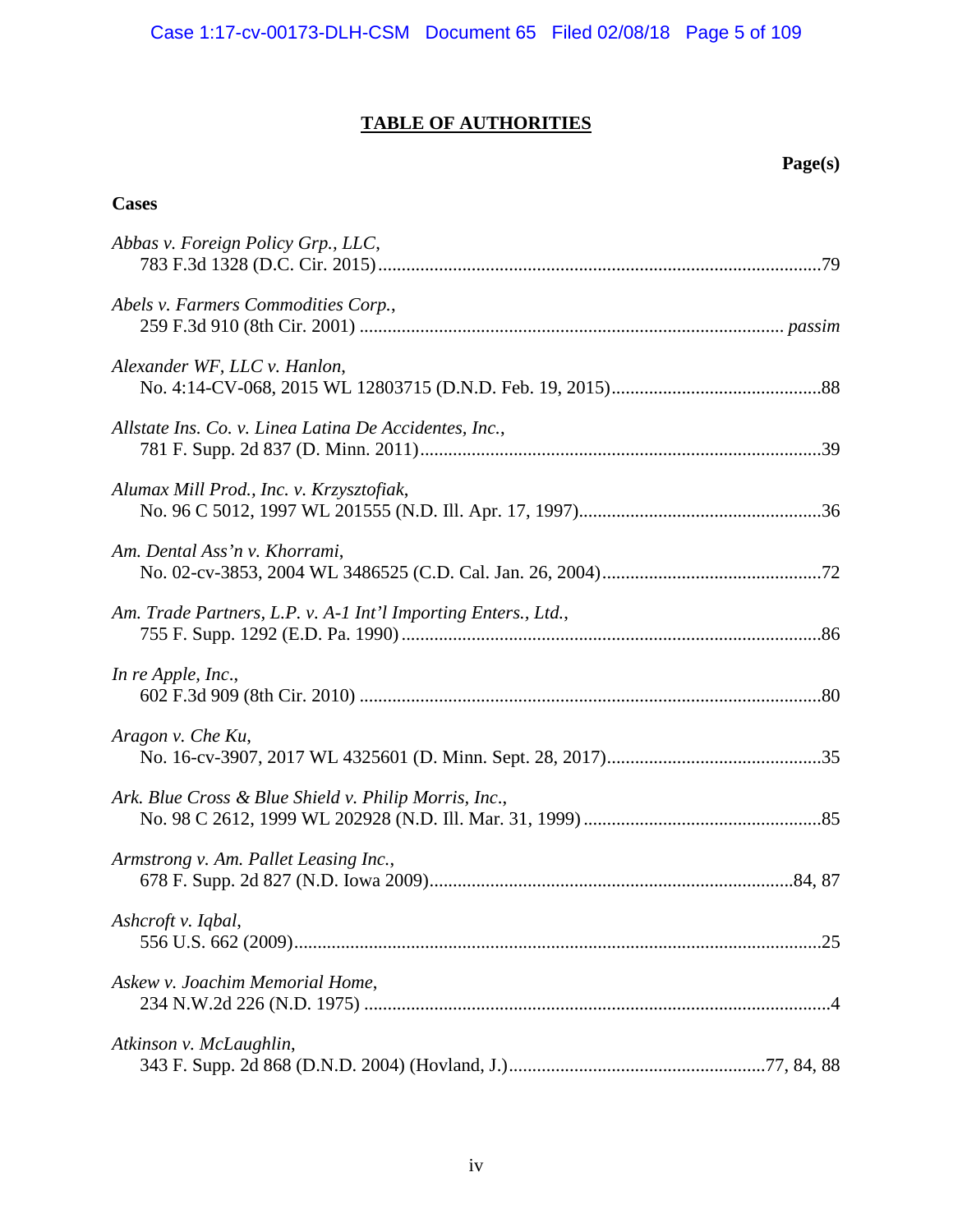# Case 1:17-cv-00173-DLH-CSM Document 65 Filed 02/08/18 Page 6 of 109

| Atlas Pile Driving Co. v. DiCon Fin. Co.,                  |  |
|------------------------------------------------------------|--|
| In re Avandia Mktg., Sales Practices & Prod. Liab. Litig., |  |
| Bennett v. Berg,                                           |  |
| BHRAC, LLC v. Regency Car Rentals,                         |  |
| Bieter Co. v. Blomquist,                                   |  |
| BNSF Ry. Co. v. Progress Rail Servs. Corp.,                |  |
| Boyle v. United States,                                    |  |
| Braden v. Wal-Mart Stores, Inc.,                           |  |
| Bridge C.A.T. Scan Associates v. Ohio-Nuclear Inc.,        |  |
| Bridge v. Phoenix Bond and Indem. Co.,                     |  |
| Brokerage Concepts, Inc. v. U.S. Healthcare, Inc.,         |  |
| Burr v. Kulus,                                             |  |
| Butcher's Union Local No. 498 v. SDC Investment, Inc.      |  |
| Buttons v. Nat'l Broad. Co.,                               |  |
| Campbell v. Citizens for an Honest Government, Inc.        |  |
| Cantrell v. Forest City Pub. Co.,                          |  |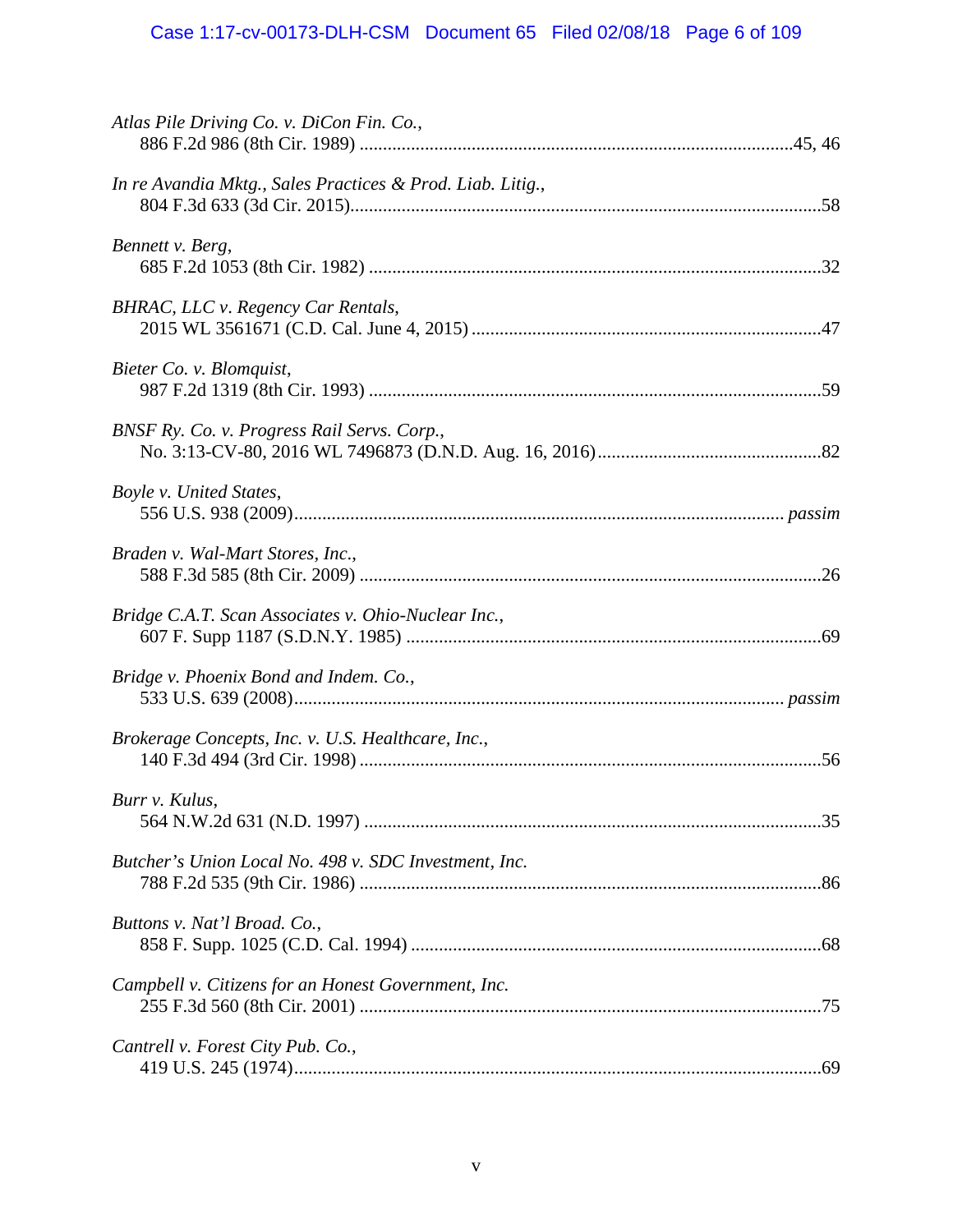# Case 1:17-cv-00173-DLH-CSM Document 65 Filed 02/08/18 Page 7 of 109

| Cement-Lock v. Gas Tech. Inst.,                                 |  |
|-----------------------------------------------------------------|--|
| Chastain v. Hodgdon,                                            |  |
| Citizens Against Rent Control/Coal. for Fair Hous. v. Berkeley, |  |
| City of Chicago Heights v. Lobue,                               |  |
| Cleveland v. United States,                                     |  |
| Commercial Cleaning Servs., L.L.C. v. Colin Serv. Sys., Inc.,   |  |
| Craig Outdoor Advertising v. Viacom Outdoor, Inc.,              |  |
| Crest Const. II, Inc. v. Doe,                                   |  |
| DakColl, Inc. v. Grand Cent. Graphics, Inc.,                    |  |
| Dakota Access, LLC v. Archambault,                              |  |
| Dakota Indus., Inc. v. Dakota Sportswear, Inc.,                 |  |
| Dakota W. Bank of N. Dakota v. N. Am. Nutrition Cos., Inc.,     |  |
| Democracy Partners v. Project Veritas Action Fund,              |  |
| Deupree v. Iliff,                                               |  |
| Diamonds Plus, Inc. v. Kolber,                                  |  |
| Diaz v. Gates,                                                  |  |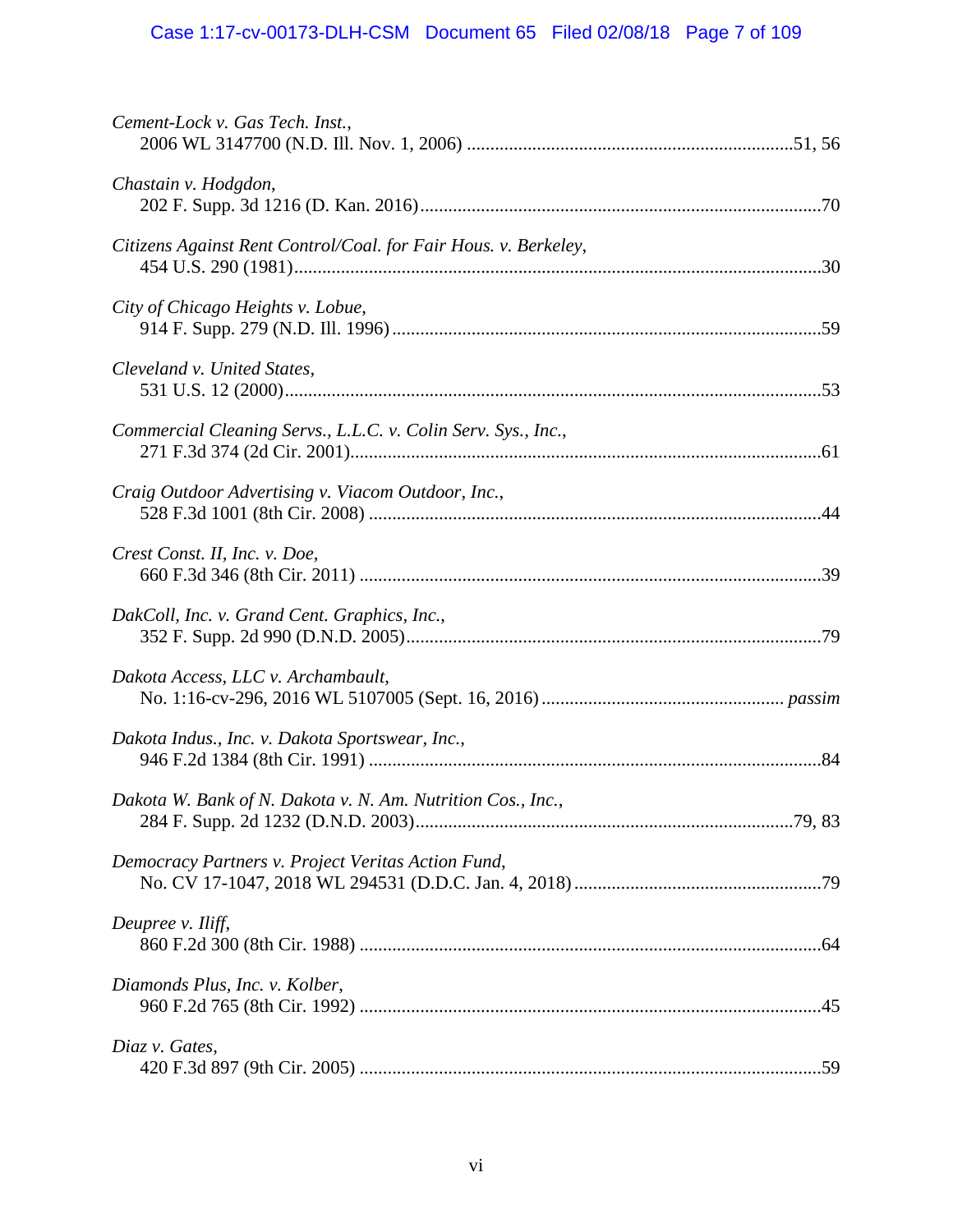# Case 1:17-cv-00173-DLH-CSM Document 65 Filed 02/08/18 Page 8 of 109

| Dodds v. Am. Broad. Co.,                                                |  |
|-------------------------------------------------------------------------|--|
| Doe v. Unocal Corp.,                                                    |  |
| Donaldson v. Read Magazine,                                             |  |
| Duffy v. Fox News Networks, LLC,                                        |  |
| Dundon v. Kirchmeier,                                                   |  |
| Emo v. Milbank Mut. Ins. Co.,                                           |  |
| Enigma Software Grp. USA, LLC v. Bleeping Computer LLC,                 |  |
| Farah v. Esquire Magazine,                                              |  |
| Feld Entm't Inc. v. Am. Soc'y for the Prevention of Cruelty to Animals, |  |
| First Nat. Bank and Trust Co. v. Hollingsworth,                         |  |
| Fladeland v. Satrom,                                                    |  |
| Flowers v. Carville,                                                    |  |
| Garrett v. Cassity,                                                     |  |
| Geraci v. Women's Alliance, Inc.,                                       |  |
| Gertz v. Robert Welch, Inc.,                                            |  |
| Gertz v. Robert Welch, Inc.,                                            |  |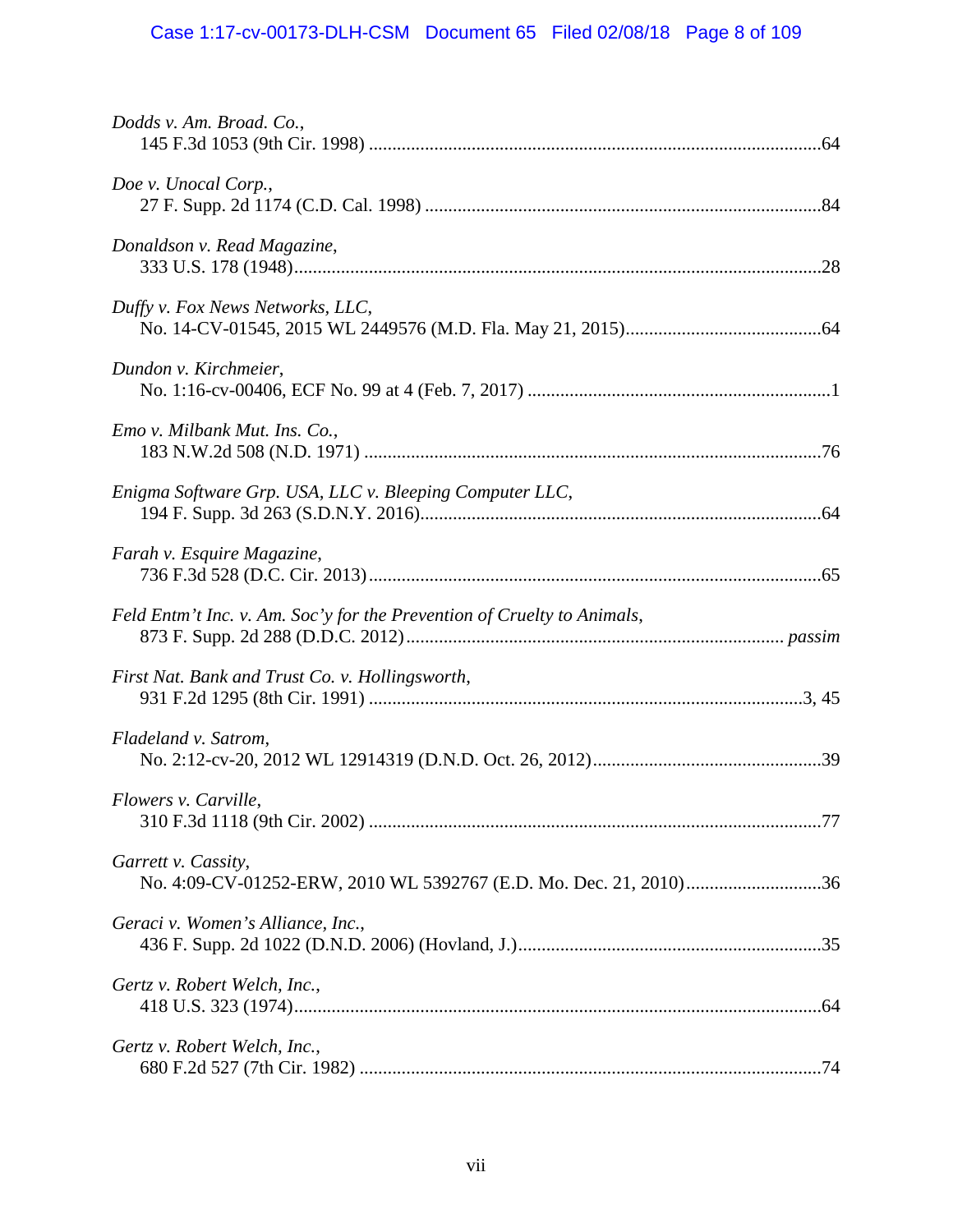# Case 1:17-cv-00173-DLH-CSM Document 65 Filed 02/08/18 Page 9 of 109

| Giboney v. Empire Storage & Ice Co.,                           |  |
|----------------------------------------------------------------|--|
| Golden Bear Distrib. Sys. of Texas, Inc. v. Chase Revel, Inc., |  |
| Golub & Assocs., Inc. v. Long,                                 |  |
| Goodwin v. United States,                                      |  |
| Grant v. Turner,                                               |  |
| Gross v. New York Times,                                       |  |
| Guggenberger v. Minnesota,                                     |  |
| Gunderson v. ADM Inv'r Servs., Inc.,                           |  |
| H.J. Inc. v. Nw. Bell Tel. Co.,                                |  |
| Hamm v. Rhone-Poulenc Rorer Pharm., Inc.,                      |  |
| Hammann v. 1-800 Ideas.com, Inc.,                              |  |
| Handeen v. Lemaire,                                            |  |
| Harte-Hanks Commc'ns, Inc. v. Connaughton,                     |  |
| Herbert v. Lando,                                              |  |
| Herbstein v. Bruetman,                                         |  |
| Herschbach v. Herschbach,                                      |  |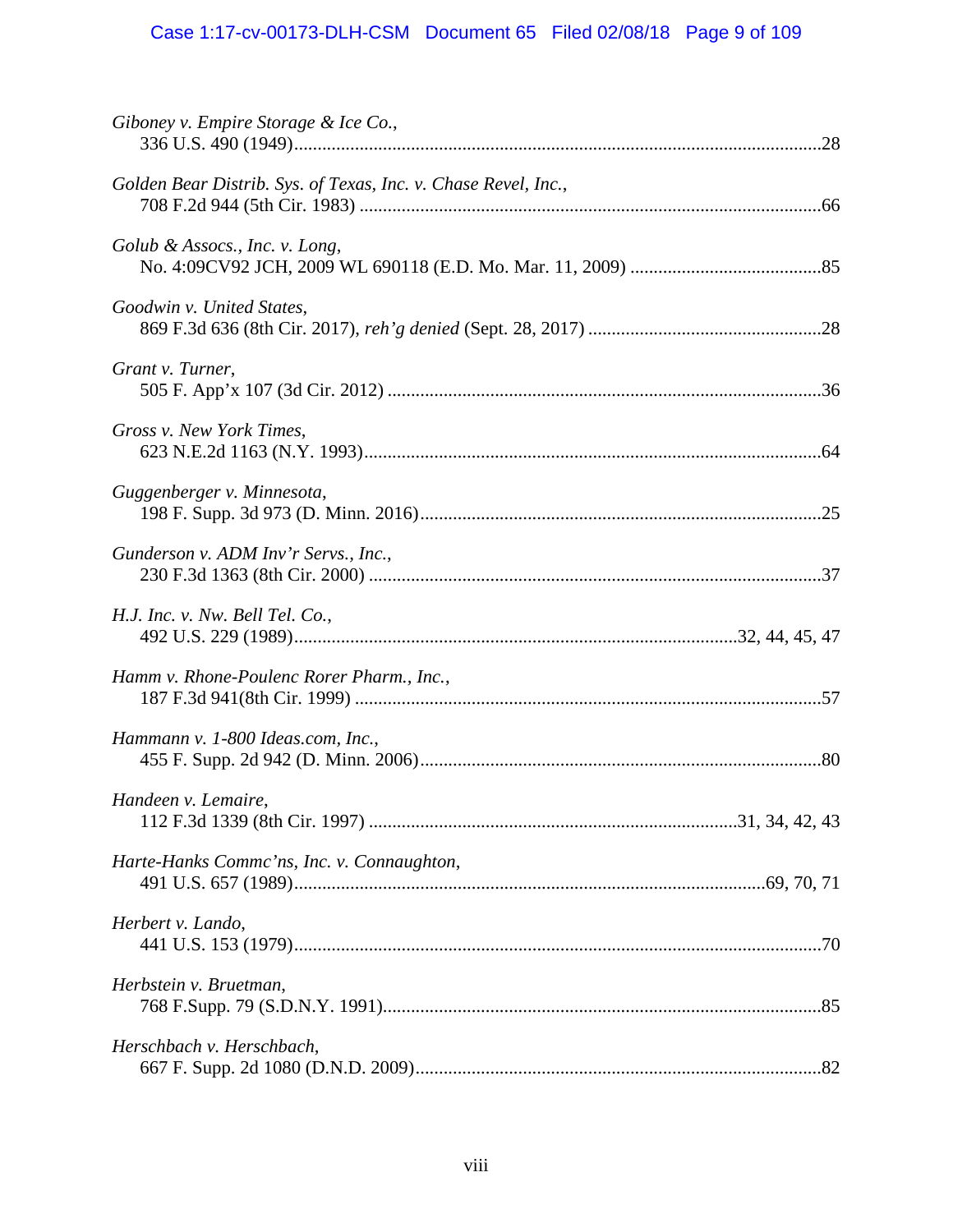# Case 1:17-cv-00173-DLH-CSM Document 65 Filed 02/08/18 Page 10 of 109

| Hollander v. CBS News Inc.,                          |  |
|------------------------------------------------------|--|
| Holmes v. Sec. Inv'r Prot. Corp.,                    |  |
| Houk v. Kimberly-Clark Corp.,                        |  |
| Hubbard v. White,                                    |  |
| Ideal Instruments, Inc. v. Rivard Instruments, Inc., |  |
| In re Ins. Brokerage Antitrust Litig.,               |  |
| Jacobus v. Trump,                                    |  |
| Janklow v. Newsweek, Inc.,                           |  |
| Johnson v. Arden,                                    |  |
| Jones v. Scripps Media, Inc.,                        |  |
| Jund v. Hempstead,                                   |  |
| Kahn v. iBiquity Digital Corp.,                      |  |
| Kaplan v. Reed,                                      |  |
| Karaduman v. Newsday Inc.,                           |  |
| Kimberlin v. National Bloggers Club,                 |  |
| Kimm v. Lee,                                         |  |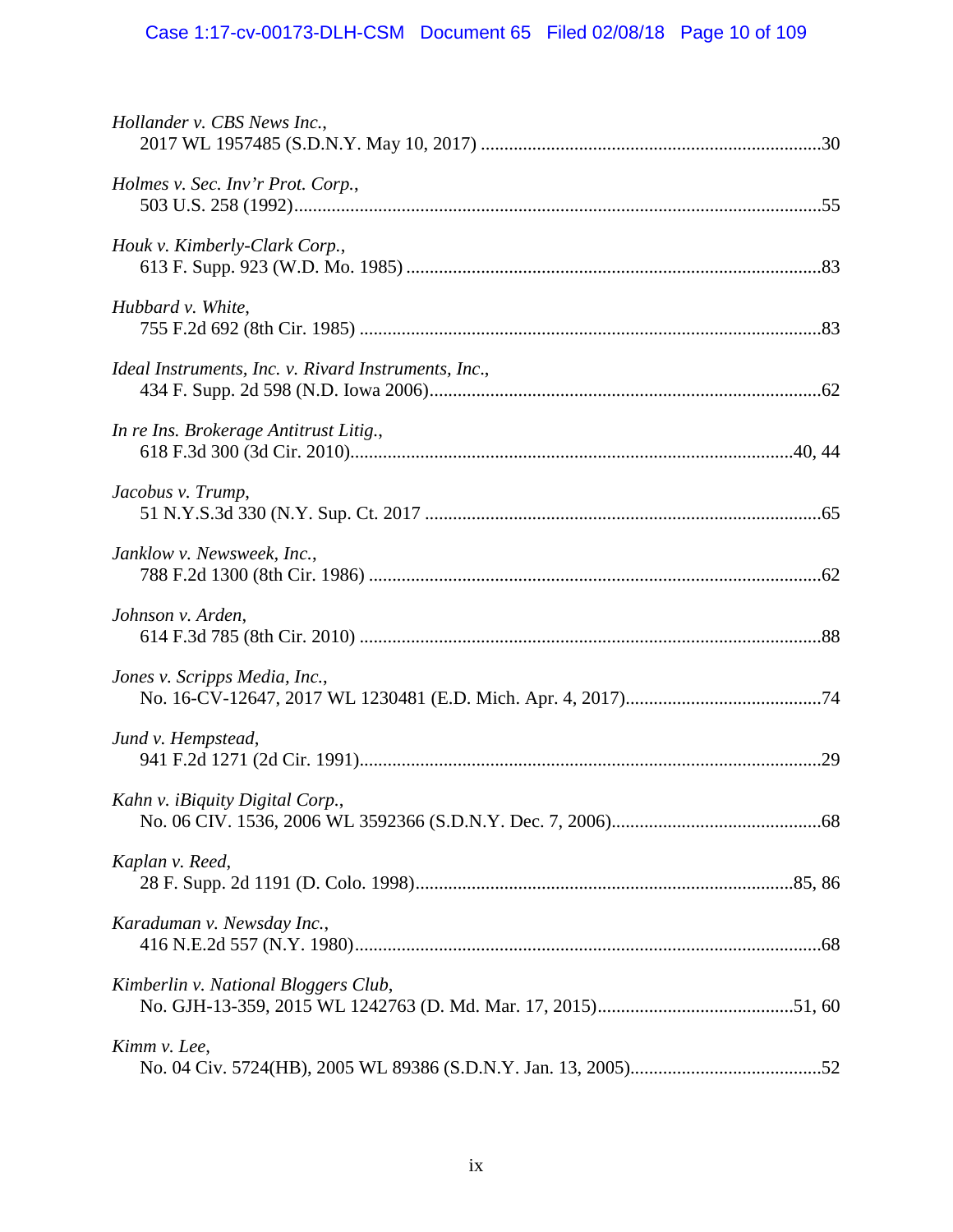# Case 1:17-cv-00173-DLH-CSM Document 65 Filed 02/08/18 Page 11 of 109

| Koch v. Goldway,                                                         |  |
|--------------------------------------------------------------------------|--|
| Lakin v. Prudential Sec., Inc.,                                          |  |
| Larson Mfg. Co. of S.D. v. Conn. Greenstar, Inc.,                        |  |
| Levin v. McPhee,                                                         |  |
| Lewis v. Lhu,                                                            |  |
| Libertarian Party of S. Dakota v. Krebs,                                 |  |
| Liberty Synergistics Inc. v. Microflo Ltd.,                              |  |
| Illinois, ex rel. Madigan v. Telemarketing Assocs., Inc.,                |  |
| Marietta Campbell Insurance Group, LLC v. Jefferson-Pilot Life Insurance |  |
| In re MasterCard Int'l. Inc., Internet Gambling Lit.,                    |  |
| Matson v. Dvorak,                                                        |  |
| MBI Energy Servs. v. Hoch,                                               |  |
| McCurdy v. Hughes,                                                       |  |
| Meccatech, Inc. v. Kiser,                                                |  |
| Meganathan v. Signal Int'l L.L.C.,                                       |  |
| Merial Ltd. v. Cipla Ltd.,                                               |  |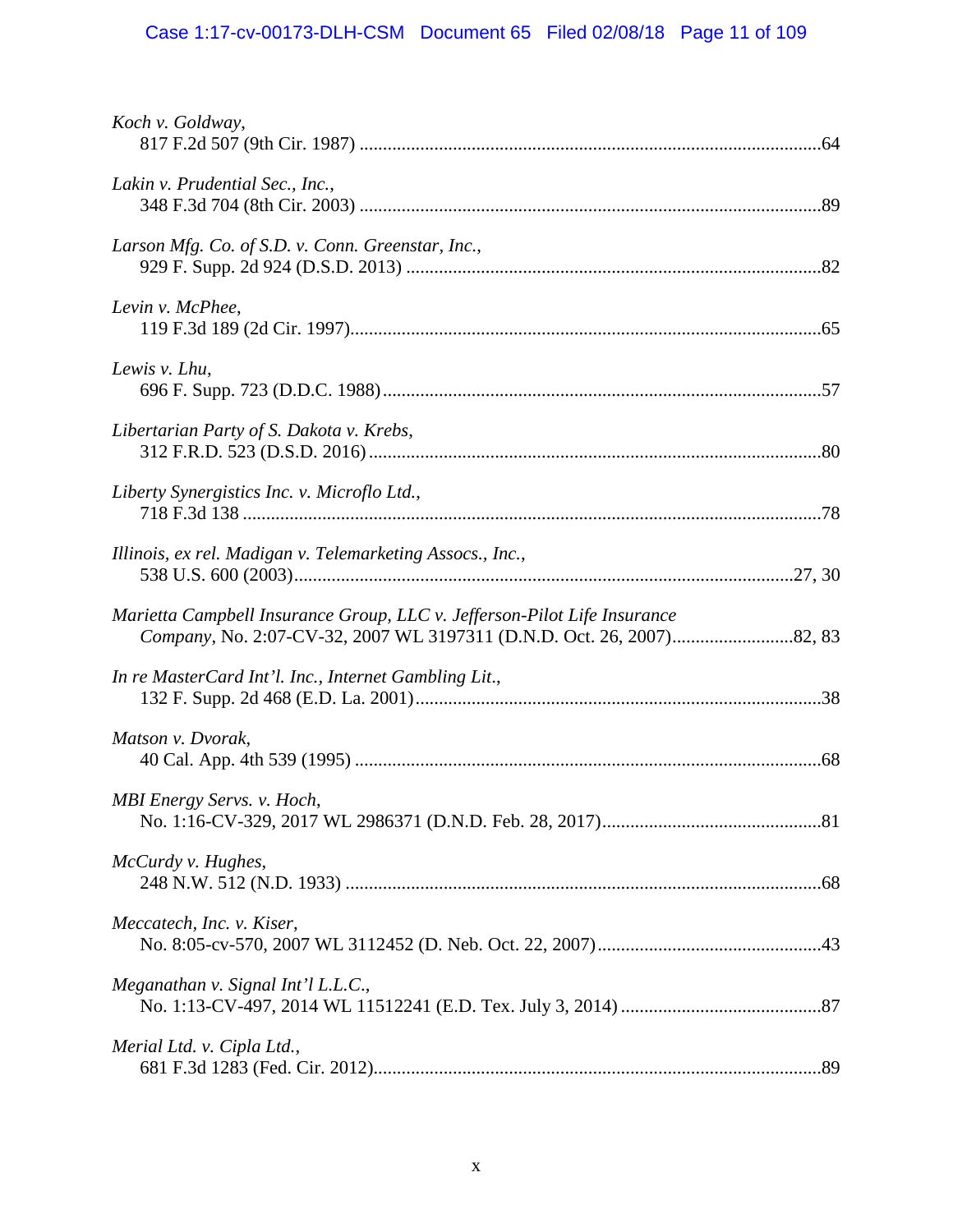| Mid Atl. Telecom, Inc. v. Long Distance Servs., Inc.,    |  |
|----------------------------------------------------------|--|
| Milkovich v. Lorain Journal Co.                          |  |
| Miller Brewing Co. v. Landau,                            |  |
| Moritz v. Med. Arts Clinic, P.C.,                        |  |
| Murphy v. Aurora Loan Servs., LLC,                       |  |
| In re N. Dakota Pers. Injury Asbestos Litig. No. 1,      |  |
| NAACP v. Alabama ex rel. Patterson,                      |  |
| NAACP v. Claiborne Hardware Co.,                         |  |
| Nat'l Asbestos Workers Med. Fund v. Philip Morris, Inc., |  |
| Nat'l Org. for Women, Inc. v. Scheidler,                 |  |
| Ne. Women's Ctr., Inc. v. McMonagle,                     |  |
| Nelson v. Nelson,                                        |  |
| Nero v. Mosby,                                           |  |
| In re Neurontin Mktg. & Sales Practices Litig.,          |  |
| New York Times Co. v. Sullivan,                          |  |
| Newton v. Tyson Foods, Inc.,                             |  |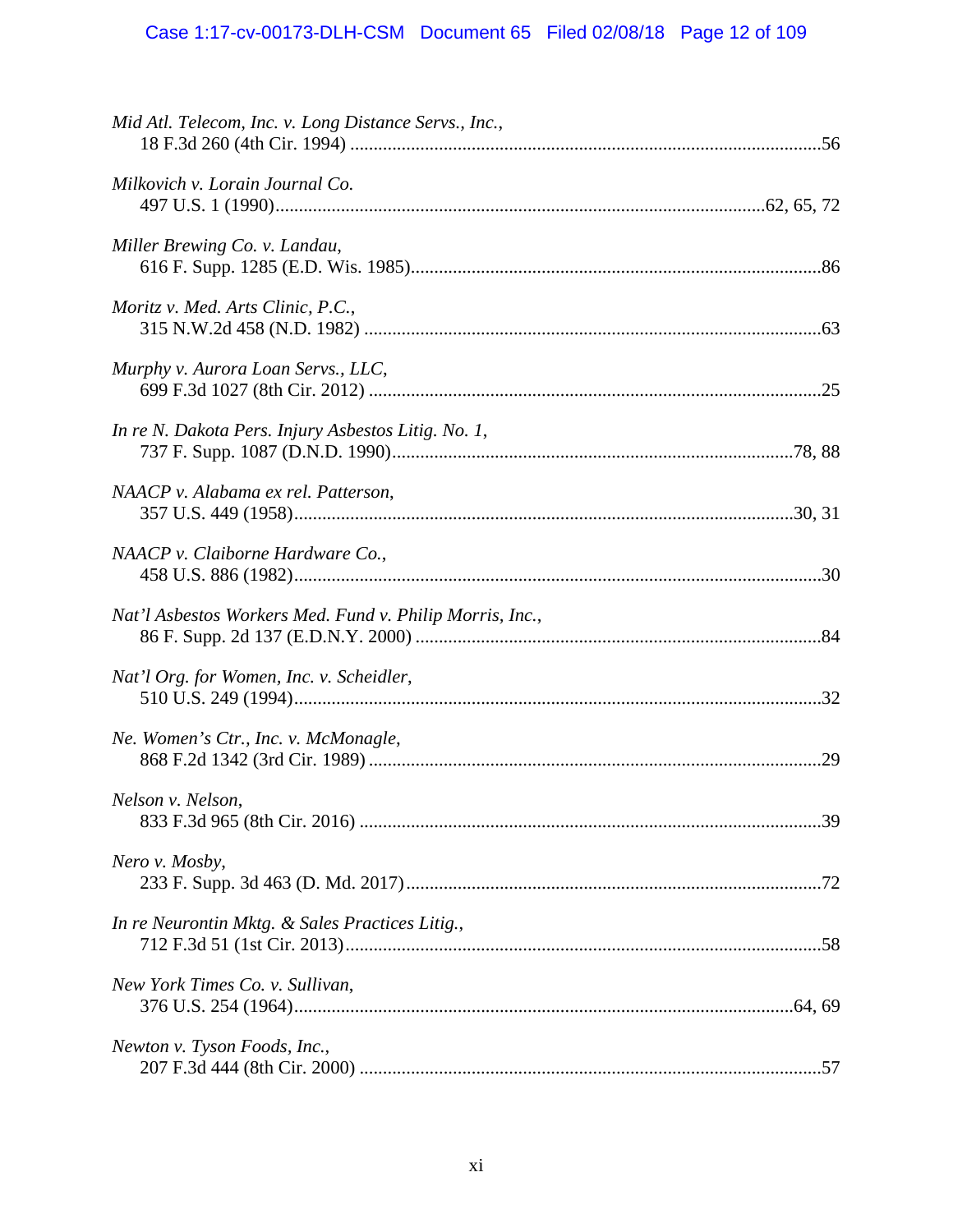| Nocando Mem Holdings, Ltd. v. Credit Commer5cial De France, S.A.,              |  |
|--------------------------------------------------------------------------------|--|
| Northstar Founders, LLC v. Hayden Capital USA, LLC,                            |  |
| Oien v. Thompson,                                                              |  |
| Ollman v. Evans,                                                               |  |
| Org. for a Better Austin v. Keefe,                                             |  |
| Others First, Inc. v. Better Bus. Bureau of Greater St. Louis, Inc.,           |  |
| Pac. W. Site Servs., Inc. v. Vesci,                                            |  |
| Pacquiao v. Mayweather,                                                        |  |
| Peoples Bank & Tr. Co. of Mountain Home v. Globe Int'l Pub., Inc.,             |  |
| Planned Parenthood of Columbia/Willamette, Inc. v. Am. Coal of Life Activists, |  |
| Price v. Viking Penguin, Inc.,                                                 |  |
| Primary Care Inv'rs, Seven, Inc. v. PHP Healthcare Corp.,                      |  |
| Procter & Gamble Co. v. Amway Corp.,                                           |  |
| Pudlowski v. The St. Louis Rams, LLC,                                          |  |
| R.D. Offutt Co. v. Lexington Ins. Co.,                                         |  |
| Ragland v. Blue Cross Blue Shield of N. Dakota,                                |  |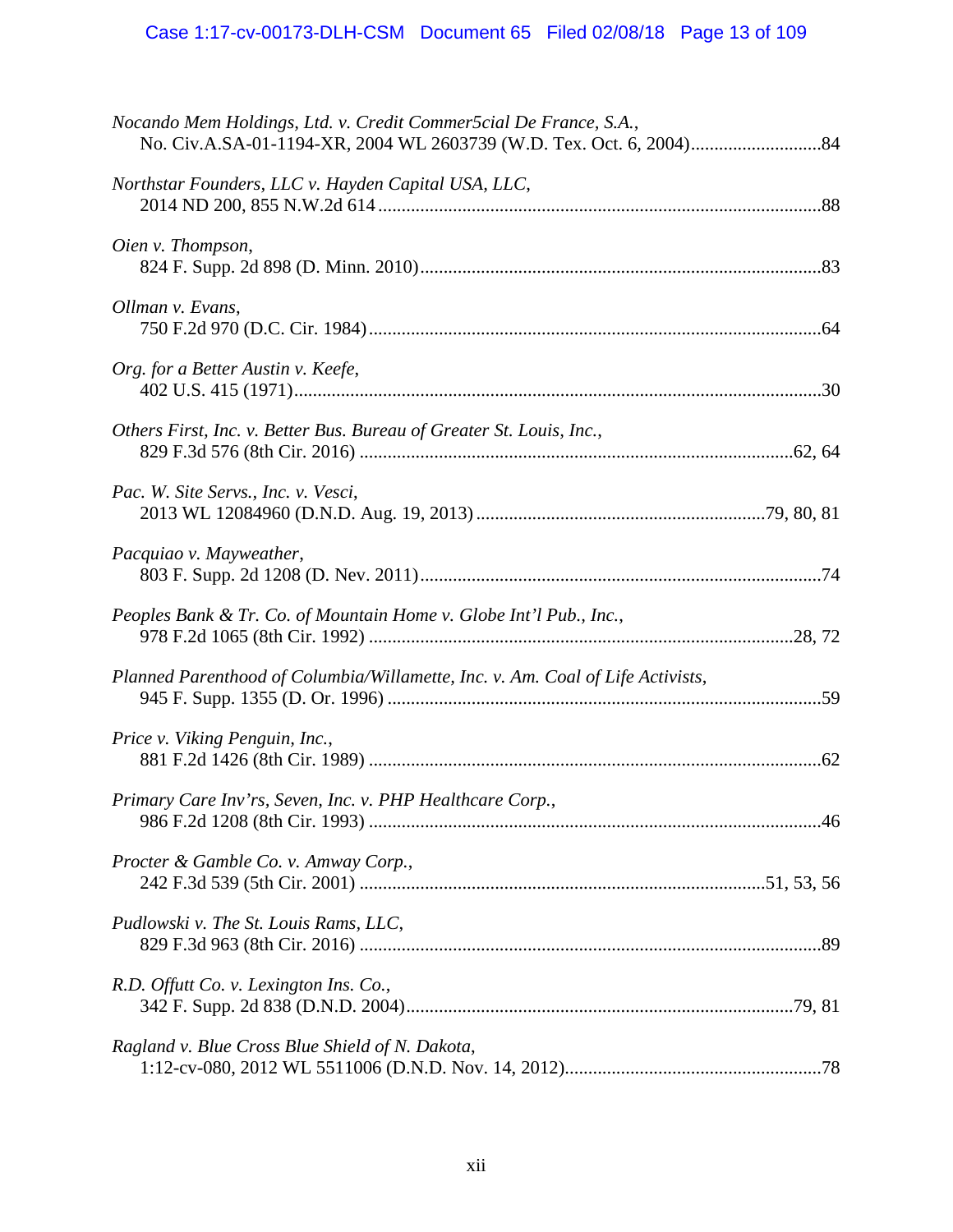# Case 1:17-cv-00173-DLH-CSM Document 65 Filed 02/08/18 Page 14 of 109

| Raineri Const., LLC v. Taylor,                              |  |
|-------------------------------------------------------------|--|
| Raineri Const., LLC v. Taylor,                              |  |
| Resolute Forest Products, Inc. v. Greenpeace International, |  |
| Restis v. Am. Coal. Against Nuclear Iran, Inc.,             |  |
| Riley v. Harr,                                              |  |
| Robbins v. Wilkie,                                          |  |
| Rodenburg v. Fargo-Moorhead Y.M.C.A.,                       |  |
| S.E.C. v. Carrillo,                                         |  |
| Salinas v. United States,                                   |  |
| Sandwich Chef of Tex. v. Reliance Nat'l Indem.,             |  |
| Schiavone Constr. Co. v. Time, Inc.,                        |  |
| Schuster v. U. S. News & World Report, Inc.,                |  |
| Sebrite Agency Inc. v. Platt,                               |  |
| Secrist v. Harkin,                                          |  |
| Securitron Magnalock Corp. v. Schnabolk,                    |  |
| Sedima, S.P.R.L. v. Imrex Co.,                              |  |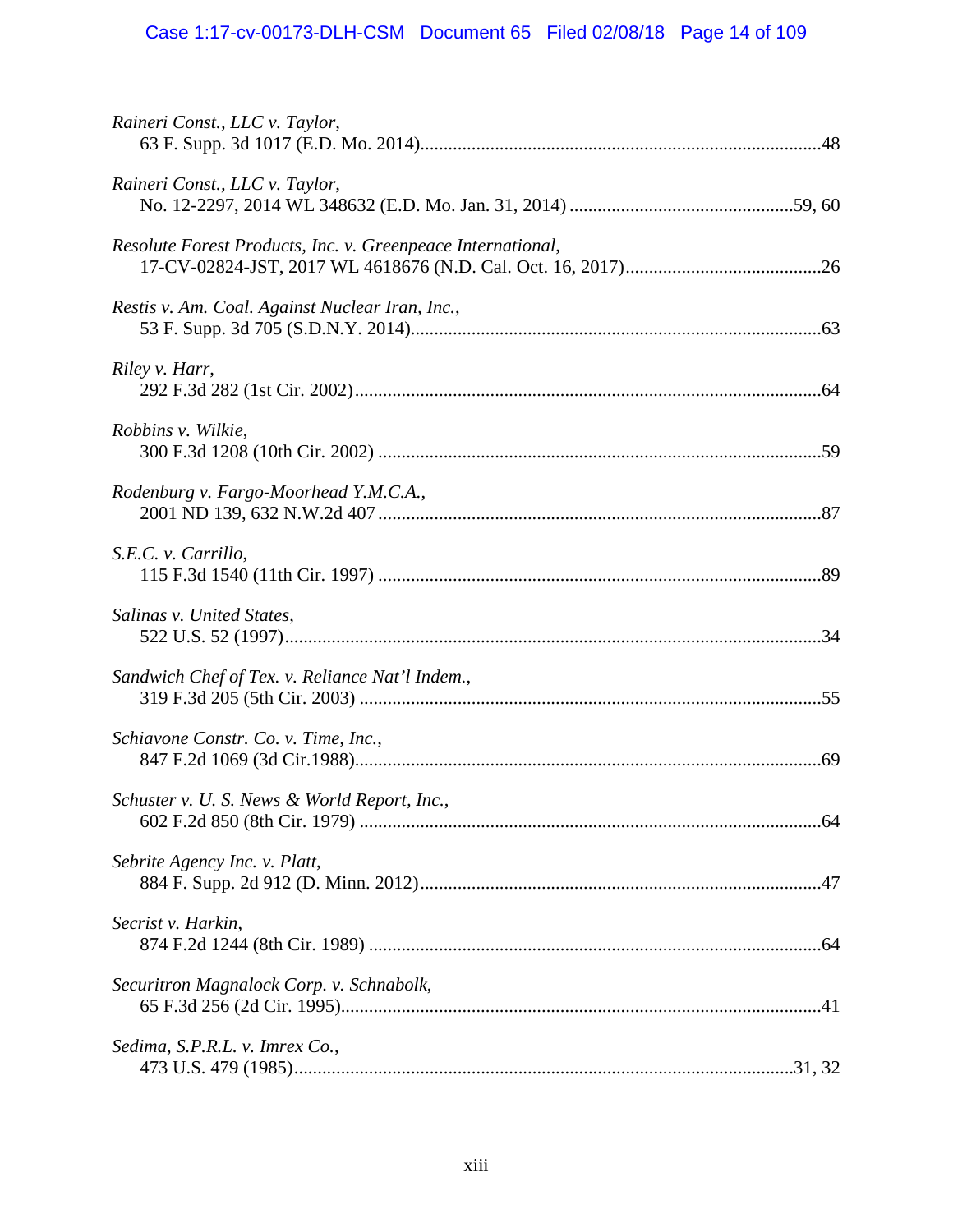# Case 1:17-cv-00173-DLH-CSM Document 65 Filed 02/08/18 Page 15 of 109

| Shaw v. Rolex Watch U.S.A., Inc.,                                      |  |
|------------------------------------------------------------------------|--|
| Sheppard v. Freeman,                                                   |  |
| SJ Advanced Tech. & Mfg. Corp. v. Junkunc,                             |  |
| Smithfield Foods, Inc. v. United Food & Commercial Workes Int'l Union, |  |
| Snyder v. Phelps,                                                      |  |
| Soentgen v. Quain & Ramstad Clinic, P.C.,                              |  |
| Sound Video Unlimited, Inc. v. Video Shack Inc.,                       |  |
| Southmark Prime Plus, L.P. v. Falzone,                                 |  |
| Standing Rock Sioux Tribe v. U.S. Army Corps of Eng'rs,                |  |
| Stanley v. Carrier Mills-Stonefront Sch. Dist. No. 2,                  |  |
| State v. Backlund,                                                     |  |
| Stokes v. CBS Inc.,                                                    |  |
| Estates of Ungar ex rel. Strachman v. Palestinian Auth.,               |  |
| Streeter v. Emmons Cty. Farmers Press,                                 |  |
| Summit Props. Inc. v. Hoechst Celanese Corp.,                          |  |
| Taylor Bldg. Corp. of Am. v. Benfield,                                 |  |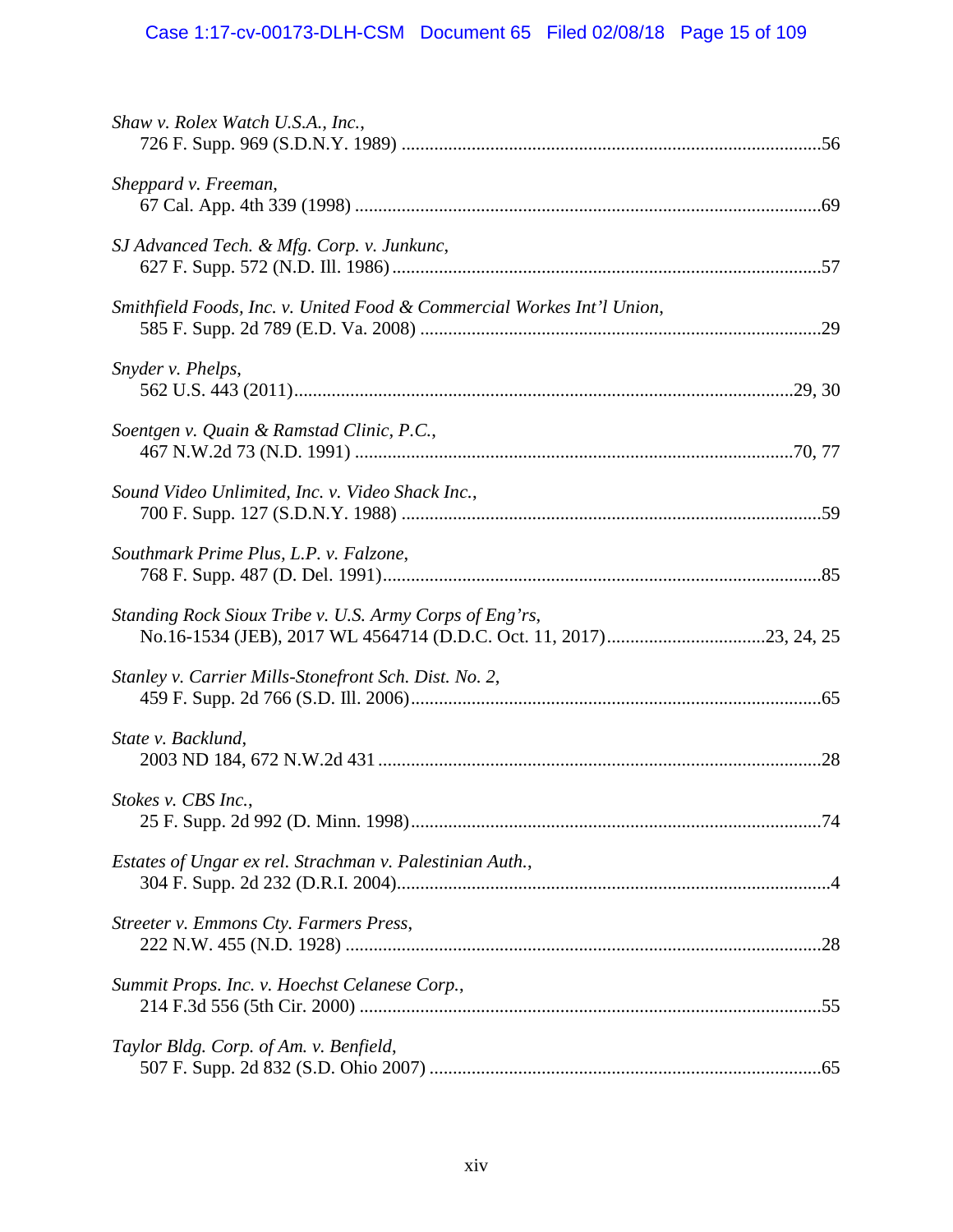| In re Teledyne Defense Contracting Derivative Litigation,  |  |
|------------------------------------------------------------|--|
| Texas Air Corp. v. Air Line Pilots Ass'n Int'l,            |  |
| Thornhill v. Alabama,                                      |  |
| Time Inc. v. Hill,                                         |  |
| Titan Int'l Inc. v. Becker,                                |  |
| Toney v. WCCO Television, Midwest Cable & Satellite, Inc., |  |
| Trade 'N Post, L.L.C. v. World Duty Free Americas, Inc.,   |  |
| Trudeau v. New York State Consumer Prot. Bd.,              |  |
| U.S. $v.$ Foxx,                                            |  |
| U.S. v. Schlei,                                            |  |
| Underwager v. Channel 9 Australia,                         |  |
| United HealthCare Corp. v. Am. Trade Ins. Co., Ltd.,       |  |
| United States v. Blumeyer,                                 |  |
| United States v. Carlson,                                  |  |
| United States v. Darden,                                   |  |
| United States v. Doherty,                                  |  |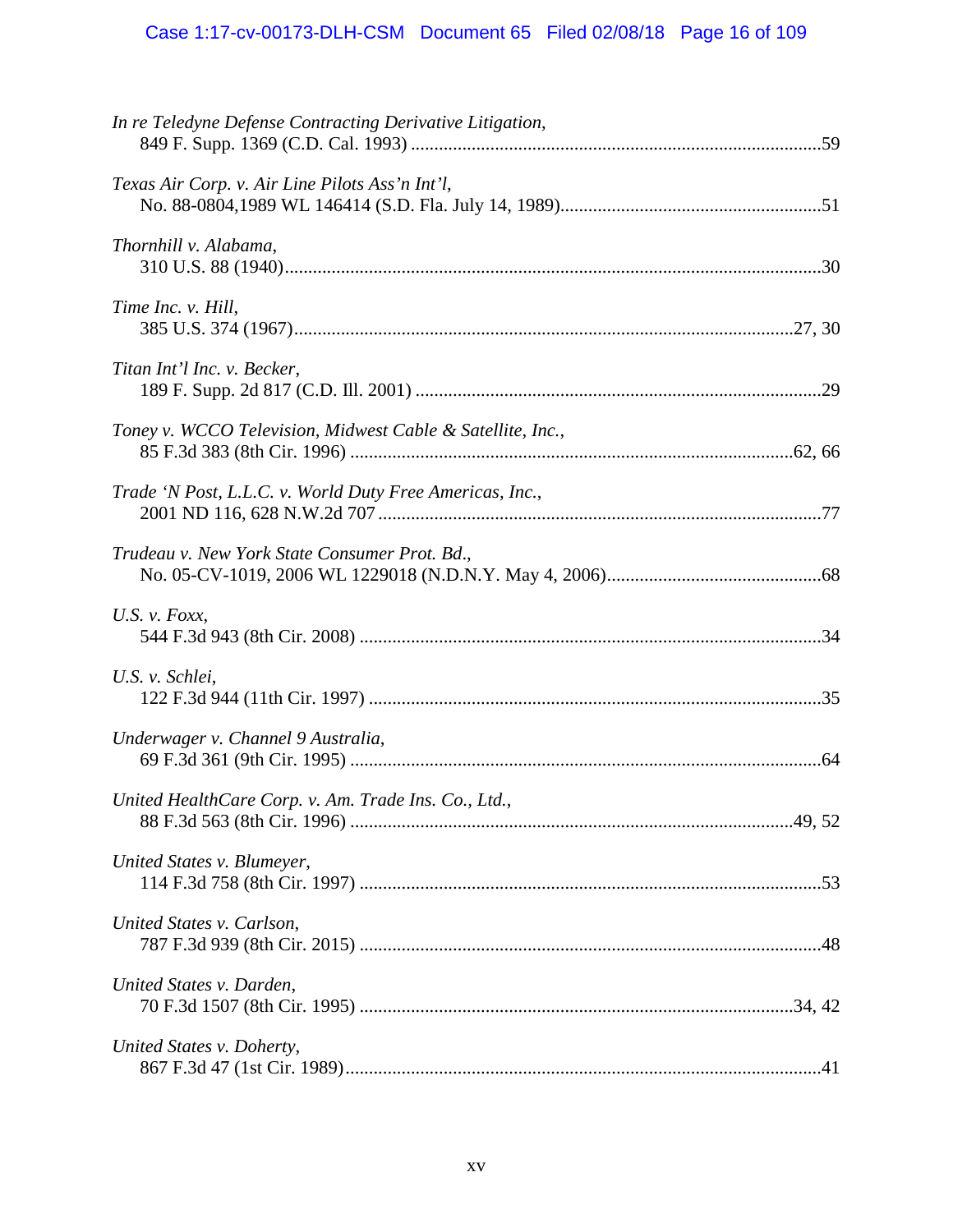# Case 1:17-cv-00173-DLH-CSM Document 65 Filed 02/08/18 Page 17 of 109

| United States v. Dugan,                    |  |
|--------------------------------------------|--|
| United States v. Ervasti,                  |  |
| United States v. Finazzo,                  |  |
| United States v. Greenpeace, Inc., et al., |  |
| United States v. Hammond,                  |  |
| United States v. Hedaithy,                 |  |
| United States v. Henley,                   |  |
| United States v. Hobgood,                  |  |
| United States v. Kehoe,                    |  |
| United States v. Kragness,                 |  |
| United States v. Larson,                   |  |
| United States. v. Mann,                    |  |
| United States v. McArthur,                 |  |
| United States v. McMillan,                 |  |
| United States v. Philip Morris Inc.,       |  |
| United States v. Takhalov,                 |  |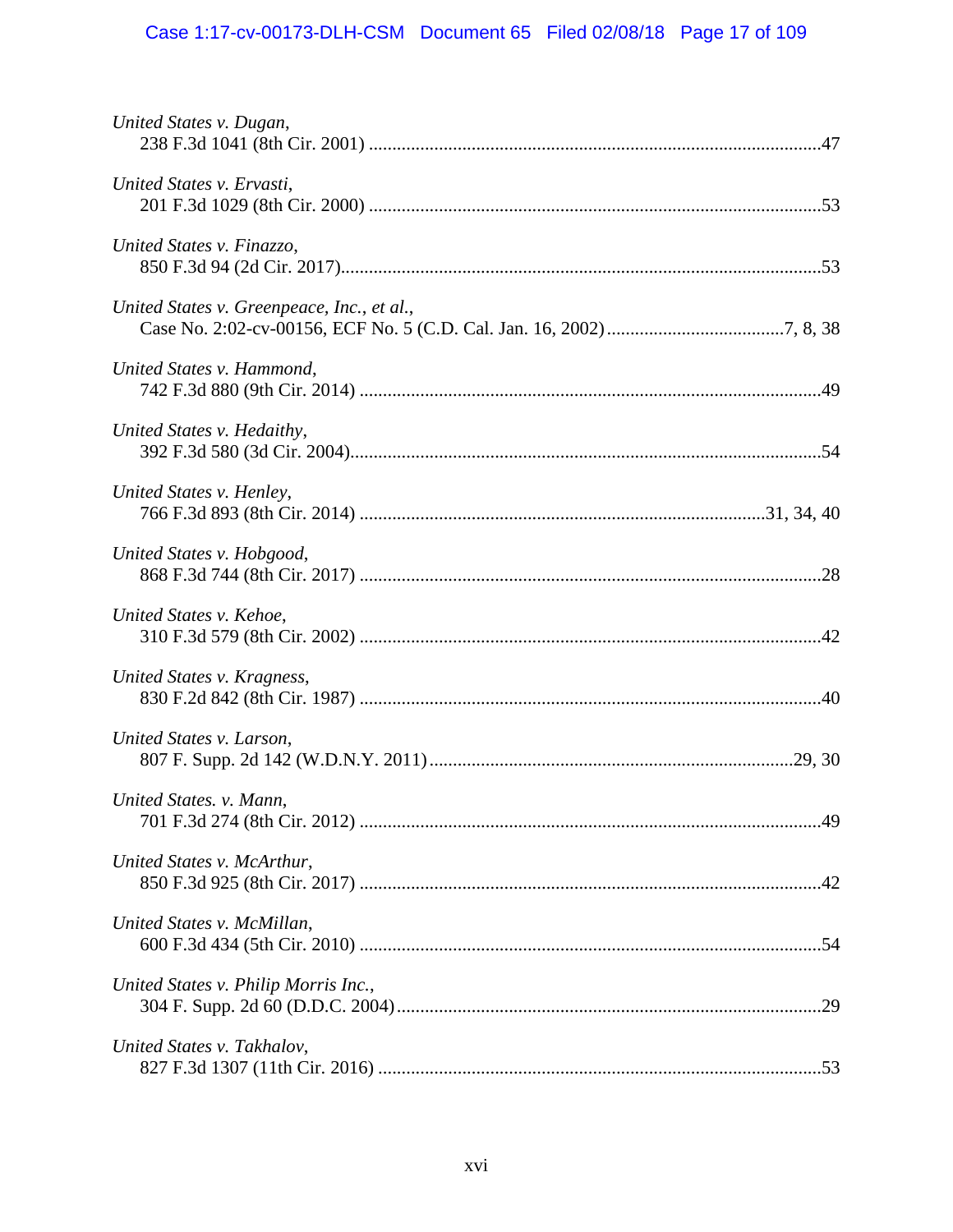# Case 1:17-cv-00173-DLH-CSM Document 65 Filed 02/08/18 Page 18 of 109

| United States v. Welch,                                                        |  |
|--------------------------------------------------------------------------------|--|
| United States v. Wilcox,                                                       |  |
| United States v. Yucel,                                                        |  |
| Universal Commc'n Sys., Inc. v. Turner Broad. Sys., Inc.,                      |  |
| Varriano v. Bang,                                                              |  |
| Village of Schaumberg v. Citizens for a Better Environment,                    |  |
| In re Volkswagen "Clean Diesel" Mktg., Sales Practices, & Prods. Liab. Litig., |  |
| Wagner v. Miskin,                                                              |  |
| Waldrup v. Countrywide Fin. Corp.,                                             |  |
| Watts v. United States,                                                        |  |
| White v. Fraternal Order of Police,                                            |  |
| Zidon v. Pickrell,                                                             |  |
| <b>Statutes</b>                                                                |  |
|                                                                                |  |
|                                                                                |  |
|                                                                                |  |
|                                                                                |  |
|                                                                                |  |
|                                                                                |  |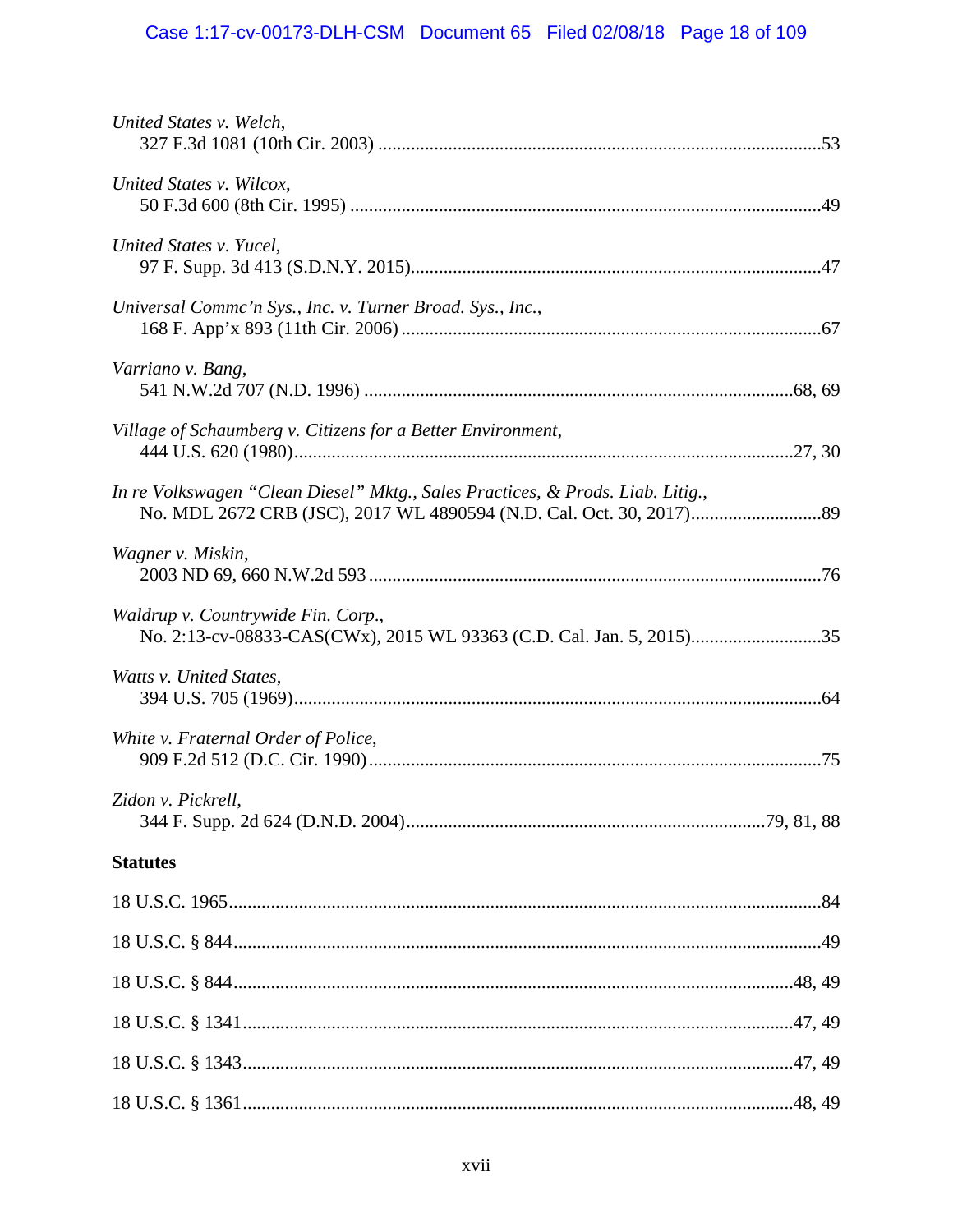| <b>Other Authorities</b> |
|--------------------------|
|                          |
|                          |
|                          |
|                          |
|                          |
|                          |
|                          |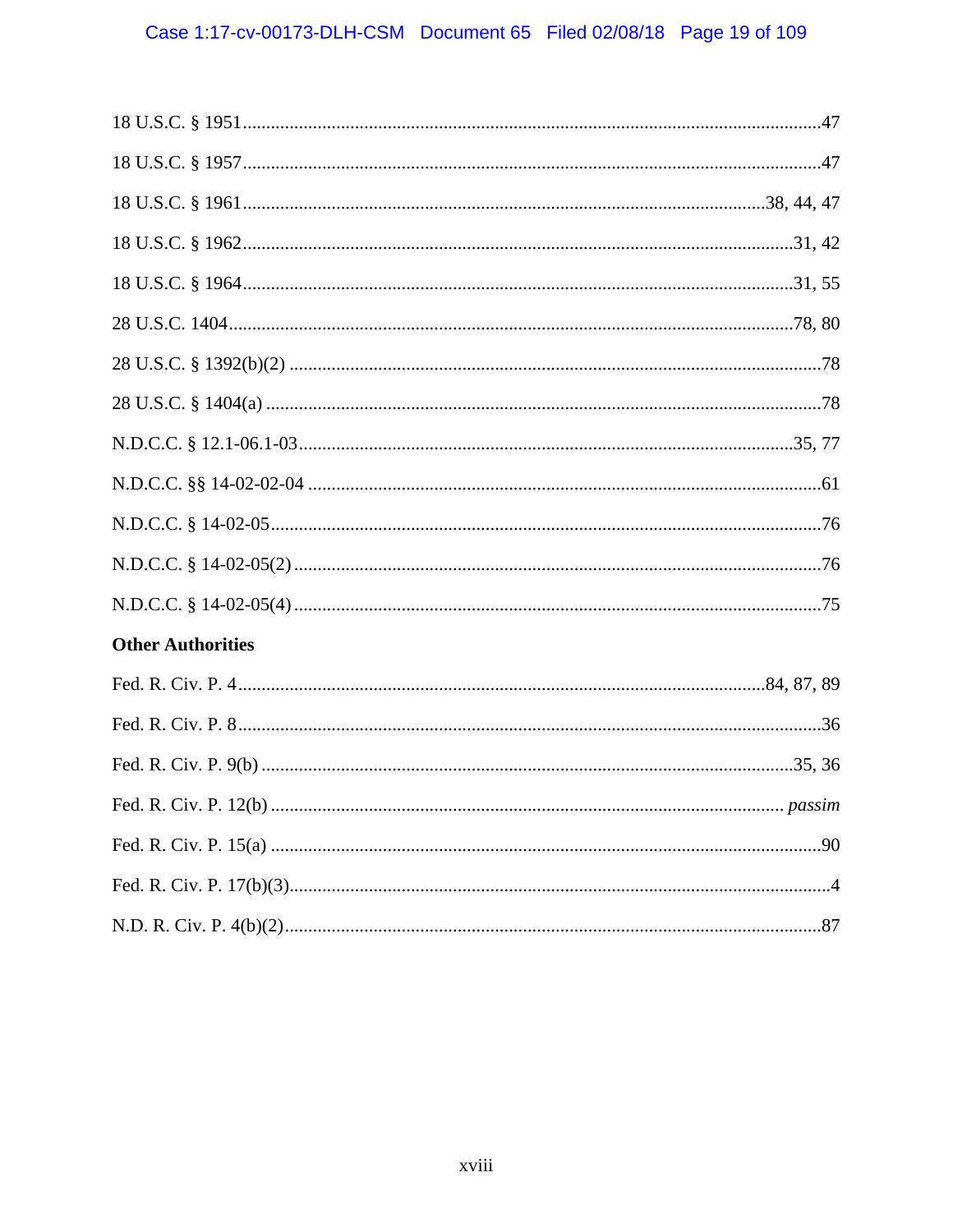Plaintiffs Energy Transfer Equity, L.P. and Energy Transfer Partners, L.P. (together,

"Plaintiffs" or "Energy Transfer") respectfully submit this memorandum of law in opposition to defendants' motions to dismiss and transfer venue.<sup>1</sup>

## **PRELIMINARY STATEMENT**

This Court has recognized that the protests in North Dakota over the Dakota Access

Pipeline were neither peaceful, nor primarily about indigenous rights. Instead, months of clashes

instigated by people with hidden agendas from outside of the jurisdiction wreaked havoc on the

state. As this Court explained in *Dakota Access, LLC v. Archambault,* and reiterated in *Dundon*

*v. Kirchmeier*:

With respect to the assertion the movement has been a peaceful protest, one need only turn on a television set or read any newspaper in North Dakota. There the viewer will find countless videos and photographs of the "peaceful" protestors attaching themselves to construction equipment operated by Dakota Access; vandalizing and defacing construction equipment; trespassing on privatelyowned property; obstructing work on the pipeline; and verbally taunting, harassing, and showing disrespect to members of the law enforcement community . . . To suggest that all of the protest activities to date have been "peaceful" and law-abiding defies commonsense and reality. …

*Archambault*, No. 1:16-cv-296, 2016 WL 5107005, at \*2 (Sept. 16, 2016); *see also Kirchmeier*,

No. 1:16-cv-00406, ECF No. 99 at 4 (Feb. 7, 2017). Indeed, those protests were not primarily

about free speech or the exercise of First Amendment rights at all, but rather the perpetration of

 $1$  This memorandum of law is submitted in opposition to: (1) Greenpeace International and Greenpeace, Inc.'s Motion to Dismiss Pursuant to Rule 12(b)(6) and Memorandum in Support (ECF No. 40-1 referred to herein as "GP Br."); (2) Defendant Greenpeace Fund, Inc.'s Memorandum in Support of its Motion to Dismiss (ECF No. 39 referred to herein as "GP-Fund Br."); (3) Defendant BankTrack's Motion to Dismiss Pursuant to Rules 12(b)(6) and 12(b)(2), and Memorandum in Support (ECF No. 37 referred to herein as "BT Br.").

References to " $\lceil \cdot \rceil$ " are to paragraphs of the complaint dated August 22, 2017 (the "Complaint") (ECF No. 1).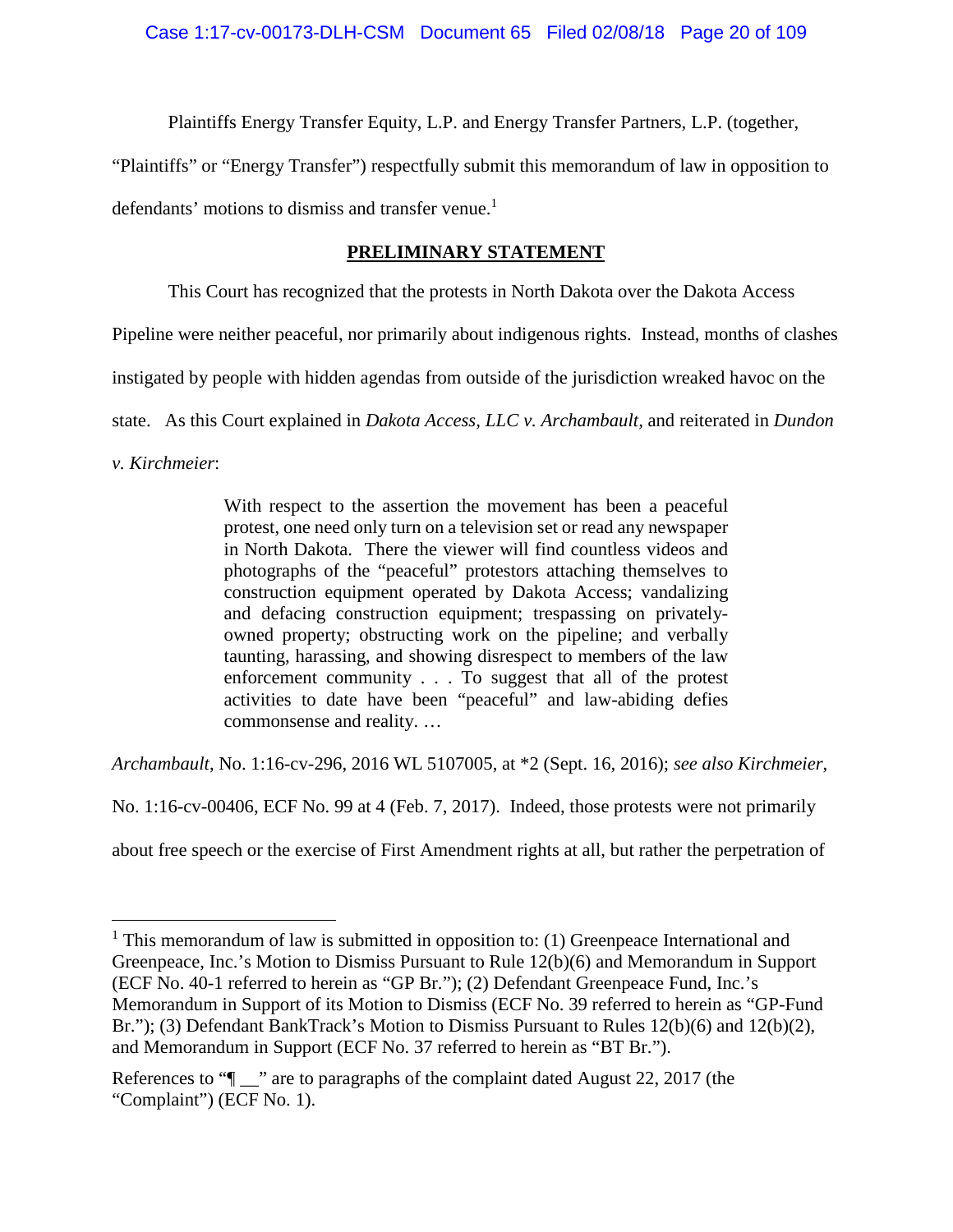#### Case 1:17-cv-00173-DLH-CSM Document 65 Filed 02/08/18 Page 21 of 109

mindless and senseless crimes by out-of-state protestors with political interests and hidden agendas aided by the commission of those crimes.

It is the damage flowing from criminal activity -- not the peaceful expression of free speech -- that Energy Transfer seeks to vindicate. The Complaint in this action alleges precisely that -- a group of out-of-state forces with political and business agendas (the Enterprise) intentionally instigated violent protests by disseminating knowingly false statements and planting radical eco-terrorists on the ground in North Dakota to create a worldwide spectacle upon which the Enterprise would build its illegal campaign to interfere with the project and Energy Transfer's business.

An integral part of the scheme was the Enterprise's repeated misrepresentations about the impact of the project on the environment and indigenous peoples. The statements are not protected by the First Amendment, as the Defendants contend, because they were not based on any reasonable foundation, and in some cases, were "supported" by fabricated evidence. These misrepresentations were intended to, and did, mobilize people from around the world to descend upon North Dakota. Once there, the protestors -- trained and led by eco-terrorists funded and directed by the Enterprise -- engaged in acts of violence and terrorism against law enforcement and Energy Transfer personnel and property.

Capturing scenes of clashes with law enforcement that the Enterprise had directed and incited, the Enterprise then widely disseminated video, articles, and letters that in turn prompted and otherwise supported cyber-attacks, tortious boycotts, and other illegal conduct designed to and, in fact, did interfere with the project and Energy Transfer's business. Signaling to the mobs on the ground that they had done their job well, members of the Enterprise proudly and publicly took credit for inflicting hundreds of millions in damages on Energy Transfer.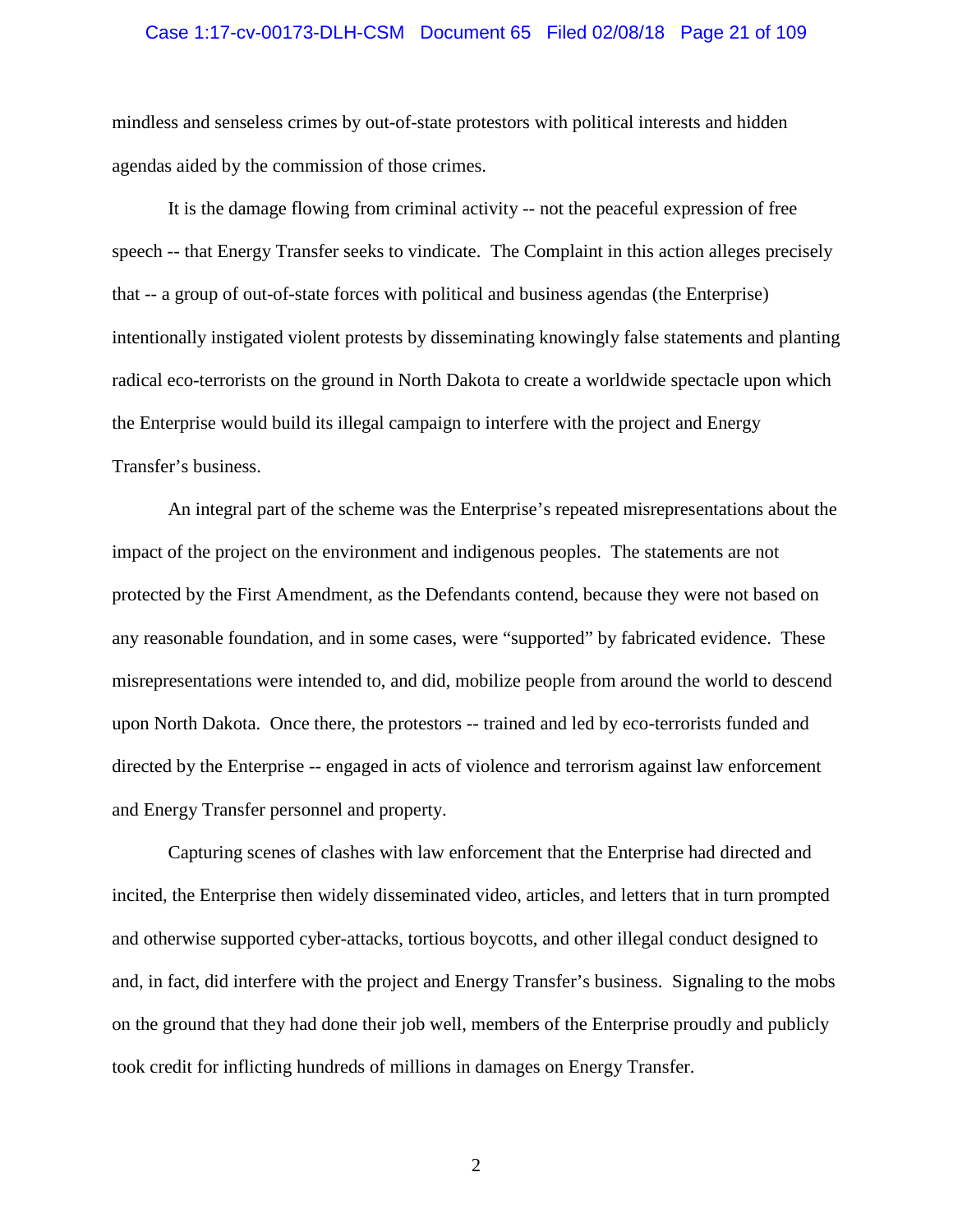#### Case 1:17-cv-00173-DLH-CSM Document 65 Filed 02/08/18 Page 22 of 109

Based on the detailed allegations of illegal conduct set forth in the Complaint, Plaintiffs assert causes of action for racketeering claims under federal and North Dakota law, as well as state law claims for defamation, tortious interference, and conspiracy.

Defendants' motions seek to recast the Complaint's detailed allegations of intentional misrepresentations, fraud, tortious interference, and other illegal conduct as mere "advocacy" protected by the First Amendment. It is not Energy Transfer's intention to chill lawful, peaceful, and responsible free speech or protests by people who have differing political views or even oppose the use of fossil fuels. But as this Court has recognized, and as Defendants know, it is black-letter law that the First Amendment does not protect knowing and intentional misrepresentations, fraud, and the other tortious and illegal conduct alleged by the Plaintiffs.

On the underlying merits, Defendants' challenges to the sufficiency of the RICO claims are inapposite, incorrect, or incomplete. *First*, Defendants argue the Complaint fails to allege each Defendant's individual wrongdoing. While the Complaint details each Defendant's direct role in the illegal enterprise, no such showing is required here, because the Complaint alleges that Defendants acted in concert with one another in furtherance of a conspiracy to harm Energy Transfer. Each Defendant, therefore, is liable for all of the Enterprise's acts reasonably linked to the RICO enterprise. *Second*, the Complaint alleges the existence of an "enterprise" and direct and circumstantial evidence that gives rise to an inference of each Defendant's participation therein. *Third*, the Complaint adequately alleges hundreds of predicate acts, including violations of the Patriot Act, mail and wire fraud, and violations of other criminal statutes. *Fourth*, Defendants' challenges to proximate causation fail because the Complaint alleges Energy Transfer was the direct and, in fact, intended target and victim of the racketeering scheme and activity.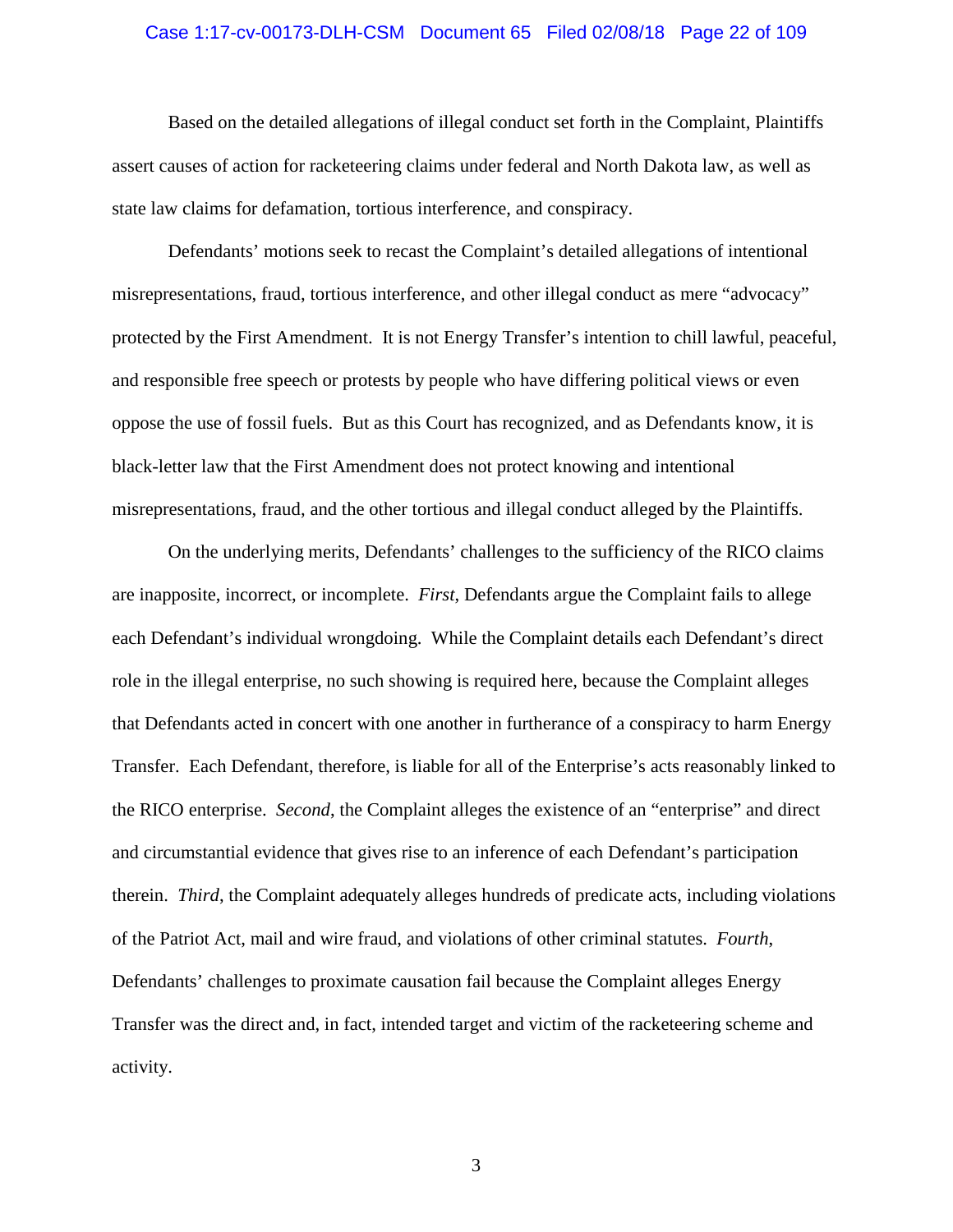#### Case 1:17-cv-00173-DLH-CSM Document 65 Filed 02/08/18 Page 23 of 109

Defendants' challenges to the common law claims are similarly unavailing. Their blithe dismissal of the detailed allegations of calculated falsehoods as protected opinions are belied by their ubiquitous representations that their campaigns are based on "objective" "accurate" "facts." But even if the cloak of advocacy somehow transformed these statements into opinions, the law is clear that Defendants cannot escape liability where, as here, they fabricate evidence, rely on incomplete facts, ignore contradicting facts, or draw erroneous conclusions based on those facts.

Defendants' venue and jurisdiction challenges fare no better. There is a strong presumption in favor of Plaintiffs' choice of forum. This is especially true here, where Defendants intentionally directed their racketeering and other illegal activity toward disrupting lawful activity in North Dakota and thereby inflicted substantial injuries on Energy Transfer in North Dakota. Finally, because it is undisputed that BankTrack and Greenpeace International were validly served with process in the United States, these Defendants are subject to jurisdiction in this state under RICO's nationwide jurisdiction provision, or alternatively, under North Dakota's long-arm statute by virtue of the tortious acts committed in, and targeting, this State.

Accordingly, Defendants' motions should be denied in their entirety.<sup>2</sup>

### **STATEMENT OF FACTS**

### **A. The Enterprise's Pattern and Practice of Fraud**

Over the past several decades, numerous Environmental Non-Governmental

 $2$  Defendant Earth First! has not appeared or filed a motion to dismiss. Earth First Journal!, an affiliate of Earth First!, appeared as an amicus curiae and asserted that Earth First! cannot be sued because it is an unincorporated association. *See* ECF Nos. 50 & 51. *Askew v. Joachim Memorial Home*, however, recognizes that an unincorporated association holding itself out as a legal entity is estopped from denying its existence. 234 N.W.2d 226, 234 (N.D. 1975). Fed. R. Civ. P. 17(b)(3) also provides that an unincorporated association -- defined as "a body of persons acting together and using certain methods for prosecuting a special purpose or common enterprise" -- may be sued. *Estates of Ungar ex rel. Strachman v. Palestinian Auth.*, 304 F. Supp. 2d 232, 258 (D.R.I. 2004).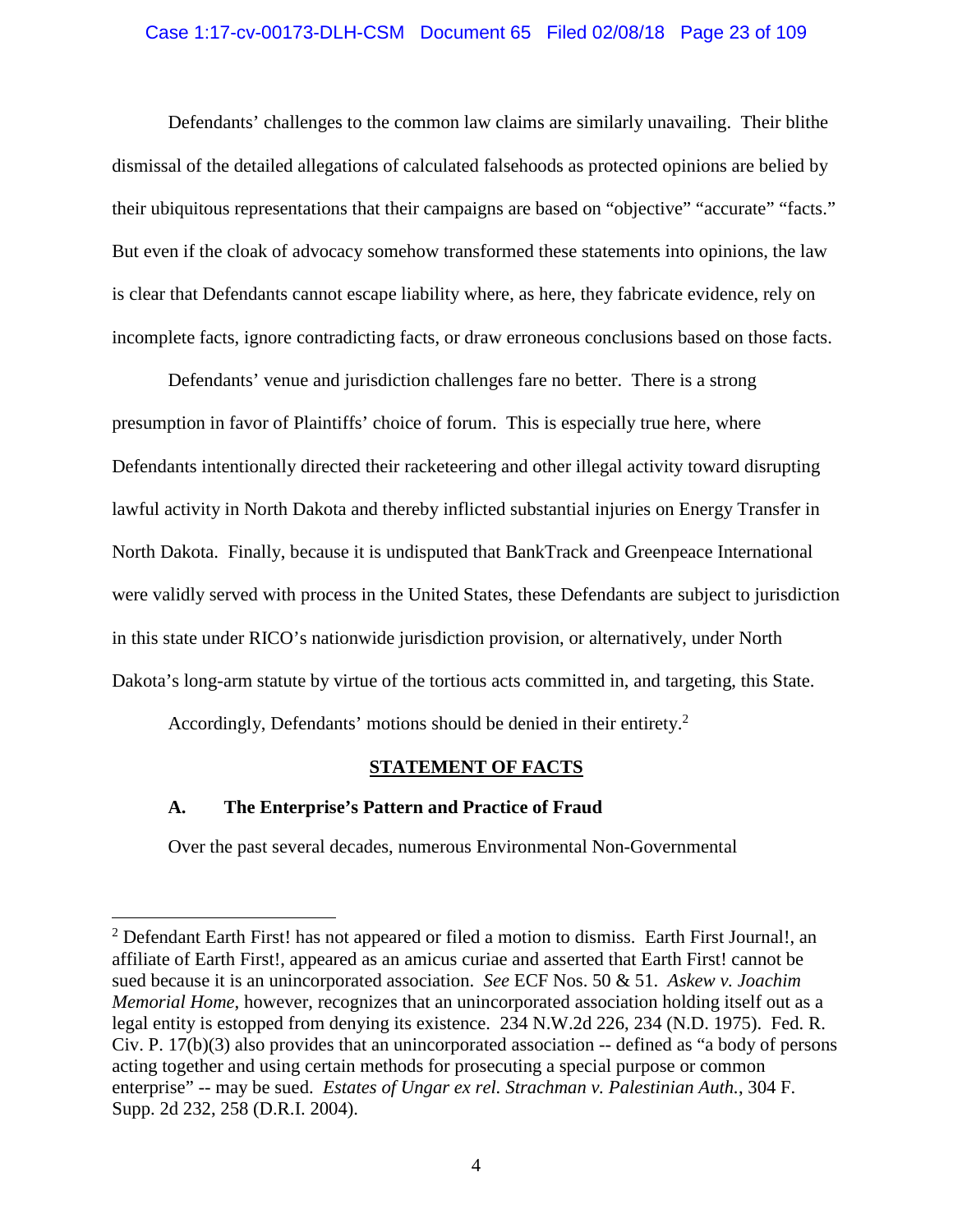#### Case 1:17-cv-00173-DLH-CSM Document 65 Filed 02/08/18 Page 24 of 109

Organizations ("ENGOs") putatively focused on the environment have been corrupted. These organizations have abandoned legitimate environmental action and instead regularly manufacture sensational and grossly misrepresented causes designed to further their political objectives and business agendas. A core group of these ENGOs, consisting of the worldwide Greenpeace associations, BankTrack, Earth First!, Sierra Club, RAN, Bold, and 350.org, regularly act in concert targeting well-known companies with outright lies about the putative environmental and cultural impacts of these companies' business dealings. The Enterprise then exploits these lies to generate sensational media attention to drive traffic and donors to their websites and to generate public sympathy for their political causes. The ENGOs intentionally collaborate to create an "echo chamber" providing a veneer of legitimacy for their misrepresentations. (¶¶ 38-41.)

These sophisticated international organizations also intentionally create the illusion that their "campaigns" are generated from independent grassroots actions by local "victims" who spontaneously rally around a cause that the ENGOs then, in turn, promote. In fact, these events are organized, funded, and produced by the ENGOs to create media attention from which they can promote their own business and political agendas. Wolfpacks of ENGOs regularly collaborate on these attacks, including "old-line" ENGOs like Greenpeace and radical and fringe eco-terrorists like Earth First! who promote and engage in direct actions involving violence, and property and business destruction. These ENGOs also shamelessly fabricate claims and "evidence" of misconduct by the companies they target. The public spectacles generated by their direct action create the basis to release streams of press releases and social media postings to disseminate their false claims to the general public. The purpose is to deploy the public to "get involved" by donating or taking direct action such as boycotting financial institutions or interfering with critical business relationships that the target company depends upon. (¶ 42.)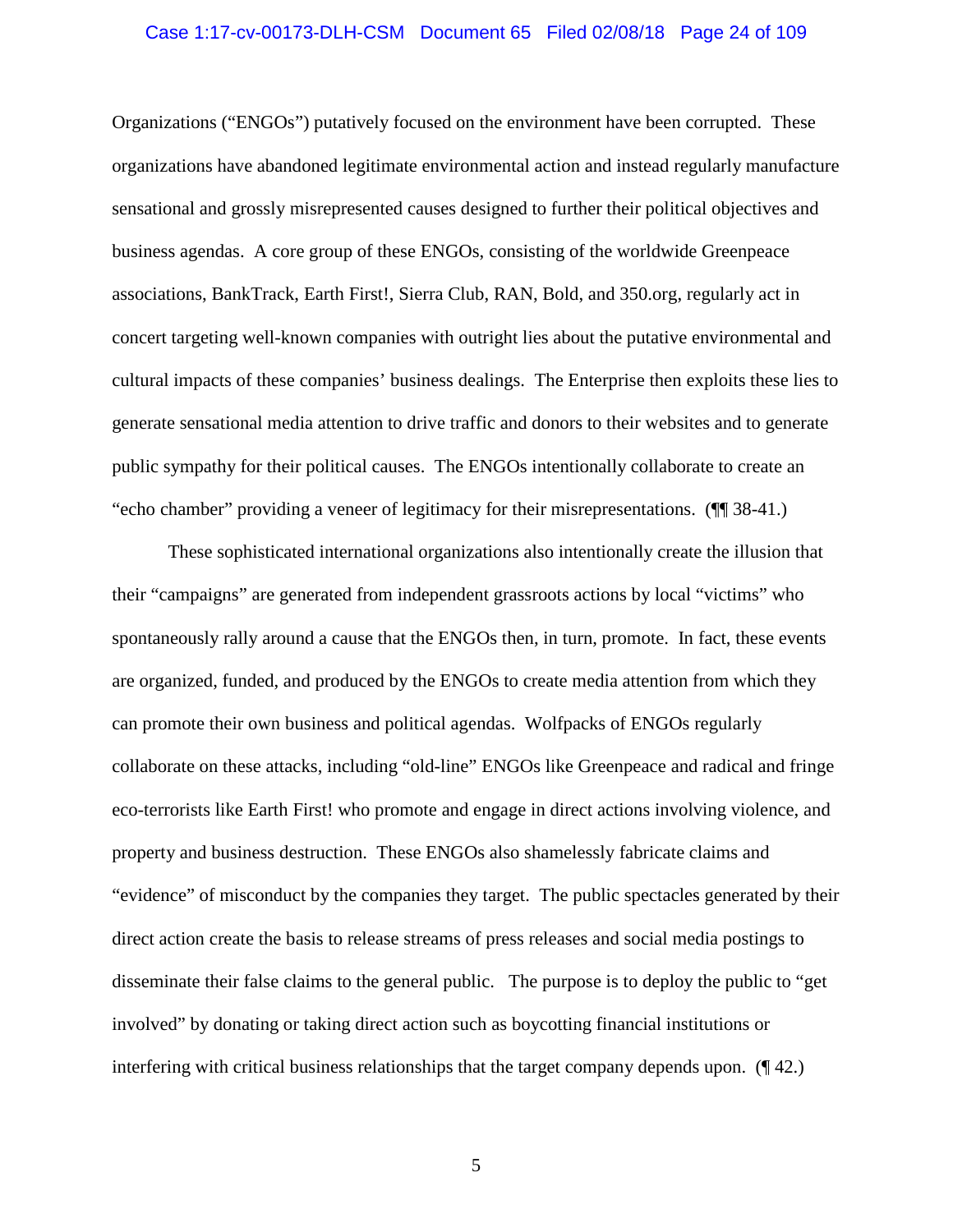#### Case 1:17-cv-00173-DLH-CSM Document 65 Filed 02/08/18 Page 25 of 109

These groups have acknowledged that their campaigns are not based on facts, much less science. Instead, campaigns are chosen based on whether they are likely to create sensational headlines that will induce strong emotions, and thereby "pressure" (i.e. manipulate) the public atlarge. To "emotionalize" and manipulate the public, these organizations utilize what Greenpeace's worldwide association internally refer to as "ALARMIST ARMAGEDDONIST FACTOIDS" which are presented as scientific facts but which the Greenpeace has conceded are really not facts at all, "do not hew to strict literalism or scientific precision," and are instead "hyperbole" and "heated rhetoric" that cannot be taken "literally." (¶ 43.) The Enterprise deployed this playbook against dozens of targets -- including Shell Oil, extractors of Canadian Tar Sand Oil, and producers of genetically modified organisms -- manufacturing lies, engaging in rampant property destruction, and endangering lives with eco-terrorist activities. (¶¶ 44-56.)

As a result of this pattern of fraud, deceit, and other illegal activities, Canadian authorities revoked Greenpeace's charitable status because its sensational claims "served no public purpose," and authorities in India are attempting to do the same, while investigating Greenpeace for fraud and tax evasion. (¶ 59.) Greenpeace's founder, Dr. Patrick Moore, has completely distanced himself from the organization, calling it a "monster" engaged in "extremism," "RICO," "wire-fraud," "witness tampering," and "obstruction of justice." (*Id*.)

#### **B. The Campaign Against Energy Transfer**

Since at least August 2016, the Enterprise has trained its sights on Energy Transfer and the then-nearly complete Dakota Access Pipeline ("DAPL"). (¶ 60.)

#### **1. Energy Transfer – The Target Of The Enterprise's Scheme**

Energy Transfer, a Texas-based pipeline operator engaged in liquid petroleum and natural gas transportation in North America, owns the largest pipeline system by volume in the United States, spanning nearly 72,000 miles. The Company has operated liquid petroleum and natural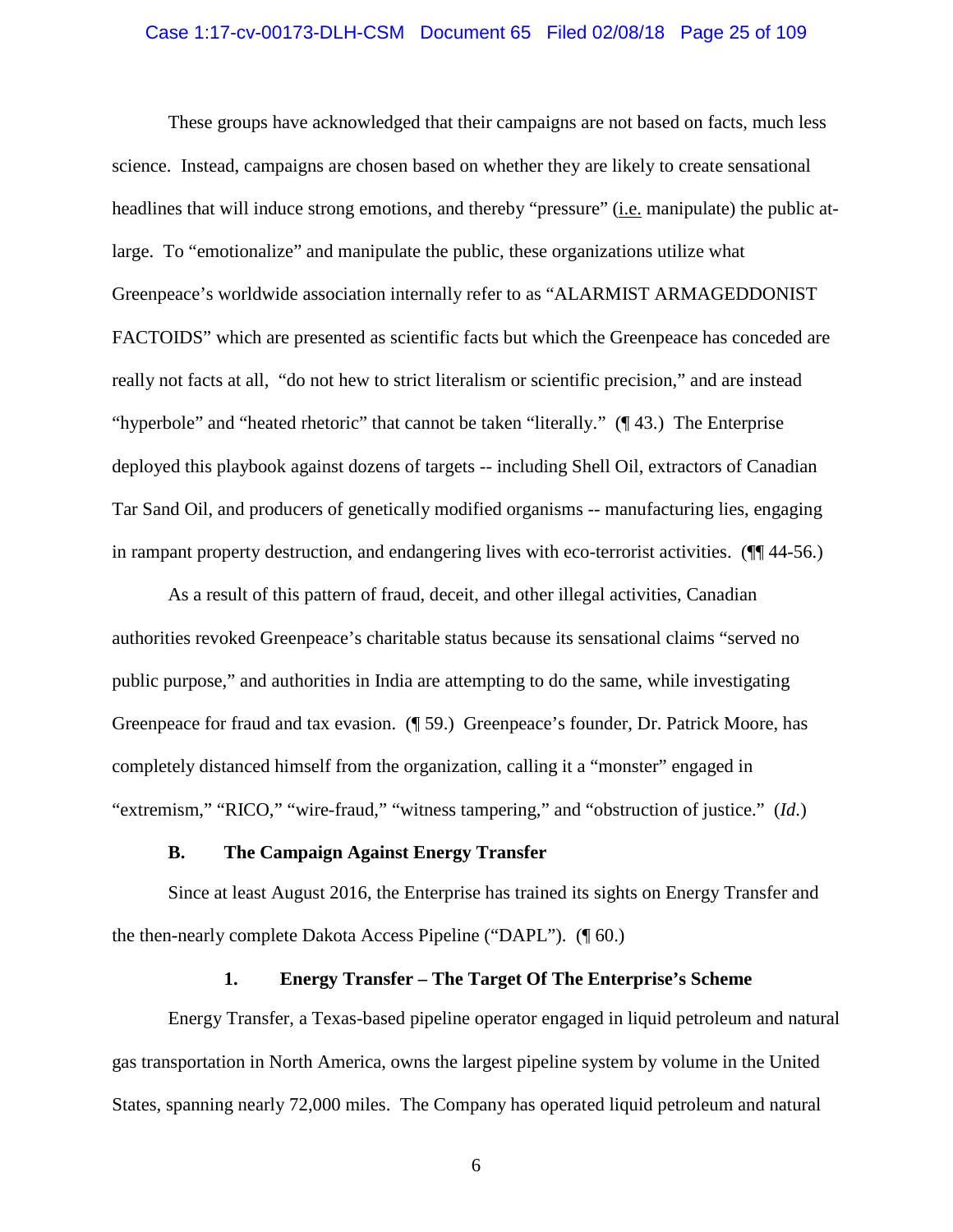#### Case 1:17-cv-00173-DLH-CSM Document 65 Filed 02/08/18 Page 26 of 109

gas pipelines safely since 1995 without serious environmental incident. (¶ 62.) On June 25, 2014, Energy Transfer announced the development and construction of DAPL to transport nearly a half-million barrels of domestically produced crude oil across four states daily. (¶ 66.)

#### **2. The Enterprise**

#### **a. The Greenpeace Defendants**

At the center of the illegal campaign against Energy Transfer is Greenpeace, a network of legally-distinct international, national, and regional associations and individuals operating under the Greenpeace banner. (¶ 38.) Greenpeace Inc. ("GP-Inc.") and Greenpeace Fund, Inc. ("GP-Fund") collectively known as "Greenpeace USA" together "control all Greenpeace operations in the United States" and "pursuant to a 'protocol' between [ ] all other Greenpeace entities worldwide, including but not limited to Greenpeace International, no Greenpeace operations are to occur in the United States without [GP-Inc's and GP-Fund's] consent." *United States v. Greenpeace, Inc.*, *et al.,* Case No. 2:02-cv-00156, ECF No. 5 (C.D. Cal. Jan. 16, 2002). These defendants, along with defendant Greenpeace International ("GPI") and Enterprise members Greenpeace Japan, Greenpeace Netherlands, Greenpeace Switzerland, and Greenpeace personnel Annie Leonard, Perry Wheeler, and Mary Sweeters were directly involved in creating, planning, funding, managing, operating, and controlling the coordinated campaign against Energy Transfer, including by, among other things, underwriting the campaign, providing an internet platform to support, facilitate, and promote the campaign, developing the false and defamatory lies about Energy Transfer, and actively publishing and republishing those lies; issuing extortive threats to Energy Transfer's critical business relationships to sever ties with the Company or face crippling boycotts and other illegal attacks; funding, directing and inciting acts of violence and terrorism; and orchestrating cyber-attacks and telephonic and electronic threats to the physical safety of Energy Transfer executives.  $(\P\P 38(a)-(f))$ .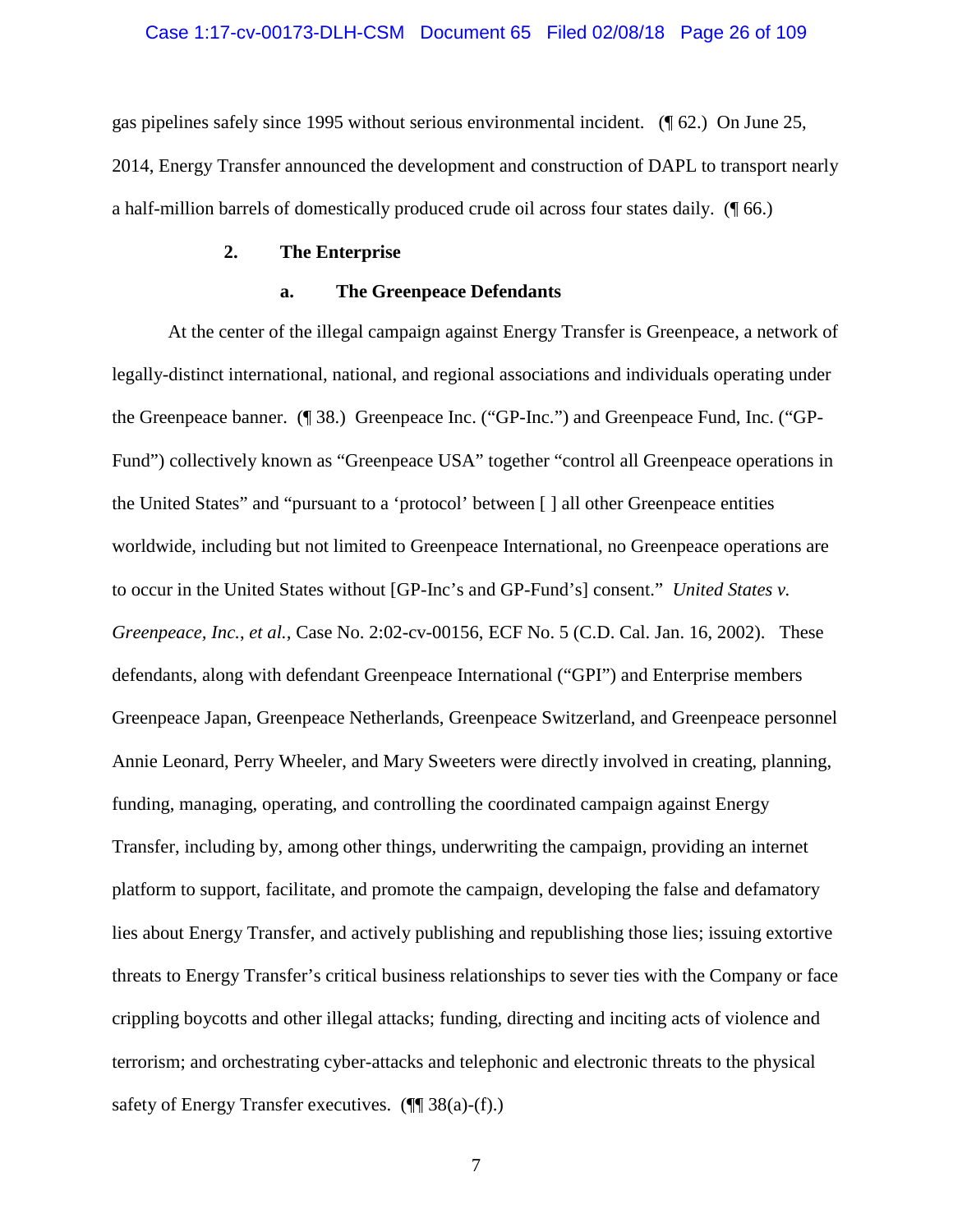#### **b. BankTrack**

Founded in 2003, BankTrack has a long history of working in concert with Greenpeace, and Enterprise members 350.org, Sierra Club, Earthjustice, Bold, and RAN in their disinformation campaigns, by among other things, threatening financial institutions to cease financing specific projects, companies, and sectors or risk becoming the target of "brand damaging campaigns." ( $\P$  38(j), 41-49.) Under the direction of its director Johan Frijins, BankTrack authored and aggressively disseminated the Enterprise's materially false and misleading information about Energy Transfer and DAPL to the financial institutions financing DAPL and Energy Transfer's other infrastructure projects, and demanded that each bank immediately withdraw funding from Energy Transfer or face crippling boycotts, divestment campaigns, and reputational damages. (¶ 38(j), 237-38, 245-47, 251-52, 255, 261-62, 275.) BankTrack widely disseminated these false and misleading letters on its website to galvanize the public to exert further pressure on the banks through direct actions. (*Id*.)

#### **c. Earth First!**

Earth First! is a radical eco-terrorist group that funds, trains, and engages in property destruction and other violent and illegal activity. (¶ 38(l).) Founded by a veteran of Enterprise members Sierra Club, RAN, and Greenpeace, Earth First! has deep ties to these organizations and regularly collaborates with them on their campaigns. The role of Earth First! is to orchestrate "direct actions" involving violent conflicts, acts of terrorism, and destruction of private and federal land. These public spectacles generate fodder for these putatively legitimate environmental organizations to trumpet via press releases and use as the basis to disseminate falsehoods supporting their plea to the general public to "get involved" by donating. Consistent with this history of collaboration, Earth First! worked in concert with Greenpeace and other Enterprise members to fund, direct, and incite acts of violence and terrorism on the ground in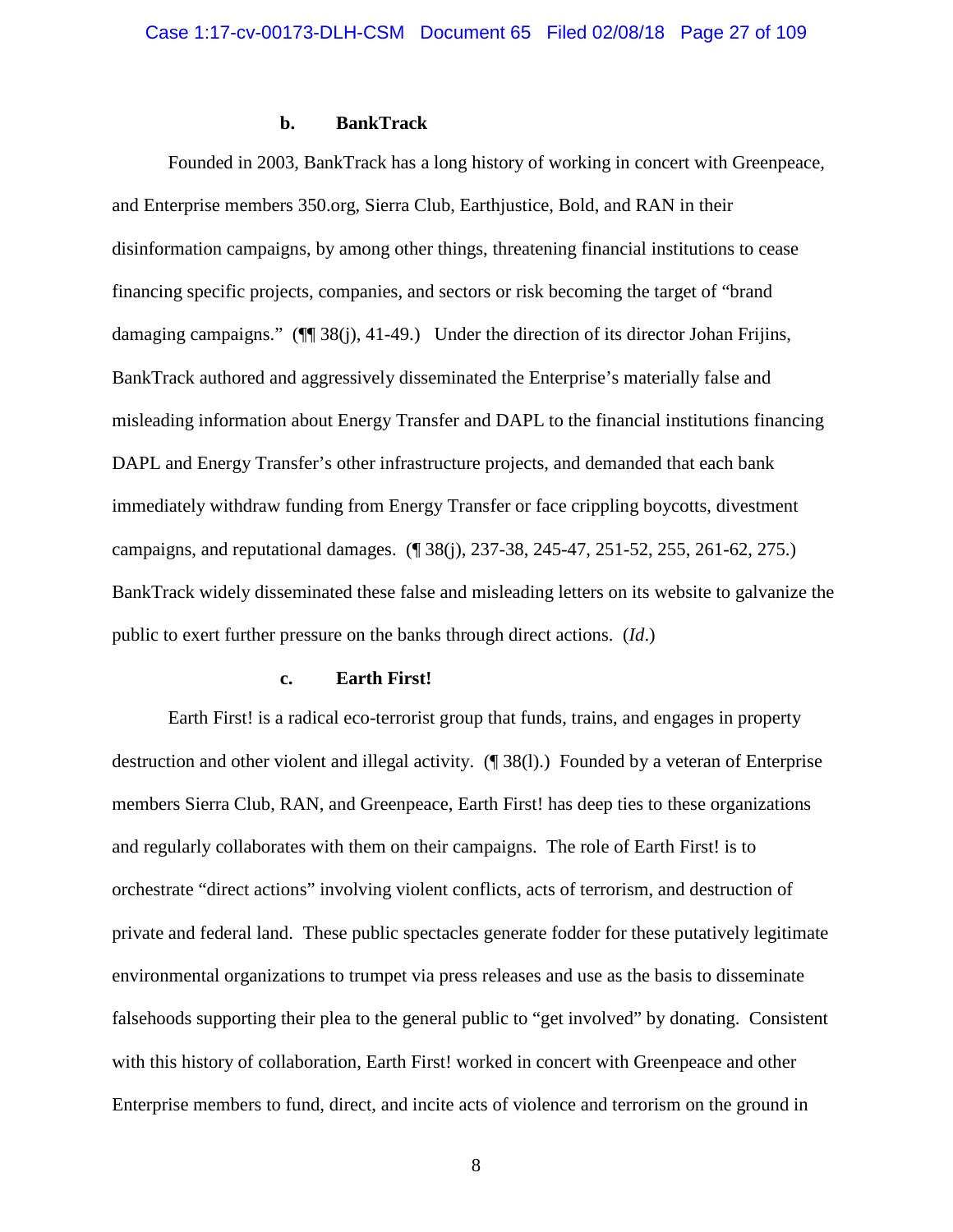#### Case 1:17-cv-00173-DLH-CSM Document 65 Filed 02/08/18 Page 28 of 109

North Dakota. Specifically, Earth First!, among other things, provided Red Warrior Camp with \$500,000 in seed money and trained members of Red Warrior Camp in accordance with Earth First!'s "Direct Action Manual," a blueprint for vandalism and property destruction that Red Warrior used as a guide in its violent protests against DAPL. (¶¶ 38(1), 41-42.)

#### **d. Other Enterprise Members**

The Complaint details other members of the Enterprise who worked closely with Greenpeace, BankTrack, and Earth First! to: (i) disseminate false and misleading allegations about Energy Transfer with the express purpose of interfering with Energy Transfer's critical business relationships; (ii) create an echo chamber for the Enterprise's lies to foster a sense of legitimacy for the anti-DAPL campaign; (iii) incite large-scale acts of terrorism; and (iv) target Energy Transfer and its executives with cyber-attacks and death threats. (¶ 38(m)-(u).)

#### **3. The Enterprise Launches The #NoDAPL Campaign**

In response to dramatically increased production of gas from the Bakken and Three Forks Formation in North Dakota and a series of catastrophic crude oil rail incidents, on June 25, 2014, Energy Transfer announced the development and construction of DAPL -- a 1,172 mile underground pipeline -- to safely and cost-effectively transport nearly a half-million barrels of domestically produced crude oil across four states daily. (¶¶ 61-66.) For the next twenty-five months, Energy Transfer representatives conducted extensive analysis and planning to identify a pipeline route that would have the least impact on the maximum group of stakeholders and resources. (¶¶ 67-76.) Working closely with the United States Army Corp of Engineers ("USACE"), Energy Transfer engaged in design, permitting, consultation, and environmental survey work analyzing, among other factors, constructability, population centers, cost, and minimization of potential public, cultural, and environmental impacts. Throughout the two-year planning process, the pipeline was rerouted 140 times in North Dakota alone to avoid potential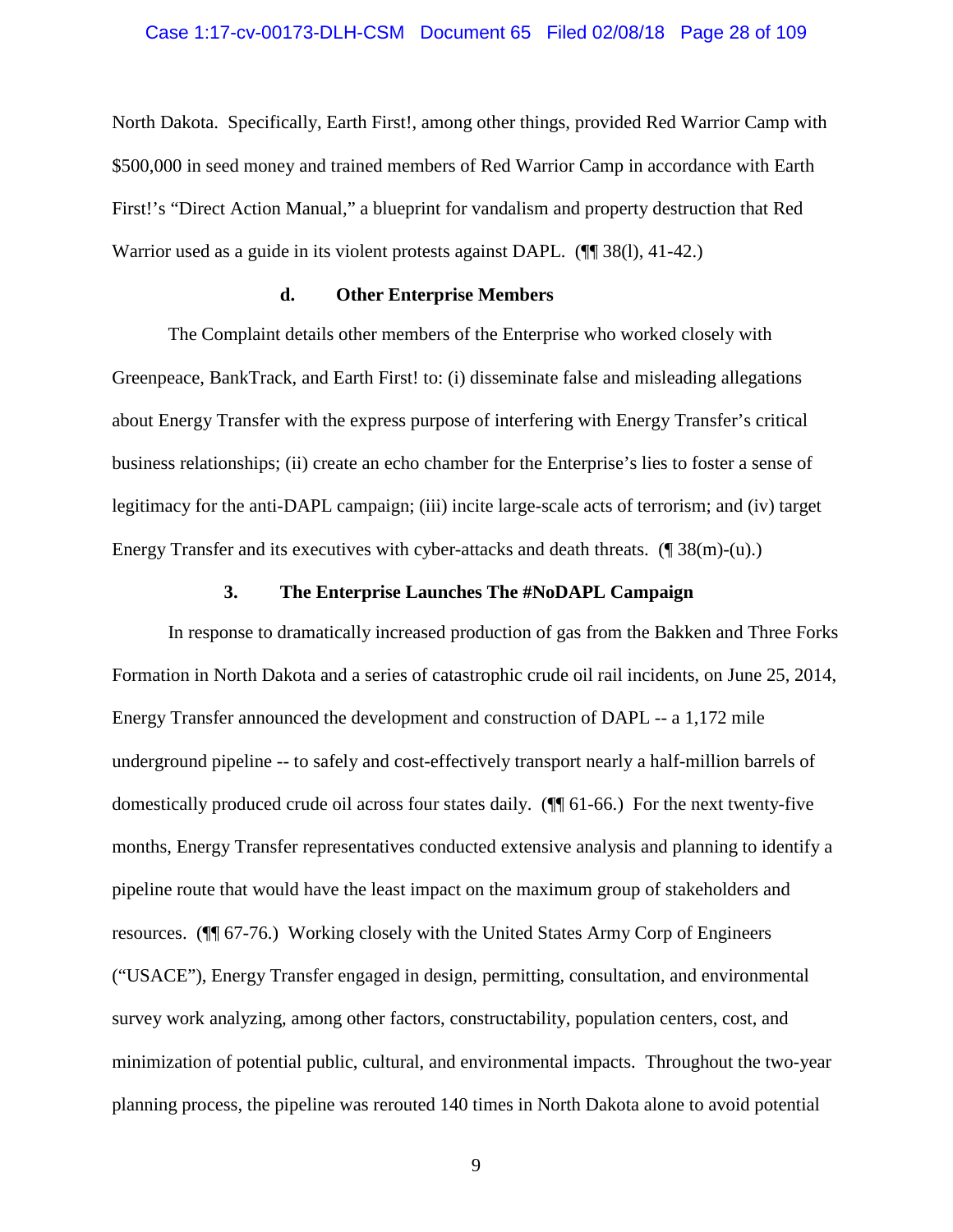#### Case 1:17-cv-00173-DLH-CSM Document 65 Filed 02/08/18 Page 29 of 109

cultural resources. Additionally, mitigation plans were implemented in coordination with the North Dakota State Historic Preservation Office ("SHPO"). (¶ 73.) The result of this extensive process was a route that tracked privately-held land and pre-existing utility lines, roadways, and infrastructure to ensure minimal environmental, cultural, and tribal impacts. (¶ 67.)

On July 25, 2016, USACE issued its Final Environmental Assessment ("EA") for DAPL with a Mitigated Finding Of No Significant Impact ("FONSI"), Nationwide Permit verification, and other authorizations for construction of the limited portions of DAPL that traverse federally regulated waters, paving the way for Energy Transfer to complete construction of the pipeline. (¶ 86.) After more than two years of silence while DAPL was being meticulously designed, publicly reviewed, and approved, and even though Energy Transfer engaged in outreach to all interested stakeholders, the Enterprise identified an opportunity to exploit the interests of the Native American tribes with property near the pipeline route as a publicity platform for an international media campaign. The Enterprise launched the campaign by filing a highly publicized lawsuit on behalf of the Standing Rock Sioux Tribe ("SRST") challenging the permit authorization for DAPL. (¶ 87.) Consistent with the Enterprise's playbook, the lawsuit was accompanied by a materially false and misleading press release alleging the pipeline "Threatens Livelihoods, Sacred Sites, and Water;" that the permitting process was "fast-tracked," "wrote off the Tribe's concerns," and creates an "existential threat" of an "inevitable" spill poisoning the Tribe's water supply. (¶ 88.)

#### **4. The Enterprise Funds, Directs and Incites Violent Protests**

To maximize publicity and drive donations to further their agenda, the Enterprise quickly expanded the campaign to ensure direct action against DAPL. Promising legal and financial support, the Enterprise urged SRST and other peaceful protesters to establish protest camps on private and federal land surrounding the pipeline route. The Enterprise then cynically planted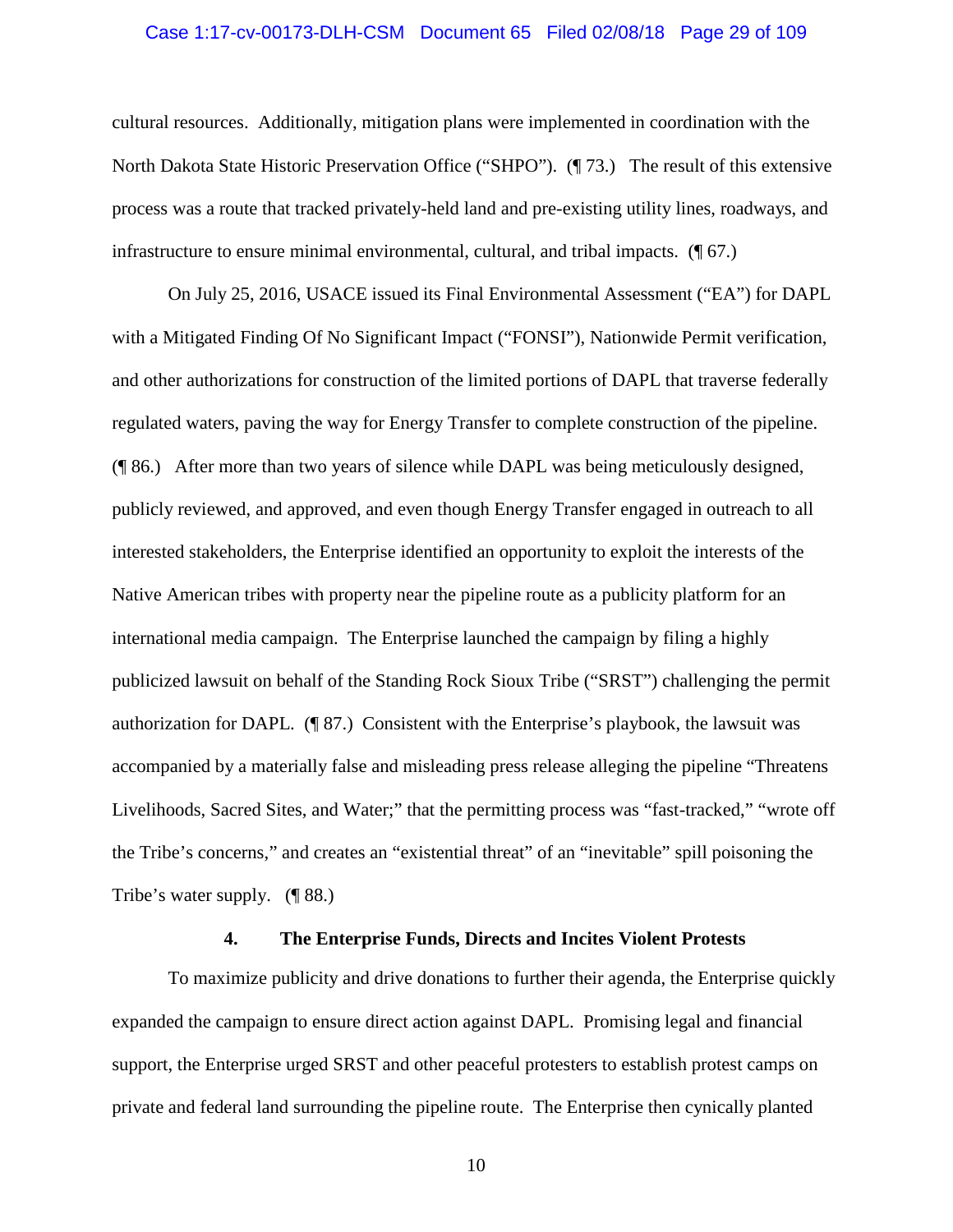#### Case 1:17-cv-00173-DLH-CSM Document 65 Filed 02/08/18 Page 30 of 109

radical, violent eco-terrorists on the ground amongst the protestors, directly funded their operations, and publicly urged their supporters to do the same. (¶¶ 90-91, 106, 313-14.) Earth First! provided \$500,000 of seed money to a core group of violent eco-terrorist infiltrators, who then formed what would be known as the Red Warrior Camp. Greenpeace also organized donation drives to fund, feed, and house Red Warrior Camp in ten cities across the country. (¶¶ 91, 106, 314, 319.) Red Warrior advertised their violent protests and used other illegal means to secure additional funding, including selling drugs bought with donated money to other protestors to finance their operations and line their own pockets.  $(\P\P 13, 38(m))$ .

Using the blueprint set forth in Earth First!'s Direct Action Manual, Red Warrior Camp initiated direct action training for its own members and other protestors interested in engaging in violent conflict and directed, incited, and perpetrated acts of terrorism and destruction of private and federal lands. For example, on August 10, 2016, roughly 100 members of Red Warrior Camp, directed and funded by Earth First! and Greenpeace, entered onto Dakota Access property near Lake Oahe without permission and obstructed company workers from gaining access to the property. (¶ 93.) One protestor carried a 12-inch knife strapped to his hip and warned that any Dakota Access personnel who tried to enter the site would get "hurt." (*Id.*) Confrontations ensued on August 11 and 12, 2016, resulting in "mindless and senseless criminal mayhem," delayed pipeline construction, and evacuation of Dakota Access property. (¶ 94.)

The violence at the camps escalated in tandem with the Enterprise's misinformation campaign. While the Enterprise tried to pass off these criminal acts as local uprisings, this Court has acknowledged the "mindless and senseless criminal mayhem" was perpetrated by "outof-state [protestors] who have political interests in the [ ] protests and hidden agendas . . ." *Archambault,* 2016 WL 5107005, at \*2.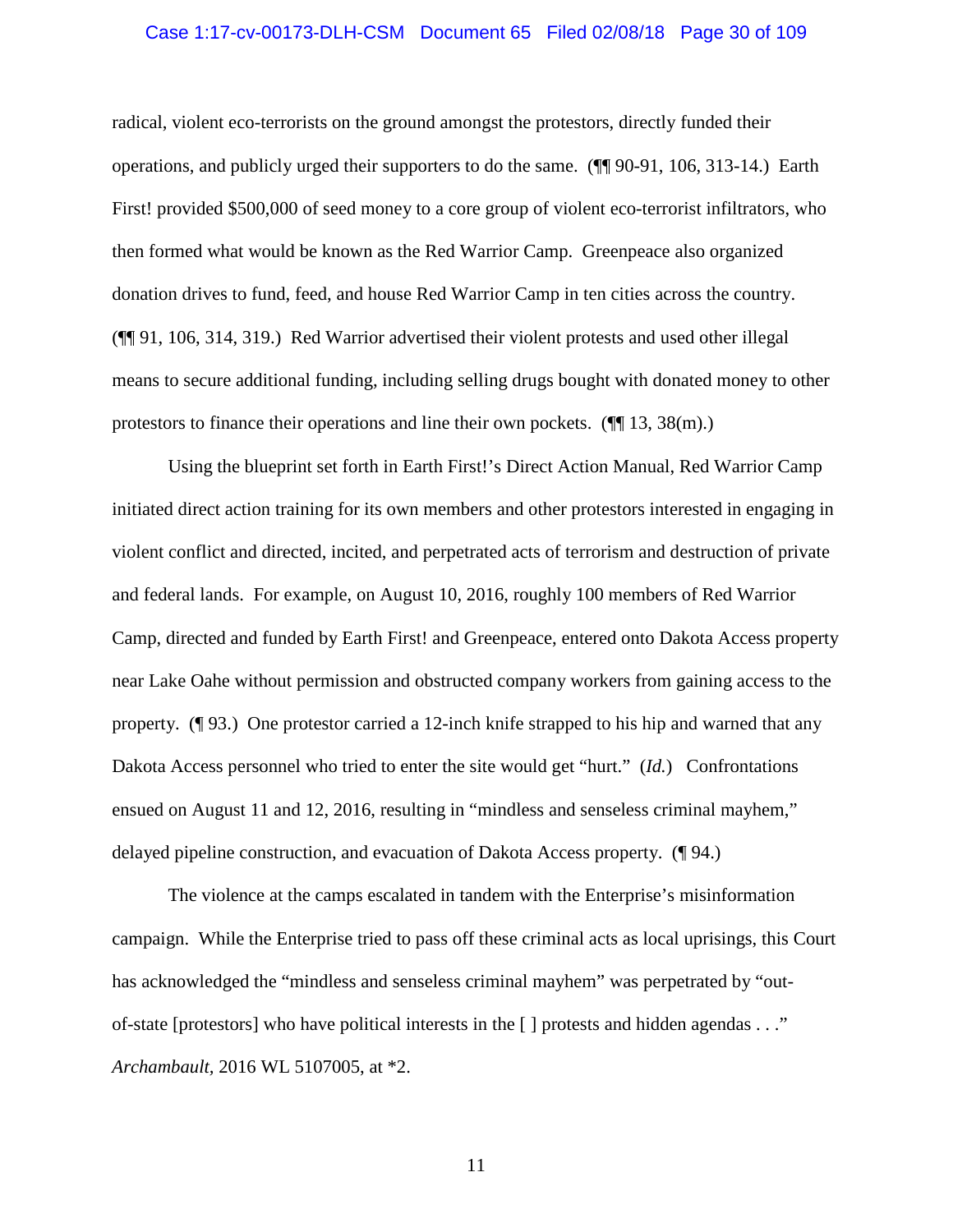#### Case 1:17-cv-00173-DLH-CSM Document 65 Filed 02/08/18 Page 31 of 109

In late August 2016, the Enterprise, ostensibly on behalf of SRST, hired a consultant, Tim Mentz, to fabricate the existence of sacred sites along the pipeline route which the Enterprise used as a pretext to ignite a violent standoff between protestors and the Company and law enforcement based on the false and sensational lies that Energy Transfer's scheduled clearing, grading, and preparation of the pipeline-right-of-way over Labor Day desecrated fiftythree sacred sites. On August 30, Mentz gained access to private land directly north of the SRST reservation and purported to conduct a cultural survey of the land adjacent to the pipeline corridor, which Mentz understood would be the next segment of the pipeline slated for construction. (¶¶ 98-99.) Over the next three days, Mentz purported to identify a miraculous concentration of rare and high-value cultural resources in and around the pipeline corridor. (*Id*.) At no time during the three days Mentz purported to conduct these cultural surveys did Enterprise member Earthjustice inform Energy Transfer or USACE of these "rare" discoveries or request rerouting of the pipeline -- which Energy Transfer had implemented on multiple other occasions in response to tribal concerns or cultural surveys. Instead, with full knowledge of the construction schedule, Earthjustice sat on the "findings" until the Friday afternoon before Labor Day weekend, and only at the eleventh hour, informed counsel for USACE and Energy Transfer that that it would -- within the hour -- file a declaration setting forth Mentz's putative findings if Energy Transfer did not delay construction of the pipeline along Lake Oahe. (¶ 100.)

The Mentz declaration was not designed to reveal sacred sites, or prevent their destruction, but rather was intentionally crafted and timed to sandbag the Company on the eve of Labor Day weekend on a tract of land that was slated for construction the very next day. The Enterprise was well aware that there were no remaining intact cultural resources along the pipeline right-of-way. (¶ 101.) Aerial photographs of the right-of-way taken decades ago in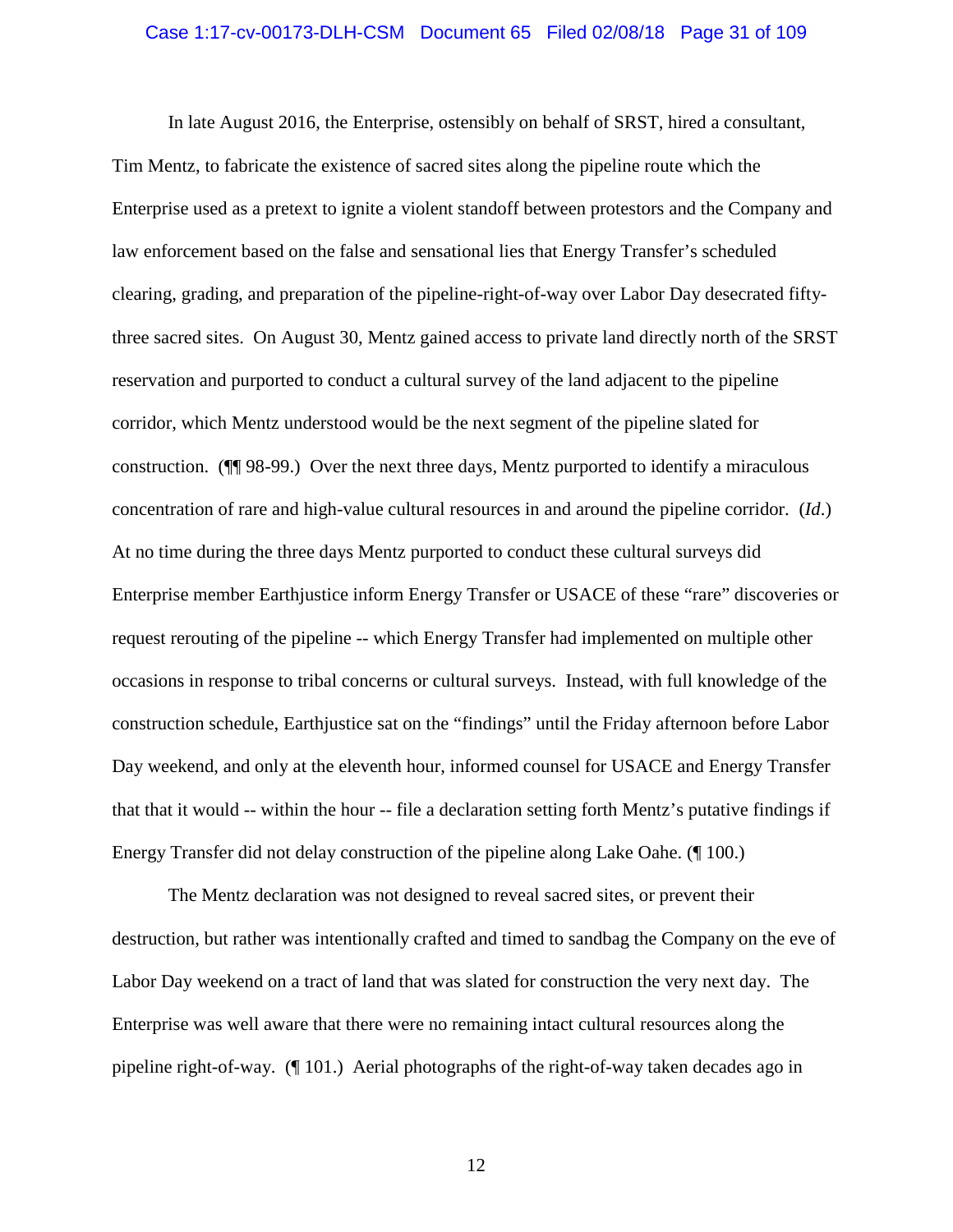#### Case 1:17-cv-00173-DLH-CSM Document 65 Filed 02/08/18 Page 32 of 109

connection with the development and construction of the Northern Border pipeline, which tracks DAPL's route, demonstrate that most of the land surface within the right-of-way had been graded with heavy construction equipment and trenched decades ago. (*Id.*). Moreover, Energy Transfer had previously conducted cultural surveys at the very site Mentz purported to study - the results of which were reviewed and affirmed by the North Dakota State Historic Preservation Office ("SHPO") and shared with SRST. (*Id.*) Most importantly, the cultural sites Mentz claimed were located inside the pipeline corridor were actually outside that corridor according to Mentz's own GPS coordinates. (*Id.*)

Nevertheless, the Enterprise knowingly disseminated these false and sensational charges as a catalyst to generate widespread hysteria and spur violent riots and protests throughout Labor Day weekend. (¶ 102.) On Saturday, September 3, 2016. the Enterprise falsely charged Energy Transfer with intentionally relocating DAPL construction workers from another location to clear and grade the site of Mentz's purported discovery of cultural resources, when in fact, the construction schedule had been shifted weeks prior to accommodate an annual international leaders' summit held in nearby Bismarck, North Dakota. (¶ 103.)

The Enterprise's plan had its intended effect. On Saturday, September 3, 2016, gathering protestors, led and directed by Red Warrior and incited by the false report that construction crews had purposely accelerated construction to destroy putative newly discovered sacred sites, marched along Highway 1806 and attacked DAPL construction crews working within the preexisting pipeline right-of-way. (¶ 104.) The protesters quickly became violent, trampling a wire construction fence, stampeding with horses, dogs, and vehicles onto the construction site. Protesters threatened security personnel with knives, hit them with fence posts and flagpoles, and physically attacked private security personnel, resulting in hospitalizations. (*Id.*)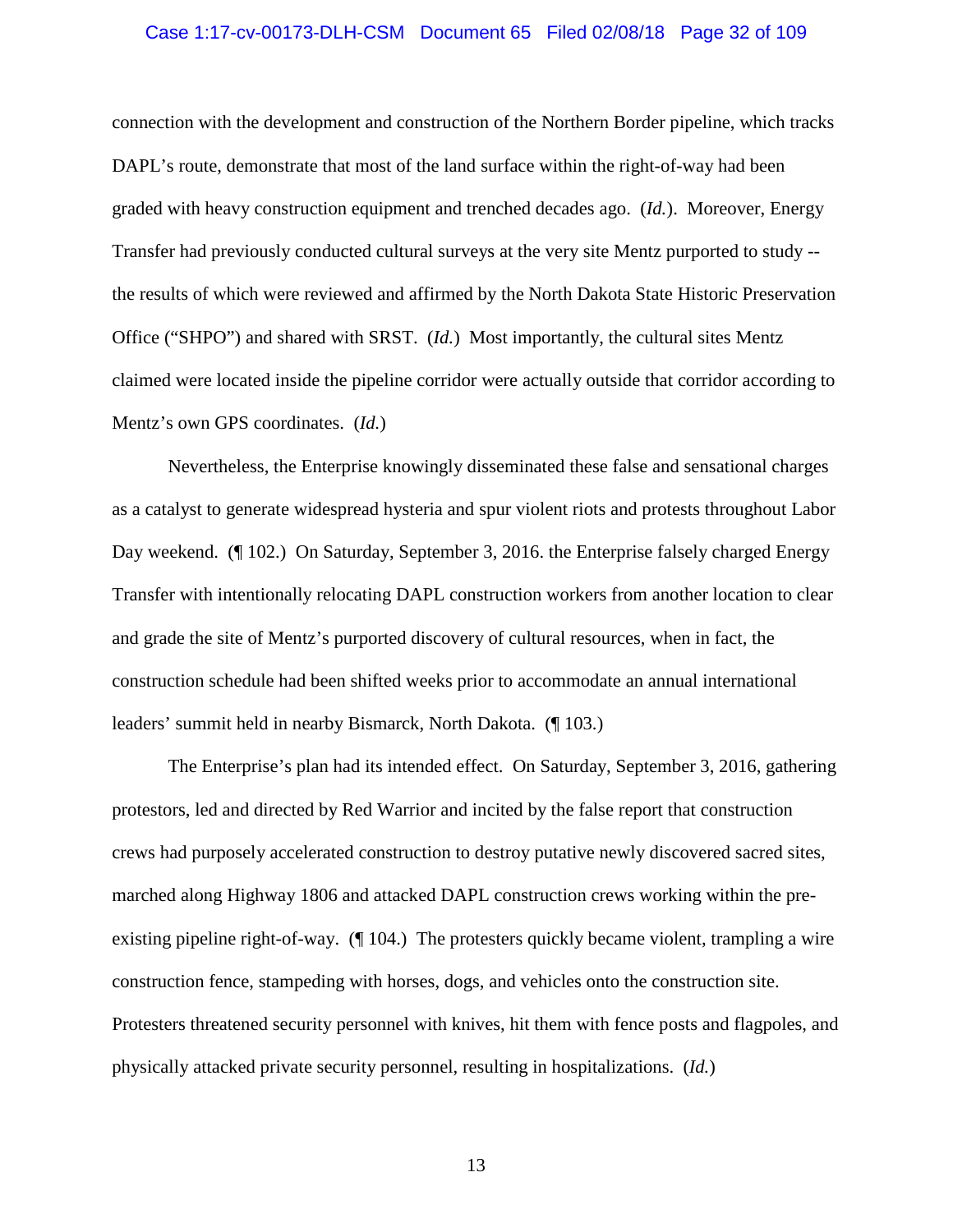#### Case 1:17-cv-00173-DLH-CSM Document 65 Filed 02/08/18 Page 33 of 109

This violent conduct continued throughout October and November. On October 27, 2016, protestors led by Red Warrior trespassed on federal lands and Dakota Access property, and set fire to Energy Transfer's construction equipment, two bridges, and federal lands. ( $\P$ ] 319-21.) Similarly, on November 20, 2016, a large group led by Red Warrior gathered at Backwater Bridge in North Dakota and attempted to cross the bridge to establish an encampment on Dakota Access property. (¶ 323.) Armed with weapons, Red Warrior sought to flank and attack police, ignited fires on and near the bridge, and threw grenades and flares at officers. (*Id.*)

In November 2016, SRST evicted Red Warrior Camp from the protest site because its violent agenda -- the Enterprise's agenda -- was contrary to the Tribe's interests.  $(\P 322.)^3$ 

## **5. The Enterprise Manufactures and Disseminates Lies About DAPL**

After ensuring violent elements from out-of-state were on the ground in North Dakota, the Enterprise sought to escalate conflict through a coordinated disinformation campaign that would incite additional direct action by out-of-state protestors. Beginning in August 2016 and continuing up until the filing of this action, the Enterprise disseminated sensational claims about DAPL -- untethered to any facts -- to manufacture a sense of crisis. The Enterprise then sought to harness this sense of crisis to drive violent protests and interfere with Energy Transfer's most important business relationships. The Enterprise's intentionally inflammatory and demonstrably

<sup>&</sup>lt;sup>3</sup> The Complaint also alleges the Enterprise recruited, directed, and incited Mississippi Stand, Jessica Reznicek, and Ruby Montoya to engage in violent conflicts in North Dakota, including chaining themselves to construction equipment, blockading construction, and crawling into sections of pipeline with screwdrivers. ( $\P$  317-18, 38(1), (s).) On July 24, 2017, Reznicek and Montoya admitted that in response to Enterprise's misrepresentations concerning violations of "rule of law, indigenous sovereignty, land seizures, [and] state sanctioned brutality," they deliberately set fire to six pieces of Dakota Access machinery, resulting in their destruction, and later made multiple attempts to blowtorch sections of the pipeline, including in May 2017 when oil was already flowing. (¶¶ 324-27.) If Reznicek and Montoya had ignited the oil inside the pipeline, it would have exploded, endangering lives and causing environmental harm. (¶¶ 326.)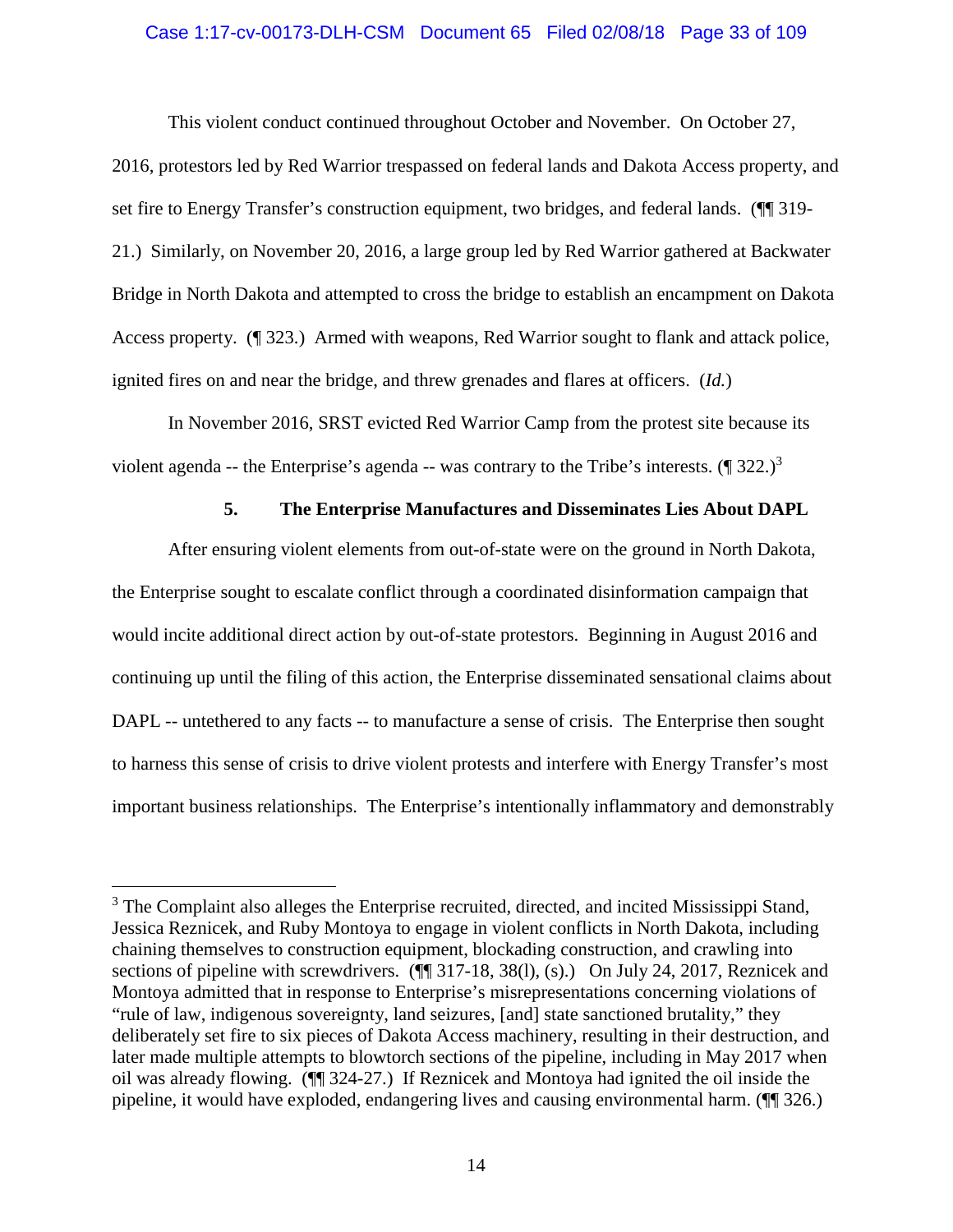#### Case 1:17-cv-00173-DLH-CSM Document 65 Filed 02/08/18 Page 34 of 109

false claims were disseminated in high-profile press releases, reports, blog posts, and on social media. (¶¶ 117-278, 375 (Tables A-B), ECF Nos. 1-1 to 1-6 (setting forth author, publication, date, and defamatory statement).)

The Enterprise's barrage of false statements fell into six categories.

#### **a. The Enterprise Misrepresents That DAPL Traverses SRST Tribal Treaty Lands**

First, the Enterprise claimed (or created the widespread misperception) that the pipeline would be built across SRST land or that there still exists a legal dispute about whether the SRST holds title to some of the land at issue. ( $\P$ [118-19.) In fact, the pipeline is located a half-mile north of the legal boundary of the SRST reservation, and proceeds beneath Lake Oahe. (¶ 120.) The 1.4 miles of land beneath and adjacent to Lake Oahe is not part of the SRST reservation, nor is it the sovereign land of any other Native American tribe. (¶ 121.) It is indisputably federallyowned property. (*Id.*) Moreover, the land on either side of the federally-owned Lake Oahe parcel is privately owned. (¶ 124.)

Any claim that portions of the public or private land is "unceded" tribal land ignores that the question of ownership has been conclusively resolved by the United States Supreme Court, which held in 1980 that the federal government exercised its Constitutional power of eminent domain and "effected a taking of tribal property." (¶ 125.) That Constitutional taking encompassed land north of the current legal boundary of the SRST reservation, including the privately owned parcel of land used for staging and construction. (*Id.*)

#### **b. The Enterprise Misrepresents DAPL Will Poison Tribal Water**

The Enterprise also falsely alleged DAPL will result in "[m]illions of people los[ing] access to a clean water supply, including the Standing Rock Sioux Tribe." (ECF No. 1-2.) The Enterprise's unfounded assertion is purportedly based on the notion that DAPL's operation will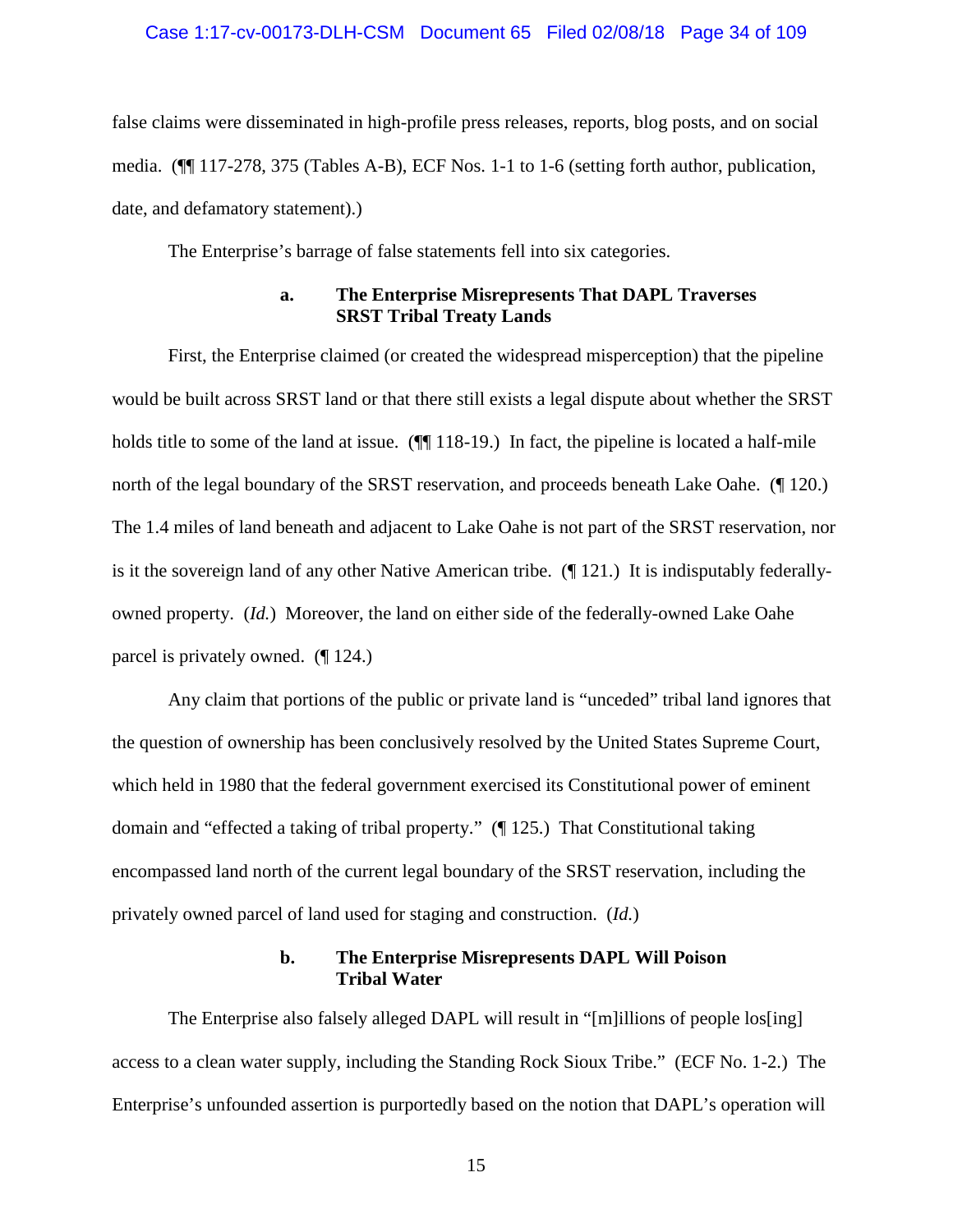#### Case 1:17-cv-00173-DLH-CSM Document 65 Filed 02/08/18 Page 35 of 109

inevitably result in a catastrophic oil spill. These claims misrepresent, distort, and omit the relevant science and facts which unequivocally demonstrate pipelines are the safest method to transport energy products and the risks of pipeline rupture are generally minimal, with an oil spill a highly unlikely occurrence occurring less than 0.001% of the time. (¶ 130.) Moreover, the risk of pipeline rupture and oil spill are even more remote with respect to DAPL, which was designed and constructed using the latest safety and environmentally protective technologies, and in strict compliance with federal safety requirements, safety codes, and industry best practices, including high-performance external coating over the entire pipeline to reduce the risk of external corrosion, horizontal directional drilling ("HDD") to install the pipeline deep below bodies of water without disturbing them, thicker walled pipe in certain areas, and advanced monitoring leak detection and remotely controlled isolation valves to prevent spills in the remote case of rupture. (¶¶ 131-145.)

### **c. The Enterprise Misrepresents DAPL Will Catastrophically Alter Climate**

The Enterprise also exploited the mass interest and concern about climate change with the false charge DAPL is a "climate destroying project" that will result in increased greenhouse emissions. (¶ 141.) In fact, DAPL actually has a net positive impact on climate change by providing much-needed infrastructure for domestic oil production that would otherwise be transported by means that are less safe for the environment, such as rail, truck, and barge. (¶ 143.) Since DAPL became operational, oil-train traffic within North Dakota has decreased from daily traffic of 12 trains, or 1,200 cars, at similar oil production volumes, to 2 trains, or 200 cars with DAPL, thus decreasing greenhouse emissions. Without DAPL, more infrastructure for rail and trucking would be built to transport oil in production, increasing both carbon emissions and the risk of spill. (¶ 144.) Thus, analyzing a rail alternative to the Keystone XL Pipeline, the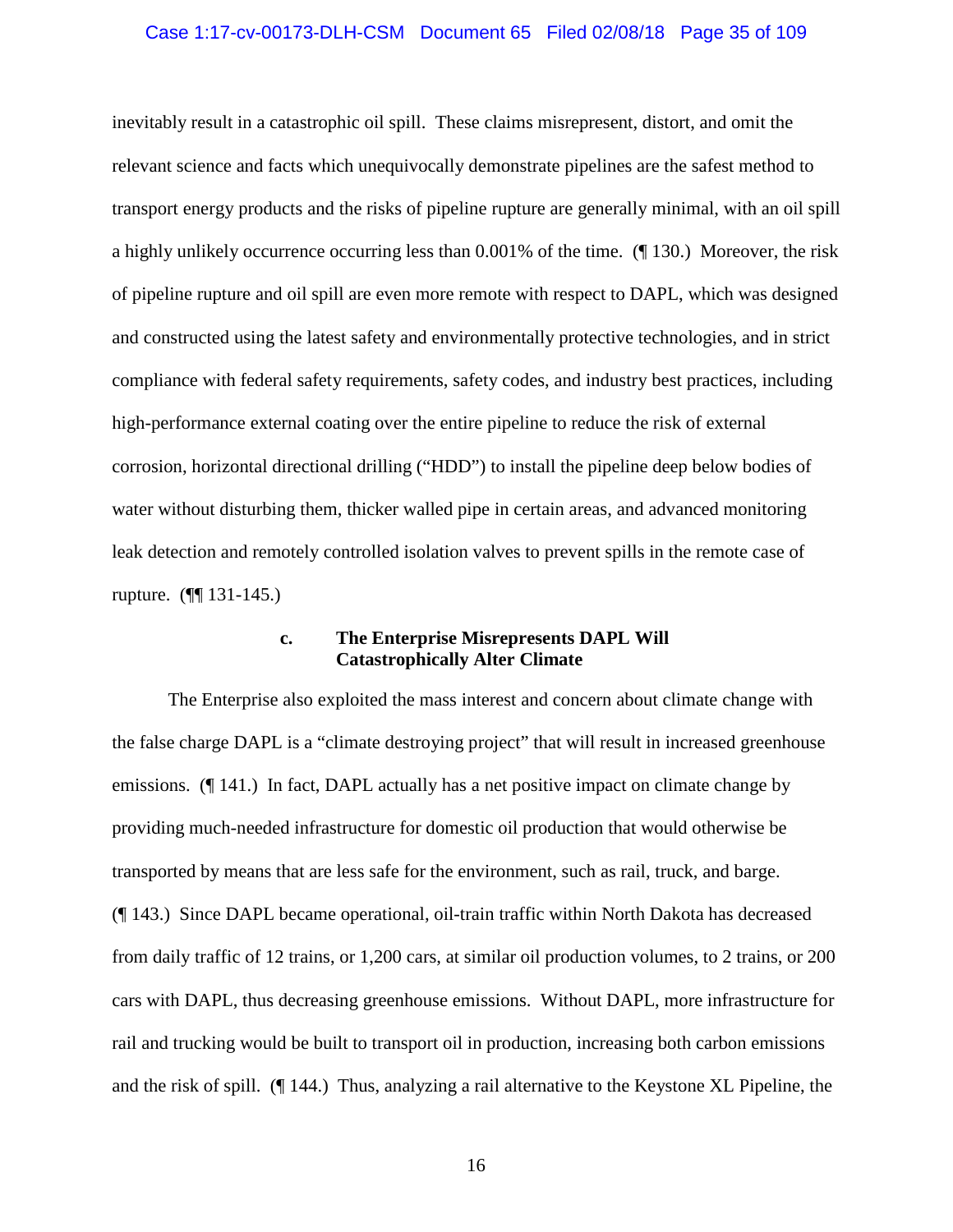#### Case 1:17-cv-00173-DLH-CSM Document 65 Filed 02/08/18 Page 36 of 109

Keystone XL Environmental Impact Analysis calculated a 27.8% to 41.8% increase in greenhouse gases compared to the proposed pipeline. (*Id.*)

### **d. The Enterprise Misrepresents Energy Transfer Used Excessive Force to Combat Peaceful Protests**

The Enterprise also has falsely alleged that Energy Transfer "commit[ted] grievous human rights violations" against "peaceful" and "non-violent" protestors through "[i]ndiscriminate use of attack dogs, rubber bullets, concussion grenades, tazers and mace." (¶ 146.) However, the so-called "peaceful protests" were anything but peaceful, and the Enterprise deliberately infiltrated the protest campaigns with violent radicals to ensure that end. The State of North Dakota has publicly acknowledged that: "[t]he real brutality [was] committed by violent protesters who use[d] improvised explosive devices to attack police, use[d] hacked information to threaten officers and their families, and use[d] weapons to kill livestock, harming farmers and ranchers." (¶ 147.) As set forth above, this Court has likewise rejected the myth of peaceful protests. *Archambault,* 2016 WL 5107005, at \*2.

Construction workers, private security officers, and law enforcement at DAPL worksites exercised extraordinary restraint in response to the violence, responding with force only when necessary to protect themselves or unarmed construction workers from harm. (¶¶ 154-55.)

### **e. The Enterprise Misrepresents DAPL was Routed and Approved Without Adequate Environmental Review or Consultation**

The Enterprise misrepresented DAPL's approval "was rushed, lacked proper government-to-government consultation with [SRST]," was "rubber-stamp[ed]," and "approved without adequate environmental reviews." (¶ 159.) These claims have been rejected twice by the U.S. District Court of the District of Columbia. (¶ 160.)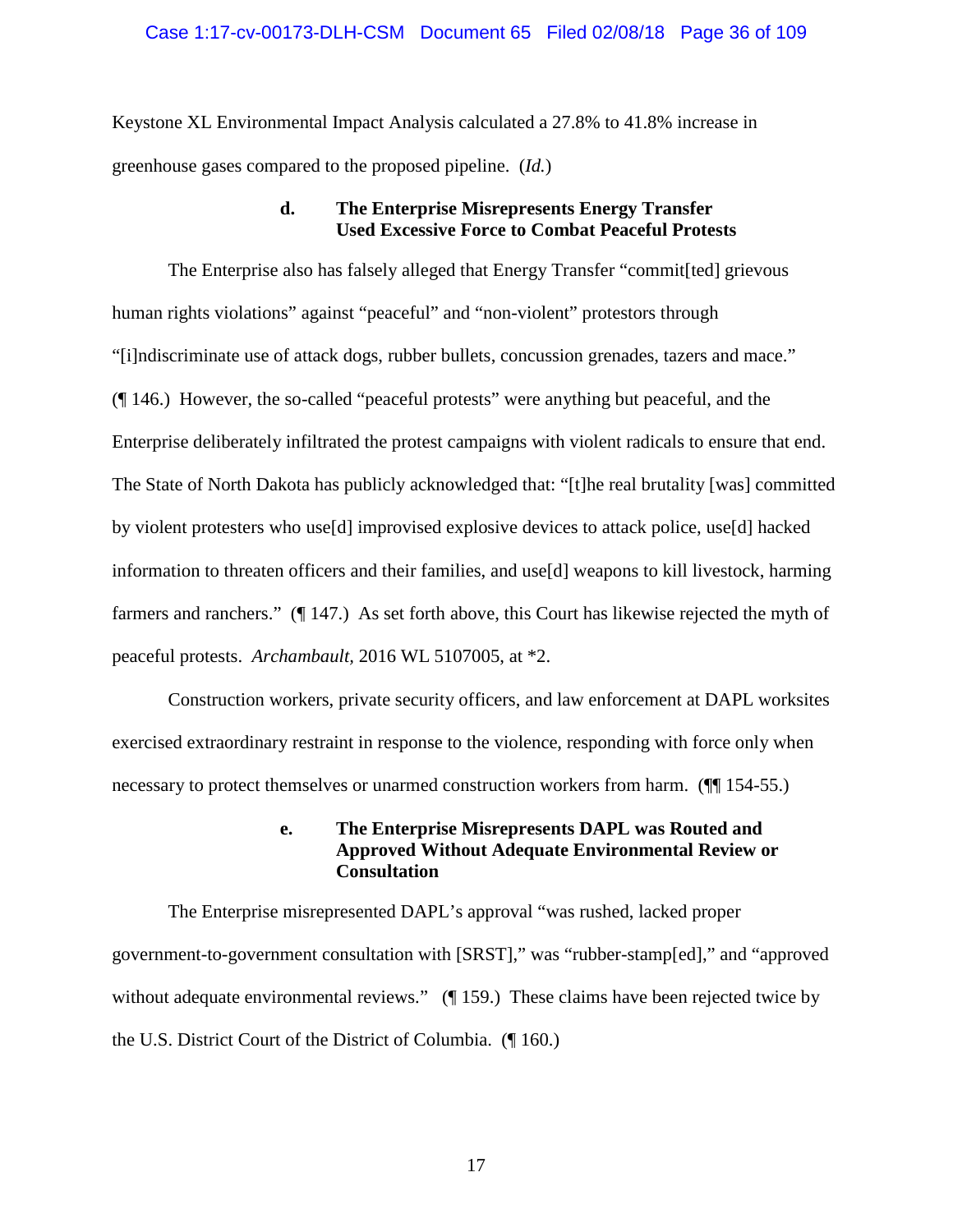### Case 1:17-cv-00173-DLH-CSM Document 65 Filed 02/08/18 Page 37 of 109

On September 9, 2016, the U.S. District Court for the District of Columbia explained the facts "tell a different story" and in reality, "the Corps exceeded its [National Historic Preservation Act] obligations." (¶ 107.) The court detailed Energy Transfer's careful consideration of historic artifacts, noting the Company "prominently considered" the "potential presence of historic properties" in choosing the route for the pipeline, consulted past cultural surveys, and hired professionally licensed archaeologists to conduct "extensive new cultural surveys of its own." (¶ 109.) The court further noted Energy Transfer rerouted when the survey revealed previously unidentified historic or cultural resources, including "140 times in North Dakota alone to avoid potential cultural resources . . . ." (*Id.*)

The court also detailed efforts to consult with SRST, noting that despite "dozens of attempts to engage Standing Rock" the "Tribe largely refused to engage in consultations." (¶ 110.) Nonetheless, the court concluded USACE exceeded its consultation requirements because when it met with SRST, they "engaged in meaningful exchanges that in some cases resulted in concrete changes to the pipeline's route." (*Id*.) The court emphasized "the Corps took numerous trips to Lake Oahe with members of the Tribe to identify sites of cultural significance," "met with the Tribe no fewer than four times…to discuss their concerns with the pipeline," and re-routed the pipeline "in response to the Tribe's concern about burial sites." (*Id*.)

In a decision dated June 14, 2017, the same court rejected the Enterprise's false claims of inadequate environmental review, finding that USACE adequately considered viable alternatives to the route, the risks of spill, and impacts of a potential spill. (¶¶ 341-54.) The court held Energy Transfer properly rejected alternate routes, including the Bismarck route, because the route would cross through or close to wellhead source water protection areas, and, unlike the selected route, would have been co-located with existing utility or pipeline routes for only 3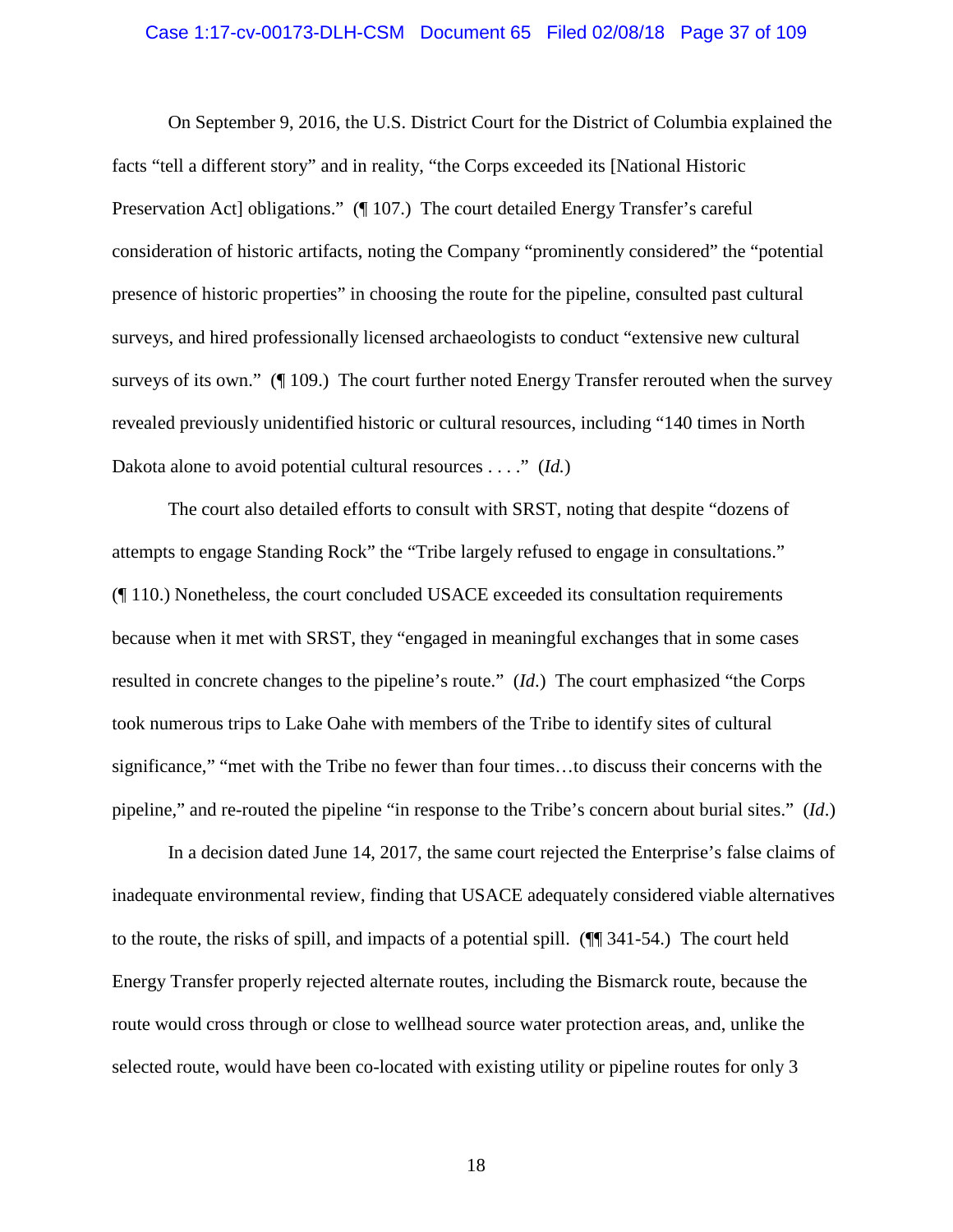### Case 1:17-cv-00173-DLH-CSM Document 65 Filed 02/08/18 Page 38 of 109

percent of the route increasing the impact on cultural resources. (¶ 343.) The court also found the analysis of the risks of an oil spill was sufficient, noting that the EA "devotes several pages to discussing DAPL's 'reliability and safety,'" providing "the necessary content" to support its conclusion that the risk of a spill is low. (¶ 345.)

### **f. The Enterprise Misrepresents That Energy Transfer Intentionally Desecrated Cultural Resources**

The most damaging, and wholly false, statements disseminated by the Enterprise were the claims that DAPL employees and personnel "deliberately desecrated documented burial grounds and other culturally important sites," "destroyed sacred Native Lands . . . ," and "religious and other historical sites." (¶ 212.)

Contrary to these claims, the DAPL route was planned to avoid sites that had been listed on or were eligible for the National Register of Historic Places. (¶ 213.) The Company specifically selected a route that crosses "brownfield" locations, or tracts of land already disturbed by previous infrastructure projects. Where DAPL crosses Lake Oahe the pipeline is co-located in parallel (but much deeper than) the Northern Border Pipeline, a 1,408-mile natural gas pipeline, as well as overhead power lines. (¶ 219.) HDD drilling at 90 to 115 feet below Lake Oahe makes construction extraordinarily unlikely to impact cultural or tribal resources, as geologic soils at those depths predate human occupation. (¶ 223.)

In North and South Dakota, Energy Transfer retained archeologists from three different, firms to conduct a cultural survey of a 400-foot corridor along the entire planned route – 200 feet on each side of the route. (¶¶ 214-15.) Energy Transfer surveyed nearly twice as many miles in North Dakota than the 357 miles that would eventually be used for the pipeline. (¶ 217.) When the surveys identified potential cultural resources, Energy Transfer modified the route to avoid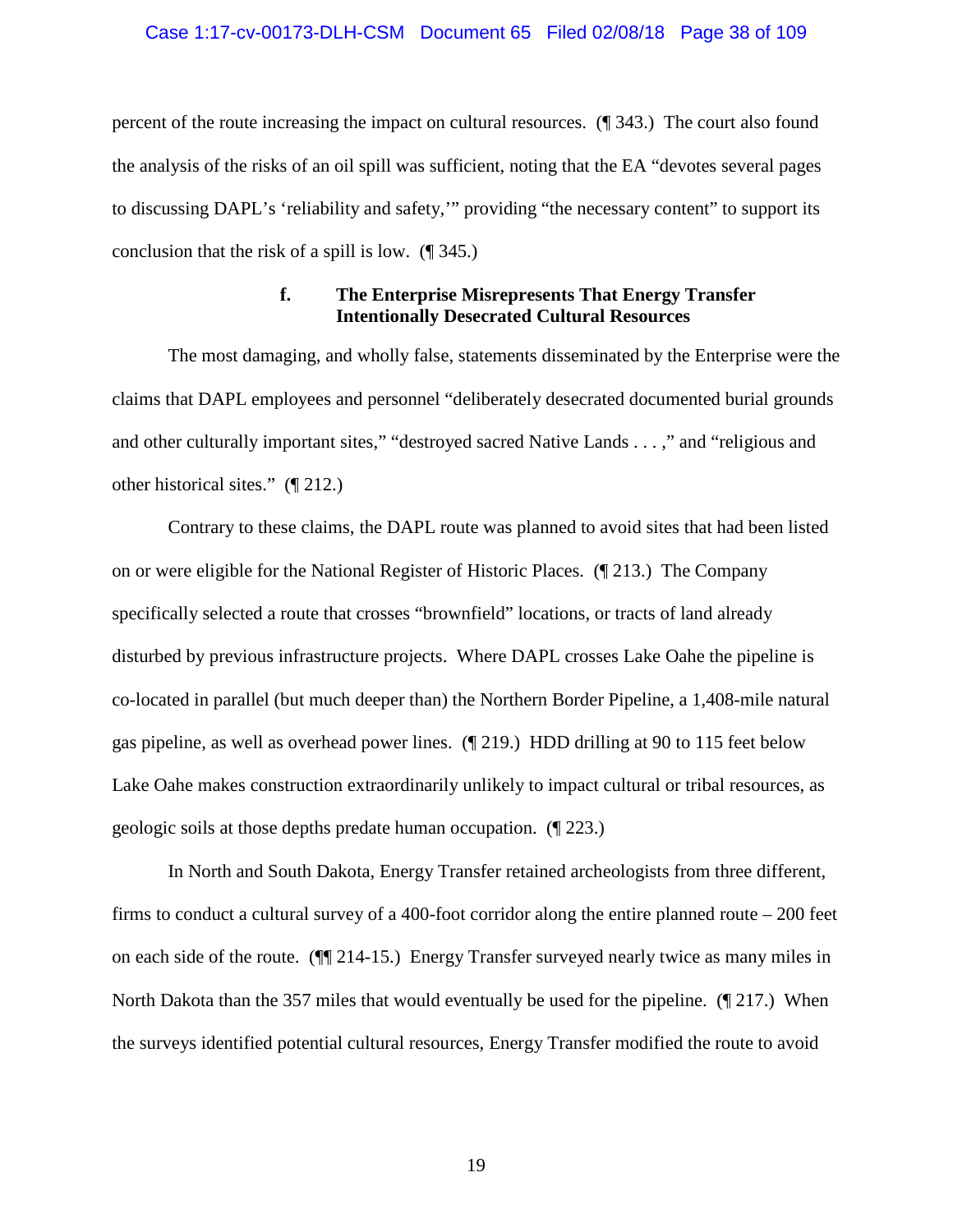### Case 1:17-cv-00173-DLH-CSM Document 65 Filed 02/08/18 Page 39 of 109

cultural resources. The Company also had a comprehensive Unanticipated Discovery Plan in the event construction encountered a cultural resource not detected by cultural surveys. (¶ 218.)

The Enterprise's claim that Energy Transfer deliberately desecrated documented historical resources has been disproven by the SHPO, which conducted cultural resource surveys of the 1.36-mile-long-corridor following the Enterprise's putative identification of cultural resources prior to Labor Day weekend. SHPO concluded the "inventory and inspection conducted . . . yielded no evidence of infractions . . . with respect to disturbance of human remains or significant sites." (¶ 225.)

#### **6. The Enterprise Targets Energy Transfer's Financers and Investors**

The Enterprise disseminated these falsehoods directly to Energy Transfer's most important business constituents, most aggressively targeting banks financing DAPL and Energy Transfer's other infrastructure projects. The Enterprise threatened the banks, demanding that they sever ties with the Company or face crippling boycotts and other illegal attacks. (¶227-78.)

The coordinated strategy to interfere with financing for the banks -- #DEFUNDDAPL - was detailed in a series of articles beginning in September 2016. In the articles, the Enterprise exposed the financial institutions funding DAPL and other infrastructure projects, including DNB, Citibank, ING and Nordea, claiming the banks were *"attempting to make money on the guaranteed destruction of the planet.*" (¶¶ 227-32.)

On November 7, 2016, the Enterprise, led by BankTrack, drafted and signed a letter to DAPL financers demanding they exit their contracts. ( $\P$  237-38.) The letter, signed by Greenpeace USA, Sierra Club, Bold, RAN, and 350.org, falsely claimed that the "pipeline trajectory is cutting through Native American sacred territories and unceded Treaty lands" and misrepresented that Energy Transfer "deliberately desecrated documented burial grounds and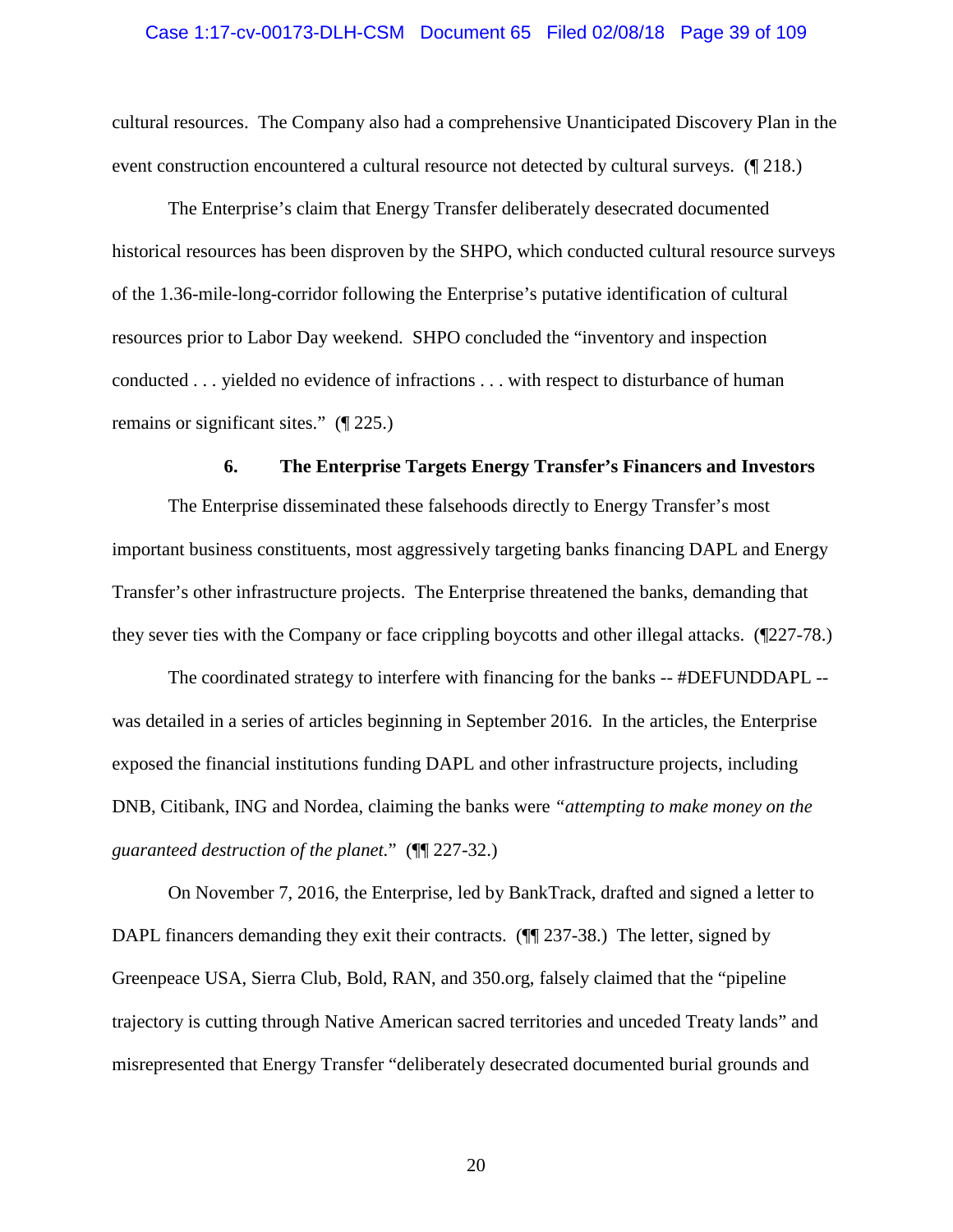### Case 1:17-cv-00173-DLH-CSM Document 65 Filed 02/08/18 Page 40 of 109

other culturally important sites," notwithstanding court rulings and independent investigations by the SHPO which directly refuted these allegations. (*Id.*)

The letter had its intended result. On November 17, 2016, DNB sold off its shares in Energy Transfer and vowed to reconsider its loans. (¶ 239.) Greenpeace USA immediately touted DNB's action, for which it took credit. (¶¶ 239-40). Nevertheless, Greenpeace and others, continued to publicly admonish DNB to divest from DAPL. (*See, e.g.*, ¶ 243.) On March 26, 2017, DNB sold its estimated \$340 million share of the loan. (¶ 277.)

Between November 28-30, 2016, BankTrack, joined by GPI, Greenpeace USA, Greenpeace Netherlands, Sierra Club, Bold, RAN, and 350.org, separately wrote to the seventeen banks financing DAPL, including Citibank and ING, exhorting each bank to withhold further loan disbursements, demanding Energy Transfer halt construction, and, if Energy Transfer refused to do so, withdraw from the loan facility. (¶¶ 245-46.) The same week, Greenpeace Japan and 350.org Japan jointly wrote to the Japanese banks, Mizuho Bank, Sumitomo Mitsui, and Bank of Tokyo-Mitsubishi UFJ, "strongly demand[ing] that you immediately divest from the [DAPL]" and falsely alleging the "project infringes on the [Sioux peoples'] traditional territories and threatens the health of their waterways." (¶ 248.) The Enterprise monitored the financial institutions' responses, and when financial institutions did not immediately respond to the Enterprise's extortive demands, BankTrack, Greenpeace USA, and RAN threatened to "escalat[e] [] pressure on banks that refuse to engage," including by continuing their "branddamaging campaigns" against the individual financial institutions. (¶ 249-52, 255.)

Like DNB, ING succumbed to the pressure of the campaign and divested its shares in the Company shortly after receiving the November 8 letter. (¶ 259.) Still, BankTrack and Greenpeace continued to publicly harass ING to stop financing DAPL. (¶¶ 261, 263.) On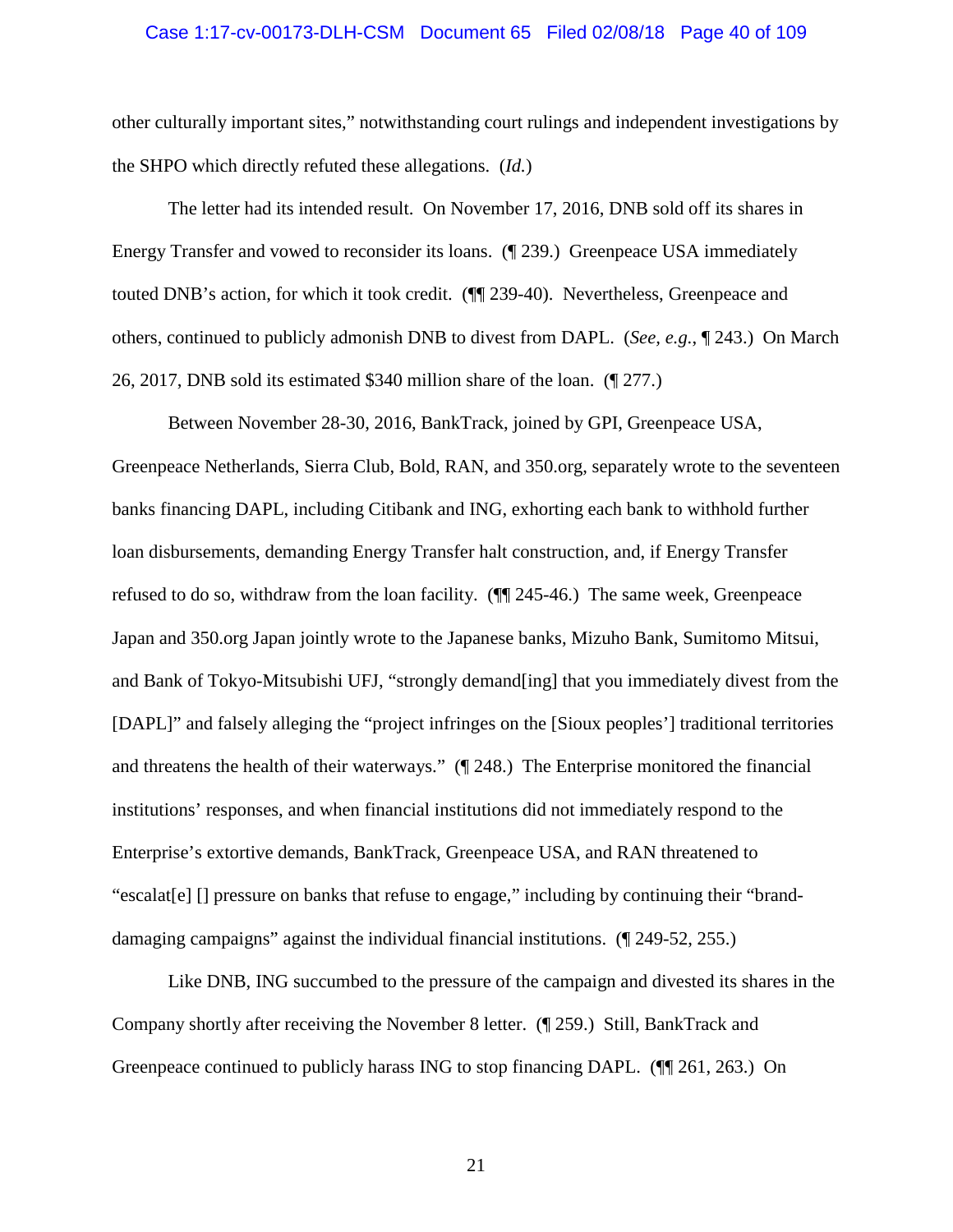#### Case 1:17-cv-00173-DLH-CSM Document 65 Filed 02/08/18 Page 41 of 109

February 16, 2017, a group of twenty Greenpeace activists "dug room for and planted 15 meters of super heavy pipe sections at the ING headquarters in Amsterdam." Greenpeace Netherlands published pictures via Twitter and vowed to extend the pipeline even further if ING did not change its position on the DAPL project. (¶ 269.) In direct response, ING implored the Enterprise that it had "openly distanced" itself from Energy Transfer, "sold our shares in the parent company" and "rejects any new funding requests." (*Id.*) In March 2017, ING sold its share of the loan. (¶ 275)

The Enterprise also reiterated their false and misleading accusations about Energy Transfer during in-person meetings with banks, including Nordea and Credit Suisse. For example, following the Enterprise's November 8 letter to Nordea, the Enterprise, through Greenpeace USA and Greenpeace Norway, began to single out Nordea, insisting that it "divest from the companies behind the Dakota Access pipeline immediately" because Plaintiffs engaged in "human rights abuses" and "violate[d] Indigenous rights." (¶ 243.) When Nordea did not immediately respond, the Enterprise escalated its campaign against Nordea. (¶ 254.) In mid-December, Nordea agreed to meet with Greenpeace. (¶ 276.) At the meeting, Greenpeace demanded that Nordea "put its foot down" with Energy Transfer and require that the "oil pipeline not go through the [SRST's] reservation land," even though it was undisputed that the pipeline did not traverse SRST land. (*Id.*) In February 2017, following the meeting with Greenpeace, Nordea divested its shares in Energy Transfer.

In response to the Enterprise's threats, Citibank, Mizuho, DNB, Credit Agricole, Natixis, BNP Paribas, and other financial institutions retained Foley Hoag LLP, as an independent human rights expert, to review the permitting process, including compliance with applicable laws related to consultation with Native Americans. (¶ 249-52.) Over four months, Energy Transfer was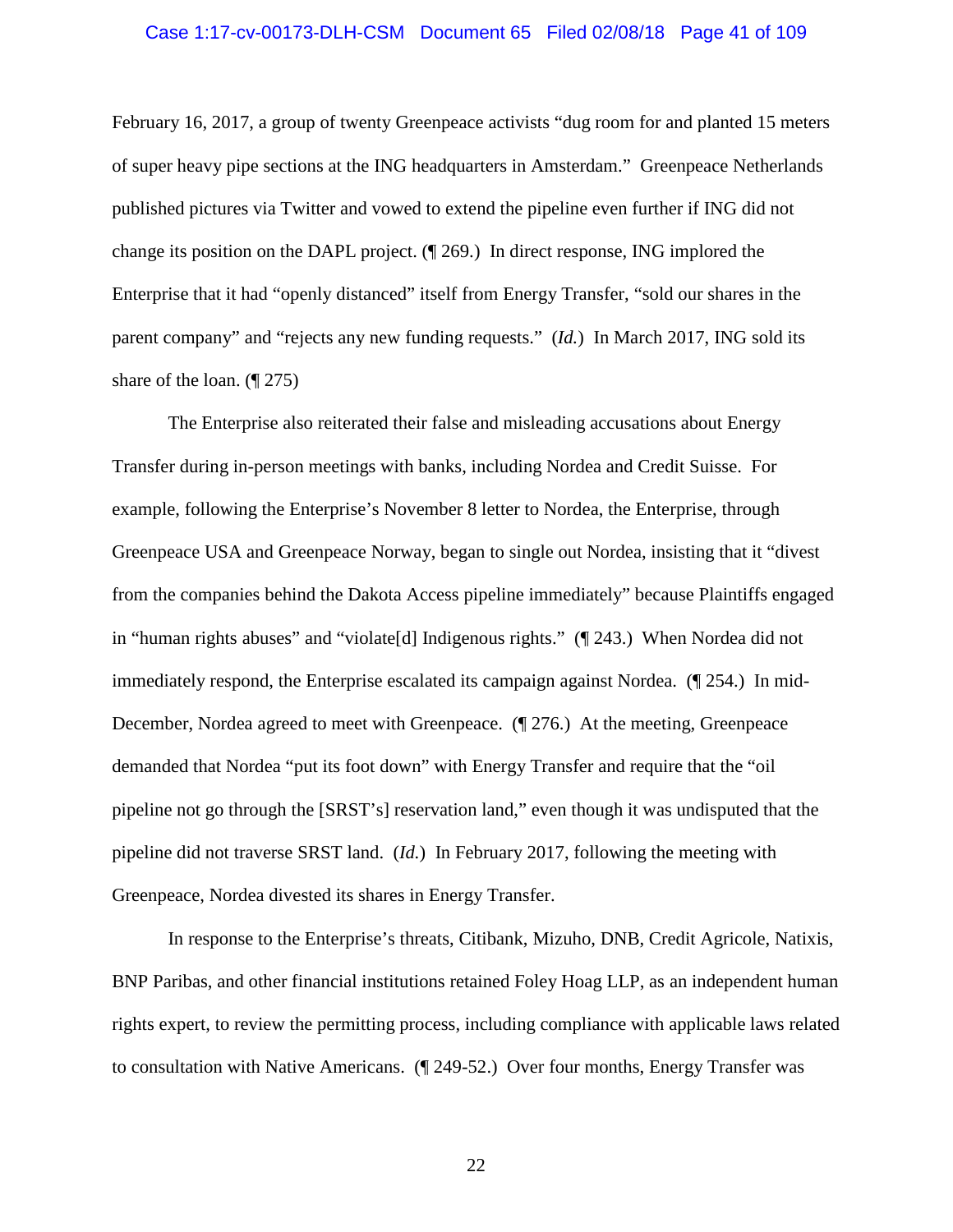### Case 1:17-cv-00173-DLH-CSM Document 65 Filed 02/08/18 Page 42 of 109

forced to respond to numerous information requests and in-person interviews related to the investigation, resulting in legal fees and diversion of company resources. (*Id.*)

### **7. Cyber-attacks**

Consistent with its pattern and practice, the Enterprise also intentionally incited the most unstable actors at their disposal to launch cyber-attacks against Energy Transfer. Simultaneous to its incitement of violent protests on the ground in North Dakota, in August 2016, Anonymous launched a campaign consisting of death threats, attempted denials of service, and harvesting attacks, including a September 8, 2016 video directly threatening Energy Transfer's CEO Kelcy Warren. (¶¶ 332-333.) The Enterprise escalated these attacks in October 2016 when Anonymous perpetrated a blitz of criminal cyber-attacks on Energy Transfer. (¶¶ 338-39.)

# **C. The District Court Found the Environmental and Cultural Review for DAPL Substantially Complied with NEPA and NHPA**

Defendants purport to corroborate their false claims by pointing to the decision issued by the U.S. District Court of the District of Columbia to remand the EA for reconsideration. (GP Br. at 6.) This argument ignores that the District Court explicitly held that none of the grounds for remand represent "fundamental flaws in [the agency's] reasoning." *Standing Rock Sioux Tribe v. U.S. Army Corps of Eng'rs*, No.16-1534 (JEB), 2017 WL 4564714, at \*8 (D.D.C. Oct. 11, 2017). The District Court explicitly held that USACE had "already gathered" the relevant information and data required on remand, including the risks of a spill and its impact of a spill on Lake Oahe's fish and wildlife. *Id.* at \*5. Multiple aspects of the already-conducted analysis suggested the prior decision would be substantiated. *Id.* at \*6-7.

## **D. The Enterprise's Post Suit Activities**

The Enterprise's campaign against Energy Transfer is ongoing. Notwithstanding the Complaints' corrective disclosures rebutting the Enterprise's false and misleading allegations,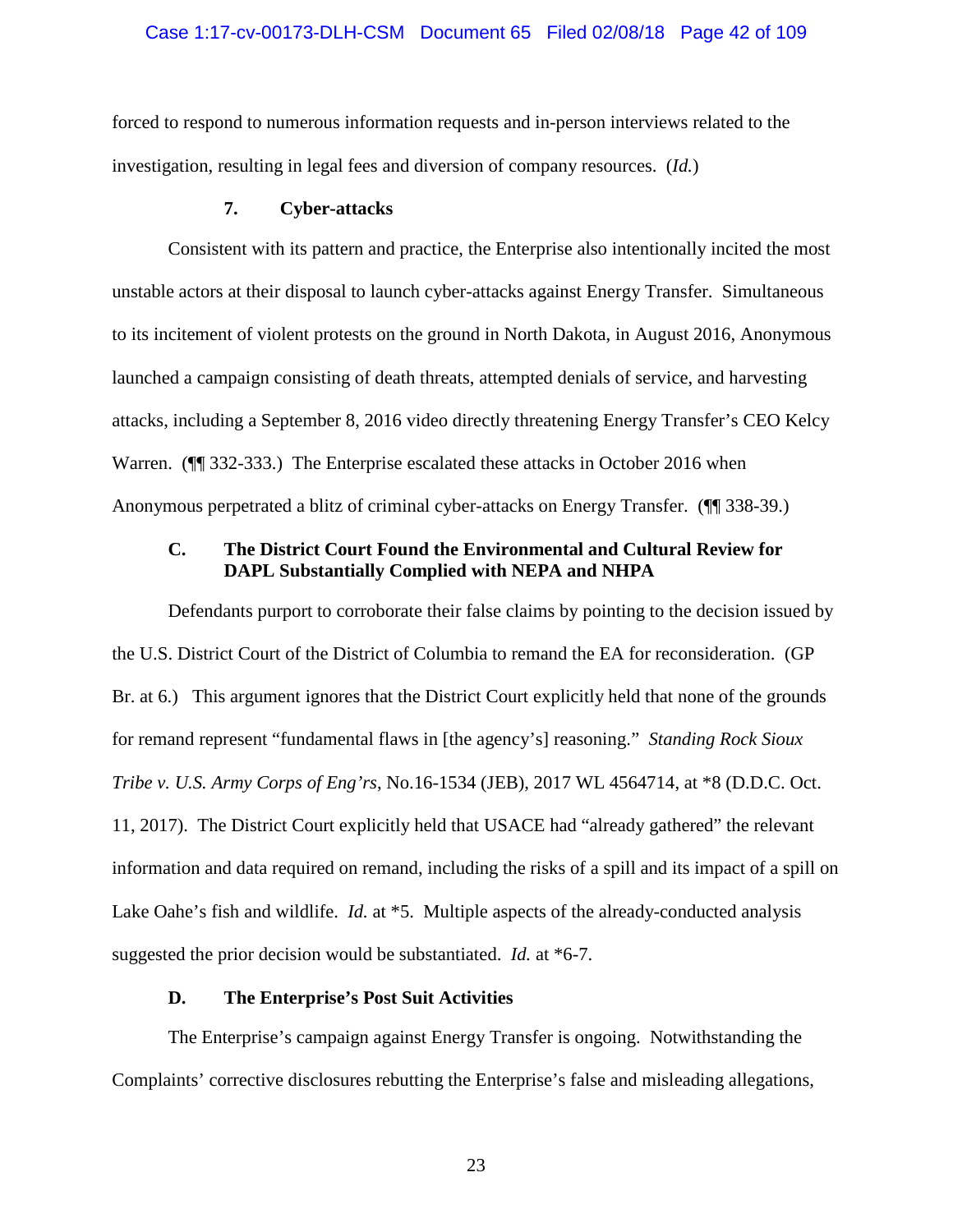### Case 1:17-cv-00173-DLH-CSM Document 65 Filed 02/08/18 Page 43 of 109

the Enterprise has continued to disseminate lies about Energy Transfer on each Enterprise member's website and on the website stopETP.org, which was jointly launched by Enterprise members, 350.org, Bold, Greenpeace USA, RAN, and Sierra Club. The coalition statement for StopETP.org restates the same already rebutted allegations that Energy Transfer "desecrate[ed] sacred sites and violat [ed] indigenous sovereignty," "enable [ed] violence against water protectors," "harm[ed] the climate," and "fail[ed] to comply with environmental laws and permits for existing pipelines." The statement also explicitly outlines the Enterprise's scheme to "target ETP's infrastructure projects in our communities, along with companies doing business with ETP, investors that finance ETP, and agencies who give permits to and fail to regulate ETP, until the company embraces a clean energy, fossil fuel-free future . . . ."

The Enterprise recently resorted to its typical publicity stunts by drafting and publicizing court-filings to generate renewed media attention. On January 11, 2018, Earth First! Journal served Plaintiffs with a safe harbor letter and a putative motion for sanctions, contending Earth First! -- the party it claims not to be -- lacks capacity to be sued. Demonstrating the true purpose of the motion, counsel for Earth First! Journal immediately published it on its website and disseminated copies to the press, in contravention of the spirit of the safe harbor rule.

#### **E. The Enterprise's North Dakota Activities**

There can be no serious debate about the Enterprise's presence and effects in North Dakota. The campaign caused at least \$33 million in damages to North Dakota taxpayers to respond to out-of-state violent protestors and their illegal activities. (¶ 355.) The very purpose of the Enterprise's campaign was to disrupt lawful activity in North Dakota. (¶ 358.) The Enterprise tied numerous false statements concerning DAPL and Energy Transfer to North Dakota and sent money and supplies to establish eco-terrorist encampments there. (*Id.*) These eco-terrorists harassed Energy Transfer construction workers and law enforcement, and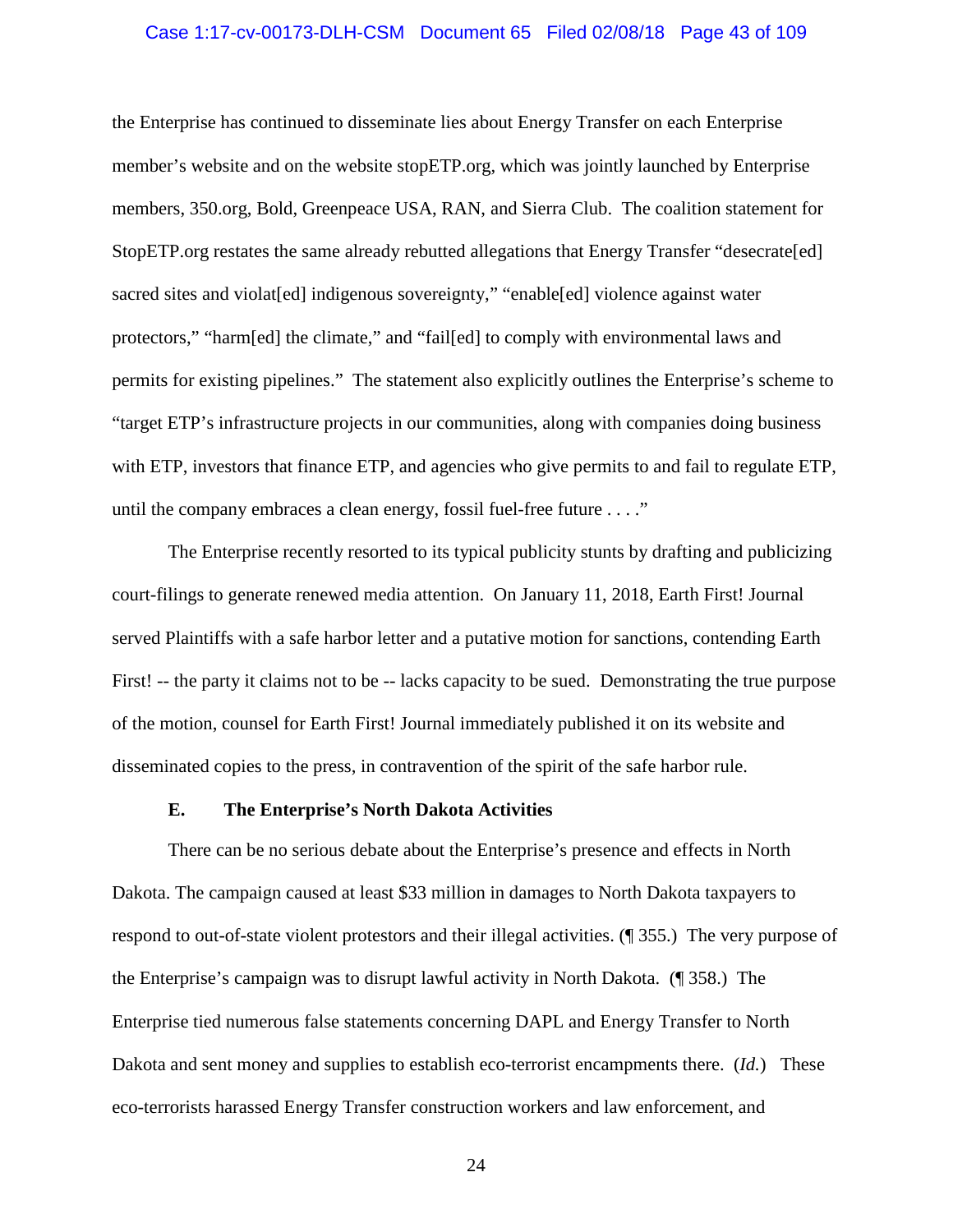### Case 1:17-cv-00173-DLH-CSM Document 65 Filed 02/08/18 Page 44 of 109

destroyed public and private property. (*Id.*) As a result, Energy Transfer has suffered damage in North Dakota, including costs of delayed construction, increased security costs, and costs associated with countering the Enterprise's disinformation campaign. (¶ 360.)

### **F. Damages**

The Enterprise's campaign targeted Energy Transfer's lenders, investors, customers, and other business constituents, leading to damages the Enterprise publicly calculated to total "many hundreds of millions of dollars" including: (i) increased costs of financing (¶ 362); (ii) monetary damages from disruptions in DAPL construction caused by the violent attacks against Energy Transfer personnel and destruction of construction equipment and segments of pipeline (¶ 360, 364); (iii) increased cost of operations and lost revenue to investigate and mitigate the impact of the Enterprise's disinformation campaign, including increased legal fees and diversion of management's resources (¶¶ 366, 387); (iv) direct monetary damages resulting from the Enterprise's cyber-attacks, including costs of personal security measures in response to death threats and costs of mitigating attempted denials of service and harvesting attacks (¶ 365); and (v) damage to reputation, standing, goodwill, and brand. (¶ 363.)

### **LEGAL STANDARD**

Pursuant to Federal Rule of Civil Procedure 12, a complaint should be dismissed only where the facts alleged fail to state a plausible claim for relief. *See Ashcroft v. Iqbal,* 556 U.S. 662, 678 (2009). On a Rule 12 motion, the Court must "assume all factual allegations in the pleadings are true and interpret them in the light most favorable to the nonmoving party." *Murphy v. Aurora Loan Servs., LLC*, 699 F.3d 1027, 1033 (8th Cir. 2012) (quotation omitted). Additionally, the Court "may consider the complaint, matters of public record, orders, materials embraced by the complaint, and exhibits attached to the complaint in deciding a motion to dismiss under Rule 12(b)(6)." *Guggenberger v. Minnesota*, 198 F. Supp. 3d 973, 990 (D. Minn.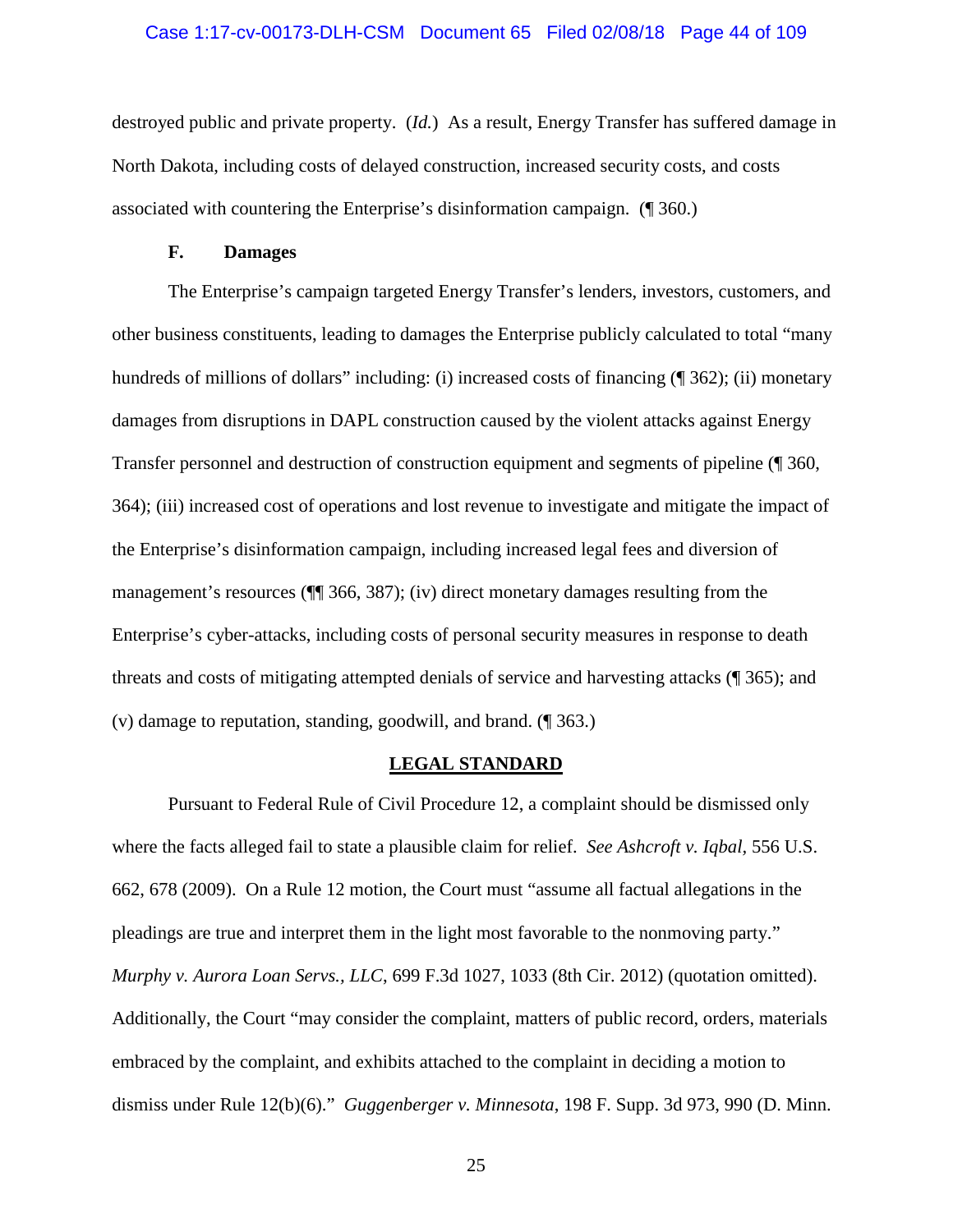2016) (citing *Porous Media Corp. v. Pall Corp*., 186 F.3d 1077, 1079 (8th Cir. 1999)). Viewed together, a plaintiff's factual allegations may be sufficient to survive a motion to dismiss "even if it strikes a savvy judge that actual proof of th[ose] facts [ ] is improbable, and 'that a recovery is very remote and unlikely.'" *Braden v. Wal-Mart Stores, Inc*., 588 F.3d 585, 594 (8th Cir. 2009) (quoting *Bell Atl. Corp. v. Twombly*, 550 U.S. 544, 556 (2007)).

Applying these standards, for the reasons set forth below, Defendants' motions should be denied in their entirety.<sup>4</sup>

# **ARGUMENT**

# **I. THE FIRST AMENDMENT DOES NOT PROTECT DEFENDANTS' RACKETEERING ENTERPRISE AND OTHER UNLAWFUL CONDUCT**

Defendants desperately attempt to recast the Complaint's allegations of intentional misrepresentations and criminal conduct as "non-violent expressive speech activities" and "association," and argue that all Plaintiffs' claims must be dismissed on the grounds that Defendants' conduct is protected by the First Amendment. (*See* GP Br. at 11-25; BT Br. at 20- 25; GP Fund Br. at 19.) But racketeering, enterprise, and conspiracy, as well as claims of fraud and other tortious and criminal activity, by definition, are not protected by the First Amendment. Once a plaintiff adequately alleges the elements of these claims, the conduct falls outside the scope of any constitutional protection.

<sup>4</sup> Defendants rely on *Resolute Forest Products, Inc. v. Greenpeace International*, 17-CV-02824- JST, 2017 WL 4618676 (N.D. Cal. Oct. 16, 2017). The *Resolute* decision is not binding here, and its legal conclusions do not apply to the allegations here, which are premised on destruction of federal and state land and arson and destruction of pipeline and pipeline equipment, as well as verifiably false statements of fact. The court in *Resolute* dismissed the claims, but permitted Resolute to re-plead. An amended complaint was filed in November 2017. The court has not ruled on the sufficiency of the amended complaint.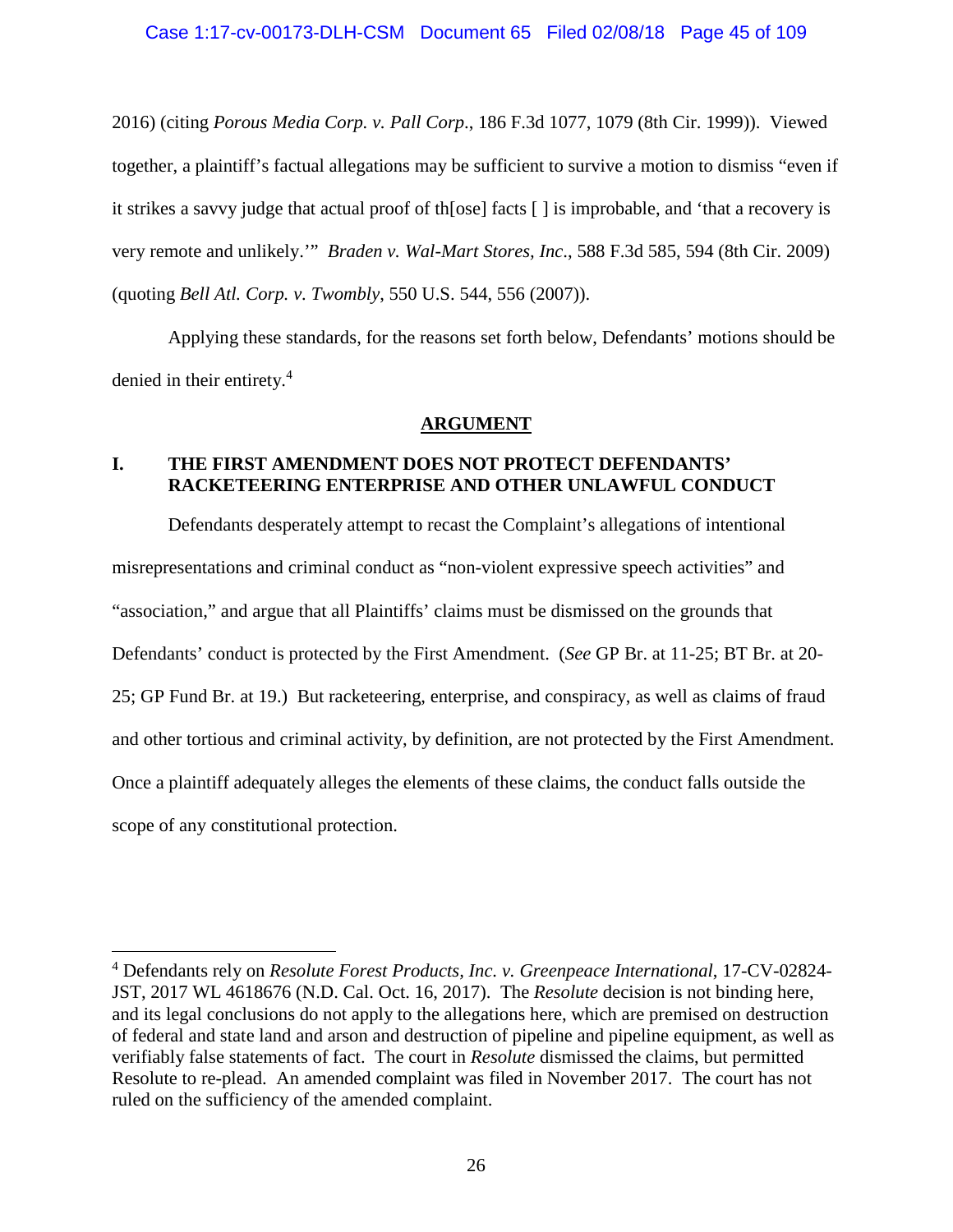# Case 1:17-cv-00173-DLH-CSM Document 65 Filed 02/08/18 Page 46 of 109

This Court has twice held the violent conflicts and acts of terrorism and destruction of

federal and private lands perpetrated by "out-of-state [protestors] who have political interests in

the [ ] protest[s] and hidden agendas . . ." are not protected by the First Amendment:

The rights of free speech and assembly do not mean the Dakota Access pipeline protesters can trespass on public or private property, or protest on public bridges, streets, and highways without permission, whenever they choose to do so under the guise of such activity being a "peaceful and prayerful protest" . . . As previously noted, the rights of free speech and assembly do not mean, and have never meant, that everyone who chooses to protest against the Dakota Access pipeline may do so at any time, any place, and under any set of conditions they choose in total disregard of the law. To allow that to occur would result in anarchy and an end to the rule of law in civilized society.

*Kirchmeier*, No. 1:16-cv-00406, ECF No. 99 at 4, 34-35; *see also Archambault,* 2016 WL

5107005, at \*2-3 ("[W]hile the pipeline demonstrators have the right to protest, *they certainly have no right to violate the law or commit illegal and unlawful acts while exercising their First Amendment rights*.") (emphasis added); *id.* at \*2 (rejecting argument that holding defendants liable for criminal conduct would have a "chilling effect on [d]efendants' First Amendment rights," and noting that while this argument "certainly plays well in the press, . . . it is devoid of

any reason or common sense").

Calculated falsehoods are also excluded from First Amendment protection. *See Illinois, ex rel. Madigan v. Telemarketing Assocs., Inc.,* 538 U.S. 600, 612 (2003) ("Like other forms of public deception, fraudulent charitable solicitation is unprotected speech.");<sup>5</sup> *Time Inc. v. Hill,* 385 U.S. 374, 390 (1967) ("Although honest utterance, even if inaccurate, may further the fruitful exercise of the right of free speech, it does not follow that the lie, knowingly and

<sup>5</sup> Defendants argue that charitable speech is *per se* protected by the First Amendment under the Supreme Court's decision in *Village of Schaumberg v. Citizens for a Better Environment*, 444 U.S. 620 (1980). But the Supreme Court's subsequent decision in *Madigan* rejected this, holding "[t]he Court's opinions in *Schaumburg* [ ] took care to leave a corridor open for fraud actions to guard the public against false or misleading [ ] solicitations." 538 U.S. at 617.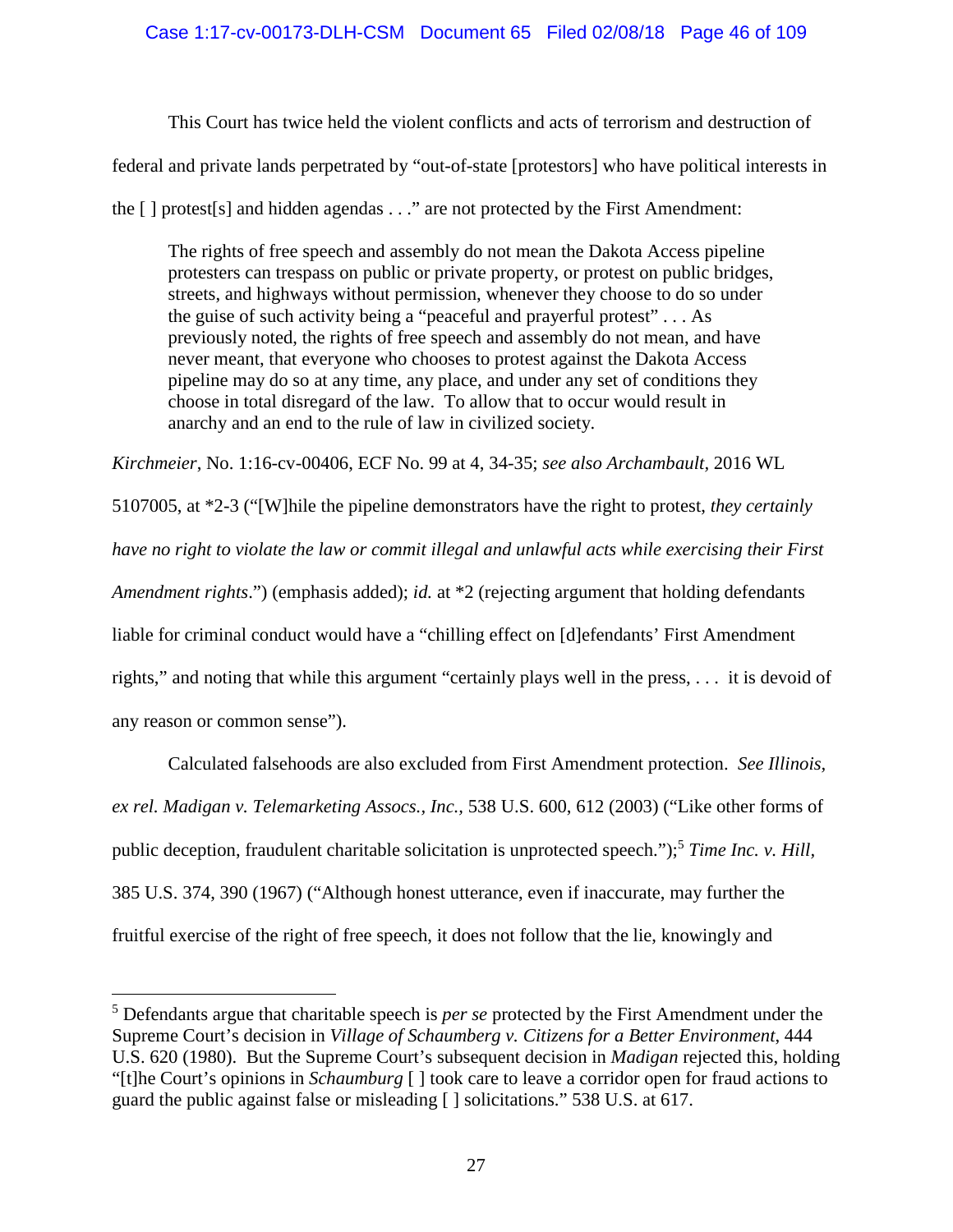### Case 1:17-cv-00173-DLH-CSM Document 65 Filed 02/08/18 Page 47 of 109

deliberately published should enjoy a like immunity."); *Donaldson v. Read Magazine*, 333 U.S.

178, 192 (1948) ("A contention cannot be seriously considered which assumes that freedom of

the press includes a right to raise money to promote circulation by deception of the public.");

*Peoples Bank & Tr. Co. of Mountain Home v. Globe Int'l Pub., Inc.*, 978 F.2d 1065, 1070 (8th

Cir. 1992) (First amendment tolerates sanctions against calculated falsehoods); *Streeter v.*

*Emmons Cty. Farmers Press*, 222 N.W. 455, 457 (N.D. 1928) ("right to freely write, speak, and publish . . . opinions, which is guaranteed . . . by [North Dakota] Constitution, does not mean unrestrained license to publish false and libelous matter") (quotations and citations omitted).

If the interpretation of the First Amendment advanced by Defendants was correct, it would entirely deprive aggrieved parties of redress for intentional misconduct if the concerted activity involved speech in any way. Of course, the Supreme Court has rejected Defendants' construction of the First Amendment:

[I]t has never been deemed an abridgement of freedom of speech or press to make a course of conduct illegal merely because the conduct was in part initiated, evidenced, or carried out by means of language, either spoken, written, or printed. Such an expansive interpretation of the constitutional guaranties of speech and press would make it practically impossible ever to enforce laws against . . . agreements and conspiracies deemed injurious to society.

*Giboney v. Empire Storage & Ice Co.*, 336 U.S. 490, 503 (1949); *see also Goodwin v. United States*, 869 F.3d 636, 639 (8th Cir. 2017), *reh'g denied* (Sept. 28, 2017) ("Specific criminal acts are not protected speech even if speech is the means for their commission.") (citations omitted); *United States v. Hobgood*, 868 F.3d 744, 747 (8th Cir. 2017) (First Amendment does not protect "speech integral to criminal conduct"); *State v. Backlund*, 2003 ND 184, ¶ 25, 672 N.W.2d 431 ("freedom of speech does not extend to speech used as an integral part of conduct in violation of a valid criminal statute").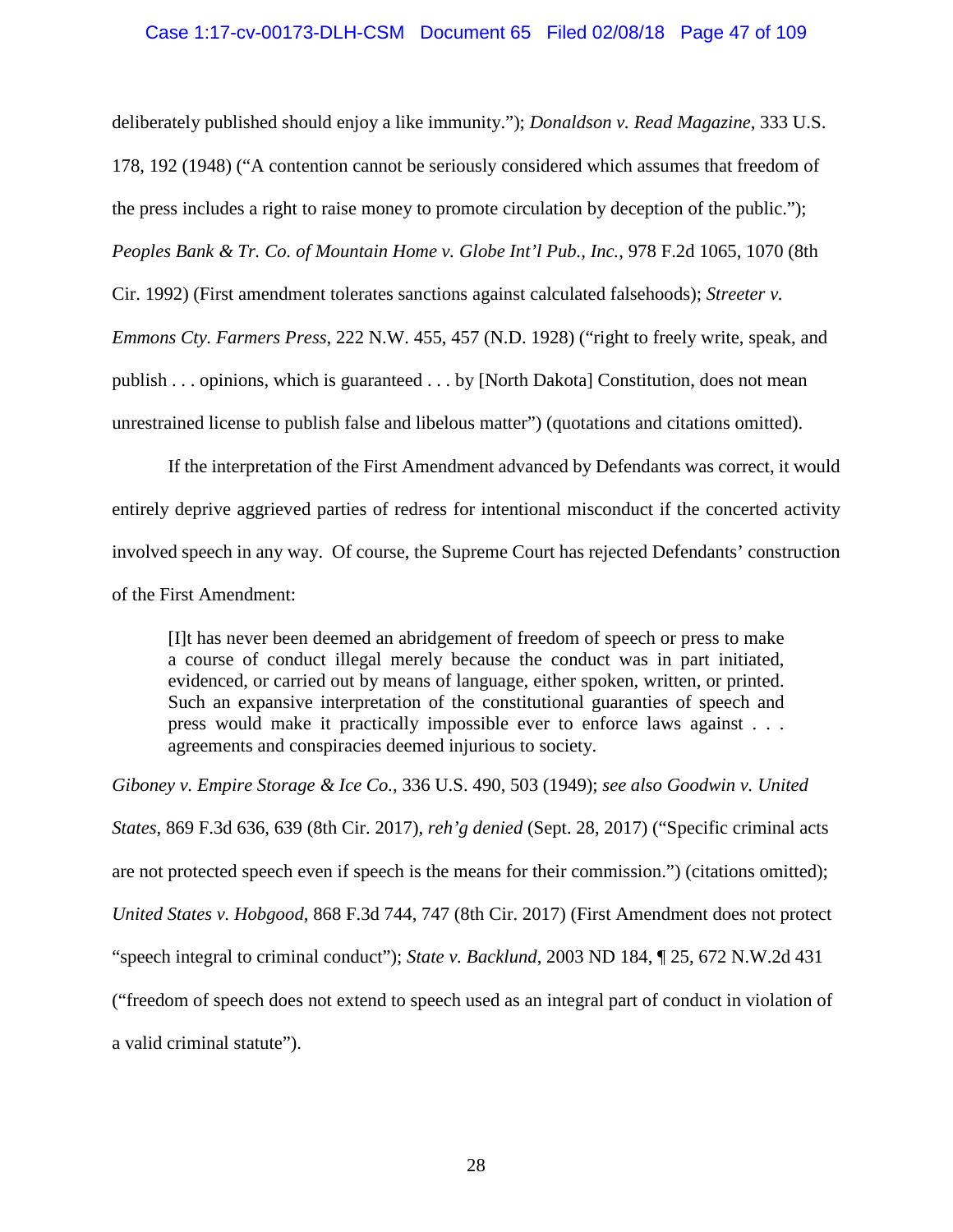This principle applies specifically to activity that violates valid conduct-regulating statutes, such as RICO. *See United States v. Larson,* 807 F. Supp. 2d 142, 165 (W.D.N.Y. 2011) ("[T]he RICO conspiracy provision punishes conduct rather than mere association or speech - namely, the intentional conduct of agreeing to further the criminal enterprise by committing predicate crimes" and, thus does not implicate the First Amendment); *Jund v. Hempstead,* 941 F.2d 1271, 1283 (2d Cir. 1991) (holding "[defendants] are not being punished for their advocacy or their political positions; they are being punished for a long standing coercive solicitation scheme."); *Smithfield Foods, Inc. v. United Food & Commercial Workes Int'l Union*, 585 F. Supp. 2d 789, 804-806 (E.D. Va. 2008) (affirming the validity of the federal RICO statute under First Amendment analysis); *Titan Int'l Inc. v. Becker,* 189 F. Supp. 2d 817, 827-830 (C.D. Ill. 2001) (racketeering scheme that involved "disseminat[ing] false information about plaintiffs to third parties" not subject to First Amendment review); *United States v. Philip Morris Inc.*, 304 F. Supp. 2d 60, 69-72 (D.D.C. 2004) (even truthful statements made in furtherance of a scheme to defraud are beyond the purview of the First Amendment); *Ne. Women's Ctr., Inc. v. McMonagle,* 868 F.2d 1342, 1348 (3rd Cir. 1989) (First Amendment did not bar RICO claims because the court is "not free to read additional limits into RICO once a plaintiff has made out all of the elements required for a finding of liability under the statute's explicit provisions.").

Although Defendants cling primarily to the idea that their conduct is protected by the First Amendment, they fail to cite a *single* case where a court has applied the First Amendment analysis to evaluate the viability of a civil action alleging fraud, misrepresentation, or any other systematic and calculated falsehood, including racketeering.<sup>6</sup> They do not cite any such case

<sup>&</sup>lt;sup>6</sup> Every case Defendants cite concerns either nonviolent advocacy or truthful statements clearly distinguishing them from the calculated falsehoods and unlawful conduct here. *See, e.g.*, *Snyder v. Phelps*, 562 U.S. 443, 444, 460-61 (2011) (involving statements made "in a peaceful manner,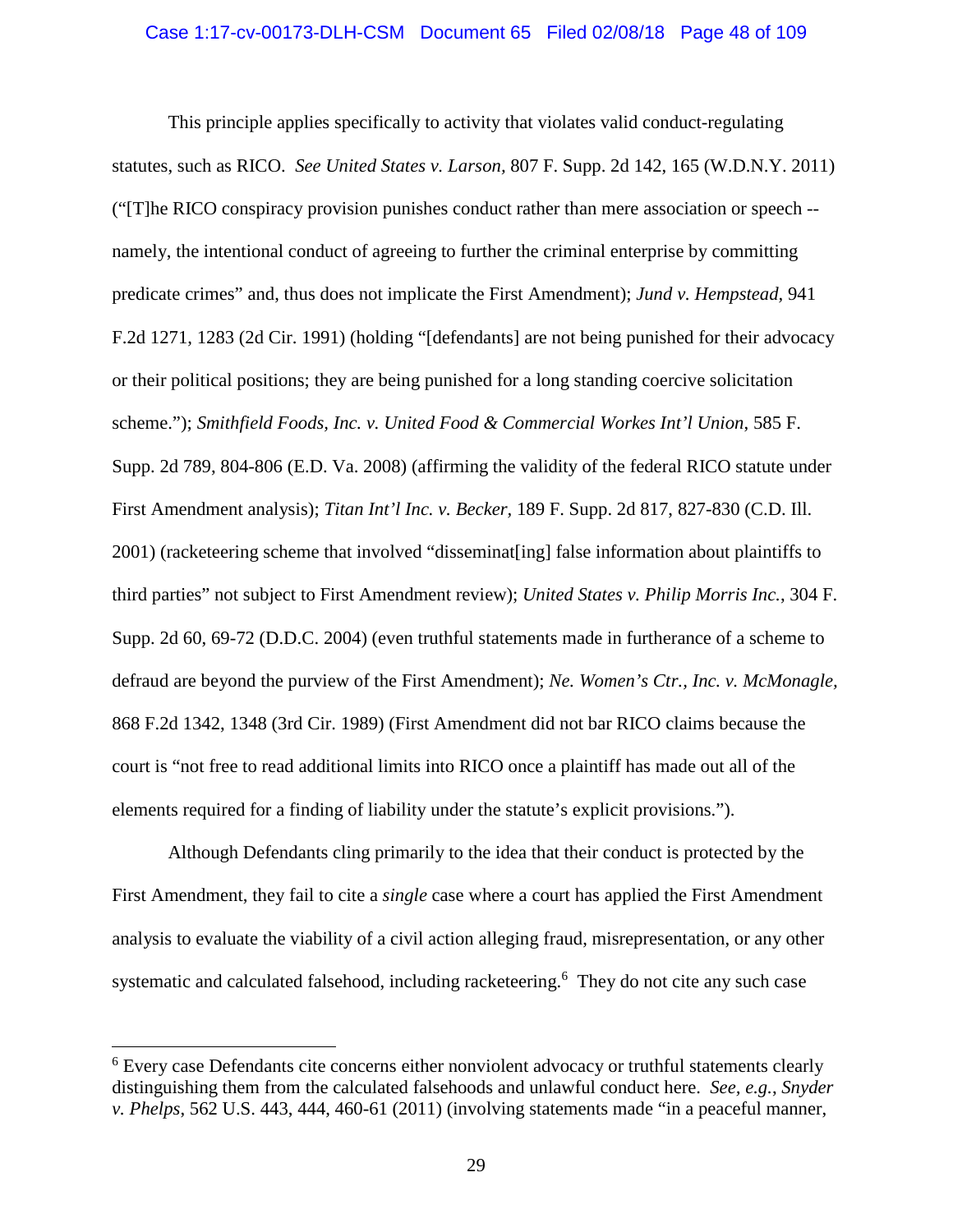### Case 1:17-cv-00173-DLH-CSM Document 65 Filed 02/08/18 Page 49 of 109

because the Supreme Court has explicitly held the societal interest in free speech is simply not at play in cases involving criminal conduct and other fraudulent activities. *See Madigan,* 538 U.S. 600; *Time Inc.,* 385 U.S. at 389-90; *see also United States v. Larson*, 807 F. Supp. 2d at 166 ("one is not immunized from prosecution for . . . speech-based offenses merely because one commits them through the medium of political speech . . . ) (internal quotations omitted).

Thus, the mere fact that speech figures in the alleged scheme does not render Plaintiffs' claims of coordinated racketeering impermissible under the First Amendment, particularly at the pleading stage. *See Larson,* 807 F. Supp. 2d at 165-166 ("[I]t is premature at this time to dismiss the indictment . . . on First Amendment grounds because there has been no evidence introduced to establish precisely what conduct -- protected or unprotected -- is at issue here. The mere inclusion of speech-related allegations . . . is not enough to deem the entire basis for defendants' . . . prosecution for extortion and conspiracy facially impermissible under the first amendment.").<sup>7</sup> Here, the claims alleged include elements that place them outside the ambit of

in full compliance with the guidance of local officials"); *Thornhill v. Alabama*, 310 U.S. 88, 95, 104 (1940) (finding statements were "peaceful and truthful"); *Org. for a Better Austin v. Keefe*, 402 U.S. 415, 417, 419 (1971) (distribution of leaflets "on all occasions conducted in a peaceful and orderly manner, did not cause any disruption . . . and did not precipitate any fights, disturbances or other breaches of the peace"); *Hollander v. CBS News Inc.*, 2017 WL 1957485, \*3 (S.D.N.Y. May 10, 2017) (distinguishing news coverage from "speech furthering unlawful boycotts . . . or fraudulently soliciting money, or integral to a criminal scheme" which are actionable") (internal quotations omitted); *NAACP v. Claiborne Hardware Co.*, 458 U.S. 886, 902-03, 915 (1982) (distinguishing protected "practices generally used to encourage support for the boycott [that] were uniformly peaceful and orderly," from "significant incidents of boycottrelated violence," and holding "that the nonviolent elements of petitioners' activities are entitled to the protection of the First Amendment"); *Citizens Against Rent Control/Coal. for Fair Hous. v. Berkeley*, 454 U.S. 290 (1981) (involving political campaign contributions; no allegation of false statements or violence); *NAACP v. Alabama ex rel. Patterson*, 357 U.S. 449, 466 (1958) (membership in NAACP; no allegations of false statements or violence).

 $<sup>7</sup>$  The vast majority of cases Defendants rely on are not decided at the pleading stage and thus</sup> apply standards of review inapplicable on this motion. *See, e.g., Snyder*, 562 U.S. 443 (post-jury trial); *Thornhill*, 310 U.S. 88 (post-criminal conviction); *Vill. of Schaumburg,* 444 U.S. 620 (summary judgment); *NAACP v. Claiborne Hardware Co.*, 458 U.S. 886 (post-trial); *Citizens*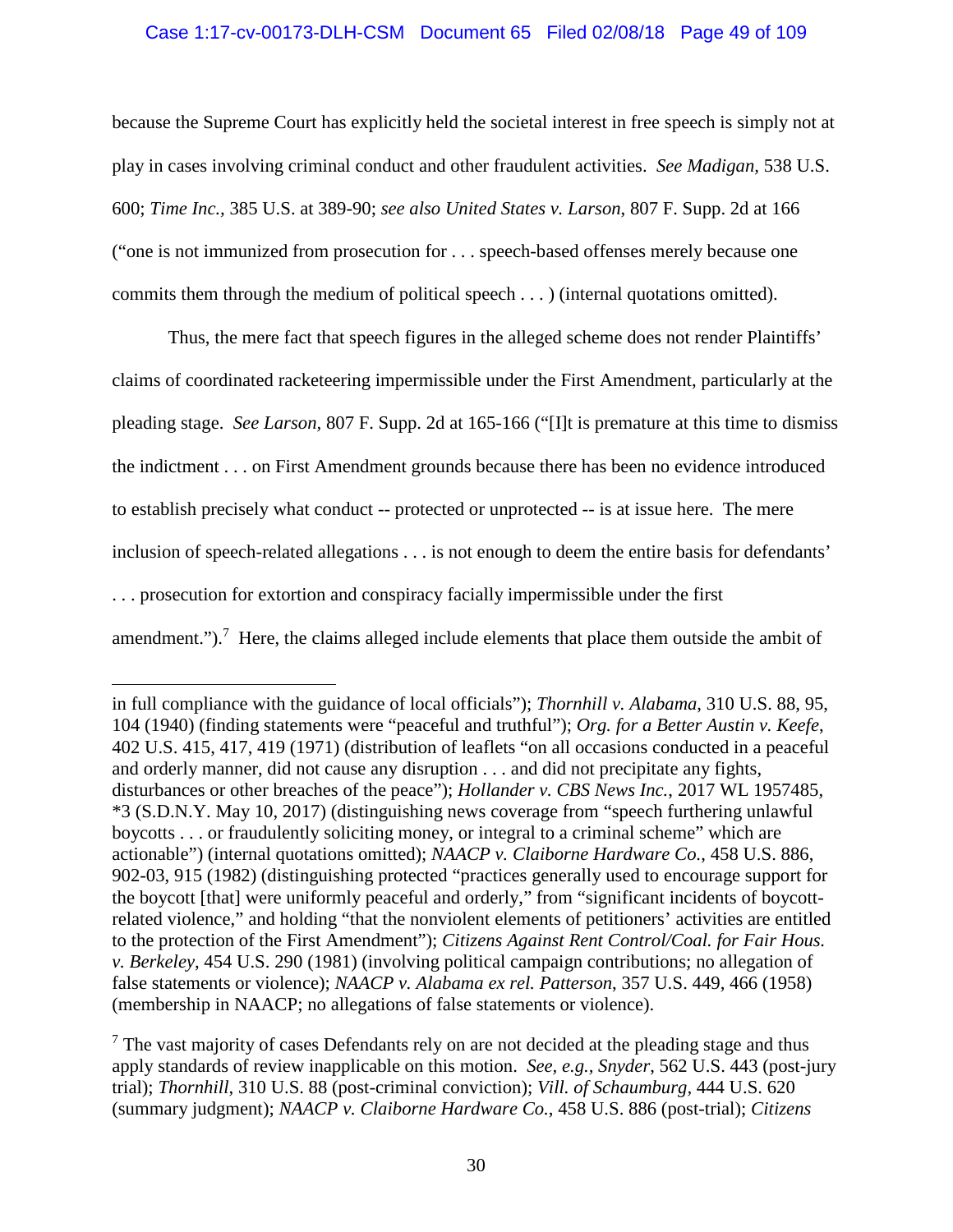First Amendment protection. Thus, the only question at this stage of the proceeding is whether Plaintiffs have properly alleged each element for all of their claims. Plaintiffs have met this burden with respect to each cause of action alleged in the Complaint.

# **II. THE FEDERAL RICO CLAIMS ARE PROPERLY PLED**

The federal RICO statute makes it unlawful for "any person employed by or associated with an enterprise engaged in, or the activities of which affect, interstate or foreign commerce, to conduct or participate directly or indirectly in the conduct of such an enterprise's affairs through a pattern of racketeering activity." 18 U.S.C. § 1962(c).<sup>8</sup> RICO authorizes a private right of action for "[a]ny person injured in his business or property by reason of RICO's substantive provisions." *Id*. § 1964(c). To plead a RICO violation, a plaintiff must allege defendant: (1) conducted, (2) an enterprise, (3) through a pattern, (4) of racketeering activity, (5) resulting in damages to business or property. *See Handeen v. Lemaire*, 112 F.3d 1339, 1347-54 (8th Cir. 1997) (elements of § 1962(c) claim).<sup>9</sup>

Congress mandated that the RICO statute is to "'be liberally construed to effectuate its remedial purposes.'" *Sedima, S.P.R.L. v. Imrex Co.*, 473 U.S. 479, 498 (1985) (quoting Pub. L. 91-452, § 904(a), 84 Stat. 947). Consistent with this mandate, the Supreme Court has interpreted

*Against Rent Control/Coal. for Fair Hous.*, 454 U.S. 290 (summary judgment); *NAACP v. Alabama ex rel. Patterson*, 357 U.S. 449 (post-contempt judgment).

<sup>8</sup> The statute also proscribes "any person who has received any income derived, directly or indirectly, from a pattern of racketeering" to "use or invest, directly or indirectly, any part of such income" in an "enterprise which is engaged in, or the activities of which affect interstate or foreign commerce." 18 U.S.C. § 1962(a). Finally, the statute makes it unlawful for any person to conspire to violate sections § 1962(a) or (c). *Id.* § 1962(d).

 $9$  To plead a violation of 18 U.S.C. § 1962(d), a plaintiff must establish that either "a defendant" personally agreed to commit two predicate acts in furtherance of the enterprise or that a defendant agree[d] to participate in the conduct of the enterprise with the knowledge and intent that other members of the conspiracy would commit at least two predicate acts in furtherance of the enterprise." *United States v. Henley*, 766 F.3d 893, 908 (8th Cir. 2014) (internal citations omitted).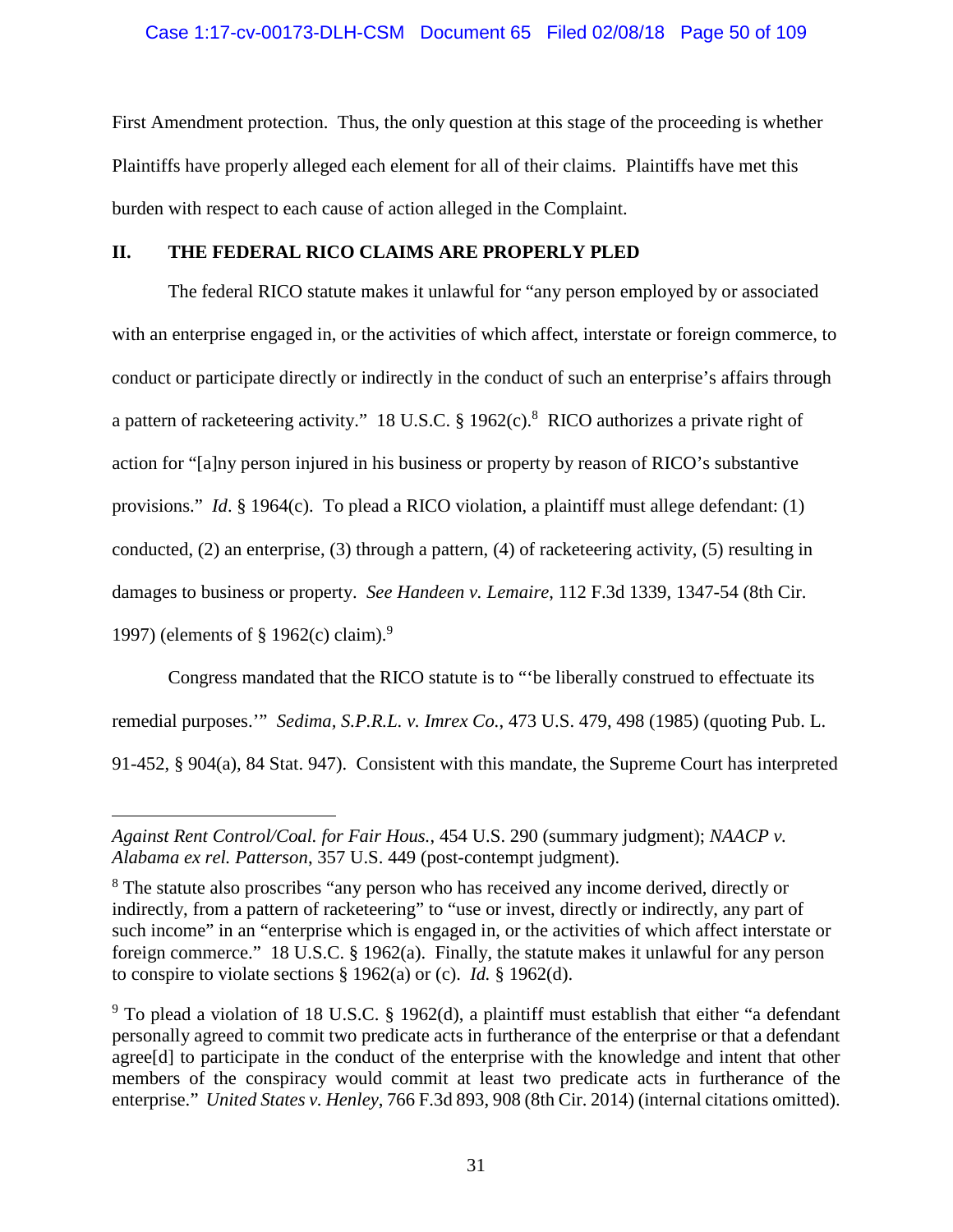### Case 1:17-cv-00173-DLH-CSM Document 65 Filed 02/08/18 Page 51 of 109

the RICO statute broadly and "repeatedly refused to adopt narrowing constructions of RICO in order to make it conform to a preconceived notion of what Congress intended to proscribe." *Bridge v. Phoenix Bond and Indem. Co.*, 533 U.S. 639, 660 (2008) (declining to impose firstparty reliance requirement); *Sedima*, 473 U.S. at 481 (neither prior conviction nor racketeering injury required); *Nat'l Org. for Women, Inc. v. Scheidler*, 510 U.S. 249, 252, 262 (1994) (rejecting claim that RICO requires an "economic purpose"); *H.J. Inc. v. Nw. Bell Tel. Co.*, 492 U.S. 229, 244, 249 (1989) (declining to read "an organized crime limitation into RICO's pattern concept"); *Boyle v. United States*, 556 U.S. 938, 948 (2009) (rejecting argument that enterprise requires formal structural attributes).<sup>10</sup> The Eighth Circuit also has recognized that in the face of broad Congressional language, it is "beyond [the court's] authority to restrict the reach of the statute" if its elements are satisfied. *Bennett v. Berg*, 685 F.2d 1053, 1064 (8th Cir. 1982).

The Complaint sets forth each Defendant's participation in the illegal scheme to interfere with Energy Transfer's construction and operation of DAPL to further their business and political objectives and fraudulently raise funds to perpetuate their scheme. The Complaint also alleges that in furtherance of the scheme, the Enterprise: (i) funded, directed, and incited violent acts of terrorism, including destruction of federal land and arson of construction equipment and the pipeline itself in violation of the U.S. Patriot Act (¶¶ 90-91, 93-94, 102-04, 106, 147-52, 157- 58, 313-31); (ii) aggressively published and disseminated false and sensational lies about Energy Transfer to the public and the Company's critical business constituents, including financers, investors, and customers (¶¶ 117-78); and (iii) directed and incited cyber-attacks and death

 $10$  The Supreme Court has rejected the types of narrow construction of RICO urged by Defendants -- the "stigmatizing" effect of being named as a RICO defendant, *Sedima*, 473 U.S. at 492, and the threat of "over-federalization" of traditional state-law claims, *Bridge*, 553 U.S. at 660. Where additional requirements are not supported by RICO's text, the Court is "not at liberty to rewrite RICO to reflect [defendants'] views of good policy." *Bridge*, 553 U.S. at 660.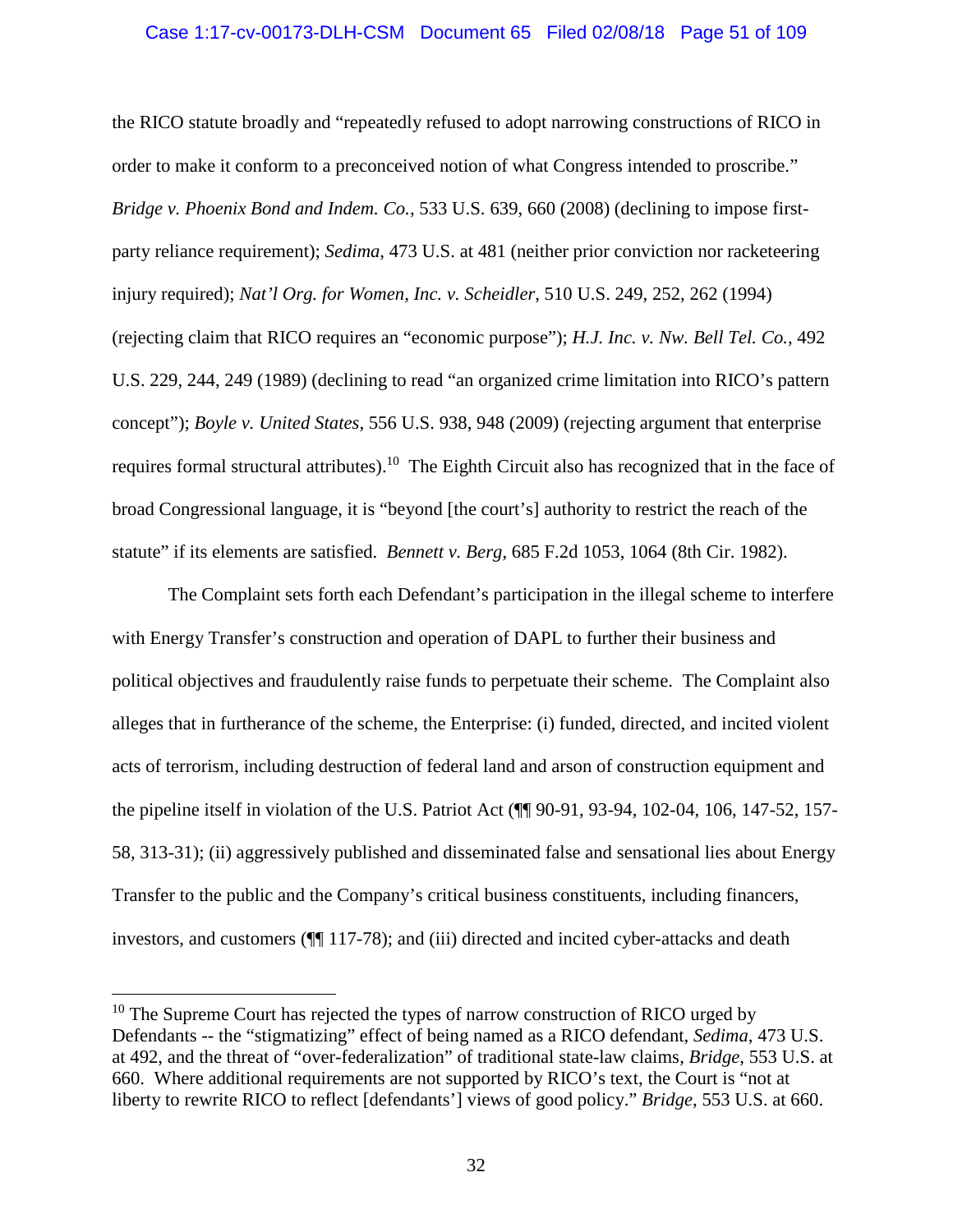### Case 1:17-cv-00173-DLH-CSM Document 65 Filed 02/08/18 Page 52 of 109

threats against Energy Transfer executives (¶¶ 332-40), which have inflicted enormous damage on Energy Transfer's business and reputation (¶¶ 361-66). These allegations satisfy the elements of a RICO claim.

Defendants do not dispute that destruction and attempted destruction of the pipeline, construction equipment, and federal and private lands are actionable predicate acts. (*See* GP Br. at 48). Nevertheless, Defendants seek to side-step these well-pled allegations through the conclusory assertion their conduct is limited to "writing articles and letters." (GP Br. at 27; *see also* GP Br. at 39 ("[N]one of the [Patriot Act violations] are alleged to have been directly taken by Greenpeace or any Defendant.").)

As an initial matter, even if Defendants' conduct was limited to the dissemination of misinformation about Energy Transfer to third parties in furtherance of a scheme to defraud - which it is not -- such conduct falls squarely within the Supreme Court's definition of mail and wire fraud:

[S]uppose an enterprise that wants to get rid of [plaintiffs] mails misrepresentations about them to their customers and suppliers, but not to [plaintiffs] themselves. *If [plaintiffs] lose money as a result of the misrepresentations, it would certainly seem that they were injured in their business 'by reason of' a pattern of mail fraud* . . .

*Bridge*, 553 U.S. at 649-50 (emphasis added).

But, in any event, the Complaint pleads the direct role of GPI, GP-Inc. and GP-Fund in funding, supporting, and inciting the violent protests and criminal activity that predated the writings they conceded they are responsible for -- including their role in devising the scheme to plant eco-terrorists in North Dakota and raise funds and supplies for Red Warrior to perpetrate the large scale attacks on construction sites, bombing and arson of federal and state lands, and other forms of property destruction (¶¶ 90-91, 93-94, 102-04, 106, 147-52, 157-58, 313-31). At this stage of the proceedings, these allegations must be accepted as true.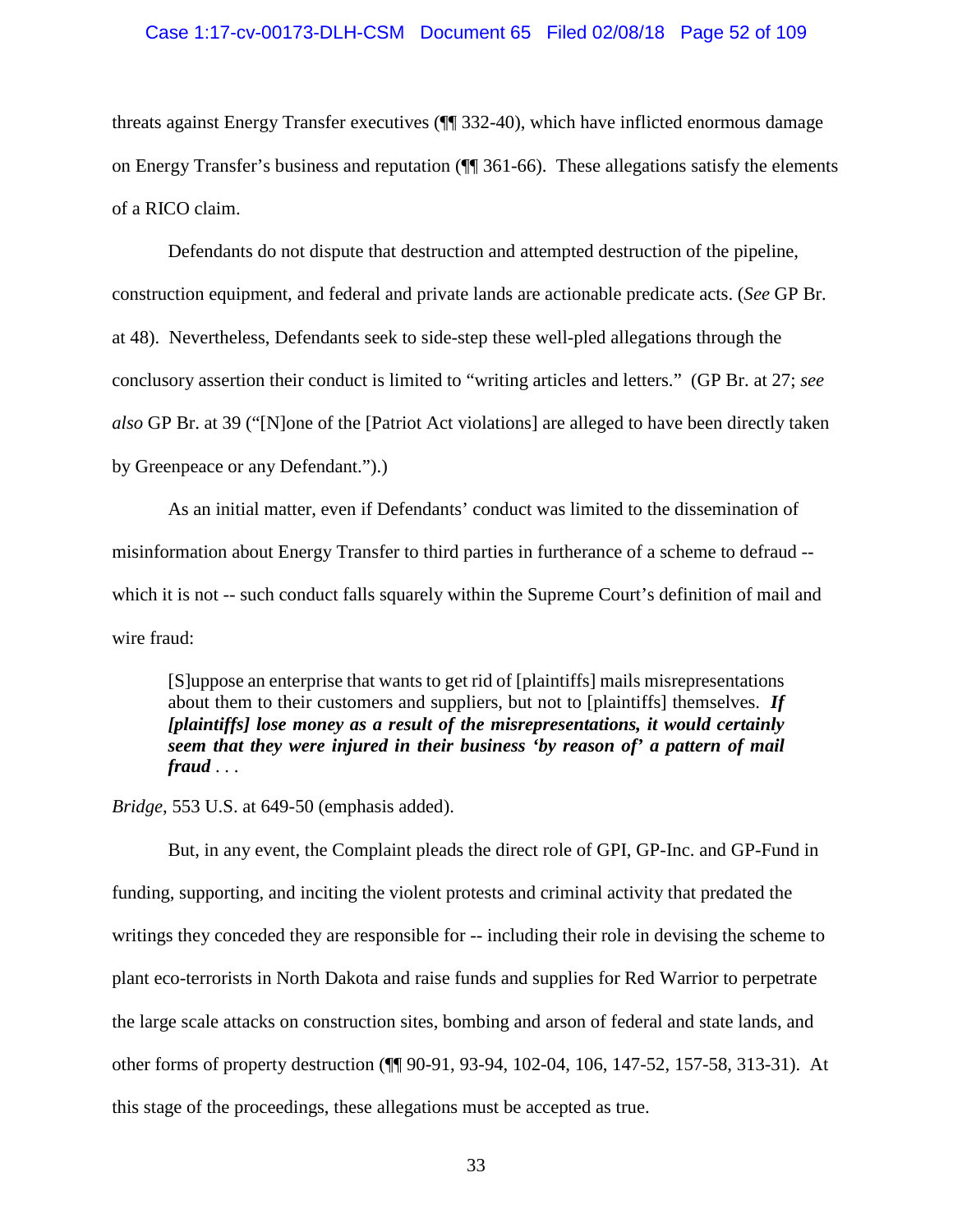#### Case 1:17-cv-00173-DLH-CSM Document 65 Filed 02/08/18 Page 53 of 109

Moreover, it is black-letter law that as a member of a RICO enterprise that had the purpose of interfering with Energy Transfer's construction and operation of DAPL, each Defendant is liable for all the acts of their co-conspirators reasonably linked to the Enterprise's goals irrespective of whether they participated in the commission of the predicate act or had knowledge thereof. *See Salinas v. United States*, 522 U.S. 52, 63 (1997) (a RICO "conspiracy may exist even if a conspirator does not agree to commit or facilitate each and every part of the substantive offense"); *see also id.* at 63, 64 ("[if] conspirators have a plan which calls for some conspirators to perpetrate the crime and others to provide support, the supporters are as guilty as the perpetrators " and "[e]ach is responsible for the acts of each other"). Thus, the focus is "not on the agreement to commit the individual predicate acts," but on "the agreement to participate in the enterprise through a pattern of racketeering activity." *Henley*, 766 F.3d at 908. "Proof of an express agreement is not required" to establish the existence of a RICO enterprise. *United States v. Darden*, 70 F.3d 1507, 1518 (8th Cir. 1995). Rather, an agreement to participate in an enterprise through a pattern of racketeering "may be shown wholly through the circumstantial evidence of [each defendant's] actions." *Id.*; *see also Handeen*, 112 F.3d at 1355.

Here, each Defendant agreed with their co-defendants and enterprise members to engage in the illegal scheme targeting Energy Transfer (*infra* § II.B.), and performed numerous overt acts in furtherance of that scheme (*infra* § II.D.), causing massive injury to Plaintiffs. Thus, each Defendant is legally responsible for the acts of its co-conspirators that are reasonably foreseeable within the scope of the conspiracy. *See, e.g., Henley*, 766 F.3d at 909 (imputing liability to defendant for acts of co-conspirators where circumstantial evidence demonstrated agreement to participate in enterprise); *U.S. v. Foxx*, 544 F.3d 943, 952 (8th Cir. 2008) ("Once the evidence of a conspiracy has been established, even slight evidence connecting a particular defendant to the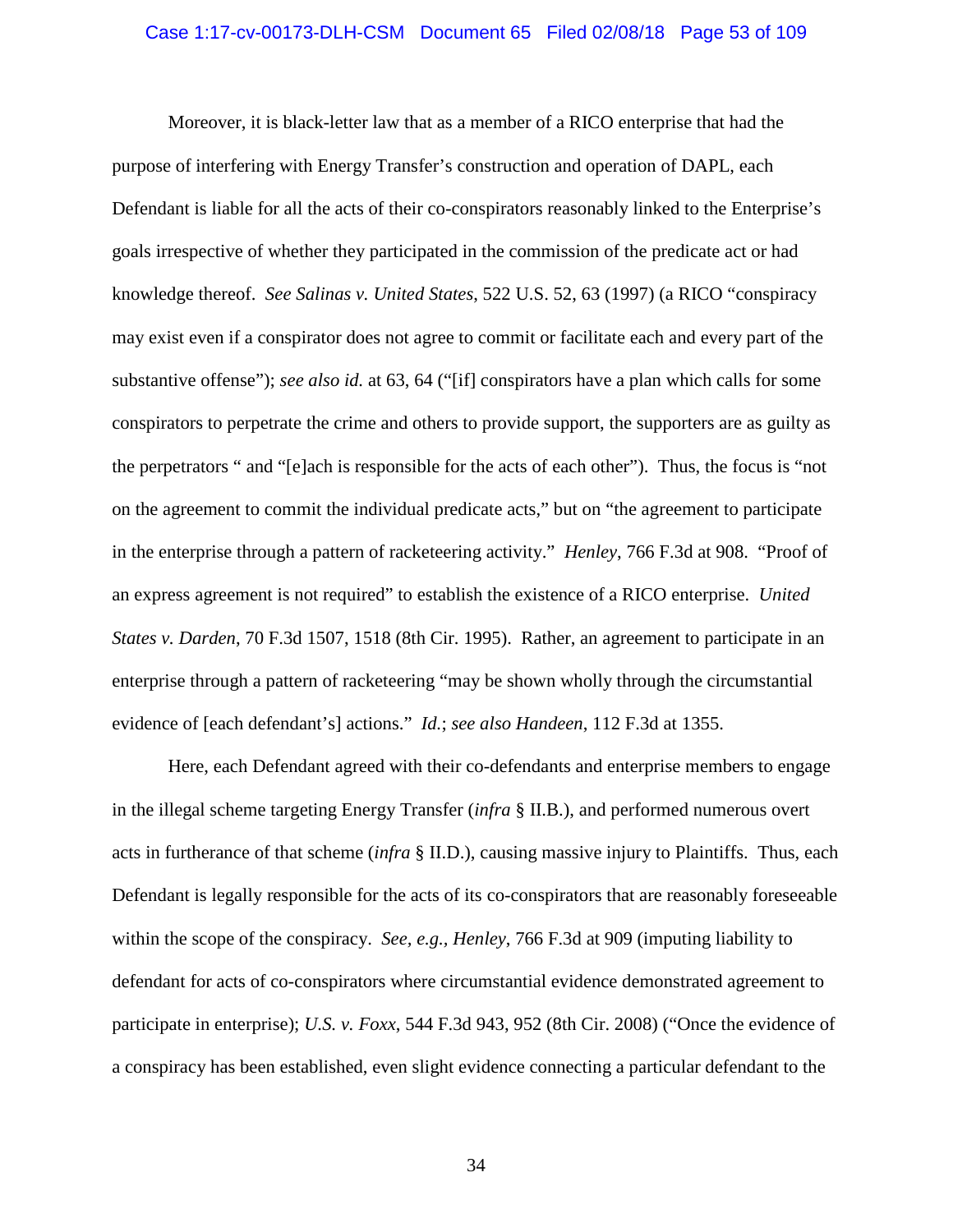# Case 1:17-cv-00173-DLH-CSM Document 65 Filed 02/08/18 Page 54 of 109

conspiracy may constitute proof of the defendant's involvement in the scheme to render the defendant culpable.") (internal citations omitted). $^{11}$ 

The Complaint pleads each element of RICO in accordance with the pleading standard.<sup>12</sup>

# **A. The RICO Claims Are Pled With Requisite Particularity**

# **1. The Complaint Pleads Each Defendant's Direct Role in the RICO Enterprise**

Defendants argue the RICO claims fail to meet Rule 9(b)'s pleading requirements because the Complaint "groups all Defendant[s] together" without identifying each defendant's individual wrongdoing. (*See* GP-Fund Br. at 9-10; *see also* GP Br. at 37.) These arguments misstate the law and ignore the Complaint's detailed factual allegations.

It is well settled that Rule 9(b)'s heightened pleading requirement only applies to those RICO predicate acts that sound in fraud. *See Abels v. Farmers Commodities Corp.*, 259 F.3d 910, 919 (8th Cir. 2001); *see also Aragon v. Che Ku*, No. 16-cv-3907 (WMW/KMM), 2017 WL 4325601, at \*3 n.2 (D. Minn. Sept. 28, 2017) (holding Rule 9(b) does not apply to predicate acts of alien trafficking and witness tampering); *Waldrup v. Countrywide Fin. Corp*., No. 2:13-cv-08833-CAS(CWx), 2015 WL 93363, at \*4 (C.D. Cal. Jan. 5, 2015) ("[W]here a plaintiff alleges claims grounded in fraudulent and non-fraudulent conduct, only the allegations of fraud are

<sup>11</sup> *See also U.S. v. Schlei*, 122 F.3d 944, 968 (11th Cir. 1997) ("Each party to a continuing conspiracy may be vicariously liable for substantive criminal offenses committed by a coconspirator during the course and in furtherance of the conspiracy, notwithstanding the party's non-participation in the offenses or lack of knowledge thereof.") (citations omitted).

 $12$  Since Energy Transfer has sufficiently plead its federal RICO claims, it has likewise plead its North Dakota counterpart under N.D.C.C. § 12.1-06.1-03(2). *See Burr v. Kulus*, 564 N.W.2d 631 (N.D. 1997) (North Dakota RICO statute modeled after the federal RICO statute and contains similar language for a similar purpose). Moreover, Plaintiffs have adequately alleged probable cause that Defendants committed the predicate acts. *See Geraci v. Women's Alliance, Inc.*, 436 F. Supp. 2d 1022, 1043 (D.N.D. 2006) (Hovland, J.) (probable cause means "fair probability").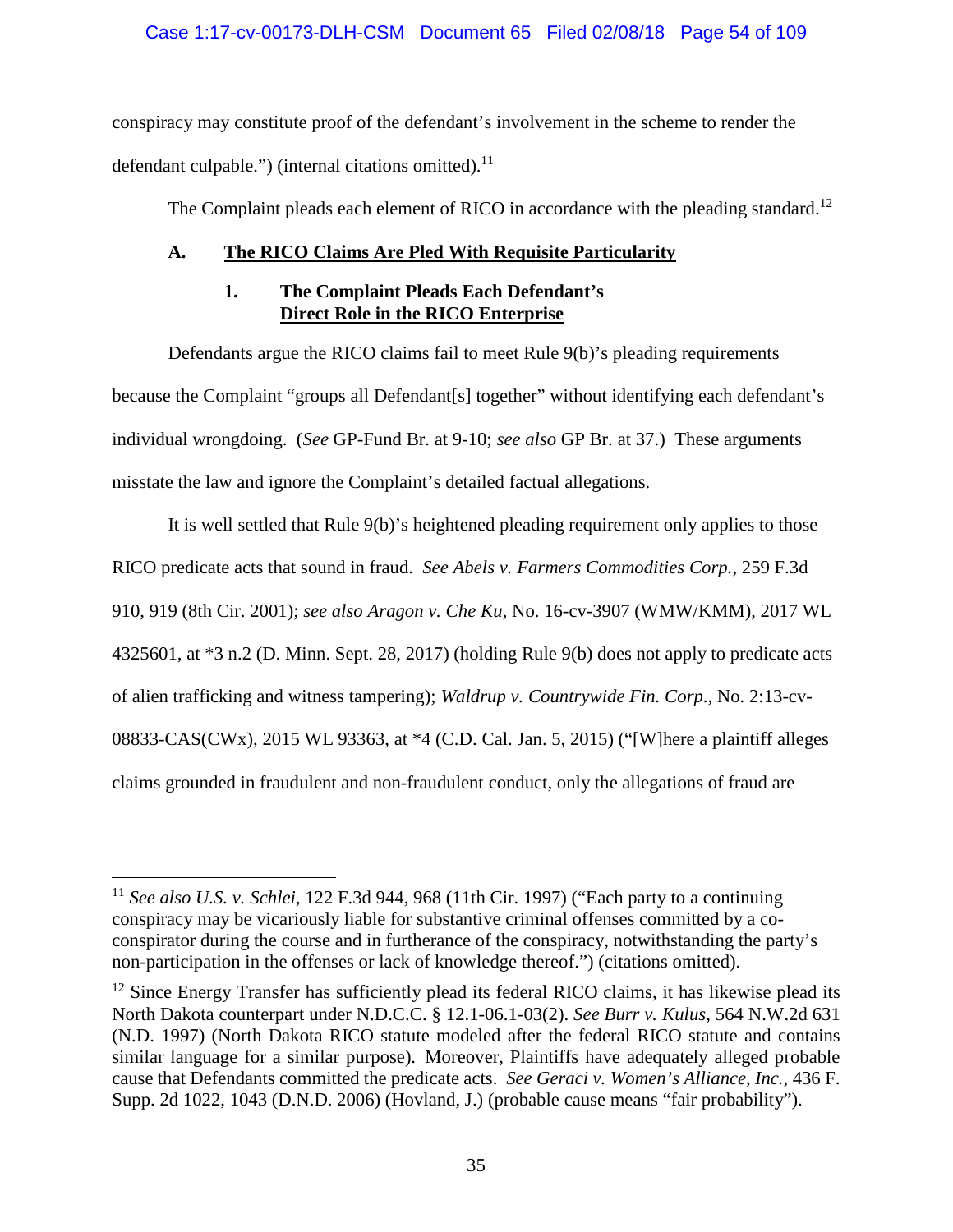### Case 1:17-cv-00173-DLH-CSM Document 65 Filed 02/08/18 Page 55 of 109

subject to heightened pleading requirements."). Thus, Rule 9(b) has no application to Plaintiff's RICO claims premised on violations of the Patriot Act, money laundering, and extortion.<sup>13</sup>

While Rule 9(b) requires a plaintiff to "state with particularity the circumstances" constituting fraud or mistake," the Eighth Circuit has held the requirements of Rule 9(b) must be interpreted "in harmony with the principles of notice pleading" set forth in Rule 8 and "does not necessitate anything other than notice of the claim." *Abels*, 259 F.3d at 920 (internal citations omitted). Thus, to satisfy Rule 9(b), a plaintiff need only plead the "who, what, where, when, and how of the alleged fraud." *Garrett v. Cassity*, No. 4:09-CV-01252-ERW, 2010 WL 5392767, at \*17 (E.D. Mo. Dec. 21, 2010) (citation omitted). "Malice, intent, knowledge, and other conditions of a person's mind may be alleged generally." Fed. R. Civ. P. 9(b).

Applying the foregoing standards, federal courts routinely sustain RICO claims involving allegations directed against a group of defendants, where, as here, the Complaint identifies each defendant's individual role in the RICO scheme. *See, e.g., Grant v. Turner*, 505 F. App'x 107, 112 (3d Cir. 2012) (vacating dismissal of RICO claims where, although defendants were grouped together for pleading purposes, they were "on notice of the precise misconduct with which they [were] charged") (citations omitted); *Garrett*, 2010 WL 5392767, at \*17 ("Although Plaintiffs'. . . Complaint does contain a substantial number of allegations directed at defined groups such as the RICO Defendants . . . it also contains numerous allegations specifically highlighting [individuals'] involvement in the scheme to defraud."); *Alumax Mill Prod., Inc. v. Krzysztofiak*, No. 96 C 5012, 1997 WL 201555, at \*3 (N.D. Ill. Apr. 17, 1997) (allegations attributing wrongdoing to enterprise were sufficient where plaintiff did not "merely lump[ ] defendants

 $13$  Even where mail and wire fraud are alleged, Rule 9(b) applies only to the RICO "racketeering activity" element of mail and wire fraud, and not to other elements. *See, Abels*, 259 F.3d at 919 (holding that district court erred in applying Rule 9(b) to pattern element).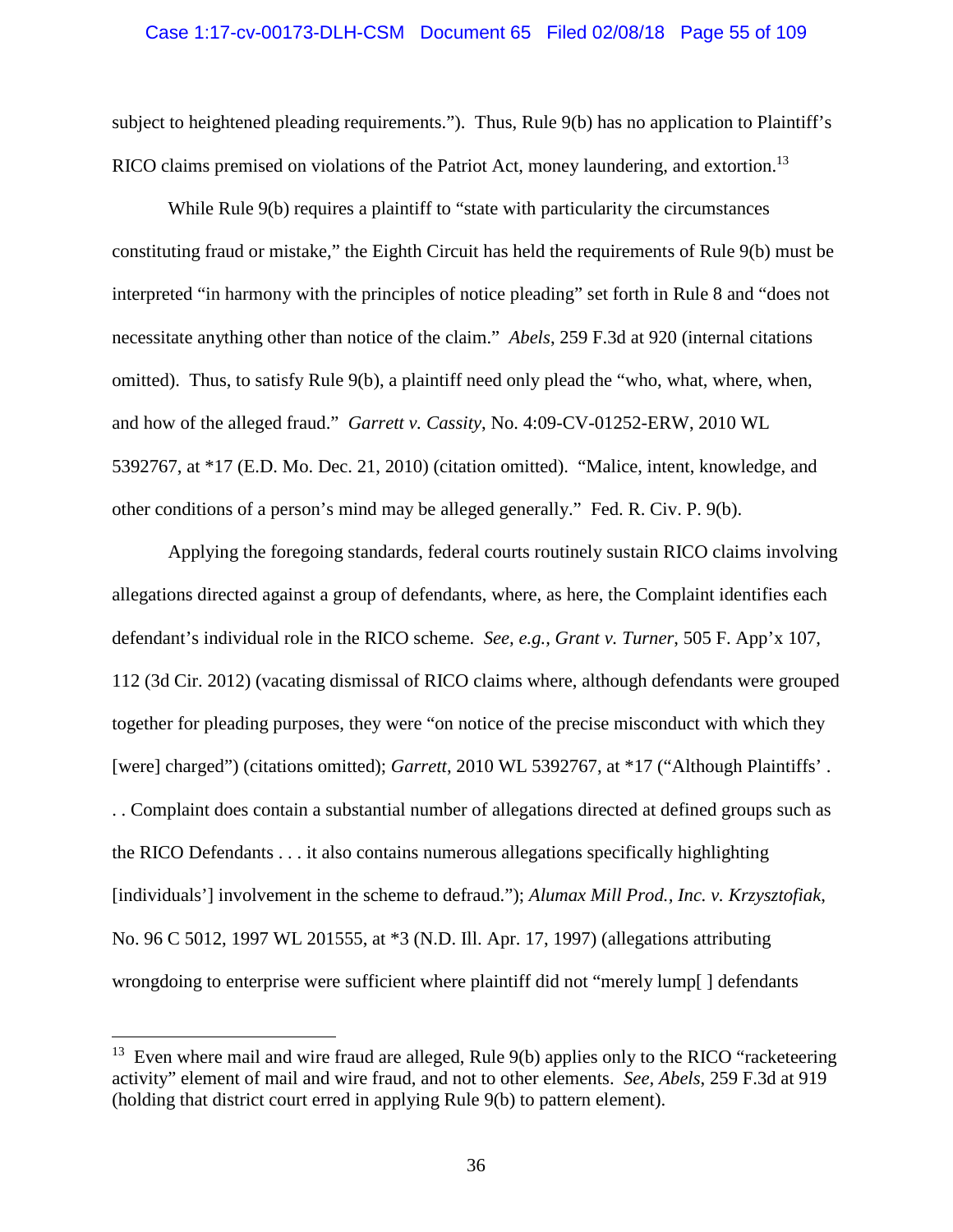### Case 1:17-cv-00173-DLH-CSM Document 65 Filed 02/08/18 Page 56 of 109

together and generally complain[ ] of their actions," but "adequately apprised each defendant of their respective roles in the alleged scheme"). These holdings are in in accord with the wellsettled principle that a plaintiff "need not plead fraud with complete insight before discovery is complete" since factual information concerning the fraud is peculiarly within defendant's knowledge and control. *Gunderson v. ADM Inv'r Servs., Inc.*, 230 F.3d 1363 (8th Cir. 2000) (citation and quotation marks omitted); *see also Abels*, 259 F.3d at 921 (same).

The Complaint satisfies Rule 9(b)'s requirements with respect to each Defendant. While GPI, GP-Inc., and BankTrack argue that Plaintiffs "make[] no effort to identify which purported enterprise member was responsible for a particular action" (GP Br. at 35), including failing to identify "the author of the reports," and the "fraud in the reports" (GP Br. at 44, BT Br. at 34- 35), these arguments are belied by the detailed tables in the Complaint and accompanying appendices which set forth the author, publication title, date, and recipient of hundreds of false and misleading allegations about Energy Transfer and DAPL, each of which constitute a separate predicate act under RICO. (*See* ¶ 375 (Tables A and B); ECF Nos. 1-1 to 1-6.)

GP-Fund's contention that the Complaint is devoid of any allegations that GP-Fund created or published any false information about Energy Transfer or DAPL (GP Fund Br. at 12), is likewise without merit. The Complaint alleges GP-Fund was intimately involved in planning, approving, directing, and funding the activities in furtherance of the illegal scheme against Energy Transfer, including distributing approximately \$6.5 million of the \$16.8 million collected in 2015 to GP-Inc. to fund the illegal dissemination campaign, and together with GP-Inc. published dozens of false publications about Energy Transfer and DAPL under the collective name "Greenpeace USA." (¶ 38(b).) These allegations -- which must be accepted as true in this motion -- are consistent with GP-Fund's and GP-Inc.'s prior sworn admissions that the two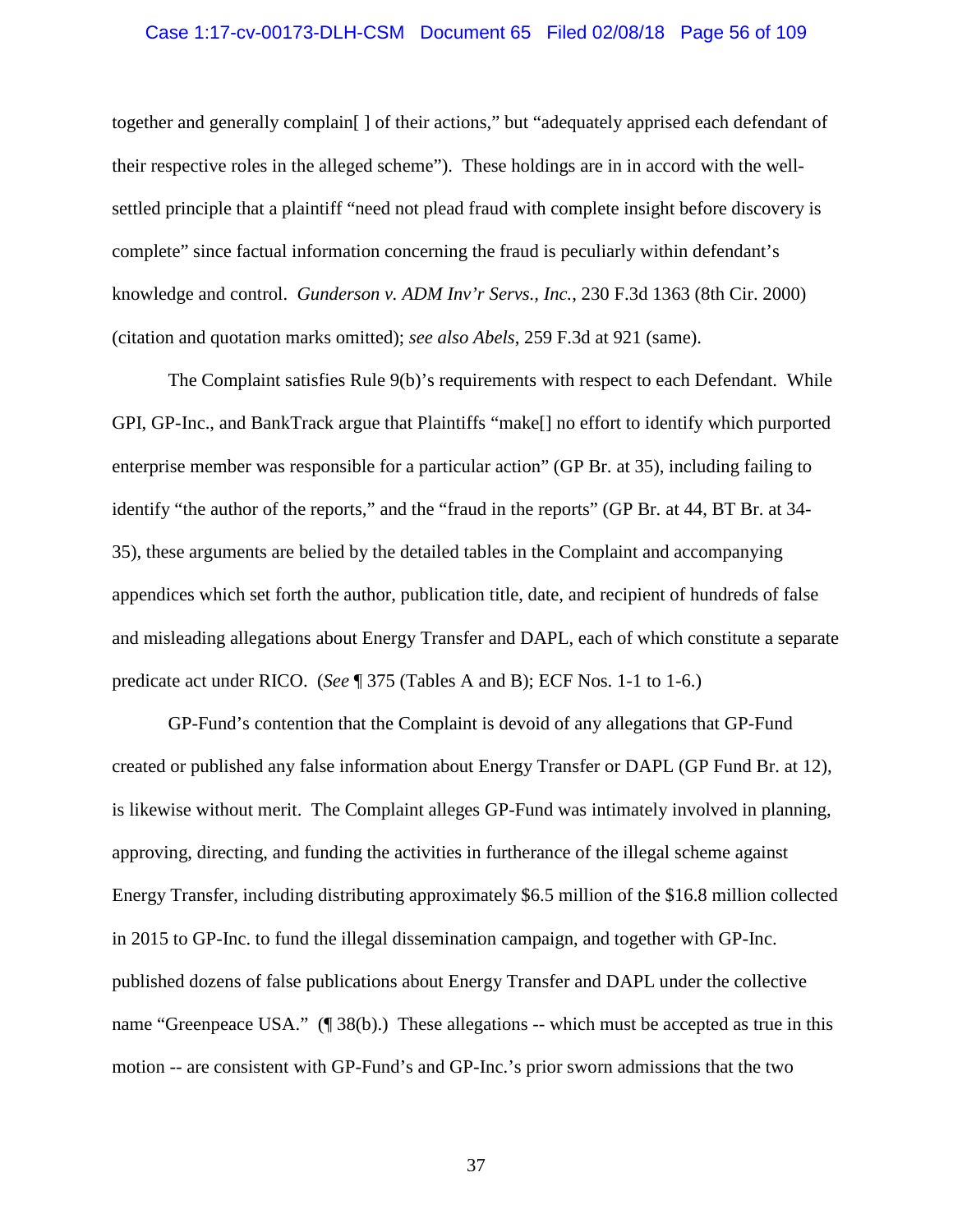## Case 1:17-cv-00173-DLH-CSM Document 65 Filed 02/08/18 Page 57 of 109

organizations collectively known as "Greenpeace USA," together "control all Greenpeace operations in the United States," and "pursuant to a 'protocol' between . . . all other Greenpeace entities worldwide, including but not limited to Greenpeace International, no Greenpeace operations are to occur in the United States without [GP-Inc and GP-Fund, Inc.'s] consent." *United States v. Greenpeace, Inc.*, Case No. CV-02-00156, ECF No. 5. Thus, each of the fraudulent statements published by Greenpeace USA constitutes a separate act of mail and wire fraud attributable to GP-Fund.<sup>14</sup>

# **2. Each Defendant is Liable for the Full Conduct of the RICO Enterprise**

Defendants' assertion that the Complaint fails to put each defendant on notice of the individual claims asserted against them ignores the fundamental legal premise that as a member of the Enterprise, each defendant is responsible for all of the acts of the Enterprise reasonably linked to the RICO conspiracy. (*See supra* § II.) Thus, the failure to identify the specific misconduct of each defendant is immaterial here because each defendant is liable for the acts of its co-conspirators in furtherance of the conspiracy.

## **B. The Complaint Pleads a RICO Enterprise and Each Defendants' Participation in the Enterprise**

The RICO statute defines an enterprise as "any union or group of individuals associated in fact although not a legal entity." 18 U.S.C. § 1961(4). The Supreme Court has held the "very concept of an association in fact is expansive" and encompasses any "continuing unit that functions with a common purpose." *Boyle*, 556 U.S. at 944, 948.

<sup>&</sup>lt;sup>14</sup> In light of these detailed allegations concerning GP-Fund's role in the Enterprise, its reliance on *In re MasterCard Int'l. Inc., Internet Gambling Litig*., 132 F. Supp. 2d 468 (E.D. La. 2001), for the proposition that transferring money is insufficient to confer RICO liability is entirely misplaced. (*See* GP-Fund Br. at 11.) To the contrary, the court in *Mastercard* recognized that where, as here, the complaint alleges defendants exercised some control over the scheme, such allegations gives rise to RICO liability. *Id*. at 490 (internal citations omitted).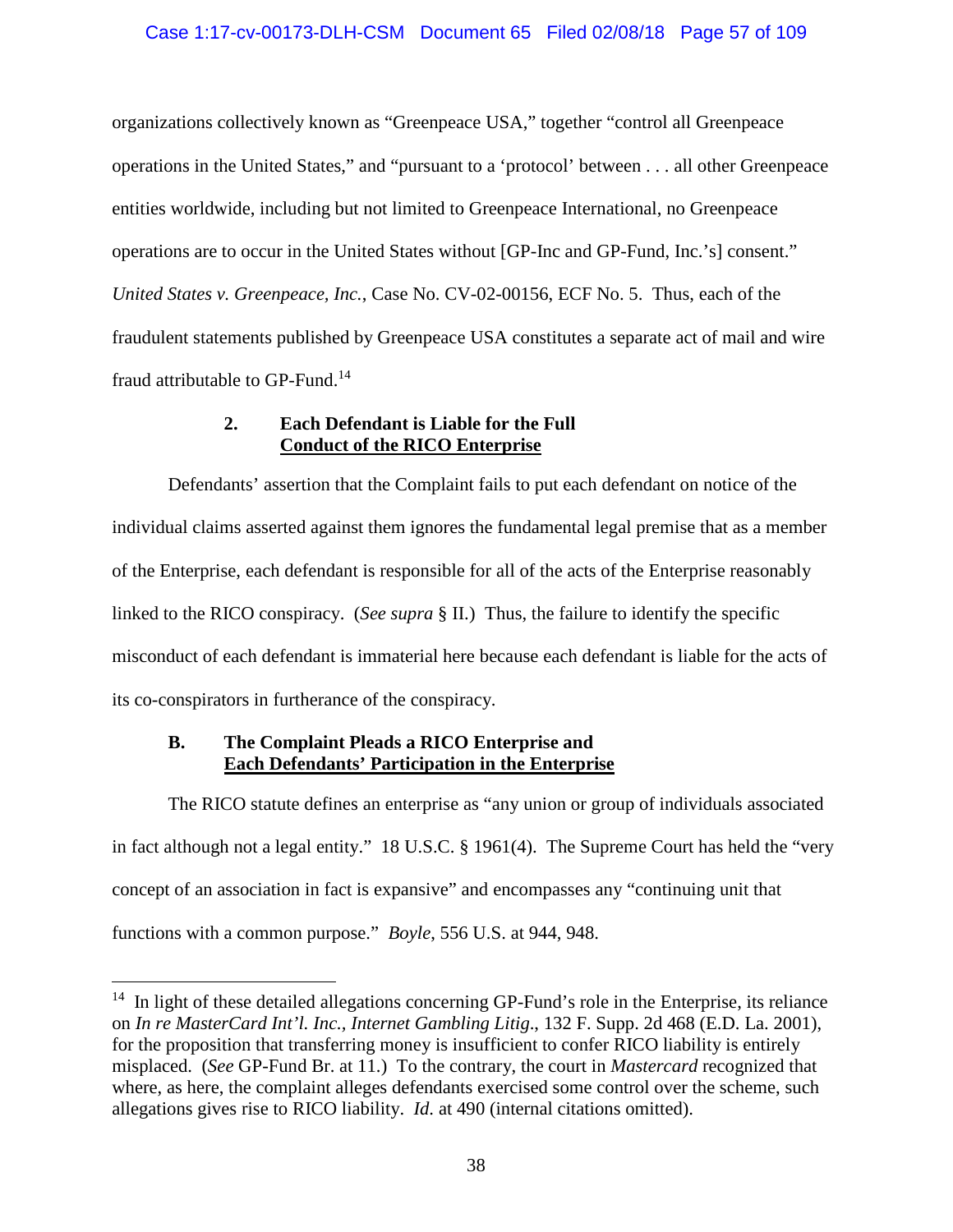## **1. The Complaint Pleads A RICO Enterprise**

Defendants challenge the sufficiency of the allegations of a RICO enterprise on two grounds. First, they argue the Complaint fails to plead a RICO enterprise separate and apart from the racketeering activity in which it was engaged. (BT Br. at 30.) Second, Defendants contend the enterprise lacks an ascertainable structure. (*See* GP Br. at 34-36, 38-39; BT Br. at 30-32.) Both arguments fail because neither requirement exists to plead a RICO enterprise.

*Boyle* -- the leading Supreme Court case addressing the statutory requirement of a RICO enterprise -- demonstrates the fatal flaws in Defendants' arguments. In *Boyle*, the Supreme Court held that while a complaint must plead the existence of an "enterprise" separately from the "pattern of racketeering activity," *the same evidence* may serve as proof for both elements. *Boyle*, 556 U.S. at 947 (evidence used to prove a pattern of racketeering activity and evidence establishing the existing of an enterprise "may in particular cases coalesce"); *see also Fladeland v. Satrom*, No. 2:12-cv-20, 2012 WL 12914319, at \*2 (D.N.D. Oct. 26, 2012) (same); *Allstate Ins. Co. v. Linea Latina De Accidentes, Inc.*, 781 F. Supp. 2d 837, 844-45 (D. Minn. 2011) (allegation that enterprise was limited to engaging in predicate acts of racketeering were sufficient to allege an enterprise).

*Boyle* also rejected any requirement of "extratextual" formal structural attributes, including "hierarchical structure," "role differentiation," "unique modus operandi," "chain of command," "regular meetings," "rules and regulations," and method of decision-making. *Boyle*, 556 U.S. at 945, 948.<sup>15</sup> The Supreme Court held that "[w] hile the group must function as a

<sup>15</sup> *Crest Const. II, Inc. v. Doe*, 660 F.3d 346 (8th Cir. 2011), relied on by Defendants, does not impose a higher burden. While the Eighth Circuit in *Crest* quotes pre-*Boyle* cases, the Court has not had occasion to analyze the effect of *Boyle*'s abrogation of that precedent as the Complaint did not include *any* allegations to infer a continuing unit. *Nelson v. Nelson*, 833 F.3d 965 (8th Cir. 2016), is likewise factually distinguishable because the court held that none of the alleged activity "[was] done by, or attributable to, the group as a whole." *Id.* at 968.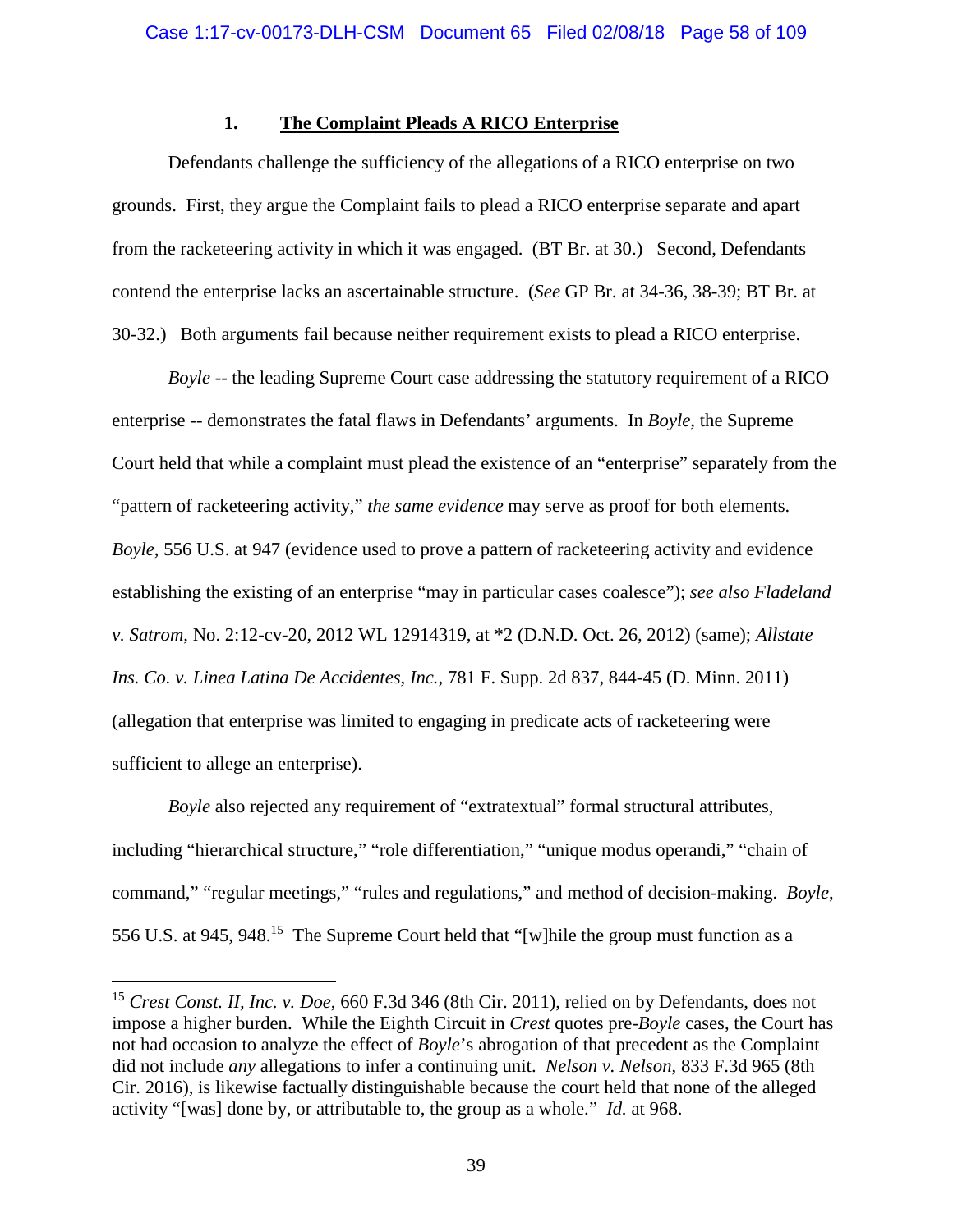## Case 1:17-cv-00173-DLH-CSM Document 65 Filed 02/08/18 Page 59 of 109

continuing unit and remain in existence long enough to pursue a course of conduct, nothing in RICO exempts an enterprise whose associates engage in spurts of activity punctuated by periods of quiescence." *Id.*<sup>16</sup> Consistent with *Boyle*, the Eighth Circuit has held that evidence of a "continuing unit" may be circumstantial and may be satisfied through allegations that a group of individuals is functioning as an "informal or formal organization engaged in a course of conduct directed toward the accomplishment of the common purpose." *Henley*, 766 F.3d at 906 (citations omitted). <sup>17</sup>

The Complaint details the decades-long pattern and practice perpetrated by a core group of ENGOs -- including Greenpeace, BankTrack, Earth First!, Earthjustice, Sierra Club, RAN, Bold, and 350.org -- to further their collective business and political objectives and drive donations to perpetuate their illegal scheme.<sup>18</sup> The criminal activities and campaigns of misinformation executed by these Enterprise members have targeted, among others, Shell Oil, extractors of Canadian Tar Sand Oil, and producers of genetically modified organisms. (¶ 41-

<sup>16</sup> *See also In re Ins. Brokerage Antitrust Litig.*, 618 F.3d 300, 368 (3d Cir. 2010) ("To the extent our cases have interpolated additional requirements into the statute, they are abrogated by *Boyle*.").

<sup>&</sup>lt;sup>17</sup> Participants associated with the enterprise may undergo changes without "loss of the enterprise's identity as an enterprise." *United States v. Kragness*, 830 F.2d 842, 856 (8th Cir. 1987); *Boyle*, 556 U.S. 938 (sustaining enterprise where "participants . . . included a core group, along with others . . . recruited from time to time").

<sup>&</sup>lt;sup>18</sup> Allegations of the longstanding interpersonal relationships between these groups gives rise to an inference of an association in fact enterprise. *See Boyle*, 556 U.S. at 946 (structure is "pattern of relationships, as of status or friendship, existing among the members of a group or society") (citations omitted). (¶ 33(l) (founder of Earth First! was veteran of Sierra Club, RAN, and Greenpeace and responsible for forming Greenpeace's first direct action teams and collaborates with these groups); *see also* ¶ 33(p) (350.org lists Greenpeace, Sierra Club and RAN among its "friends and allies"); ¶¶ 33(q), 46-48 (Earthjustice (former legal arm of Sierra Club) names Greenpeace, Sierra Club, and RAN as "partners" in its "coalition | " and collaborated with them against Shell).)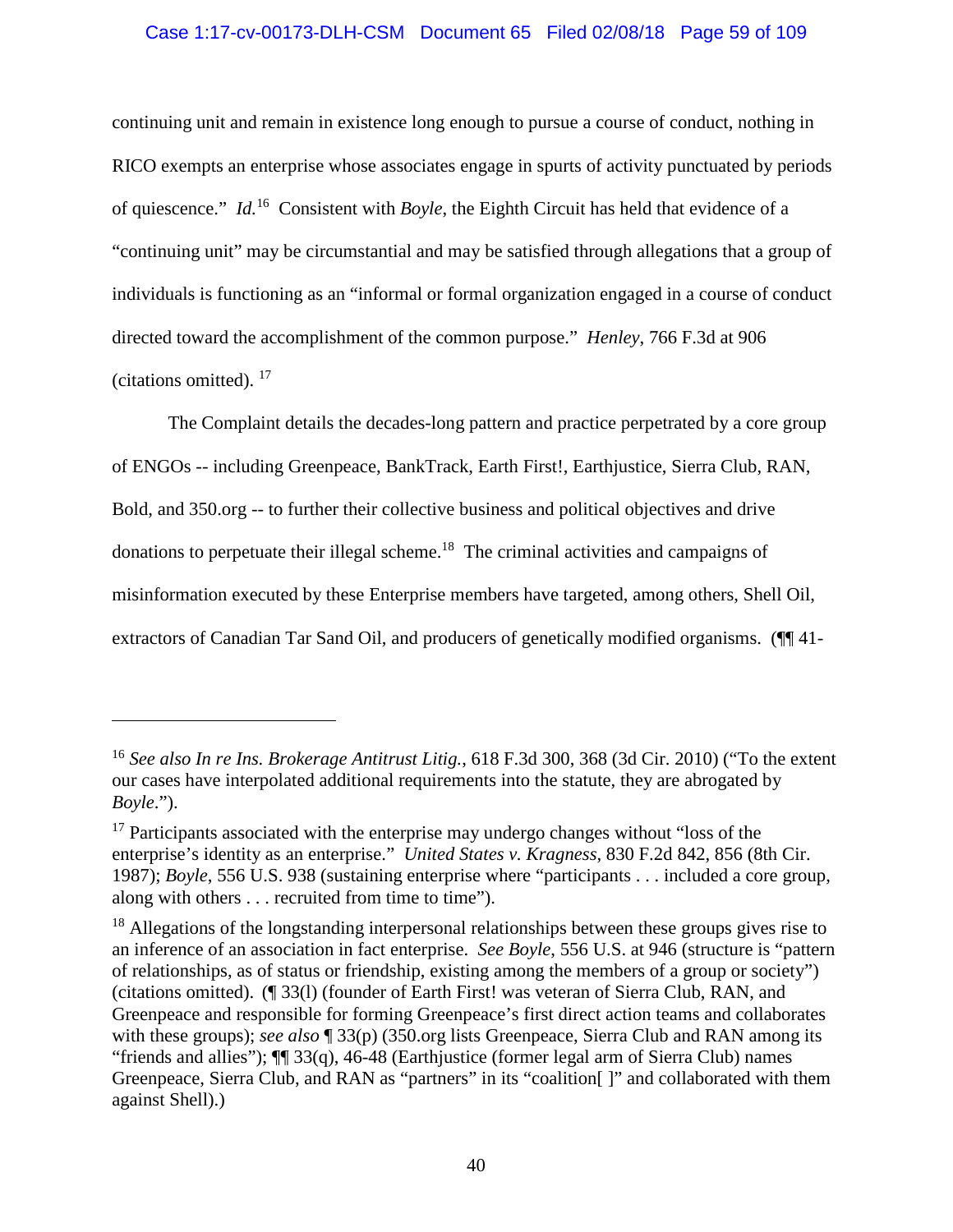#### Case 1:17-cv-00173-DLH-CSM Document 65 Filed 02/08/18 Page 60 of 109

59.) These allegations raise an inference of a "continuing unit that functions with a common purpose." *Boyle*, 556 U.S. at 941 (affirming liability for enterprise whose core group was responsible for a series of thefts over 3 years, despite defendant's objections that group was "loosely and informally organized," did not have a "leader or hierarchy," and did not have "any long-term master plan or agreement"); *Securitron Magnalock Corp. v. Schnabolk*, 65 F.3d 256, 263-64 (2d Cir. 1995) (jury could infer that two corporations engaged in manufacturing electromagnetic locks were members of an association-in-fact enterprise from their pattern of disseminating false and deceptive statements about a competitor's electromagnetic locks to obtain business); *United States v. Doherty*, 867 F.3d 47, 68 (1st Cir. 1989) ("The number of acts, their relationship, their having taken place over several years, and the consistent participation of the central figures in the scheme show a group of persons associated together for a common purpose of engaging in a criminal course of conduct.") (citation omitted).

Defendants argue the absence of allegations of "alleged communications between the enterprise members around the claimed common purpose" and "agreements between the members on any overall scheme or even particular course of action" precludes a finding that these parties functioned as a continuing unit. (GP Br. at 32-33.) The Eighth Circuit, however, has expressly rejected such restrictive pleading requirements, holding "a court cannot reasonably expect highly specific allegations before allowing at least a brief discovery period . . . [since] [t]he facts that would have to be alleged are known to the defendants, but the plaintiffs have not yet had a chance to find them out." *Abels*, 259 F.3d at 921. Rather, where, as here, "a plaintiff is not a party to a communication,  $\ldots$  [w]e think it only fair to give them [the] benefit [of discovery] before requiring them to plead facts that remain within the defendants' private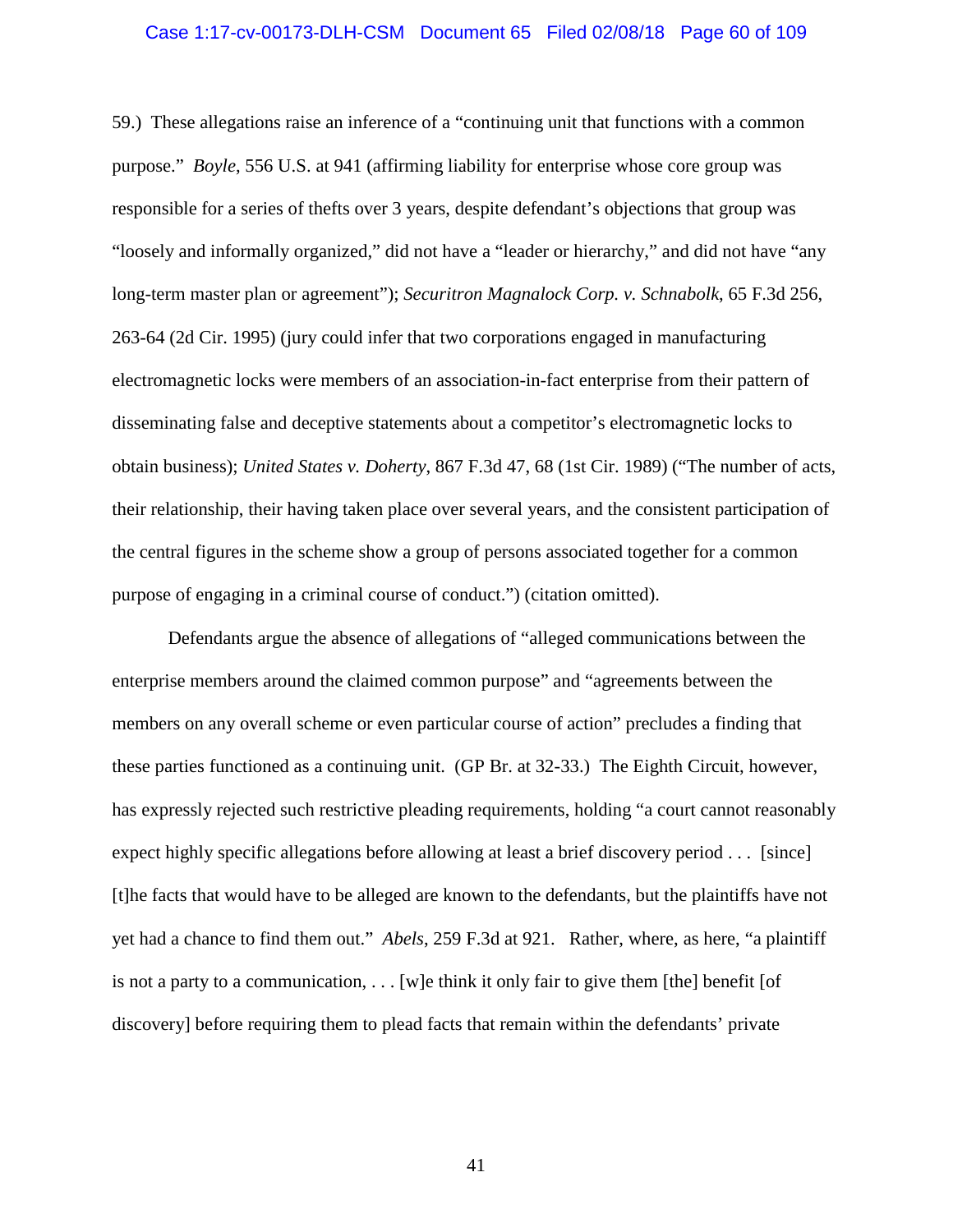knowledge." *Id.*<sup>19</sup> These principles are particularly applicable here where the allegations of coordinated conduct raise a strong inference that discovery will yield communications among Enterprise members. Indeed, it is inconceivable that the Enterprise members jointly drafted and disseminated letters to each of the banks financing DAPL without ever communicating.

# **2. The Complaint Pleads Each Defendant's Participation in the Enterprise**

Defendants' assertions that the Complaint fails to plead their management or operation of the Enterprise are equally unavailing. (*See* GP Br. at 37, BT Br. at 32-33.) RICO liability under 1962(c) extends to all those "employed by or associated with any enterprise engaged in, or the activities of which affect, interstate or foreign commerce, to conduct or participate, directly or indirectly, in the conduct of such enterprise's affairs through a pattern of racketeering activity." 18 U.S.C. § 1962(c). Anyone who "participate[s] in the operation or management of the enterprise itself" is liable. *Handeen*, 112 F.3d at 1348 (quoting *Reves v. Ernst & Young*, 507 U.S. 170, 185 (1993)). To meet the operation and management test, a plaintiff need only allege that each defendant played "some part in directing the enterprise's affairs." *Darden*, 70 F.3d at 1543; *see also* BT Br. at 33 ("It is not necessary that a RICO defendant have wielded complete control over an enterprise," but had "some part in directing the enterprise's affairs.").

The Complaint properly pleads the specific division of functions performed by each Defendant. At the center of the illegal enterprise was the legally distinct association of Greenpeace entities which worked in concert with radical eco-terrorist organizations -- such as

<sup>19</sup> Defendants' reliance on *United States v. McArthur*, 850 F.3d 925, 934 (8th Cir. 2017), and *United States v. Kehoe*, 310 F.3d 579, 586 (8th Cir. 2002), to argue that "coordination" for purpose of alleging a continuing unit requires attributes such as "meetings," "common colors, signals, and symbols," and "hierarchical leadership structure" (GP Br. at 38), are inapposite because both decisions were issued post-conviction and were not decided on the pleadings before plaintiffs had an opportunity to present information uniquely held by defendants.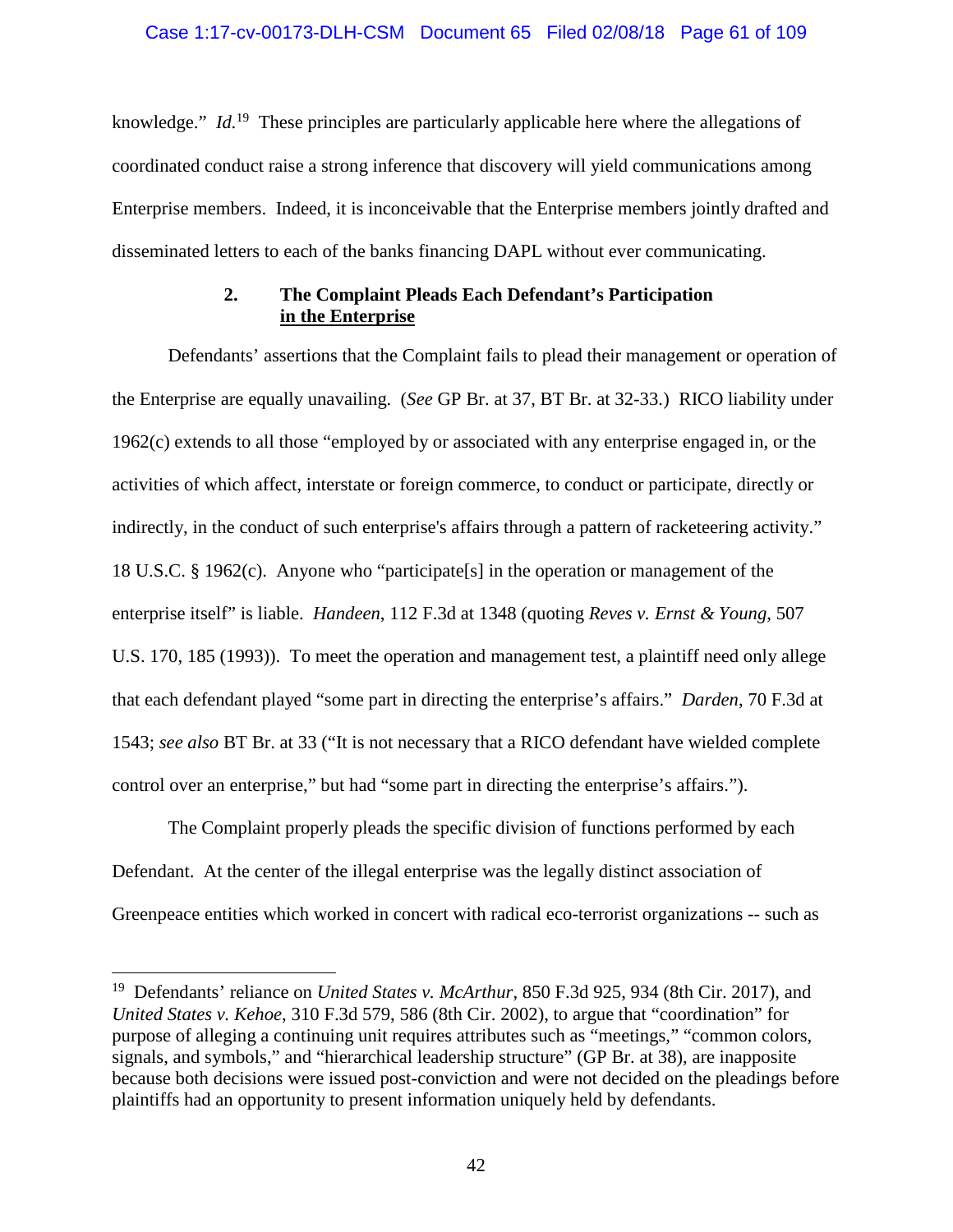### Case 1:17-cv-00173-DLH-CSM Document 65 Filed 02/08/18 Page 62 of 109

defendant Earth First! and Enterprise member Bold -- to fund, direct, and incite acts of violence and terrorism. These radical fringe groups -- directed and supported by Greenpeace -- created public spectacles which the putatively legitimate ENGOs such as Greenpeace, BankTrack, RAN, 350.org, Sierra Club, and others used as a basis to generate an international media campaign based on a parade of calculated falsehoods designed to interfere with their target's critical business relationships. (¶¶ 38(j), 237-38, 245-47, 251-52, 255, 261-62, 275.) On the end of the spectrum from the eco-terrorists, Earthjustice collaborates with these ENGOs to launch "legal challenges" that serve as an initial springboard and then platform from which the ENGOs operate their campaigns. ( $\P$  38(q), 46-53, 87-89, 116, 279-82.) These allegations are sufficient to demonstrate each Defendant's management of the Enterprise's affairs. *See Handeen*, 112 F.3d at 1351-52 (defendants participated in the "operation or management" of the enterprise by overseeing the enterprise's navigation of the legal system); *Meccatech, Inc. v. Kiser*, No. 8:05 cv-570, 2007 WL 3112452, \*8-9 (D. Neb. Oct. 22, 2007) (each defendant's active participation in scheme to divert plaintiff's business to competitor satisfies conduct requirement).<sup>20</sup>

Defendants ignore the detailed allegations of each ENGO's long-standing roles within the Enterprise and attempt to dismiss Plaintiffs' claims of an orchestrated racketeering campaign targeting the development, construction, and operation of DAPL as "parallel conduct."

As an initial matter, these arguments are belied by the dozens of allegations that

 $20$  While GPI and GPI-Inc. tacitly concede that even without the other Enterprise members, the Complaint pleads that the network of Greenpeace entities acted as an association-in-fact enterprise, they argue that the parent/subsidiary relationship between these entities precludes a finding that the person and enterprise are distinct as required to plead a RICO enterprise. (GP Br. at n. 35.) This claim of a parent/subsidiary relationship is directly contradicted by the ubiquitous representations that Greenpeace is a network of *independent* non-profit legal entities" consisting of "26 national and regional Greenpeace organizations." (GP Br. at 5 (emphasis added); *see also* GP-Fund Br. at 4 ("GP-Fund is a *separate and distinct legal entity* from GP-Inc.") (emphasis added)).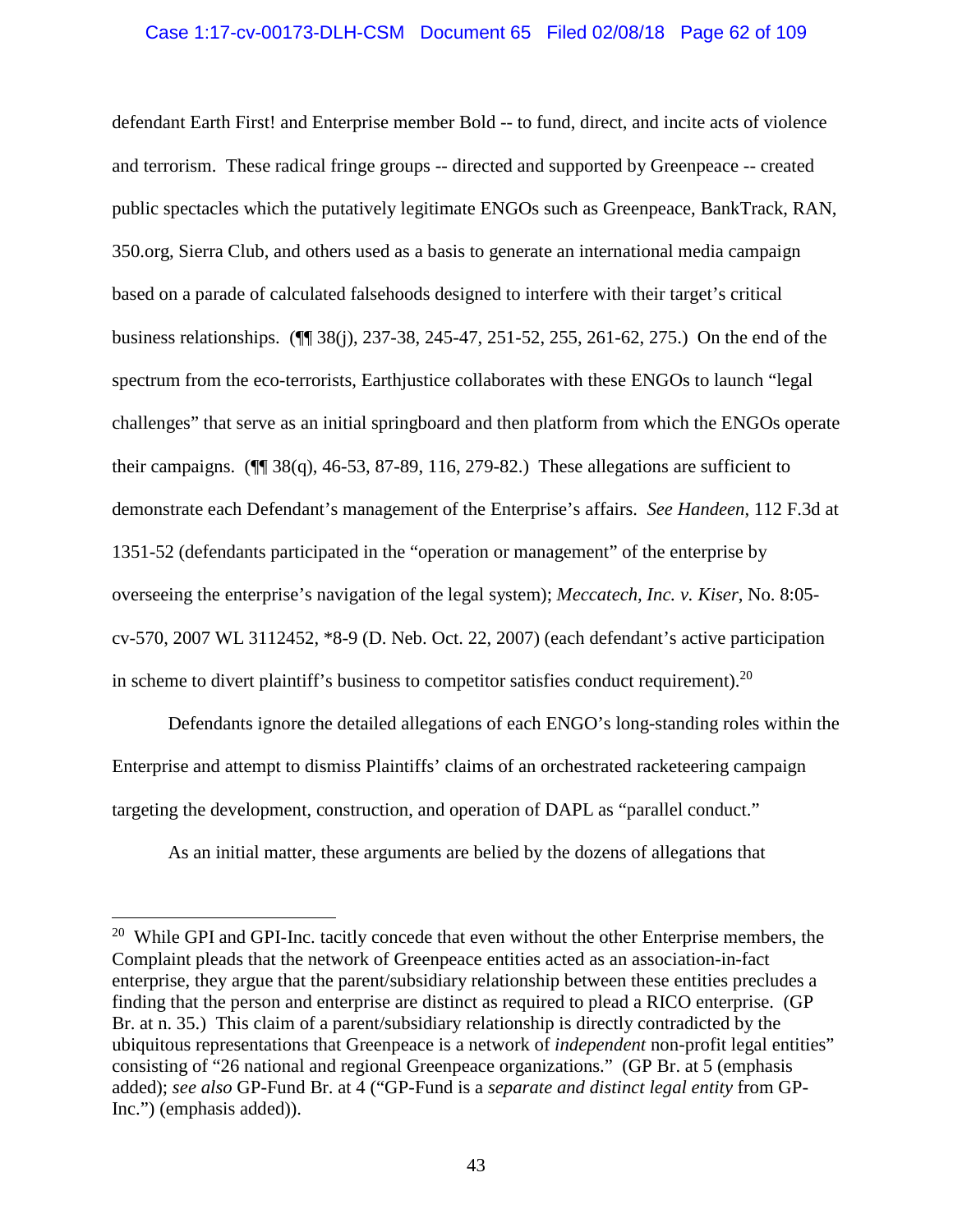# Case 1:17-cv-00173-DLH-CSM Document 65 Filed 02/08/18 Page 63 of 109

Defendants and Enterprise members worked in concert with each other, including by among other things, jointly disseminating the false, defamatory, and misleading allegations to the banks financing DAPL with the specific intent of causing these banks to terminate their relationships with Energy Transfer. (TV 228-78.)

Moreover, the appearance of "parallel conduct" was intentionally fostered by the Enterprise to create an "echo chamber" and provide a veneer of legitimacy to their misrepresented causes. To conceal their true operations, the Enterprise created the illusion that their "campaigns" were independent grassroots actions by individuals spontaneously rallying together for the promoted cause when, in fact, these events were organized, funded, and produced by the Enterprise to create sensational media attention, further their business and political interests, and drive traffic and donors to their websites. (¶ 41-42.) The impact of these collaborative efforts against Energy Transfer (with multiple enterprise members targeting the same financial institutions and repeating the same fraudulent statements) was far more effective than any single environmental group acting alone could have been. *See In re Ins. Brokerage*, 618 F.3d at 378 ("[I]f defendants band together to commit [violations] they cannot accomplish alone . . . then they cumulatively are conducting the association-in-fact enterprise's affairs, and not [simply] their own affairs.") (emphasis in original) (citation omitted).<sup>21</sup>

# **C. The Complaint Pleads a RICO Pattern**

The Supreme Court instructs that the pattern element of RICO is satisfied by alleging "continuity of racketeering, or its threat, *simpliciter*." *H.J. Inc.,* 492 U.S. at 241; *see also* 18 U.S.C. § 1961(5) (a "pattern of racketeering activity" requires at least two acts of racketeering

<sup>21</sup> This case is distinguishable from *Craig Outdoor Advertising v. Viacom Outdoor, Inc.*, 528 F.3d 1001 (8th Cir. 2008), where the Eighth Circuit determined that the alleged enterprise members' adverse economic interests precluded a finding of an association-in-fact enterprise.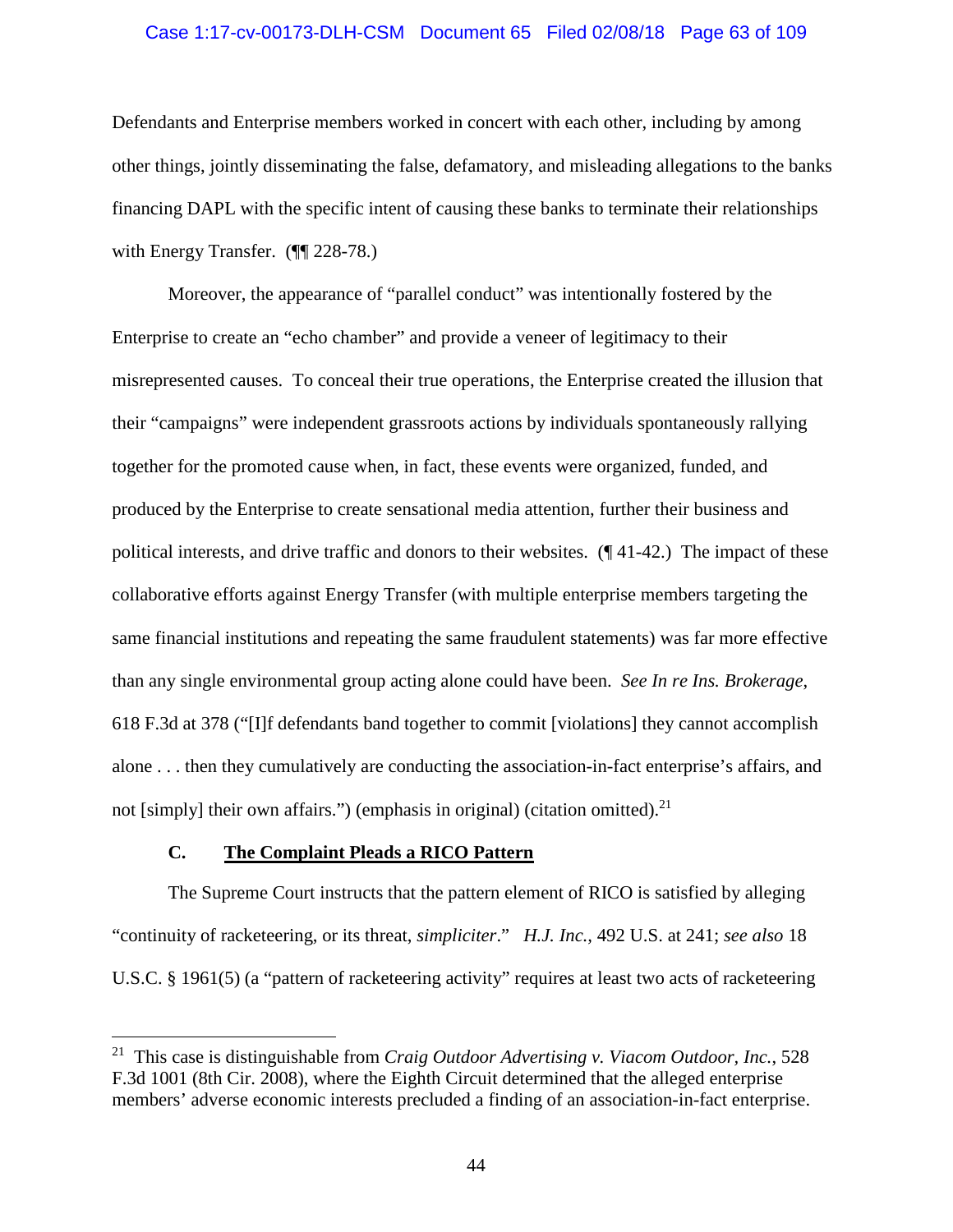### Case 1:17-cv-00173-DLH-CSM Document 65 Filed 02/08/18 Page 64 of 109

activity). Continuity, the Supreme Court explains, is "both a closed and open-ended concept," and thus a party alleging a RICO violation may allege: (i) closed-ended continuity by "proving a series of related predicates extending over a substantial period of time," which courts have interpreted as no less than two years; or (ii) open-ended continuity "by showing that the predicate acts or offenses are part of an ongoing entity's regular way of doing business," and thus even where the alleged conduct spans less than two years, it poses "a specific threat of repetition extending indefinitely into the future." *See H.J. Inc.,* 492 U.S. at 242; *see also Diamonds Plus, Inc. v. Kolber*, 960 F.2d 765, 769 (8th Cir. 1992) (interpreting minimum period for closed-ended continuity as two years). The Enterprise's racketeering activity satisfies the standards for both closed and open-ended continuity.

Allegations that a RICO defendant "'has been involved in multiple criminal schemes is highly relevant to the inquiry of continuity of the defendants' racketeering activity.'" *See Atlas Pile Driving Co. v. DiCon Fin. Co.*, 886 F.2d 986, 994-95 (8th Cir. 1989) (quoting *H.J. Inc.*, 492 U.S. at 238-39)). The Eighth Circuit has repeatedly found closed-ended continuity adequately alleged in cases involving multiple schemes where the predicate acts were alleged to have the same or similar purpose, results, methods of commission, or otherwise were interrelated by distinguishing characteristic and were not isolated events. *See, e.g., First Nat. Bank and Trust Co. v. Hollingsworth*, 931 F.2d 1295, 1304 (8th Cir. 1991) (fraudulent charges by various ventures associated with defendant over three year period involving similarity of method, purpose, and results was sufficient to establish a pattern of racketeering activity); *Abels*, 259 F.3d at 919-20 (allegations that predicate acts were carried out with a common purpose, through common participants, and targeting common victims over three years were sufficient to allege a pattern of racketeering activity at pleading stage). This is true even under circumstances -- such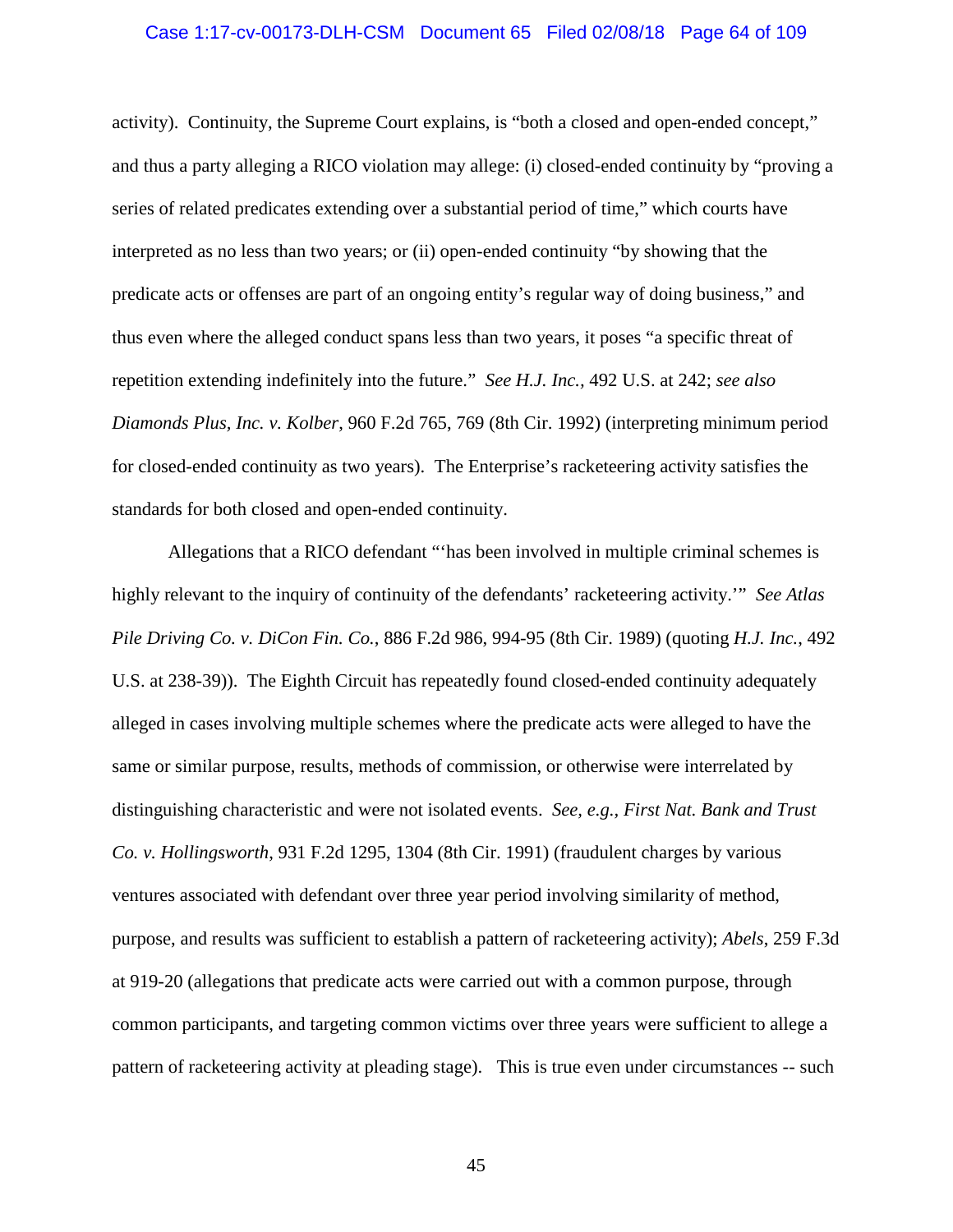### Case 1:17-cv-00173-DLH-CSM Document 65 Filed 02/08/18 Page 65 of 109

as those alleged here -- where the ongoing criminal activities targeted different victims and lacked precisely identical participants. *See Atlas*, 886 F.2d at 994-95 (pattern element satisfied where complaint alleged two separate criminal schemes involving different victims and participants but common purposes, methodology, and results).

Here, the Complaint details the Enterprise's "decades-long" pattern of criminal activity and campaigns of misinformation which have targeted "dozens" of legitimate companies with fabricated environmental claims and other purported misconduct, inflicting billions of dollars in damages, for which Energy Transfer is just the latest target. (¶¶ 41-59.) Consistent with the tactics employed against Energy Transfer, the Enterprise organized, funded, and prosecuted illegal schemes against, among others, Shell Oil, extractors of Canadian Tar Sand Oil, and producers of genetically modified organisms, by fabricating claims and "evidence" of misconduct on the part of these targeted companies, and orchestrating violent and destructive direct actions under the guise of "grassroots actions" by volunteers and local victims. (*Id.*) This racketeering activity -- which extended well beyond two years -- plainly constitutes close-ended continuity under controlling Eighth Circuit precedent. *See Atlas*, 886 F.2d at 994-95.<sup>22</sup>

Defendants dismiss the Enterprise's decades-long pattern of criminal activity as "unrelated events -- none involving DAPL," and attempt to circumscribe their racketeering activity to a period between August 2016 and April 2017, which Defendants argue lacks sufficient longevity or a significant threat of future activity required for closed or open-ended continuity, respectively. (GP Br. at 42, 43 n.39.) However, even if the pattern element of RICO focused exclusively on racketeering activity targeting Plaintiffs -- which it does not -- the

<sup>22</sup> *Primary Care Inv'rs, Seven, Inc. v. PHP Healthcare Corp.,* 986 F.2d 1208, 1215-1216 (8th Cir. 1993), cited by the Defendants, is factually distinguishable because the alleged pattern of racketeering activity only lasted between ten and eleven months.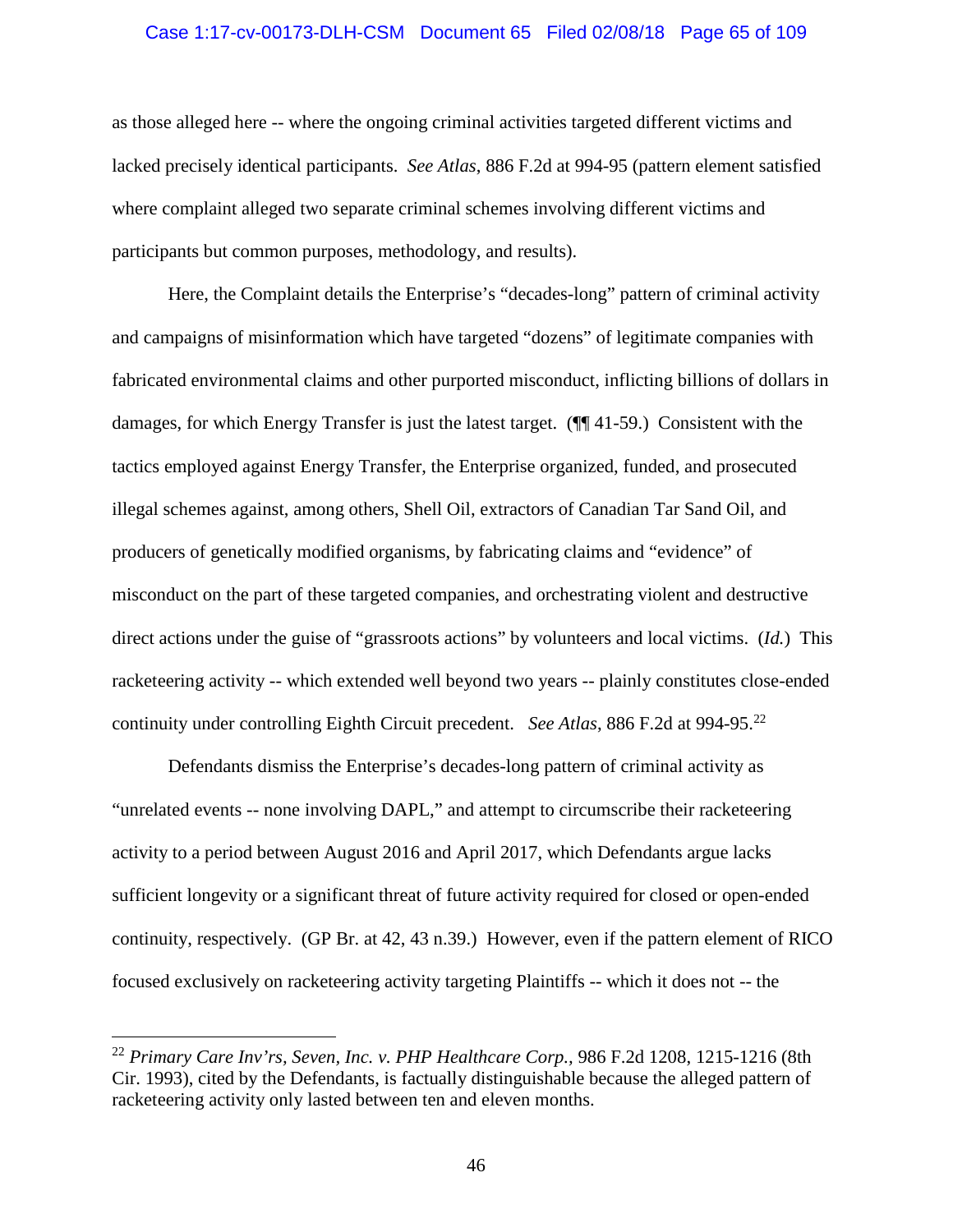## Case 1:17-cv-00173-DLH-CSM Document 65 Filed 02/08/18 Page 66 of 109

Enterprise's ongoing campaign against Energy Transfer which continues to this day poses a threat of continued racketeering activity. The Enterprise's defamatory reports concerning Energy Transfer continue to be featured prominently on each Defendants' respective websites, and the Enterprise continues to target the banks financing Energy Transfer infrastructure projects with misinformation concerning the Company, including through the website stop $ETP.org<sup>23</sup>$ This ongoing criminal activity constitutes an explicit threat of long-term criminal conduct which gives rise to an inference of open-ended continuity at the pleading stage. *See H.J. Inc.*, 492 U.S. at 242 ("Whether the predicates proved establish a threat of continued racketeering activity depends on the specific facts of each case . . .").

### **D. Racketeering Activity Is Adequately Alleged**

The federal RICO statute defines "racketeering activity" as the predicate acts set forth in 18 U.S.C. § 1961(1). As set forth below, the Complaint adequately alleges hundreds of predicate acts, including commission of acts of terrorism in violation of the U.S. Patriot Act; mail fraud in violation of 18 U.S.C. § 1341; wire fraud in violation of 18 U.S.C. § 1343; illegal interference with commerce in violation of 18 U.S.C. § 1951; illegal monetary transactions in violation of 18 U.S.C. § 1957 and violations of corresponding North Dakota statute criminalizing the same.<sup>24</sup>

<sup>23</sup> Defendants' reliance on *Sebrite Agency Inc. v. Platt*, 884 F. Supp. 2d 912, 921 (D. Minn. 2012), to argue that Plaintiffs' Complaint fails to allege open-ended continuity is unavailing (GP Br. at 42), because the *Sebrite* court explicitly noted "all criminal activity ceased following [plaintiff's] discovery of the fraudulent scheme . . ." *Sebrite*, 884 F. Supp. 2d at 921.

 $24$  Allegations that Defendants concealed their fraudulently induced proceeds from their scheme to defraud adequately pleads the predicate act of money laundering. *United States v. Dugan*, 238 F.3d 1041, 1043 (8th Cir. 2001) (money laundering requires: (1) defendant conducted a financial transaction involving the proceeds of unlawful activity; (2) defendant knew the proceeds involved in the transaction were the proceeds of an unlawful activity; and (3) defendant intended to conceal or disguise the nature, location, source, ownership, or control of the proceeds of the unlawful activity). The allegations of DDOS attacks and credential harvesting plead violations of the Computer Fraud And Abuse Act. *BHRAC, LLC v*. *Regency Car Rentals*, 2015 WL 3561671, \*4 (C.D. Cal. June 4, 2015) (DDOS attack); *United States v*. *Yucel*, 97 F. Supp. 3d 413,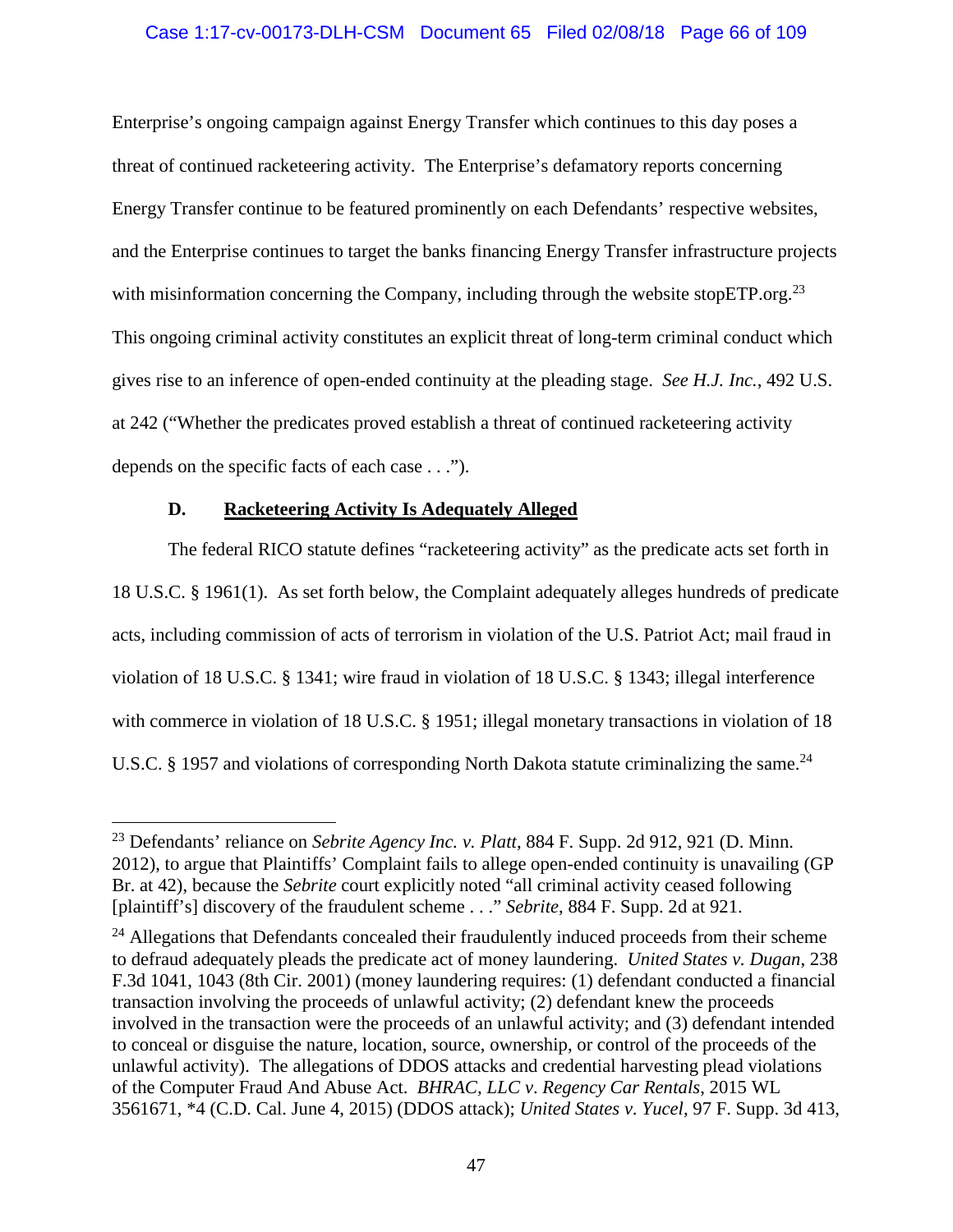## **1. The Complaint Pleads Violations of the Patriot Act**

The U.S. Patriot Act proscribes: (i) arson and bombing of property used in interstate commerce in violation of 18 U.S.C. § 844(i); (ii) arson and bombing of government property in violation of 18 U.S.C. § 844(f)(2)-(3); and (iii) depredation of United States property in violation of 18 U.S.C. § 1361.

Defendants Earth First!, GP-Fund, and GP-Inc. funded and provided supplies for Red Warrior Camp to infiltrate camps in North Dakota, train protestors in violent tactics, and lead violent attacks against Energy Transfer personnel and property in order to create public spectacles and generate further fodder for the putatively legitimate environmental organizations to broadcast. (¶¶ 90, 314, 319). Using the blueprint set forth in Earth First!'s Direct Action Manual, Red Warrior Camp initiated direct action training for its own members and other protestors interested in engaging in violent conflict and incited and perpetrated acts of terrorism and destruction of private and federal lands. (¶¶ 90-94, 104-06, 315.) Specifically, on October 27, 2016, a large group of protestors led by Red Warrior trespassed on federal lands and Dakota Access property, threw Molotov cocktails and homemade grenades at law enforcement, and set fire to Energy Transfer's construction equipment, two bridges, and federal lands. (¶¶ 319-21.) Likewise, on November 20, 2016, protestors led by Red Warrior attempted to cross Backwater

<sup>421-22 (</sup>S.D.N.Y. 2015) (harvesting financial information). Finally, the Complaint's allegations that the Enterprise sought to obtain things of value including but not limited to Energy Transfer's right to operate its business free of interference and that they have done so by wrongful means, involving violence and threats, are sufficient to state a claim for extortion under the Hobbs Act. *See Raineri Const., LLC v. Taylor*, 63 F. Supp. 3d 1017, 1024-26 (E.D. Mo. 2014) (sustaining extortion claim where complaint alleged "defendants committed extortion through their attempts to obtain money and property from plaintiff . . . by causing plaintiff's employees, job applicants, and management to fear for their safety and by causing plaintiff's customers to cease business with plaintiff out of fear for the well-being of their businesses"); *see also United States v. Carlson*, 787 F.3d 939, 944 (8th Cir. 2015) (defendant intended to commit extortion by seeking to have property directed to "third party of the extortionist's choosing") (citation omitted).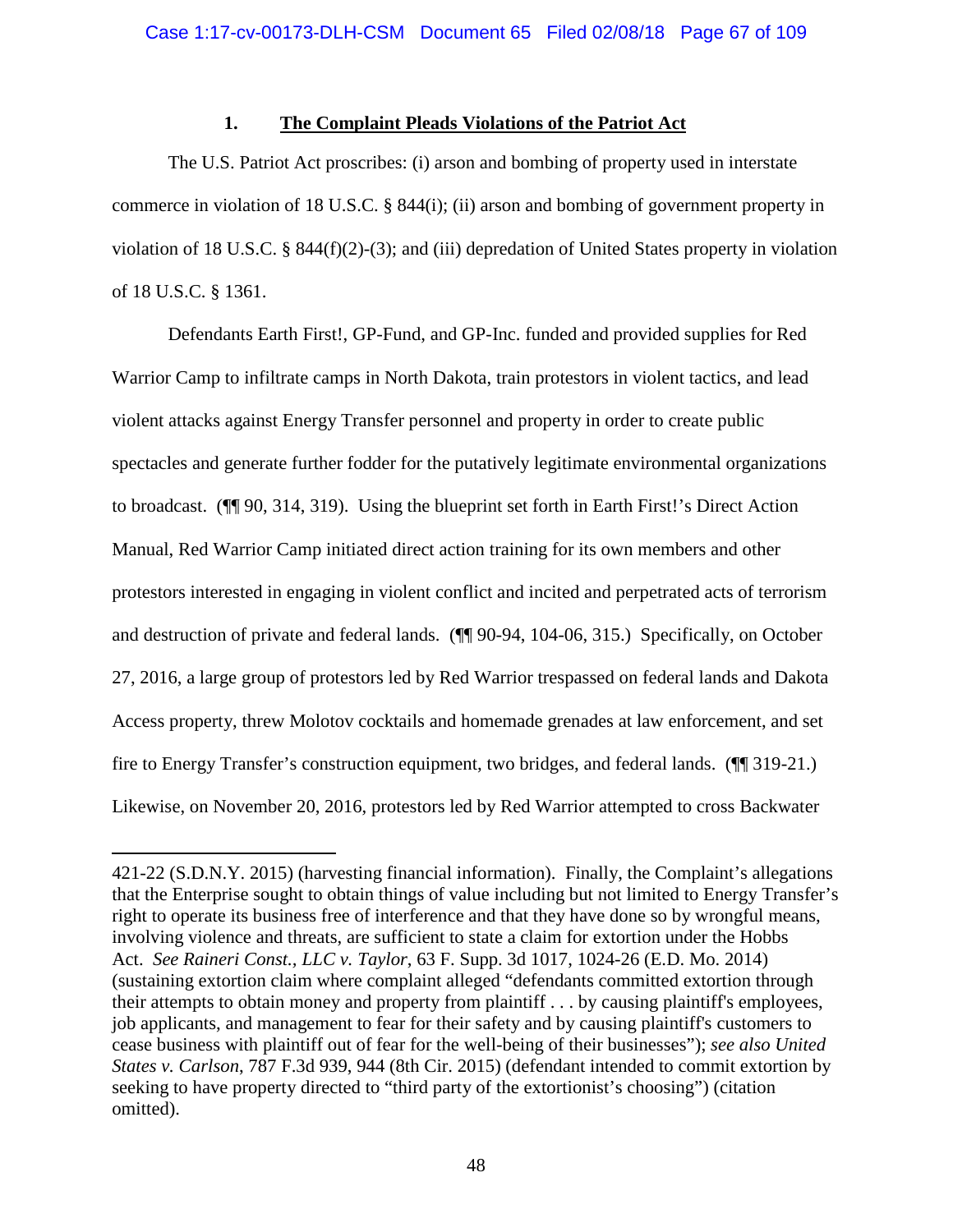### Case 1:17-cv-00173-DLH-CSM Document 65 Filed 02/08/18 Page 68 of 109

Bridge in North Dakota and establish an encampment on Dakota Access property. Armed with weapons, Red Warrior attempted to flank and attack police officers, started numerous fires on and around the bridge, and threw grenades and flares at law enforcement. (¶ 323.)

The foregoing arson of pipeline equipment and federal lands violate 18 U.S.C. § 844(i), 18 U.S.C. § 844(f)(2), and 18 U.S.C. § 1361. *See United States. v. Mann*, 701 F.3d 274, 301-04 (8th Cir. 2012) (arson of car used for business purposes constitutes arson of property used in interstate commerce); *United States v. Hammond*, 742 F.3d 880, 881-82 (9th Cir. 2014) (burning federally owned land is a violation of 18 U.S.C. § 844); *United States v. Wilcox*, 50 F.3d 600 (8th Cir. 1995) (damaging trees on government lands constitutes depredation to federal property in violation of 18 U.S.C. § 1361). The Complaint thus pleads GP-Inc.'s, GP-Fund's, and Earth First!'s direct liability for these violations. In any event, because the Complaint pleads Defendants' conspiratorial agreement to harm Energy Transfer, all Defendants are liable for Red Warrior's violations of the Patriot Act in furtherance of the Enterprise. (*See supra* § II.)

#### **2. The Complaint Pleads Violations Of Mail And Wire Fraud Statutes**

The Complaint likewise pleads predicate acts of mail and wire fraud. The mail and wire fraud statutes make it unlawful to use the mails or wires in furtherance of "any scheme or artifice to defraud, or for obtaining money or property by means of false or fraudulent pretenses, representations, or promises." 18 U.S.C. §§ 1341, 1343. To plead a violation of the mail or wire fraud statute, the complaint must allege: "(1) a scheme to defraud; (2) intent to defraud; (3) reasonable foreseeability that the mails (or wires) would be used; and (4) use of the mails (or wires) in furtherance of the scheme." *United HealthCare Corp. v. Am. Trade Ins. Co., Ltd.*, 88 F.3d 563, 571 (8th Cir. 1996). The Eighth Circuit has held the mail and wire fraud statutes are "broad in scope," "the offense conduct may vary rather widely . . . and its fraudulent aspect is measured by a non-technical standard condemning conduct which fails to conform to standards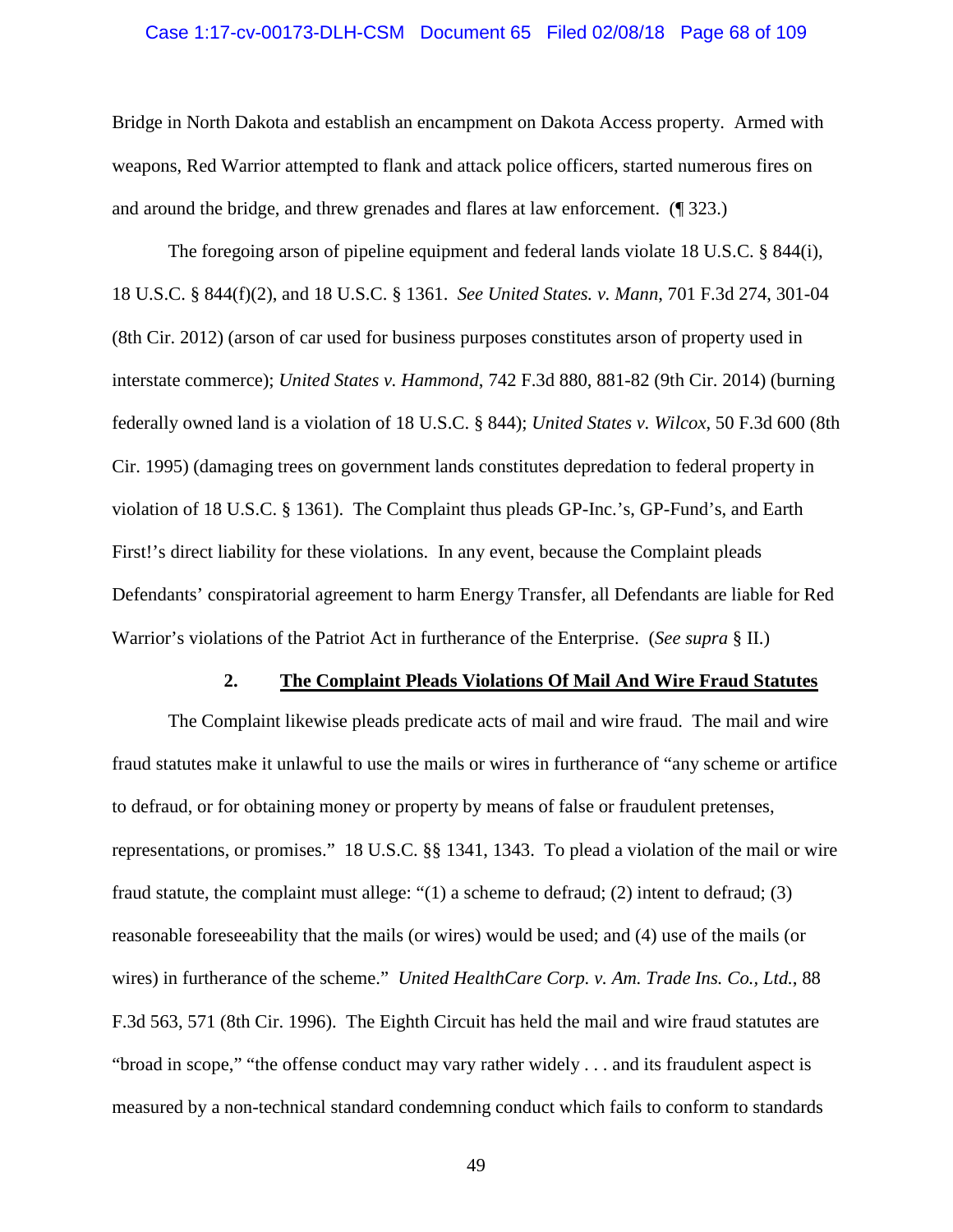### Case 1:17-cv-00173-DLH-CSM Document 65 Filed 02/08/18 Page 69 of 109

of moral uprightness, fundamental honesty and fair play." *Abels*, 259 F.3d at 918 (citation omitted).<sup>25</sup>

The Complaint alleges that Defendants devised a scheme to defraud to further their own environmental and political agendas. In furtherance of this illegal scheme, Defendants targeted well-known companies with manufactured and spectacular lies about the target's putative environmental and cultural impacts, which the Enterprise then exploited to generate sensational media attention and drive traffic and donors to their websites. This pattern of racketeering inflicted billions of dollars in damages on the target companies. (¶¶ 41-43.) The Complaint details the Enterprise's use of the mails and wires in furtherance of this scheme, including, among other things: (i) preparing false and misleading blog posts, articles, and press releases concerning Energy Transfer and the putative impact of DAPL and other Energy Transfer infrastructure projects; (ii) broadly disseminating the false and defamatory publications through defendants' websites, direct emails, and other internet platforms; (iii) communicating and coordinating with one another to effectuate the dissemination of false and misleading information necessary to perpetrate the scheme; (iv) disseminating false and misleading allegations directly to Energy Transfer's critical stakeholders through email, U.S. mail, and phone; (v) harassing Energy Transfer's investors and financers with extortive threats to terminate

<sup>&</sup>lt;sup>25</sup> While Defendants argue that Plaintiffs must plead actual malice as an element of their federal RICO claim predicated on mail and wire fraud (GP Br. at 28-29), Defendants have not cited any authority imposing common law requirements on a federal statutory claim. Rather, Defendants' cases involve common law claims. Indeed, imposing an actual malice requirement on RICO claims is inconsistent with well-settled law that "misrepresentations of fact are not necessary to the offense" of mail and wire fraud. *Abels*, 259 F.3d 910. The Supreme Court has repeatedly refused to impose extratextual requirements on the RICO statute, even where defendants argue that such requirements are "necessary to prevent garden-variety disputes . . . from being converted into federal racketeering actions." *Bridge*, 553 U.S. at 660 (rejecting defendant's argument that the RICO claims were common law tortious interference claims).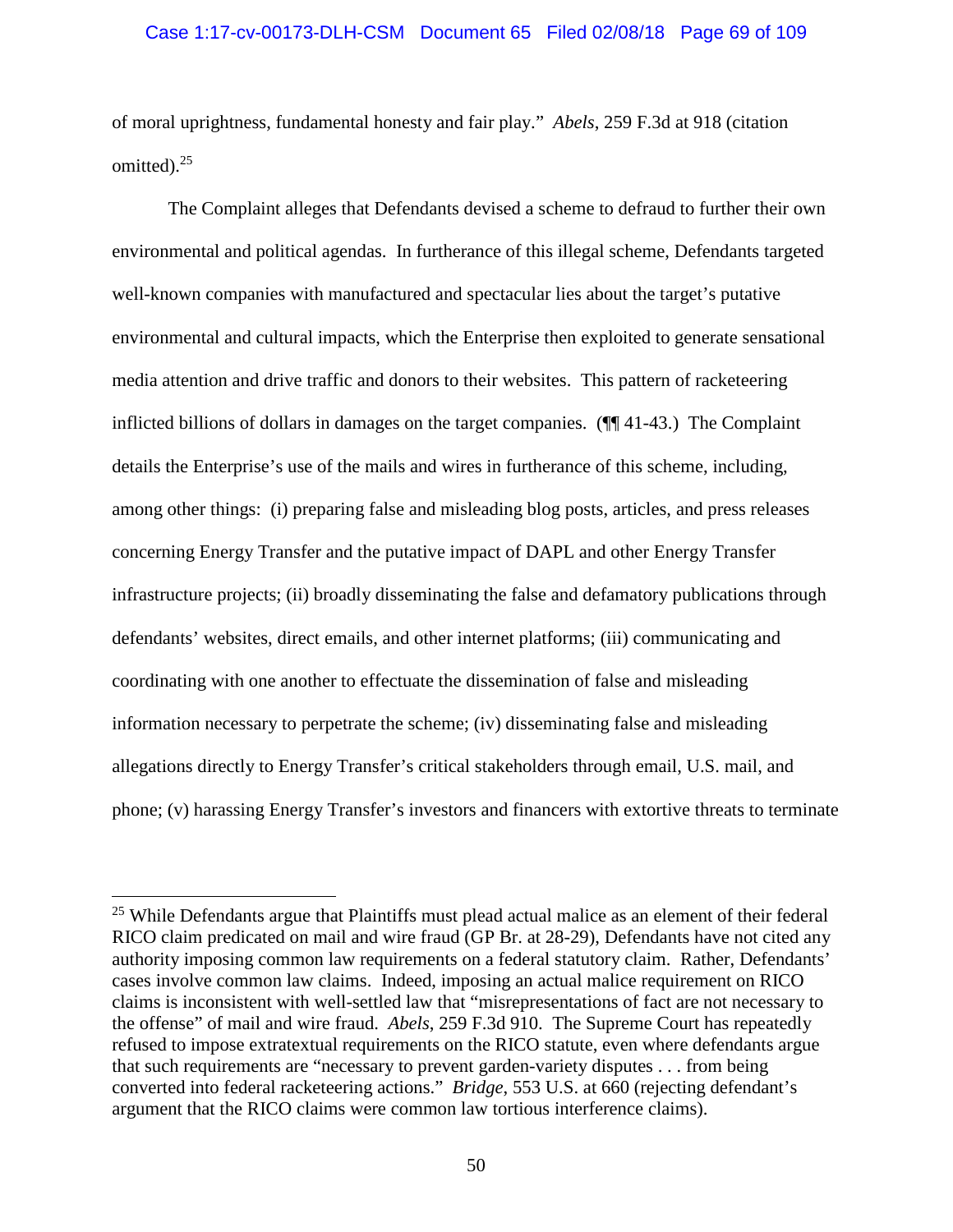### Case 1:17-cv-00173-DLH-CSM Document 65 Filed 02/08/18 Page 70 of 109

their business relationship with Energy Transfer based on the Enterprise's lies; (vi) soliciting fraudulent charitable donations from the public based on false pretenses about Energy Transfer's environmental and putative impacts; and (vii) wiring fraudulently obtained funds to sustain the Enterprise's campaign against Energy Transfer and other corporate targets.

Such conduct constitutes mail and wire fraud under black-letter law. *See, e.g., Bridge*, 553 U.S. at 647-48 (sustaining RICO claims predicated on mail and wire fraud where defendants' scheme to obtain valuable liens by submitting false information to the county officials resulted in direct harm to petitioners who lost the bid for valuable liens); *Feld Entm't Inc. v. Am. Soc'y for the Prevention of Cruelty to Animals*, 873 F. Supp. 2d 288, 318 (D.D.C. 2012) (mail fraud was adequately alleged where animal rights group disseminated misleading fundraising materials misrepresenting plaintiff circus's elephant handling procedures to solicit donations); *Procter & Gamble Co. v. Amway Corp.*, 242 F.3d 539, 565 (5th Cir. 2001) (sustaining RICO claim alleging mail and wire fraud arising from defendants' dissemination of false information to lure away plaintiffs' customers and cause boycotts); *Texas Air Corp. v. Air Line Pilots Ass'n Int'l*, No. 88-0804,1989 WL 146414, at \*5 (S.D. Fla. July 14, 1989) (holding union's "scheme [to] publicly disseminat[e] false information about [the airline's] safety and its treatment of employees" constituted predicate acts of mail and wire fraud); *Cement-Lock v. Gas Tech. Inst.*, 2006 WL 3147700 (N.D. Ill. Nov. 1, 2006) (use of wires to disseminate false statements to government agencies and financing sources constituted mail and wire fraud).<sup>26</sup>

<sup>26</sup> Citing *Kimberlin v. National Bloggers Club,* No. GJH-13-359, 2015 WL 1242763, at \*9 (D. Md. Mar. 17, 2015), Defendants attempt to recast all the allegations in the Complaint as "gardenvariety" defamation which defendants allege do not constitute predicate acts under RICO statute. Obviously, false claims made to support a scheme to defraud might equally support a defamation claim, but the claims are not mutually exclusive. Moreover, neither *Kimberlin*, nor any of the cases cited by defendants, alleged a disinformation campaign -- like the one here -- intended to cause harm to business or property through deceptive means. *See id.* (allegations that defendants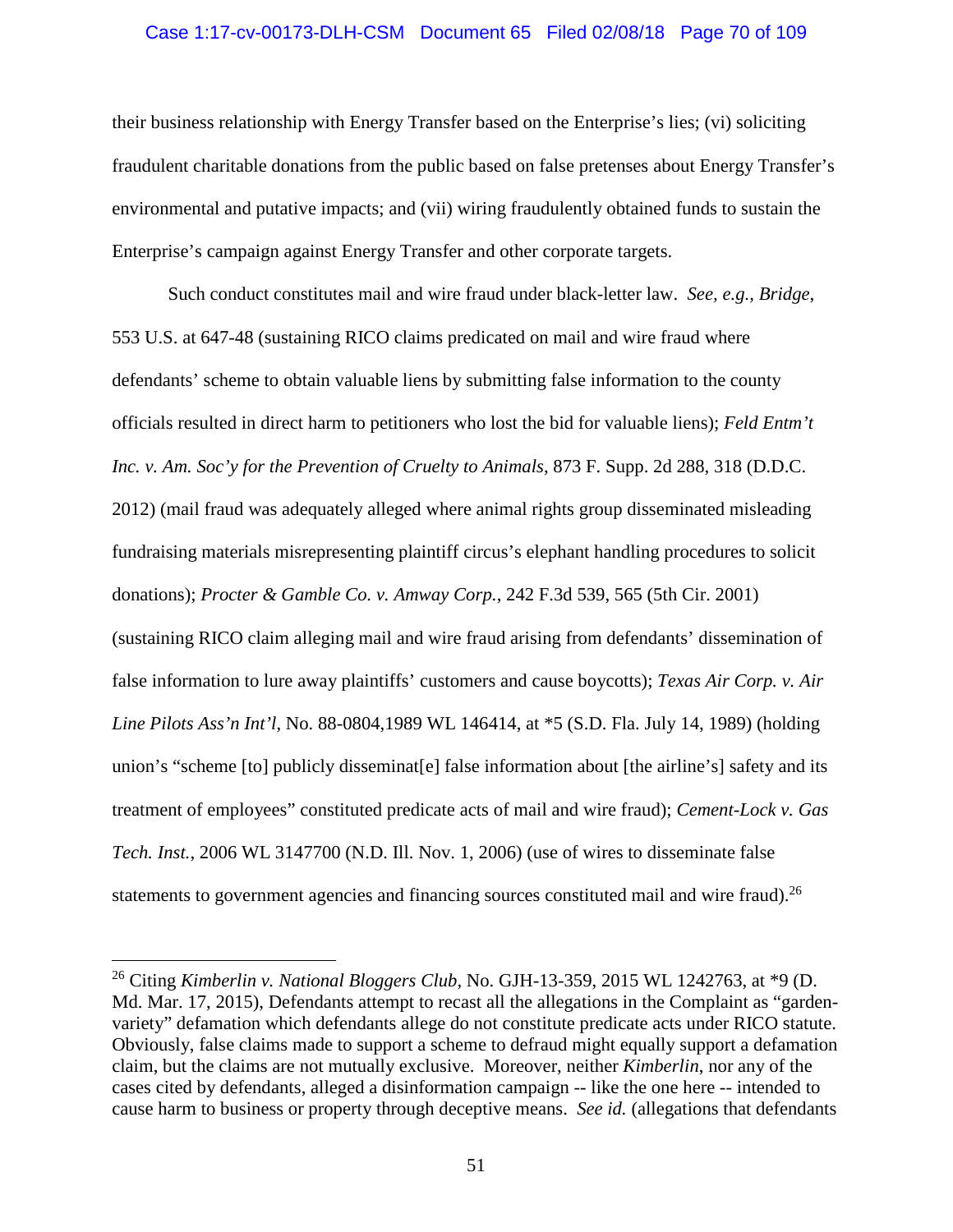# Case 1:17-cv-00173-DLH-CSM Document 65 Filed 02/08/18 Page 71 of 109

Defendants also argue the Complaint fails to allege Plaintiffs or "anyone else" were deceived by Defendants' misrepresentations, or that Defendants obtained property from the hands of Plaintiffs. (BT Br. at 34; GP Br. at 44-46.) Contrary to Defendants' contention, however, neither reliance nor a direct transfer of property from plaintiff to defendants are elements of mail and wire fraud.

As explained in *Bridge*, "[u]sing the mail to execute or attempt to execute a scheme to defraud is indictable as mail fraud, and hence a predicate act of racketeering under RICO, *even if no one relied on any misrepresentation*." 553 U.S. at 648 (emphasis added) (citation omitted). The Supreme Court recognized that reliance may help a plaintiff prove causation, but "the fact that proof of reliance is often used to prove an element of the plaintiff's cause of action . . . does not transform reliance itself into an element of the cause of action." *Id.* at 659 (citation omitted). Thus, the Supreme Court held that the direct victim of a scheme to defraud may recover through RICO even if it was not the direct recipient of the false statements. *Id.* at 650; *see also United HealthCare Corp.*, 88 F.3d at 571 (it is "well settled that [detrimental reliance] is not required to prove mail or wire fraud").

In any event, the Complaint alleges that every constituency critical to Plaintiffs' business, including the banks financing Energy Transfer infrastructure projects, as well as, investors, shippers, and the public-at-large, relied on the Enterprises' disinformation, resulting in enormous damage to Plaintiffs. (¶¶ 227-78.) These allegations of third party reliance are sufficient under the applicable law. *See, e.g., Bridge*, 553 U.S. at 656 (notion that first party reliance is an

disseminated calculated falsehoods for the purpose of causing reputational harm); *Kimm v. Lee*, No. 04 Civ. 5724(HB), 2005 WL 89386, at \*4 (S.D.N.Y. Jan. 13, 2005) ("Though [plaintiff] may well have suffered reputational injury as a result of the defendants' alleged acts, no one was 'induced to part with anything of value as a result.'").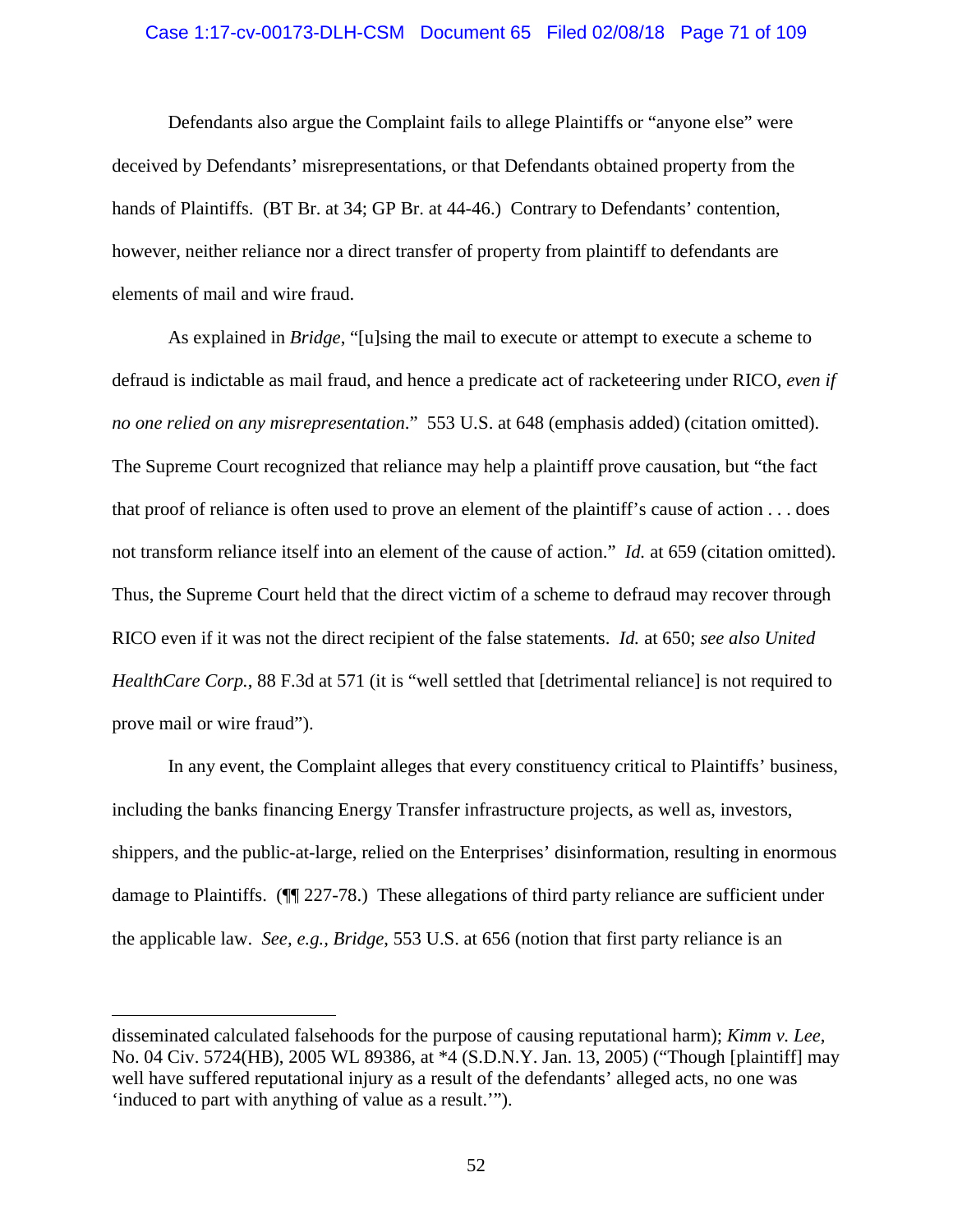#### Case 1:17-cv-00173-DLH-CSM Document 65 Filed 02/08/18 Page 72 of 109

element of a RICO claim is "contradicted by the long line of cases in which courts have permitted a plaintiff directly injured by a fraudulent misrepresentation to recover even though it was a third party, and not the plaintiff, who relied on the defendant's misrepresentation"); *Procter & Gamble*, 242 F.3d at 565 (defendant's attempts to lure away plaintiff's customers by disseminating false statements to those customers are actionable as mail and wire fraud); *United States v. Blumeyer*, 114 F.3d 758 (8th Cir. 1997) (affirming mail fraud conviction where defendant made false representations to regulatory agency but not directly to policyholders).

Moreover, the Eighth Circuit has consistently held that intent to obtain property is not required to fulfill the fraudulent intent element of a mail or wire fraud claim. *United States v. Ervasti*, 201 F.3d 1029, 1035 (8th Cir. 2000) ("'intent to defraud' means to act knowingly and with the intent to deceive someone for the purpose of causing some financial loss of property or property rights, loss of an intangible right to honest services to another, *or* bringing about some financial gain to one's self or another to the detriment of a third party") (emphasis added) (citation omitted). Rather, "intent to harm is the essence of a scheme to defraud," and thus deception in order to "caus[e] some financial loss of property or property rights" satisfies the "intent to defraud" requirement. *Id.*

Citing *Cleveland v. United States*, 531 U.S. 12, 15 (2000) and *United States v. Takhalov*, 827 F.3d 1307 (11th Cir. 2016), Defendants argue a scheme to defraud "must be intentionally directed towards obtaining from another property that is in their hands." (GP Br. at 44). But as numerous courts have explained since *Cleveland*, "*Cleveland* did not concern an 'obtainability' requirement. Instead, the *Cleveland* Court addressed the definition of 'property . . . . [T]he mail and wire fraud statutes do not require a defendant to obtain or seek to obtain property.'" *United States v. Finazzo*, 850 F.3d 94, 107 n.14 (2d Cir. 2017); *United States v. Welch*, 327 F.3d 1081,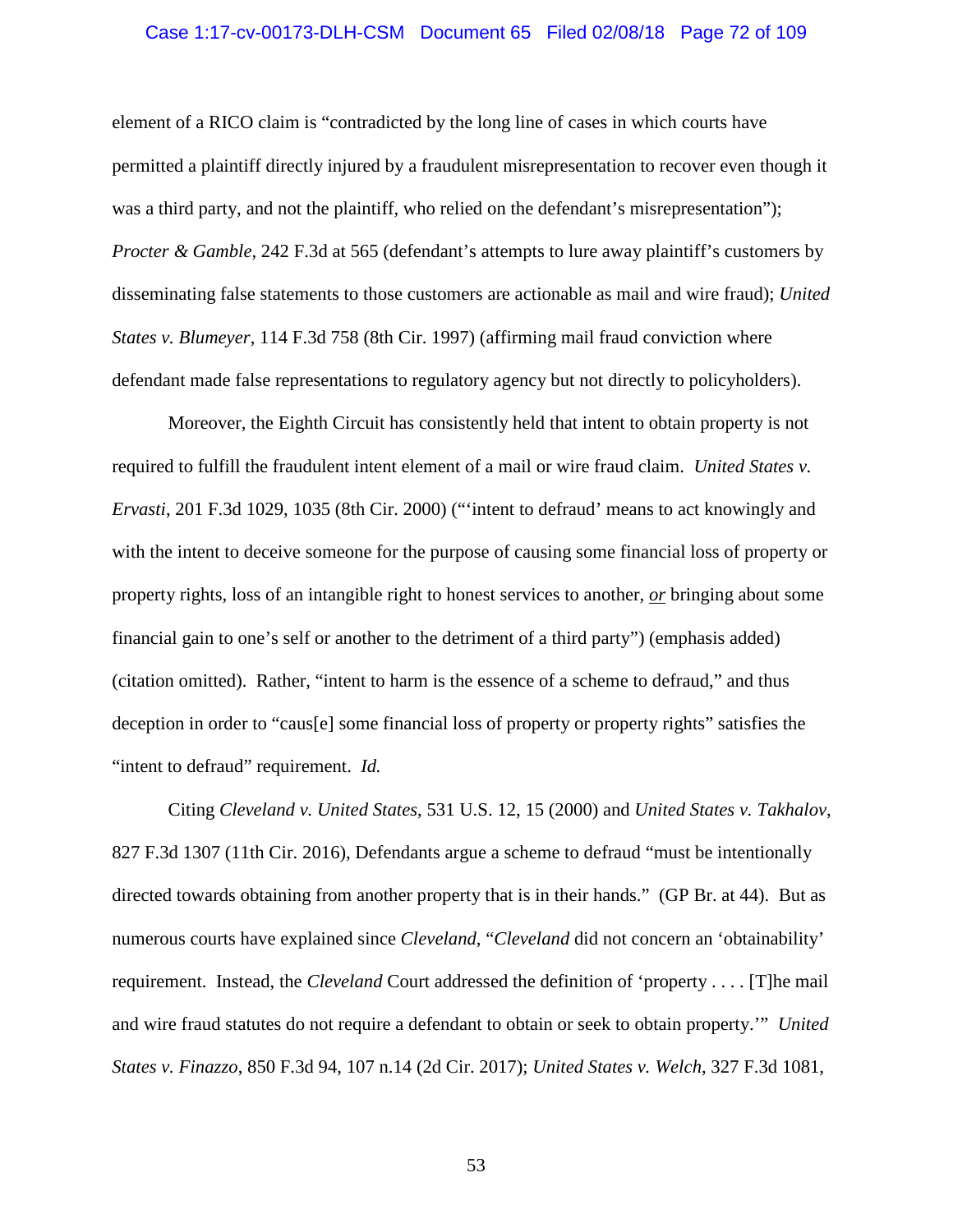#### Case 1:17-cv-00173-DLH-CSM Document 65 Filed 02/08/18 Page 73 of 109

1108 n.27 (10th Cir. 2003) ("neither the mail nor wire fraud statute requires that a defendant 'obtain' property before violating the statute"). The mail and wire fraud statutes were "intended to cover any scheme or artifice to defraud one of his money or property, including [but not limited to] any scheme for obtaining money or property by means of false or fraudulent promises . . . a mail fraud violation may be sufficiently found where the defendant has merely *deprived* another of a property right." *United States v. Hedaithy*, 392 F.3d 580, 602 n.21 (3d Cir. 2004) (emphasis added) (citation omitted); *see also United States v. McMillan*, 600 F.3d 434, 447 (5th Cir. 2010) (a scheme to defraud "may be met by a variety of schemes, but the relevant form of the scheme in this case is the deprivation of money or property").

Consistent with these standards, in *Feld*, the court held that Ringling Brothers stated a RICO claim predicated on, among other violations, mail and wire fraud, against animal rights organizations, arising from the groups' use of the mails and wires to disseminate fraudulent fundraising materials. 873 F. Supp. 2d at 318. The fundraising materials misrepresented Ringling Brothers' elephant handling procedures and falsely stated the donations would be used to target those procedures, when in fact, the funds were used to bribe Ringling Brothers' elephant handler to participate in a sham lawsuit against Ringling Brothers, which resulted in direct harm to Ringling Brothers, including millions of dollars in fees to defend against the sham lawsuit. *Id.* The Court rejected as "incorrect as a matter of law" defendant's claims that "the mail and wire fraud claims fail because defendants did not 'obtain' for themselves the fees that [plaintiffs] paid to its attorneys to defend the ESA case," explaining "[m]ail fraud lies whether or not the perpetrator ends up with the victim's property or money." *Id.*

Here, the Complaint alleges that Defendants, working in concert with others, prosecuted a widespread disinformation campaign against Energy Transfer in order to interfere with Energy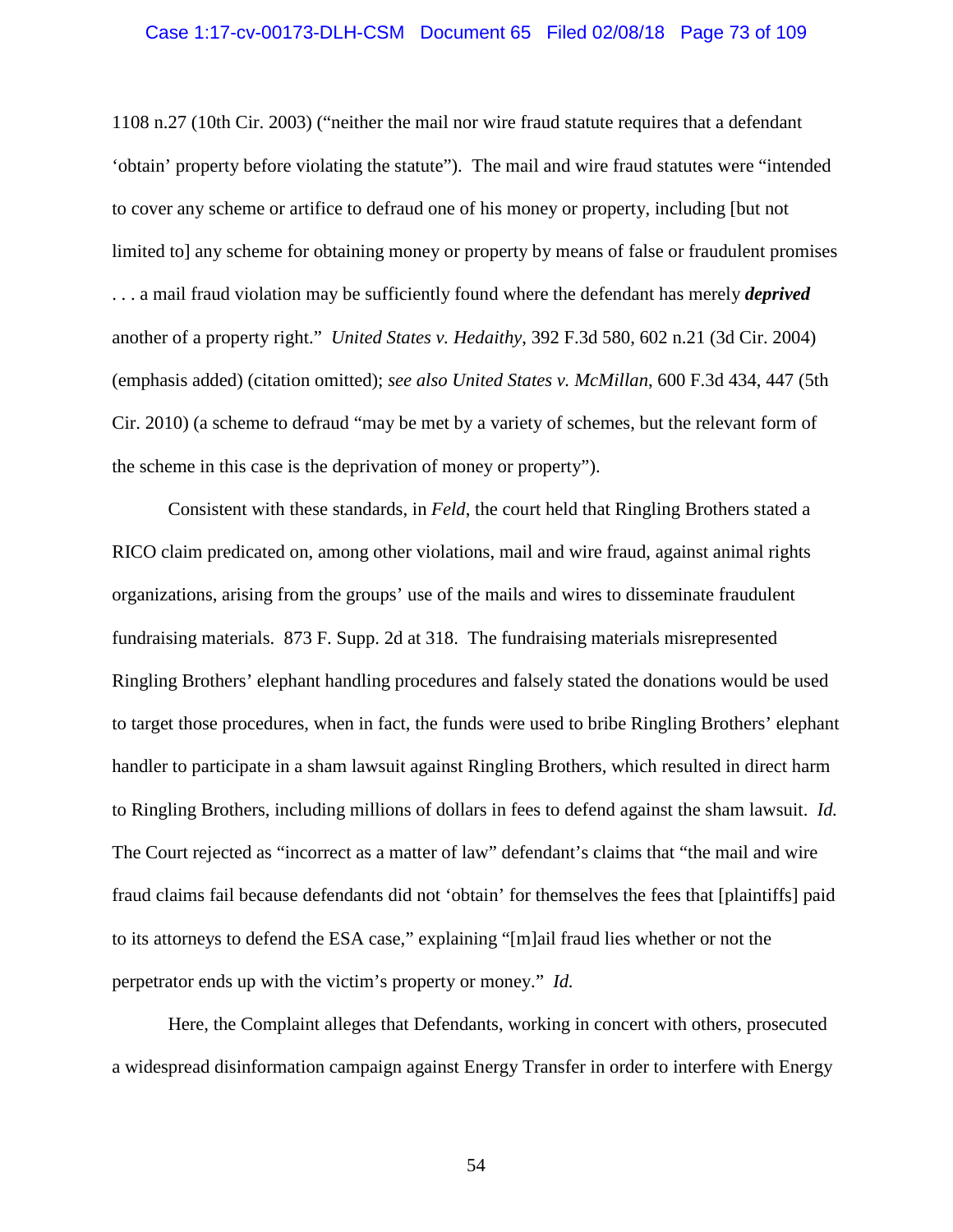#### Case 1:17-cv-00173-DLH-CSM Document 65 Filed 02/08/18 Page 74 of 109

Transfer's business relations and fraudulently induce millions of dollars in donations. Under *Bridge* and *Feld*, this conduct amounts to mail and wire fraud.

## **E. Proximate Cause Is Adequately Alleged**

The "by reason of" requirement set forth in 18 U.S.C. § 1964(c) requires a showing that the defendant's violation was the proximate cause of the plaintiff's injury. *See Holmes v. Sec. Inv'r Prot. Corp.*, 503 U.S. 258, 268 (1992). Proximate causation is a "flexible concept" used to assign "responsibility for the consequences of that person's own acts." *Bridge*, 553 U.S. at 654. Thus, a plaintiff merely needs to demonstrate that there is "some direct relation between the injury asserted and the injurious conduct alleged." *Id*. (quoting *Holmes*, 503 U.S. at 272 n.20, 268). The Complaint satisfies this standard.

# **1. Plaintiffs Are the Direct and Intended Victims of Defendants' Racketeering Scheme**

Courts regularly sustain RICO claims where, as here, the complaint alleges Plaintiffs were the "primary and intended victims of [Defendants'] scheme to defraud." *Bridge*, 553 U.S. at 649-50; *Sandwich Chef of Tex. v. Reliance Nat'l Indem.*, 319 F.3d 205, 221-24 (5th Cir. 2003) (distinguishing cases in which plaintiff is not scheme's target nor suffers contemporaneous, specifically intended consequences from cases where plaintiff is target or suffers contemporaneous injury); *Summit Props. Inc. v. Hoechst Celanese Corp.*, 214 F.3d 556, 558-61 (5th Cir. 2000) (same).

Notwithstanding Defendants' unsupported arguments to the contrary, this standard applies equally to cases where the RICO defendants are alleged to have directed their scheme at third parties with the intention of injuring plaintiff. *See, e.g.*, *Bridge*, 553 U.S. at 649-50; *Sandwich Chef*, 319 F.3d at 221, 224 (proximate cause established where plaintiffs "contend they were the targets of a scheme to defraud accomplished by defrauding others" and that "risks of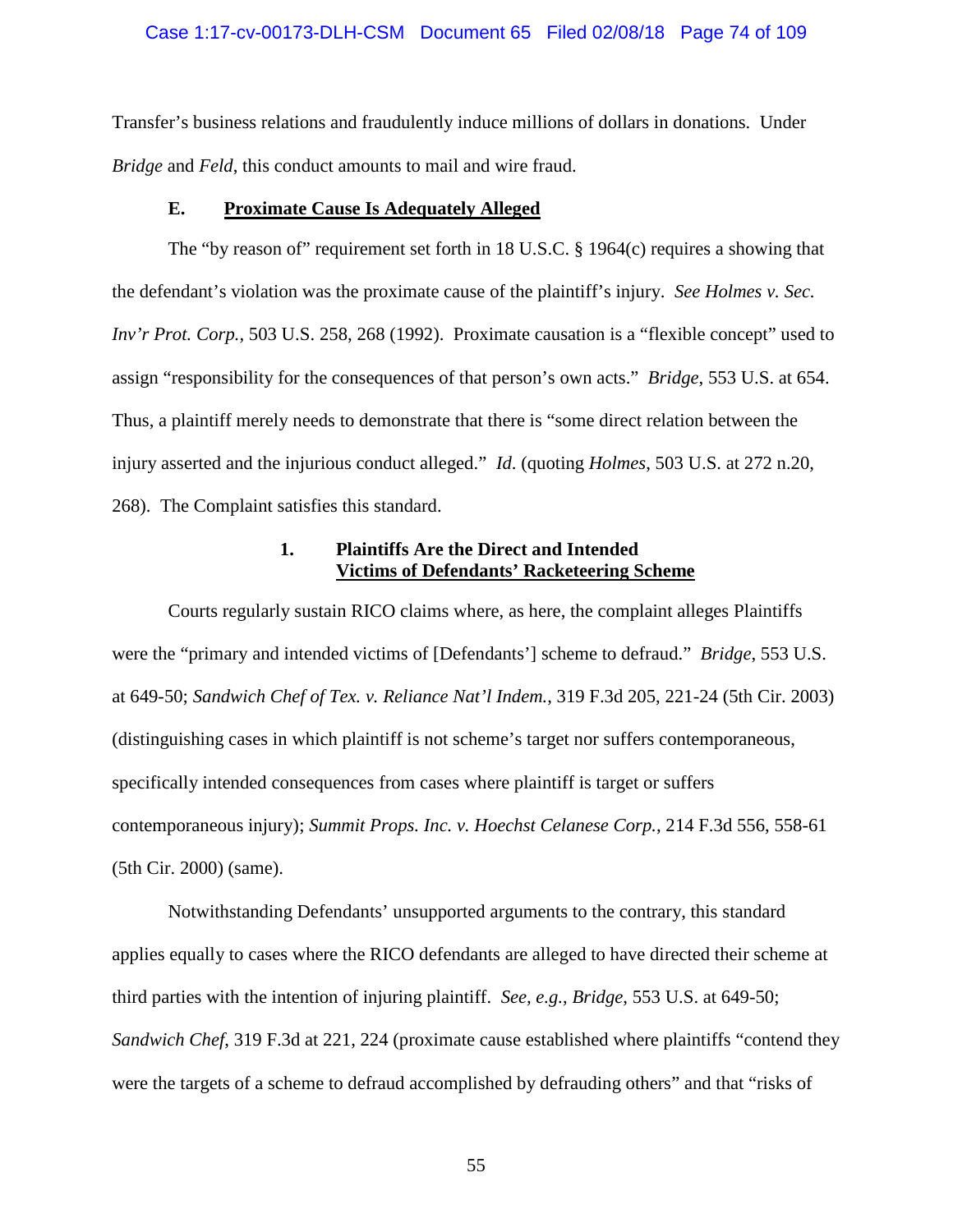#### Case 1:17-cv-00173-DLH-CSM Document 65 Filed 02/08/18 Page 75 of 109

injuries arose . . . as direct and contemporaneous results of the allegedly fraudulent predicate acts"); *Brokerage Concepts, Inc. v. U.S. Healthcare, Inc.*, 140 F.3d 494, 521 (3rd Cir. 1998) (plaintiff's contractual relationship with the third party "was a direct target of the alleged scheme"); *Shaw v. Rolex Watch U.S.A., Inc.*, 726 F. Supp. 969, 973 (S.D.N.Y. 1989) ("A plaintiff who is injured as a proximate result of fraud should be able to recover regardless of whether he or a third party is the one deceived.").

Thus, if an enterprise makes misrepresentations about plaintiff to a third party, the plaintiff is injured by reason of the pattern of mail and wire fraud. *Bridge,* 553 U.S. at 649-50; *see also Procter & Gamble*, 242 F.3d at 565 (proximate causation adequately alleged where defendants directed a misinformation campaign about plaintiff to plaintiff's customers -- thereby causing a boycott of plaintiff's products -- because such misrepresentations were intended to, and did contemporaneously, injure plaintiff's reputation and business relationships); *Mid Atl. Telecom, Inc. v. Long Distance Servs., Inc.*, 18 F.3d 260, 263-64 (4th Cir. 1994) (sustaining RICO claims where plaintiff alleged defendants' false advertising caused it to lose customers).

The same result is compelled here. The Complaint pleads the Enterprise widely disseminated false and misleading allegations about Energy Transfer to the banks financing DAPL, investors, and the market generally with the specific intent that these critical market constituents would rely on these false representations and terminate their business relationships with Plaintiffs. (¶¶ 117-278.) Under *Bridge* and the long line of cases before it, these allegations satisfy the standard to plead direct injury as a result of the Enterprise's racketeering conduct. *Bridge*, 553 U.S. at 649-50; *see also Cement-Lock,* 2006 WL 3147700 (proximate causation adequately alleged where defendants made false statements to third parties, including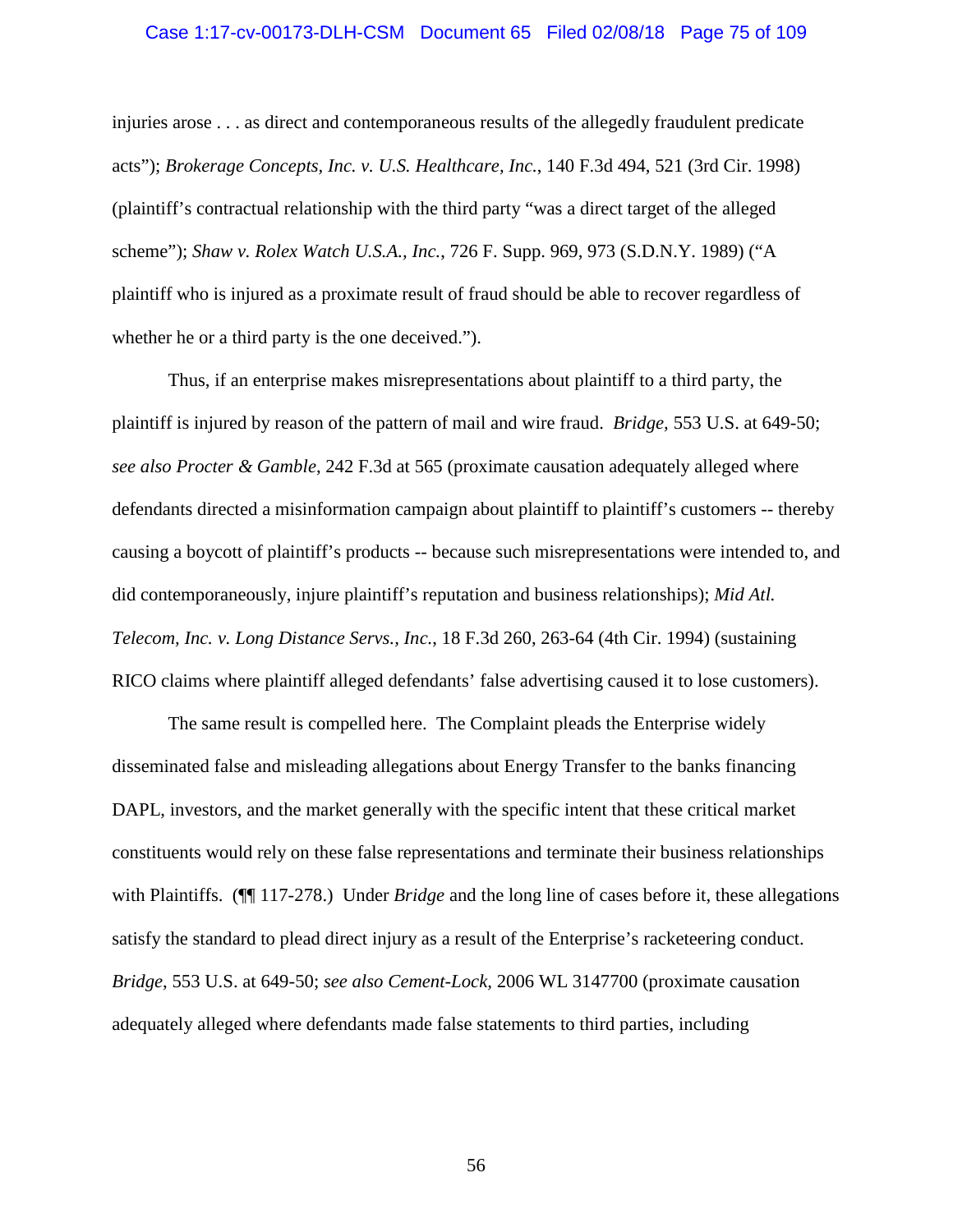# Case 1:17-cv-00173-DLH-CSM Document 65 Filed 02/08/18 Page 76 of 109

government agencies and financing sources, that were intended to, and did, directly interfere with monies plaintiff would have otherwise received). $27$ 

Notwithstanding the precedent establishing proximate cause is adequately alleged based on misrepresentations to third parties, Defendants argue the injuries sustained by Plaintiffs are too "attenuated" to be cognizable, as it would be "difficult[ ] [to] apportion[] between those allegedly caused by the Enterprise's actions and damages caused by independent, non-actionable factors," such as "the very public and ubiquitous criticisms levelled by environmental groups"<sup>28</sup> or the banks' "own due diligence assessments." (GP Br. at 50-52; *see also* BT Br. at 30.) This argument fundamentally misstates and misapplies the relevant law and, at best, raises questions of fact inappropriate for resolution on a motion to dismiss.

Courts have expressly rejected "the proposition that no RICO injury could ever be asserted unless it was *solely* attributable to the alleged unlawful activity." The fact that the Court "may at some point" need to apportion damages "does not mean that [Plaintiffs] lack[ ] standing

<sup>27</sup> Defendants' reliance on *Hamm v. Rhone-Poulenc Rorer Pharm., Inc.*, 187 F.3d 941, 953(8th Cir. 1999) and *Newton v. Tyson Foods, Inc.*, 207 F.3d 444, 447 (8th Cir. 2000) is misplaced since in both cases plaintiff was the "incidental" victim of defendants' racketeering scheme, and thus any injury to plaintiff was an unintended "passed-through" consequence of the defendants' racketeering activity. Indeed, *Hamm* actually supports Plaintiffs' claims here, as it confirms that commercial rivals targeted by a disinformation campaign are injured by reason of racketeering conduct. *See Hamm*, 187 F.3d at 953; *see generally Lewis v. Lhu*, 696 F. Supp. 723, 726 (D.D.C. 1988) (RICO claims based on defendants' "smear campaign" and damage it caused to plaintiffs' reputation and business); *SJ Advanced Tech. & Mfg. Corp. v. Junkunc*, 627 F. Supp. 572, 575-76 (N.D. Ill. 1986) (RICO claims based on defendants' misrepresentations about the continued viability of plaintiff's business).

 $28$  As evidence of "public and ubiquitous criticisms," Defendants point to articles by nonparties such as Food and Water Watch and Yes Magazine. (*See* GP Br. at 51). If the articles have any relevance, they further demonstrate that the conflict surrounding DAPL was manufactured by the Enterprise, since the Food and Water Watch article "Who's Banking On the Dakota Access Pipeline," was written using information from RAN, a core Enterprise member (¶¶ 228-30), and the Yes Magazine article "A Strategy to Stop the Funding Behind the Dakota Access Pipeline" was authored by Bill McKibben of Enterprise member 350.org. (*Id.* ¶ 231.)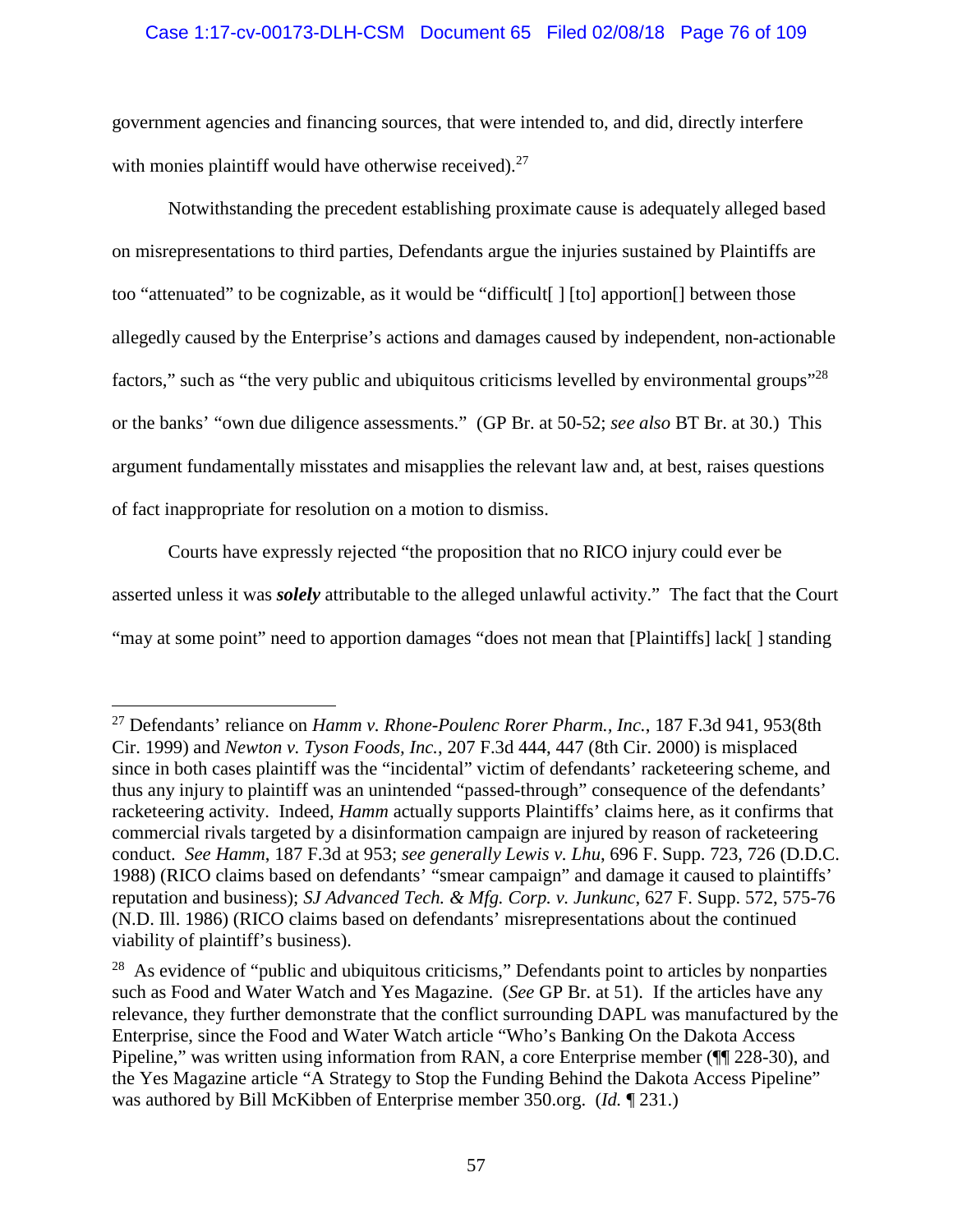#### Case 1:17-cv-00173-DLH-CSM Document 65 Filed 02/08/18 Page 77 of 109

to assert any RICO injury." *Feld*, 873 F. Supp. 2d at 322 (emphasis added); *see also In re Avandia Mktg., Sales Practices & Prod. Liab. Litig.*, 804 F.3d 633, 644 (3d Cir. 2015) (damages attributable to defendant's violation and to potentially other, independent factors is a question "for another day" and does not suggest lack of proximate causation).

The relevant inquiry at the motion to dismiss stage is whether a plaintiff has "put forth allegations that raise a reasonable expectation that discovery will reveal evidence of proximate causation." *Avandia*, 804 F.3d at 644 (citation omitted); *Feld*, 873 F. Supp. 2d at 321 (thirdparty reliance for proximate causation "are not [yet] established, but they are alleged in the complaint, which is all that is required at the motion to dismiss stage"). The presence of intermediaries does not break the chain of causation where the primary and intended victim[ ] of the scheme to defraud" and the injury was the "foreseeable and natural consequence" of the fraudulent scheme. *In re Neurontin Mktg. & Sales Practices Litig.*, 712 F.3d 51, 58-59 (1st Cir. 2013) (individualized decisions made by physicians who decided to prescribe medication "do not introduce . . . attenuation" into proximate cause because "defendants' scheme relied upon the expectation that fraudulent off-label marketing to doctors would induce them to act in a foreseeable fashion"); *see also Avandia*, 804 F.3d at 645 (same).

#### **2. The Complaint Alleges Direct and Cognizable Harm**

While Defendants attempt to recast all the damages arising from their Patriot Act violations and patterns of mail and wire fraud as "damage to reputation," which Defendants argue are not recoverable RICO damages, the Complaint specifically alleges concrete economic harm, including: (i) impaired or terminated business relationships with lenders, investors, and shippers; (ii) loss of prospective business relationships; (iii) impaired access and increased costs of financing; and (iv) increased cost of operations to investigate and mitigate the impact of the Enterprise's misinformation scheme, including increased legal fees and diversion of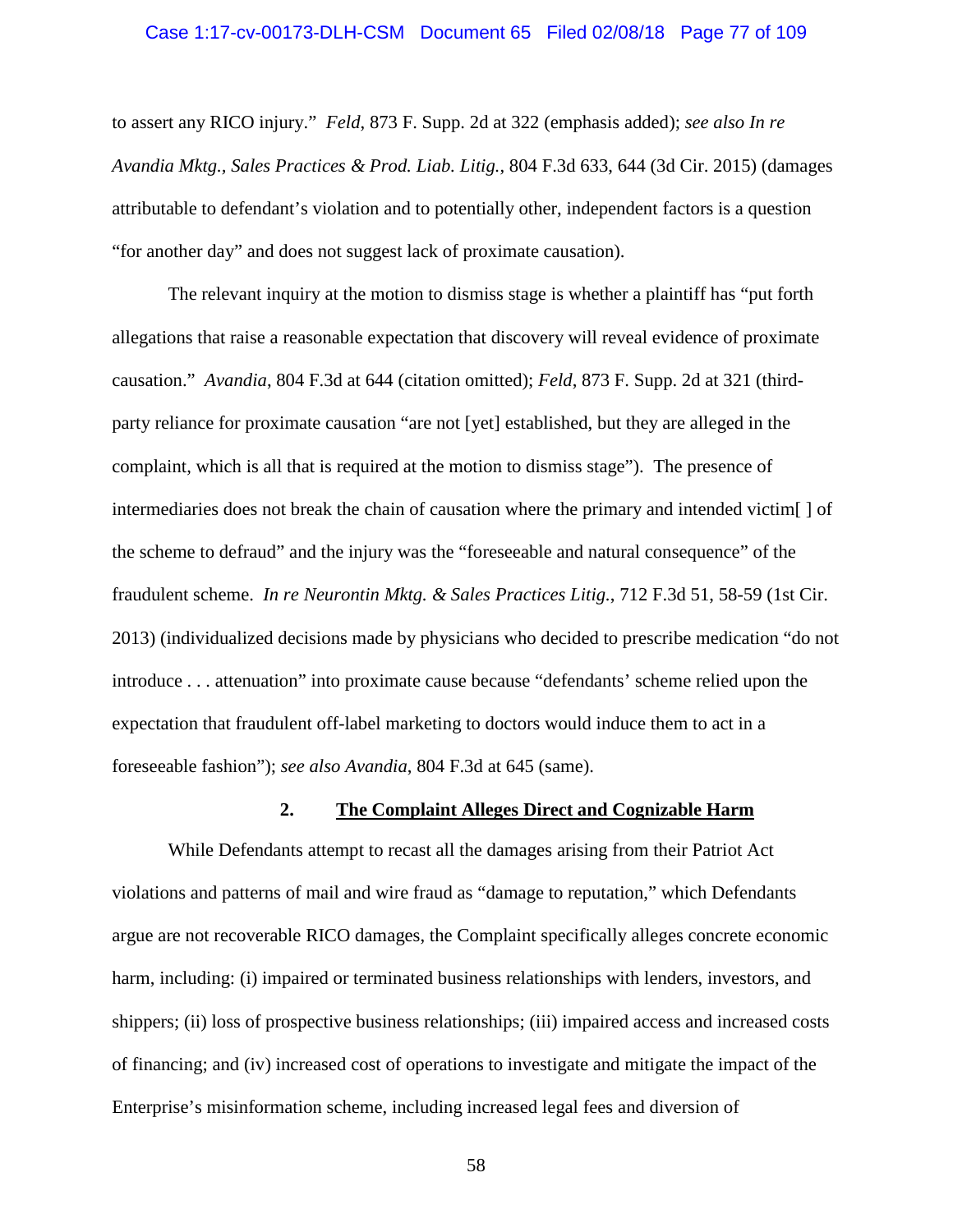#### Case 1:17-cv-00173-DLH-CSM Document 65 Filed 02/08/18 Page 78 of 109

management's resources and attention. ( $\P$  227-78, 361-63, 366.) These damages constitute cognizable RICO injuries. *See, e.g., Bieter Co. v. Blomquist*, 987 F.2d 1319, 1328-29 (8th Cir. 1993) (lost business opportunity is a cognizable RICO injury); *Sound Video Unlimited, Inc. v. Video Shack Inc.*, 700 F. Supp. 127, 136 (S.D.N.Y. 1988) (impaired credit relationship); *Diaz v. Gates*, 420 F.3d 897, 900 (9th Cir. 2005) (injury to "current and prospective business relations"); *Raineri Const., LLC v. Taylor*, No. 12-2297, 2014 WL 348632, \*2 (E.D. Mo. Jan. 31, 2014) (interference with customer relationships and business operations); *Planned Parenthood of Columbia/Willamette, Inc. v. Am. Coal of Life Activists*, 945 F. Supp. 1355, 1383 (D. Or. 1996) (increased cost of doing business). $29$ 

In addition, the Complaint pleads injury to business and property caused by the Enterprise's violations of the Patriot Act, including arson, which alone inflicted millions of dollars in physical damage to construction equipment and the pipeline itself. (¶¶ 313-40.) The Enterprise's violent protests and criminal activities also resulted in lost revenue resulting from schedule delays, increased cost of construction and operations, increased cost of security to protect Plaintiffs' personnel, construction sites, and the 1,172 mile pipeline, as well as costs of investigation and remediation of the damage caused by these acts. (*Id. ¶¶* 313-40, 364, 365). The property damage and damages sustained as a result of interference with Energy Transfer's construction and operation of the pipeline are recoverable damages. *See Robbins v. Wilkie*, 300 F.3d 1208, 1211 (10th Cir. 2002) ("actions that adversely affected [plaintiffs'] business, caused

<sup>29</sup> *City of Chicago Heights v. Lobue*, 914 F. Supp. 279 (N.D. Ill. 1996) and *In re Teledyne Defense Contracting Derivative Litigation*, 849 F. Supp. 1369 (C.D. Cal. 1993) cited by BankTrack, are in accord. In both cases, the court acknowledged that if the harm to business reputation resulted in "economic losses," those losses are injury to business or property under RICO. *See City of Chicago,* 914 F. Supp. at 285 (under the facts of the case only reputational harm is at issue); *In re Teledyne Defense*, 849 F. Supp. at 1372 (same).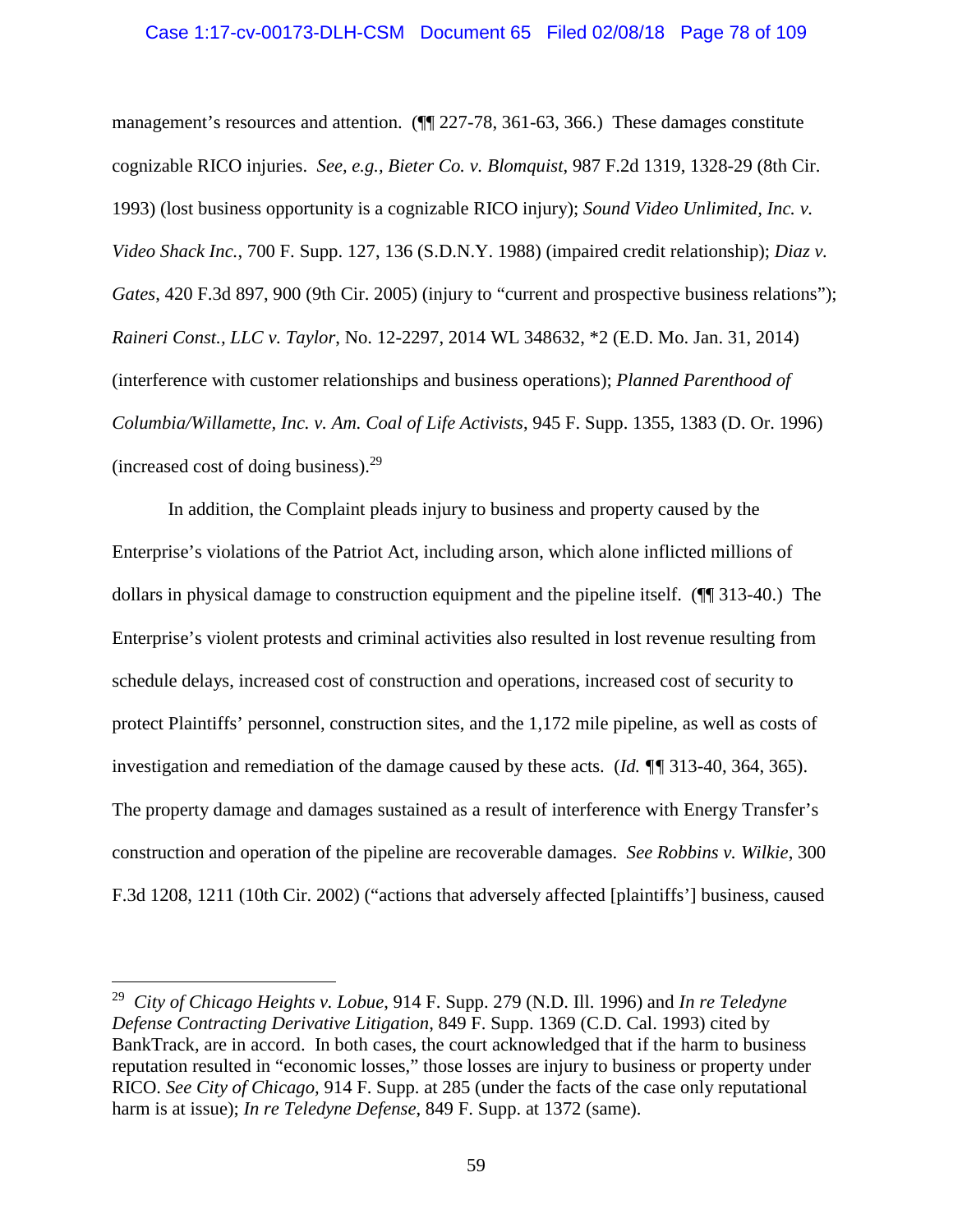#### Case 1:17-cv-00173-DLH-CSM Document 65 Filed 02/08/18 Page 79 of 109

resource damage, interfered with operations, caused grievous economic injury, economic loss, and property damage" are injury to business and property); *Raineri,* 2014 WL 348632 (interference with business operations and property damage are cognizable RICO damages).

Defendants ignore these well-pled allegations concerning the direct harm Energy Transfer suffered as the direct and intended victim of the Enterprise's illegal scheme -- which the Defendants themselves concede resulted in many hundreds of millions of dollars of damages - and attempt to recast all of Energy Transfer's claims as seeking to recover injuries sustained by donors. (GP Br. at 50.) Citing *Kimberlin*, 2015 WL 1242763, Defendants argue any damages Energy Transfer suffered are duplicative of harm to donors and thus not recoverable. *Kimberlin*, however, is inapposite, because there the alleged harm to plaintiff's *reputation* was not a cognizable RICO injury, and thus, the only redressable injury arising from defendants' disinformation campaign was the harm to donors, which plaintiff did not have standing to pursue. *Id.* at \*11-14.

By contrast, in *Feld*, the court held that Ringling Brothers had properly alleged standing and proximate causation to assert their RICO claims against animal rights organizations arising from the organizations' dissemination of fraudulent fundraising materials, which misrepresented Ringling Brothers' animal handling practices in order to induce donations. In rejecting defendants' arguments that the donors, not plaintiff, were the intended and foreseeable victim of defendants' wrongful conduct, the court held:

The Supreme Court has held that [a] scheme that injures D by making false statements through the mail to E is mail fraud, and actionable by D through RICO, if the injury is not derivative of someone else's . . . Here, [plaintiff] claims that it was directly and contemporaneously injured as a result of the alleged fraud committed against the donors: the money defendants obtained via the alleged fraud was directly used to pay [plaintiff's elephant handler] for his participation in the [sham litigation against the circus]. Moreover, [plaintiff's] injury is not derivative of the alleged losses suffered by the donors. Instead, it claims an independent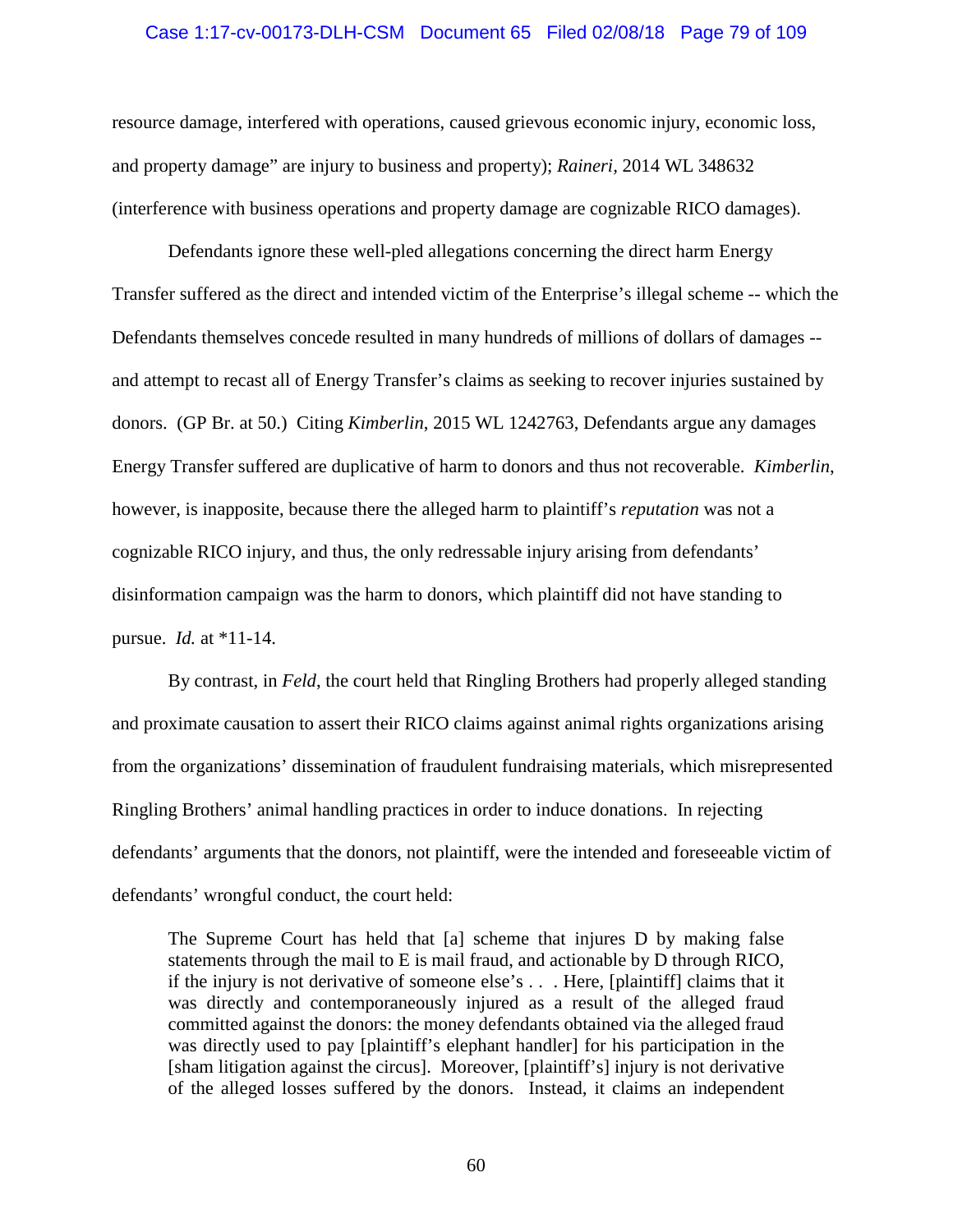#### Case 1:17-cv-00173-DLH-CSM Document 65 Filed 02/08/18 Page 80 of 109

injury: lost revenue due to the necessity of defending the [litigation against the circus].

*Feld*, 873 F. Supp. 2d at 321; *see also Commercial Cleaning Servs., L.L.C. v. Colin Serv. Sys., Inc.*, 271 F.3d 374, 384 (2d Cir. 2001) (the concern of duplicative recoveries does not bar suit for "different classes of plaintiffs, each of which suffered a different concrete injury, proximately caused by the violation").

Here, in addition to the harm Energy Transfer suffered in its current and prospective business relationships by reason of the Enterprise's dissemination of false and misleading information to Energy Transfer's critical business constituents, the Complaint pleads Energy Transfer was directly injured by the fraud committed against donors because it was forced to expend monies defending against the Enterprise's baseless disinformation campaign. It is precisely these "independent injuries" inflicted on Energy Transfer -- the direct, intended, and foreseeable result of the Enterprise's campaign -- the Complaint seeks to redress.

## **III. THE NORTH DAKOTA COMMON LAW CLAIMS ARE PROPERLY PLED**

### **A. The Defamation Claim Is Properly Pled**

To plead defamation under North Dakota law, a plaintiff must allege a "false and unprivileged publication" that, *inter alia*, "[t]ends directly to injure the person in respect to the person's office, profession, trade, or business, . . . by imputing something with reference to the person's office, profession, trade, or business that has a natural tendency to lessen its profits" or "by natural consequence causes actual damage." N.D.C.C. §§ 14-02-02-04. Defendants argue that Plaintiffs have not pled any actionable false statements for which they are responsible or, in the alternative that Plaintiffs have not alleged that Defendants acted with the requisite actual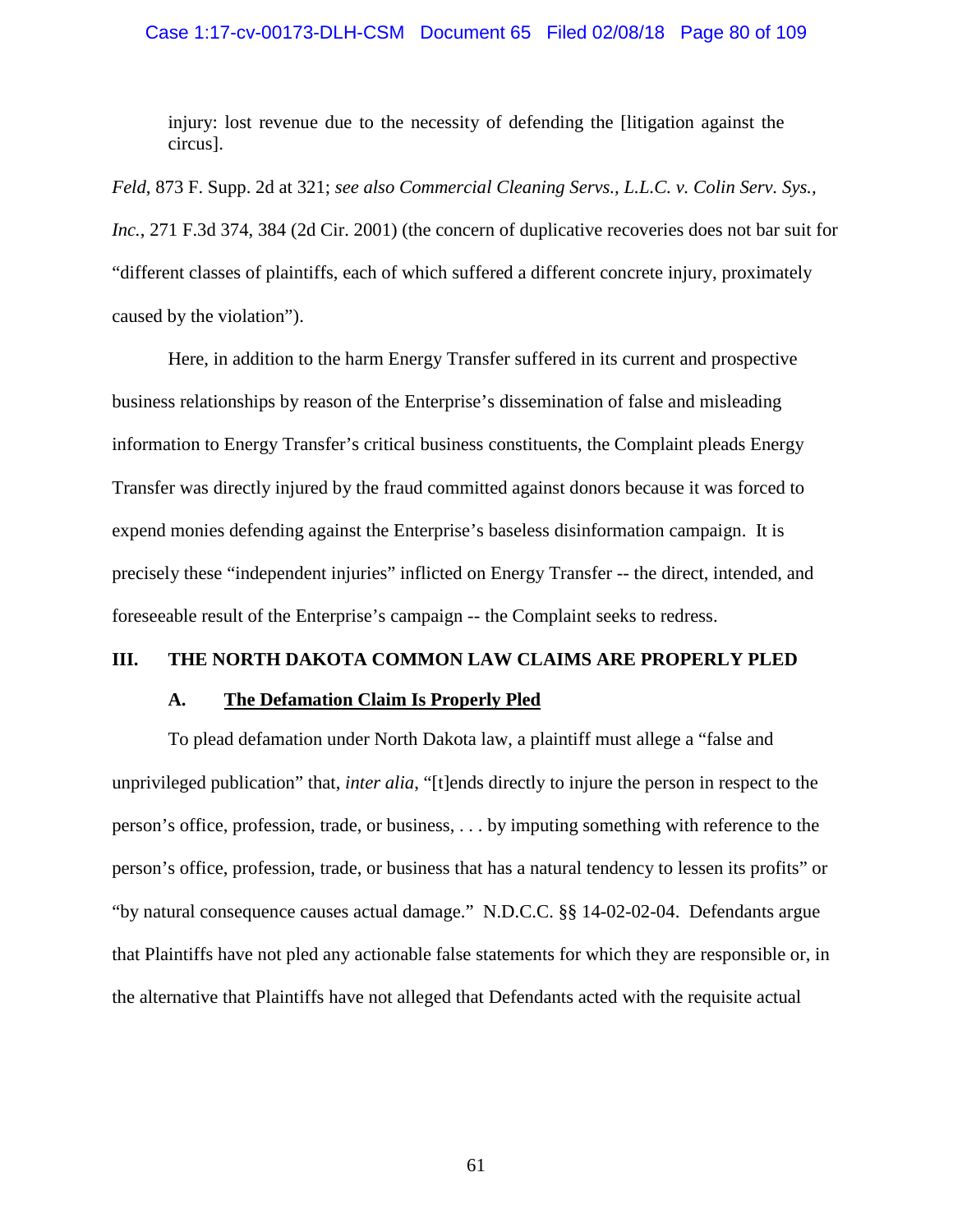#### Case 1:17-cv-00173-DLH-CSM Document 65 Filed 02/08/18 Page 81 of 109

malice in publishing those statements. As set forth below, the Complaint alleges the elements for a defamation claim against each of the Defendants.

## **1. The Complaint Alleges Actionable and False Statements of Fact**

Defendants recast all of the defamatory statements made in furtherance of their illegal campaign to interfere with the construction and operation of DAPL as protected "opinion." (*See* GP Br. at 11-13, 16-21; BT Br. 21-22, 38.) However, Defendants' entire argument rests on a faulty premise: that there is some talismanic significance to labeling a statement "opinion." The Supreme Court expressly rejected this idea -- and the precedent on which the Defendants rely - nearly three decades ago in *Milkovich v. Lorain Journal Co.*, when it eschewed the "artificial dichotomy between 'opinion' and fact," finding free speech is adequately protected without categorical protection for opinions. 497 U.S. 1, 19-21 (1990); *see also Toney v. WCCO Television, Midwest Cable & Satellite, Inc.*, 85 F.3d 383, 393-94 (8th Cir. 1996) (recognizing that *Milkovich* undermined the continuing viability of *Price v. Viking Penguin, Inc.*, 881 F.2d 1426 (8th Cir. 1989) and *Janklow v. Newsweek, Inc.*, 788 F.2d 1300 (8th Cir. 1986)).

The few post-*Milkovich* cases Defendants cite confirm that whether a statement is a protected opinion requires consideration of "the totality of the circumstances to determine whether the ordinary reader would have interpreted the statement as an opinion" or as "an assertion of objective fact." *Others First, Inc. v. Better Bus. Bureau of Greater St. Louis, Inc.*, 829 F.3d 576, 581 (8th Cir. 2016) (quotation and citation omitted). Irrespective of label or intent, a statement -- even one couched as "opinion" or "fair comment" -- is actionable defamation where, viewed in light of the surrounding circumstances, it can be reasonably understood to assert false facts. *See Milkovich*, 497 U.S. at 13-20; *see also Ideal Instruments, Inc. v. Rivard Instruments, Inc*., 434 F. Supp. 2d 598, 624 (N.D. Iowa 2006) ("[I]f a reasonable trier of fact could find that the so-called opinion could be interpreted as a false assertion of fact,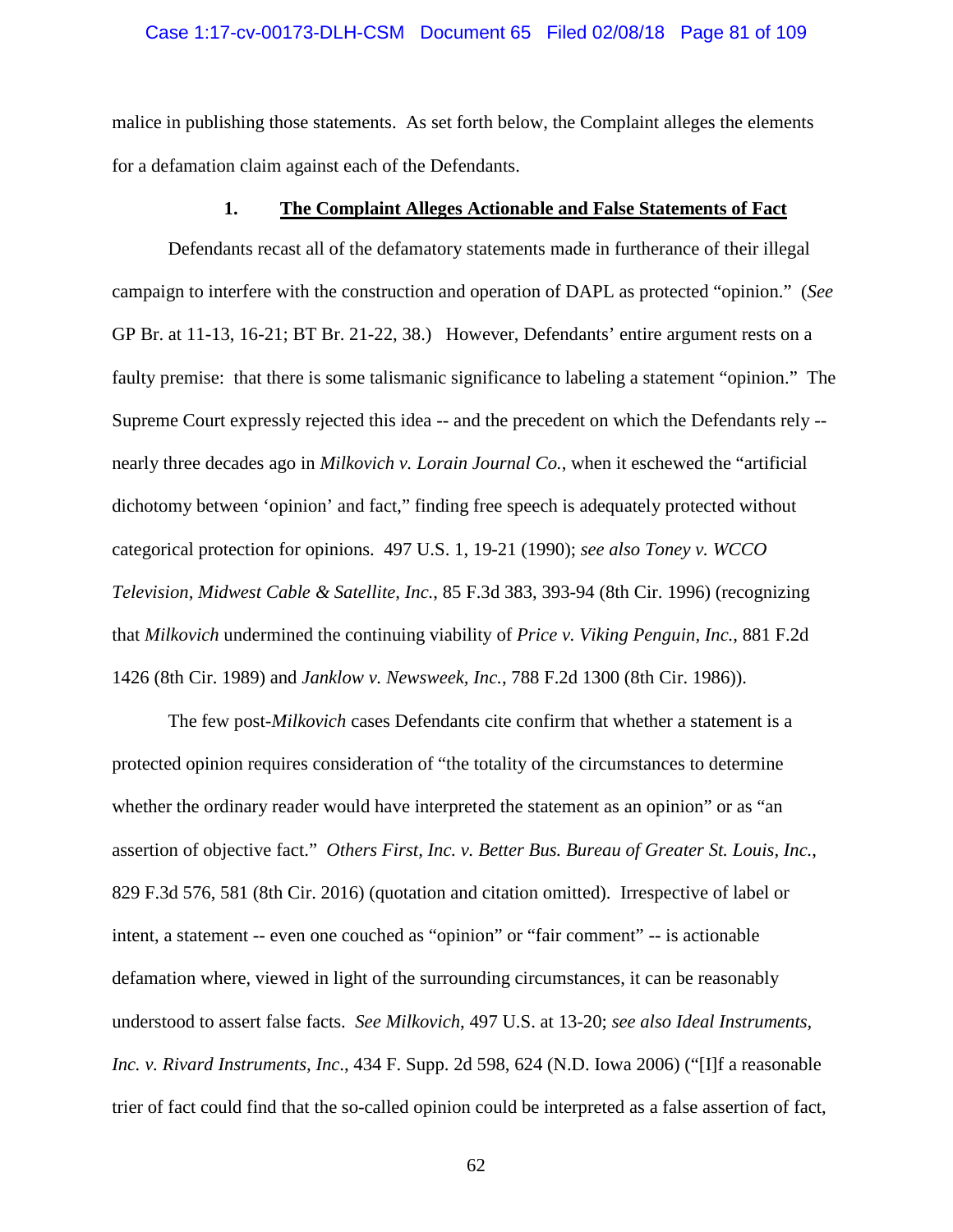#### Case 1:17-cv-00173-DLH-CSM Document 65 Filed 02/08/18 Page 82 of 109

the statement is actionable for defamation."). Thus, "[t]he decisive question upon the objection that the complaint does not state a cause of action" for defamation is whether the statement at issue "is fairly susceptible of a construction which renders it defamatory, and therefore actionable." *Moritz v. Med. Arts Clinic, P.C.*, 315 N.W.2d 458, 460 (N.D. 1982). Here, as set forth below, when viewed in context, the false and misleading statements concerning Energy Transfer and DAPL set forth in the Complaint are fairly susceptible to a defamatory construction and thus -- even if found to be an opinion -- are actionable.

#### **a. Defendants Hold Their Statements Out as Objective Facts**

As an initial matter, Defendants' attempt to recast all their false and defamatory allegations as protected opinions is belied by their representations that their campaigns and publications are based on "objective," "accurate" facts resulting from "detailed investigations" and "rigorous analysis." Greenpeace USA informs visitors to its website that they "work with experts, scientists and researchers across the globe" and undertake "detailed investigations," and "provide [t]hat information to our members and the public *so we all have the facts* to make informed decisions." Greenpeace USA, How It Works – Investigate,

http://www.greenpeace.org/usa/how-it-works/investigate/ (last visited Feb. 8, 2018) (emphasis added). BankTrack similarly purports to "conduct<sup>[]</sup> rigorous research and analysis . . . provid<sup>[e]</sup> objective, accurate information to all stakeholders, *including the banks we target*." *See* BankTrack, About Us – Guiding Principles, https://www.banktrack.org/page/guiding\_principles (last visited Feb. 8, 2018) (emphasis added).

Thus, it is no answer for Defendants to claim that they are merely engaged in advocacy or contributing to the public discourse. This is not the standard, and if it were, parties could cloak any defamatory claims as a call to action and avoid liability. *See Restis v. Am. Coal. Against Nuclear Iran, Inc.*, 53 F. Supp. 3d 705, 722 (S.D.N.Y. 2014) ("[M]ere fact that [d]efendants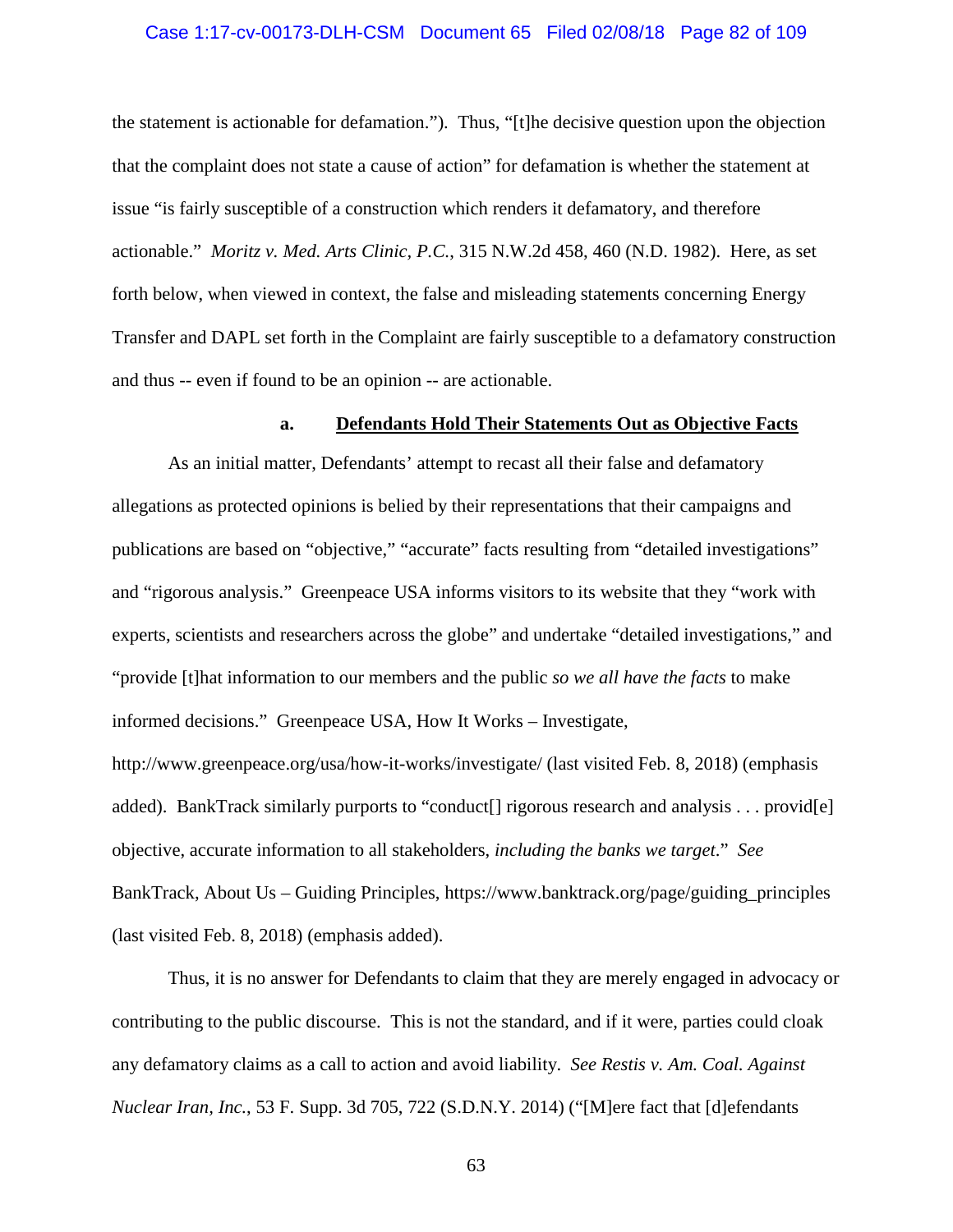## Case 1:17-cv-00173-DLH-CSM Document 65 Filed 02/08/18 Page 83 of 109

engage in advocacy does not give them blanket immunity to make false accusations.") Rather, contrary to Defendants' argument, courts regularly find that where, as here, a defendant purports to hold itself out as an expert or to be reporting facts, any argument that their statements "are non-actionable as pure opinion or rhetorical opinion or rhetorical hyperbole is unpersuasive at the motion to dismiss stage." <sup>30</sup> *Duffy v. Fox News Networks, LLC*, No. 14-CV-01545, 2015 WL 2449576, at \*3 (M.D. Fla. May 21, 2015); *see also Enigma Software Grp. USA, LLC v. Bleeping Computer LLC*, 194 F. Supp. 3d 263, 285-86 (S.D.N.Y. 2016) (rejecting "opinion" defense and denying motion to dismiss where defendant held itself out as expert and indicated its statements were based on factual investigation); *Gross v. New York Times,* 623 N.E.2d 1163, 1169 (N.Y. 1993) (finding statement was actionable where it was made after "what purported to be a thorough investigation").

### **b. Defendants' Statements Are Not Protected Opinions**

Moreover, the Supreme Court has long held even utterances characterized as "opinion" will support a defamation claim if the statement: (a) constituted an express statement of verifiably false facts; (b) implied statements of verifiably false facts; or (c) was based on

<sup>30</sup> Defendants, again, rely primarily on decisions at summary judgment or after trial. *See, e.g.*, *Gertz v. Robert Welch, Inc.*, 418 U.S. 323 (1974) (post-trial); *Watts v. United States*, 394 U.S. 705 (1969) (same); *New York Times Co. v. Sullivan*, 376 U.S. 254 (1964) (same); *Others First, Inc.*, 829 F.3d 576 (summary judgment); *Riley v. Harr*, 292 F.3d 282 (1st Cir. 2002) (summary judgment); *Dodds v. Am. Broad. Co.*, 145 F.3d 1053, 1060 (9th Cir. 1998) (same); *Underwager v. Channel 9 Australia*, 69 F.3d 361 (9th Cir. 1995) (same); *Secrist v. Harkin*, 874 F.2d 1244 (8th Cir. 1989) (same); *Deupree v. Iliff*, 860 F.2d 300 (8th Cir. 1988) (same); *Koch v. Goldway*, 817 F.2d 507 (9th Cir. 1987) (same); *Ollman v. Evans*, 750 F.2d 970 (D.C. Cir. 1984) (same); *Schuster v. U. S. News & World Report, Inc.*, 602 F.2d 850 (8th Cir. 1979) (same).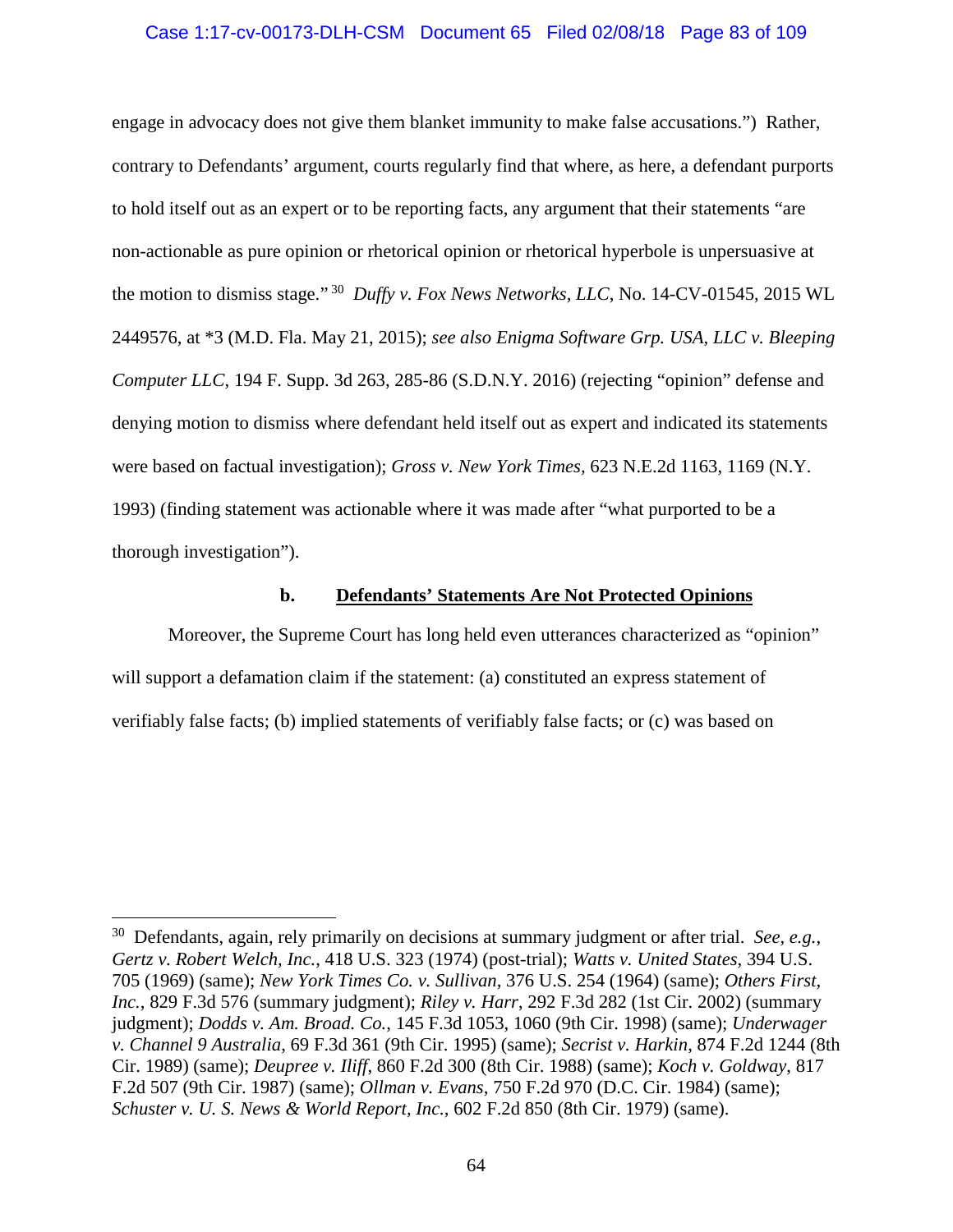#### Case 1:17-cv-00173-DLH-CSM Document 65 Filed 02/08/18 Page 84 of 109

incorrect of incomplete facts. *See Milkovich*, 497 U.S. at 13-20. Applying this standard, Defendants' false and defamatory publications about DAPL are actionable in defamation.

For example, the Complaint alleges BankTrack, Greenpeace USA, and GPI jointly drafted letters to the 17 financial institutions funding DAPL misrepresenting that Energy Transfer personnel "deliberately desecrated documented burial grounds and other culturally important sites." (¶¶ 237-38, 245-47; *see also, e.g.,* ECF No. 1-6 (*e.g.* Greenpeace USA 2/7/2017 statement "construction has already desecrated sacred burial grounds and other historical sites nearby").) These are express statements of a verifiable false fact. Indeed, prior to the time that Defendants began disseminating these falsehoods in November 2016, the State Historical Society of North Dakota had already issued its September 2016 report conclusively finding the opposite: "[n]o cultural material was observed in the inspected corridor," "[n]o human bone or other evidence of burials was recorded in the inventoried corridor," and "no evidence of infractions . . . with respect to disturbance of human remains or significant sites." (¶ 225.) *See Stanley v. Carrier Mills-Stonefront Sch. Dist. No. 2*, 459 F. Supp. 2d 766, 774-75 (S.D. Ill. 2006) (school superintendent's comment to children and family services that daycare was "filthy" was verifiable by visiting the daycare); *see also Taylor Bldg. Corp. of Am. v. Benfield*, 507 F. Supp. 2d 832, 839 (S.D. Ohio 2007) (finding statement that home "isn't safe for human habitation" is verifiable statement of fact). $31$ 

 $31$  These statements therefore are distinguishable from the statements in the cases cited by Defendants which were obvious parody or explicitly acknowledged that they did not rest on fact. *See, e.g.*, *Farah v. Esquire Magazine*, 736 F.3d 528, 530-40 (D.C. Cir. 2013) (involving disclaimer that article was satire); *Levin v. McPhee*, 119 F.3d 189, 196 (2d Cir. 1997) (dismissing defamation claims where defendants "emphasize[d] that the facts underlying [the subject of their allegedly defamatory statements] . . . remain unknown"); *Jacobus v. Trump,* 51 N.Y.S.3d 330, 343 (N.Y. Sup. Ct. 2017), *aff'd,* 64 N.Y.S.3d 889 (N.Y. App. Div. 2017) ("imprecise and hyperbolic political dispute *cum* schoolyard squabble").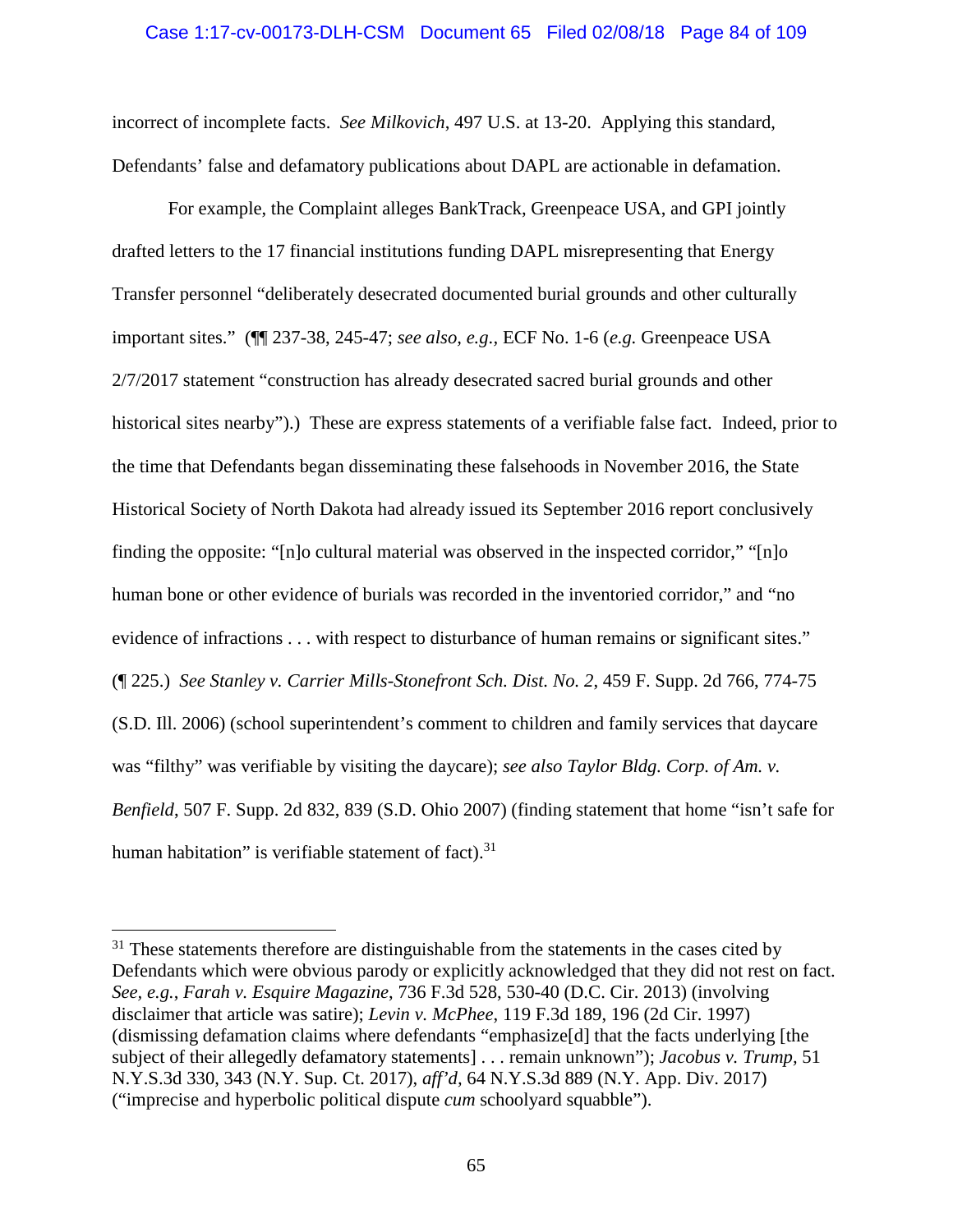#### Case 1:17-cv-00173-DLH-CSM Document 65 Filed 02/08/18 Page 85 of 109

Similarly, the Complaint details statements by BankTrack, Greenpeace USA, and GPI that the pipeline trajectory "is cutting through . . . unceded Treaty lands" and violating "Native land titles." (*See, e.g.,* ¶¶ 237-38, 245-47.) Whether DAPL crosses land subject to property rights, or in a way that violates tribal property or treaty rights, is verifiable by reference to property deeds, surveys, and U.S. tribal treaties, among other official and factual records. Moreover, any claim that such land is tribal land was conclusively rejected by the Supreme Court in 1980 when it determined that the United States had effected a Constitutional taking. (¶ 110.) In any event, such claims are not protected opinions for an additional reason--Defendants deliberately omitted the Supreme Court decision from its defamatory communication. *Golden Bear Distrib. Sys. of Texas, Inc. v. Chase Revel, Inc.*, 708 F.2d 944, 949 (5th Cir. 1983), *abrogated on other grounds by Hiller v. Mfrs. Prod. Research Group of North America, Inc.*, 59 F.3d 1514 (5th Cir. 1995) ("it is not a defense to show that a statement . . . if taken alone, is literally true, when other facts are omitted which plainly refute the false impression of the partial statement"); *Toney*, 85 F.3d at 387 ("a defendant does not avoid liability by simply establishing the truth of the individual statement(s); rather, the defendant must also defend . . . the omission of certain facts").

Pointing to a handful of cherry-picked statements from certain cherry-picked publications which Defendants euphemistically recast in the most inoffensive manner possible, Defendants argue that their calculated lies about DAPL's impact on SRST's water supply are non-verifiable opinions because they merely suggest a "threat to water sources." (GP Br. at 17.) However, the Complaint pleads numerous examples where Greenpeace USA falsely represented that DAPL *will* result in "[m]illions of people los[ing] access to clean water supply, including the Standing Rock Sioux Tribe" and "jeopardize precious water downstream." (ECF No. 1-2 (*see, e.g.,*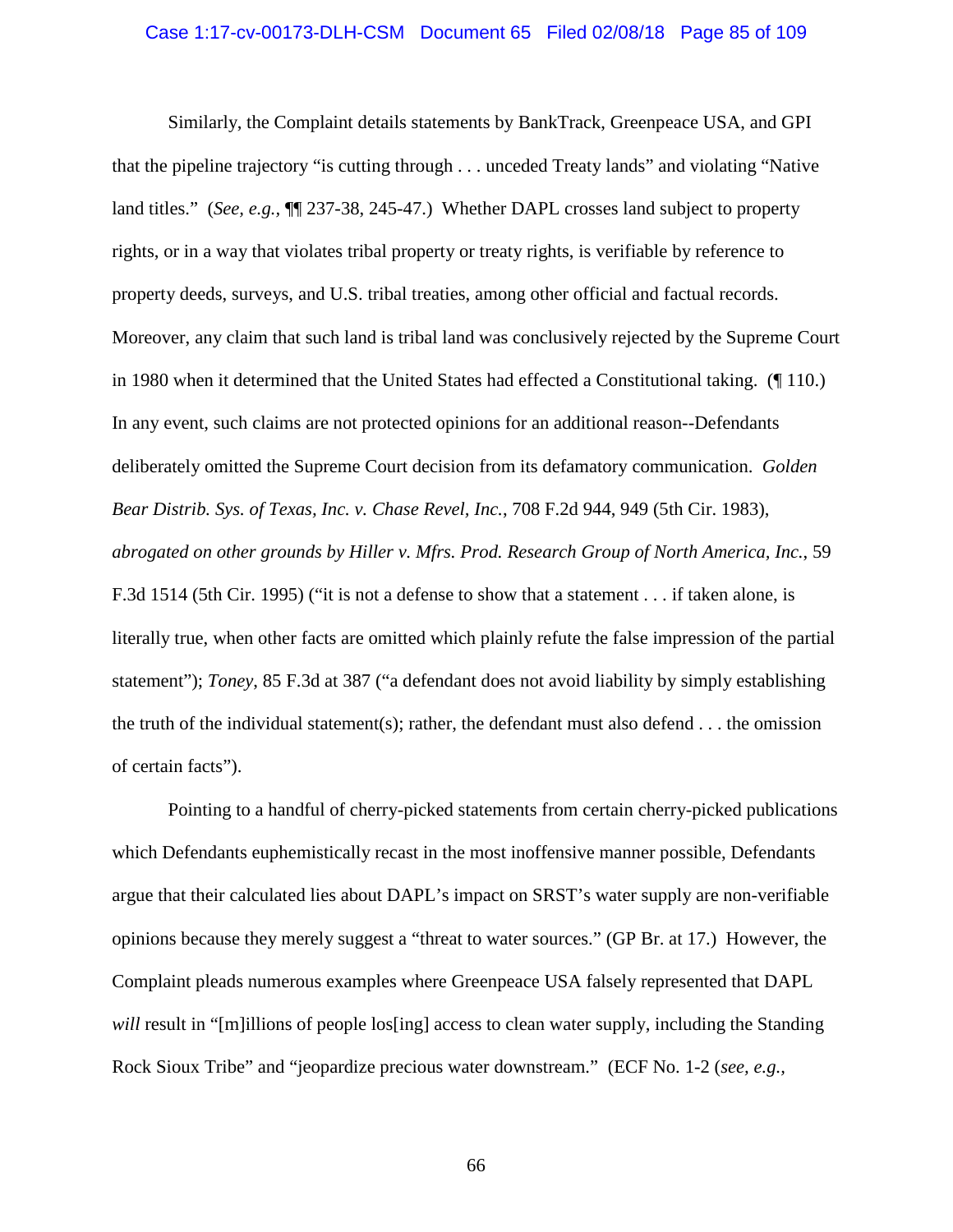Greenpeace USA 11/14/16 report by Perry Wheeler quoting Greenpeace USA campaigner Lilian Molina; Greenpeace USA 12/2/16 report by Perry Wheeler quoting Mary Sweeters.) These statements imply the verifiably false fact the pipeline will inevitably rupture and harm SRST's water, which is directly refuted by the allegations in the Complaint that an oil spill occurs less than 0.001% of the time, and the risk is even more remote with respect to DAPL, which was built using the latest environmentally protective technologies. (¶¶ 130-140.) Moreover, Greenpeace USA omits material facts, such as the fact that the SRST water intake was in the process of moving (and has since moved) 70 miles downstream from the Lake Oahe crossing, making an already unlikely spill even more unlikely to affect SRST. (¶ 139.)

# **2. Defendants Are Liable for All Misrepresentations Which They Had a Responsible Part in Publishing**

While Defendants attempt to distract from their own wrongdoing by reiterating that 161 statements alleged in the Complaint were made by non-parties (*see* GP Br. at 4, 13-15), they concede at least "66 [of the defamatory] statements were made by the Greenpeace Defendants." (GP Br. 14.) They cite no authority -- nor can they -- that allows a defendant to escape liability for its own false statements merely because other speakers *also* made false statements.

While GP-Fund and GPI argue that they cannot be held liable for defamation because the Complaint does not allege either defendant authored any false and defamatory statements about Energy Transfer (GP Br. at 14 n.11, GP-Fund Br. at 17-18), it is long-settled that "every person who takes a responsible part in a defamatory publication -- that is, every person who, either directly or indirectly, publishes or assists in the publication of an actionable defamatory statement -- is liable for the resultant injury."<sup>32</sup> 50 Am. Jur. 2d Libel and Slander § 334; *see also*

 $32$  The cases cited by Defendants are inapposite because none involve allegations that defendants participated in the creation or distribution of the defamatory materials. *See. e.g., Universal Commc'n Sys., Inc. v. Turner Broad. Sys., Inc.*, 168 F. App'x 893 (11th Cir. 2006) (plaintiff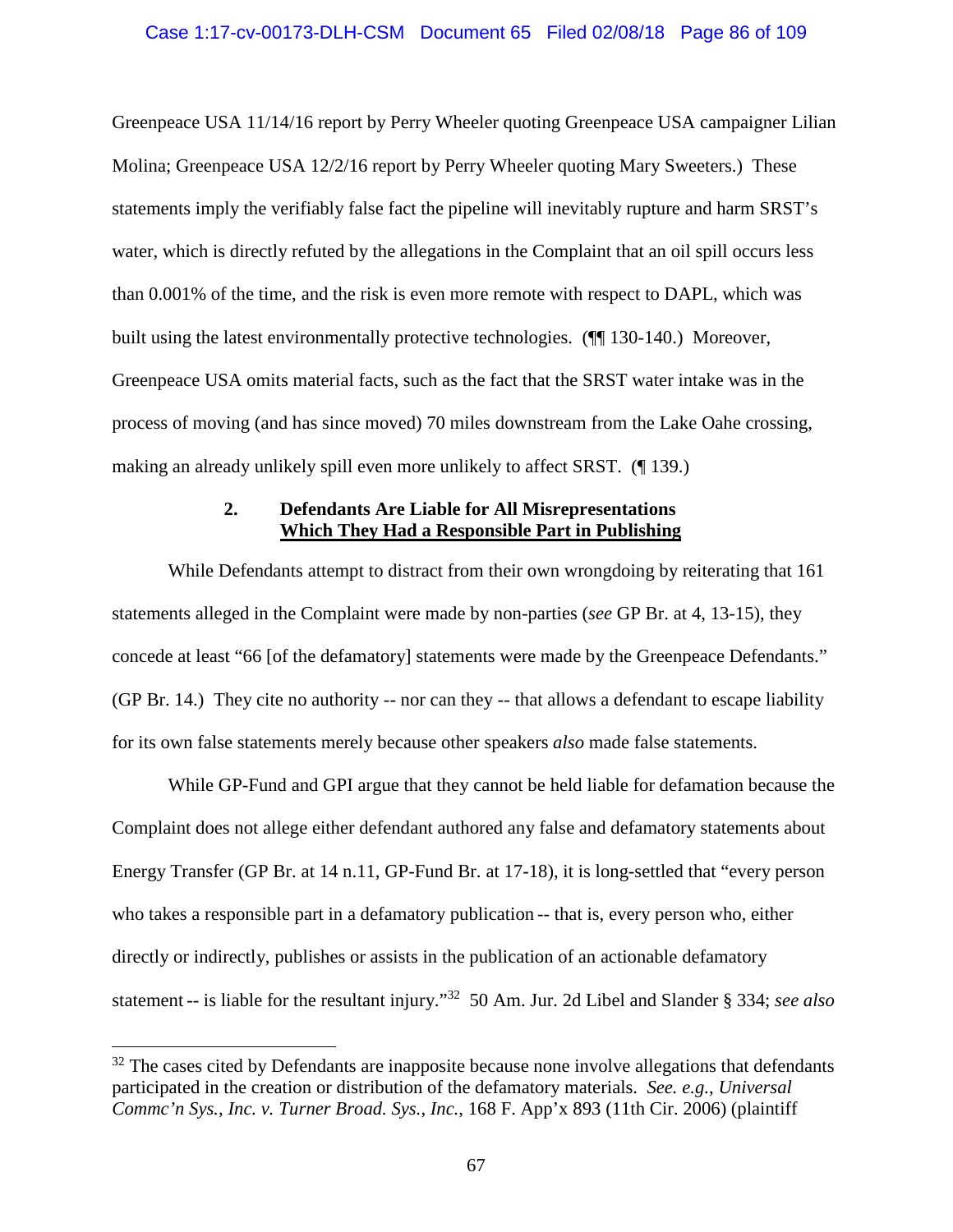*McCurdy v. Hughes*, 248 N.W. 512, 513 (N.D. 1933) ("All persons who cause or participate in or aid or abet another in the publication of defamatory matter are liable in a civil action for damages."). A plaintiff makes such a showing where it alleges that "that [defendants], 'working together and in concert, wrote, printed, and caused [the defamatory material] to be published.'" *Varriano v. Bang*, 541 N.W.2d 707, 712 (N.D. 1996); *see generally Trudeau v. New York State Consumer Prot. Bd*., No. 05-CV-1019, 2006 WL 1229018, at \*10 (N.D.N.Y. May 4, 2006) (even where "not specifically 'published' by [defendant]," where "[p]laintiffs have alleged that [nonpublishing defendant] did partake in the procurement, composition, or publication of defamatory statements," and non-publishing defendant's draft of statement was "very similar" it is "plausible that [non-publishing defendant] participated in the creation or publication of the statements at issue") (citations omitted). $33$ 

As set forth above, GP-Fund, together with GP-Inc. "control all Greenpeace operations in the United States," and consistent with this structure, worked in concert with one another to develop and publish the false and defamatory allegations about Energy Transfer under the collective banner "Greenpeace USA." (*See supra* § B.2.a; ¶¶ 38(b), (c), (g), (j), 212 n.8, Table B.)

failed to allege defendant's participation in defamation); *Kahn v. iBiquity Digital Corp.*, No. 06 CIV. 1536, 2006 WL 3592366 at \*5 n.23 (S.D.N.Y. Dec. 7, 2006) ("Clearly, a non-party's alleged defamation, without a link between that party and defendants, supports neither antitrust nor defamation liability here."); *Buttons v. Nat'l Broad. Co.*, 858 F. Supp. 1025, 1027 (C.D. Cal. 1994) (denying joinder of parties who were not alleged to have any responsibility for production or publication of defamatory statements).

<sup>33</sup> The cases cited by the Defendants are in accord. *See Matson v. Dvorak*, 40 Cal. App. 4th 539, 549 (1995) ("one who takes a *responsible* part in the publication is liable for the defamation.") (emphasis in original) (quotation omitted); *Karaduman v. Newsday Inc.*, 416 N.E.2d 557, 561 (N.Y. 1980) (considering, on summary judgment, whether plaintiff showed that defendants "published, participated in, authored or permitted the publication of" defamatory statements).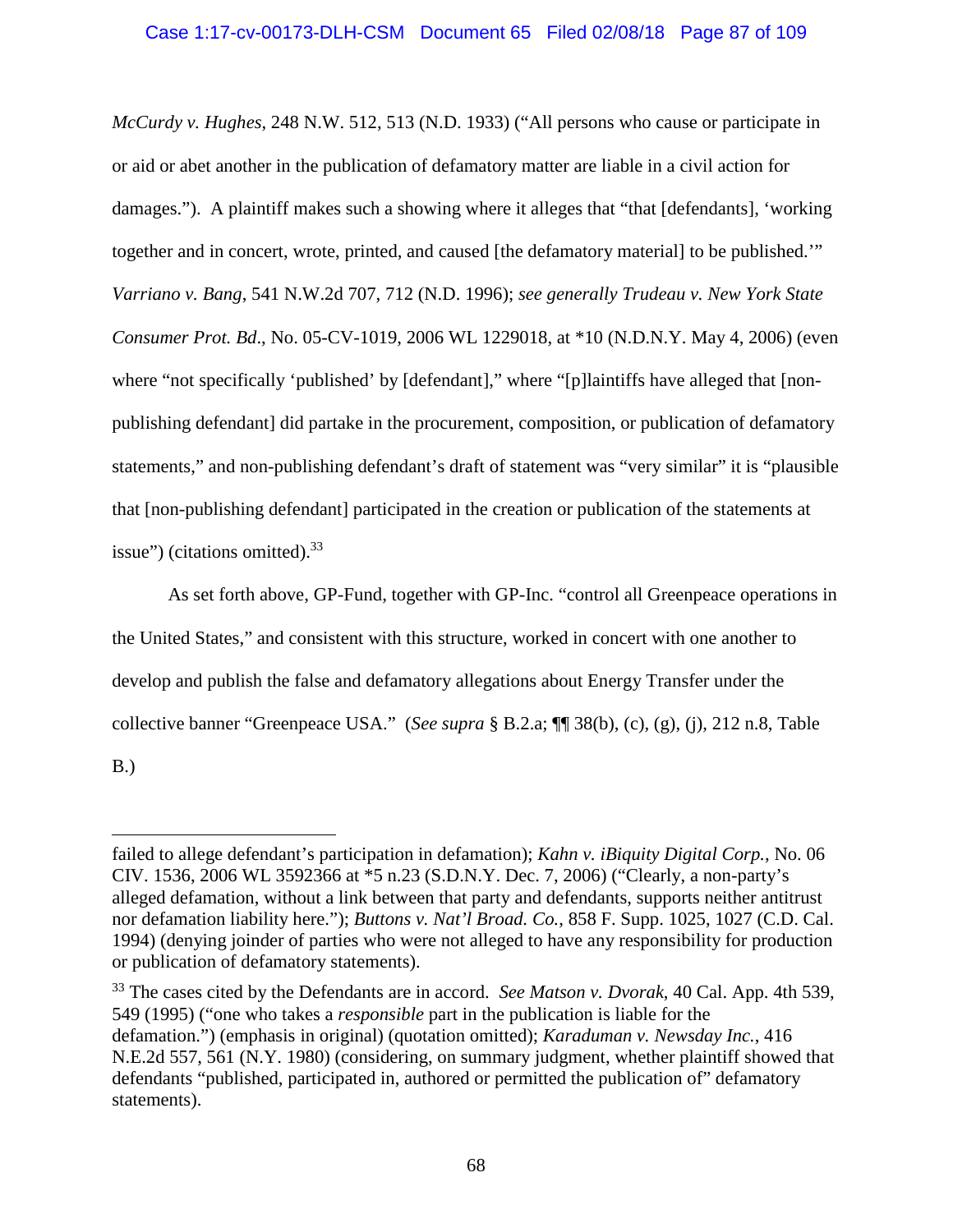# Case 1:17-cv-00173-DLH-CSM Document 65 Filed 02/08/18 Page 88 of 109

GPI's contention that it is not liable for statements published by Greenpeace USA is similarly unavailing. In addition to GPI's contribution of funds, the Complaint alleges that GPI is the "international coordinating body" for all 26 Greenpeace associations, and is "directly involved in the creation, management, control, and implementation of the associations' coordinated campaigns and associated fundraising," and in that capacity, "authorized, underwrote, and facilitated GP-Inc's campaign against Plaintiffs" and "was actively involved in the operation, control, and planning of the campaign with GP-Inc." (¶ 38(b), (c)). Thus, at minimum, GP-Inc., GP Fund, and GPI are liable for their joint publication of the 66 statements. $34$ *Varriano*, 541 N.W.2d at 712.<sup>35</sup>

# **3. The Defamatory Statements Were Made With Actual Malice**

A complaint pleads actual malice where it alleges that the defendant made the defamatory publication with "a reckless disregard for the truth," that is, "with a high degree of awareness of probable falsity." *Harte-Hanks Commc'ns, Inc. v. Connaughton*, 491 U.S. 657, 667 (1989) (internal quotation omitted); *see also New York Times Co. v. Sullivan*, 376 U.S. 254, 280 (1964)

<sup>&</sup>lt;sup>34</sup> GP-Fund's assertion that it cannot be held liable for the publications authored by employees of Greenpeace USA is contrary to "traditional doctrines of respondent superior" which render publisher liable for knowing or reckless falsehoods of its staff writers. *Cantrell v. Forest City Pub. Co.*, 419 U.S. 245, 253 (1974); *Schiavone Constr. Co. v. Time, Inc.,* 847 F.2d 1069, 1089 n.34 (3d Cir.1988) (holding Time magazine liable for publications of its employee).

 $35$  Additionally, as a member of the alleged conspiracy, Greenpeace is liable for the defamatory statements of its co-conspirators, whether or not Greenpeace itself published the statements. *See, e.g., Bridge C.A.T. Scan Associates v. Ohio-Nuclear Inc.*, 607 F. Supp 1187, 1191 (S.D.N.Y. 1985) (where the complaint alleges defendant "was a member of a conspiracy, and acted in concert with the other [ ] defendants, in an attempt to smear the reputation of [plaintiff] and its widely distributed products" through "dissemination of allegedly libelous statements to the public and customers," defendant "is liable for the acts of other members of the claimed conspiracy as if they were his own," even where plaintiff is not himself alleged to have disseminated or published the false statements); *Sheppard v. Freeman*, 67 Cal. App. 4th 339, 349 (1998) ("liability for libel may be imposed on a conspiracy theory," where plaintiff alleged defendants engaged in a conspiracy to defame him).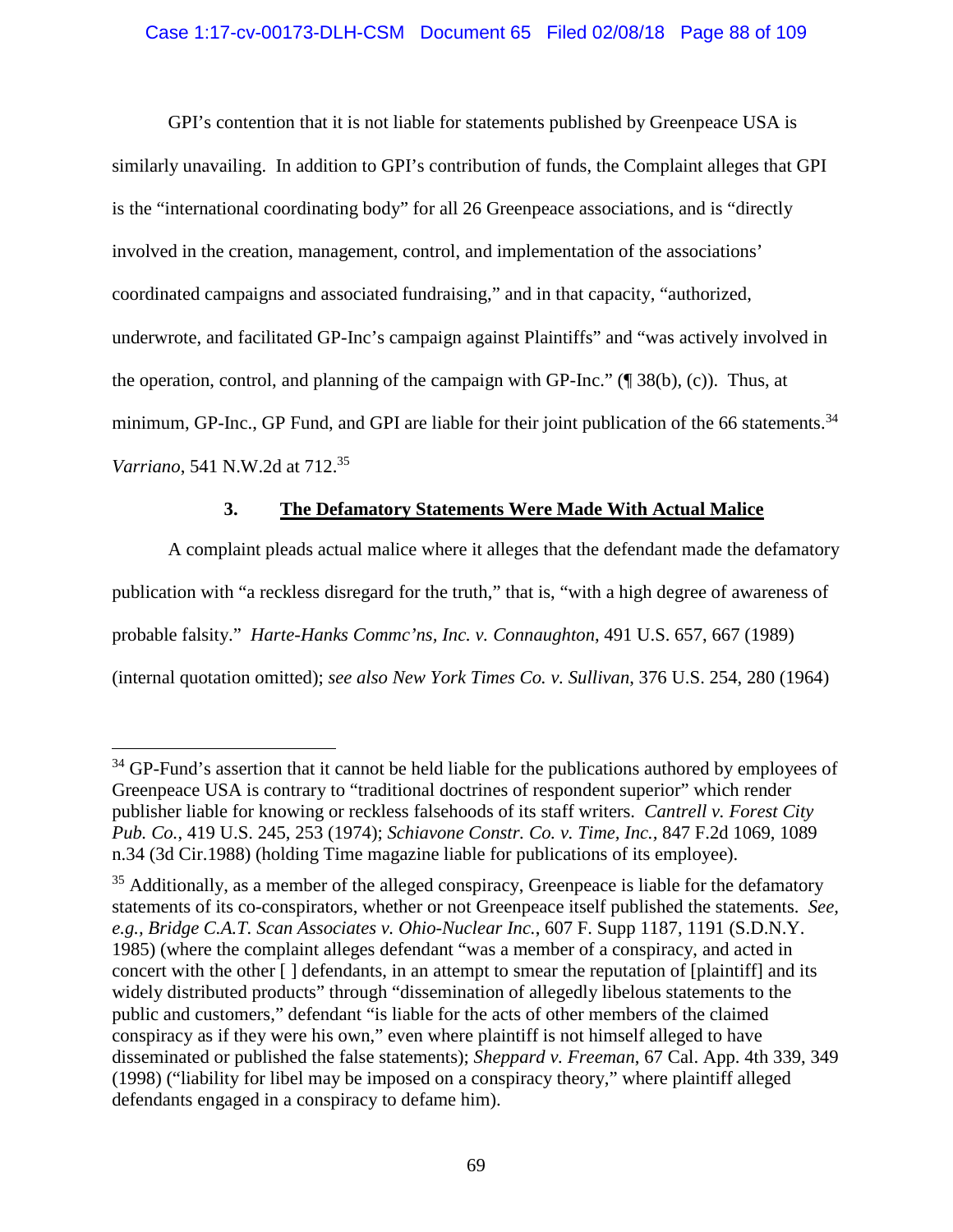#### Case 1:17-cv-00173-DLH-CSM Document 65 Filed 02/08/18 Page 89 of 109

(defining actual malice as the publication of a statement "with knowledge that it was false or with reckless disregard of whether it was false or not").

Direct evidence of actual malice is not required. Rather, a "plaintiff is entitled to prove the defendant's state of mind through circumstantial evidence." *Harte-Hanks*, 491 at 668. "[A]ll relevant circumstances surrounding the transaction may be shown . . . including threats, prior or subsequent defamations, subsequent statements of the defendant, circumstances indicating . . . ill will, or hostility between the parties, facts tending to show a reckless disregard of the plaintiff's rights, . . . ." *Herbert v. Lando*, 441 U.S. 153, 164 n. 12, 170 (1979) (recognizing plaintiff will "rarely be successful in proving awareness of falsehood from the mouth of the defendant himself"). For this reason, the actual malice inquiry raises questions of fact that are not properly resolved at the pleading stage, as evidenced by the cases on which Defendants attempt to rely. *See Soentgen v. Quain & Ramstad Clinic, P.C.*, 467 N.W.2d 73, 79 (N.D. 1991). Thus, where, as here, the complaint raises "a reasonable inference" that defendant knowingly made a false statement or recklessly disregarded the truth of that statement, "it is not appropriate to dismiss the complaint for failure to plead malice." *Chastain v. Hodgdon*, 202 F. Supp. 3d 1216, 1221 (D. Kan. 2016) (citing *McDonald v. Wise*, 769 F.3d 1202, 1220 (10th Cir. 2014)).

The Enterprise's *modus operandi* was to target well-known companies with false, misleading, and sensational claims that are untethered to facts or science, but crafted instead to "emotionalize" issues for the sole purpose of furthering business and political objectives and driving donations to perpetuate their fraudulent scheme. Defendants' actual malice in disseminating these false statements is demonstrated by virtue of the fact that Defendants hold themselves out to the public as "experts" conveying "facts" based on "investigations," "research," and "science," but Defendants either did not take even the minimum steps to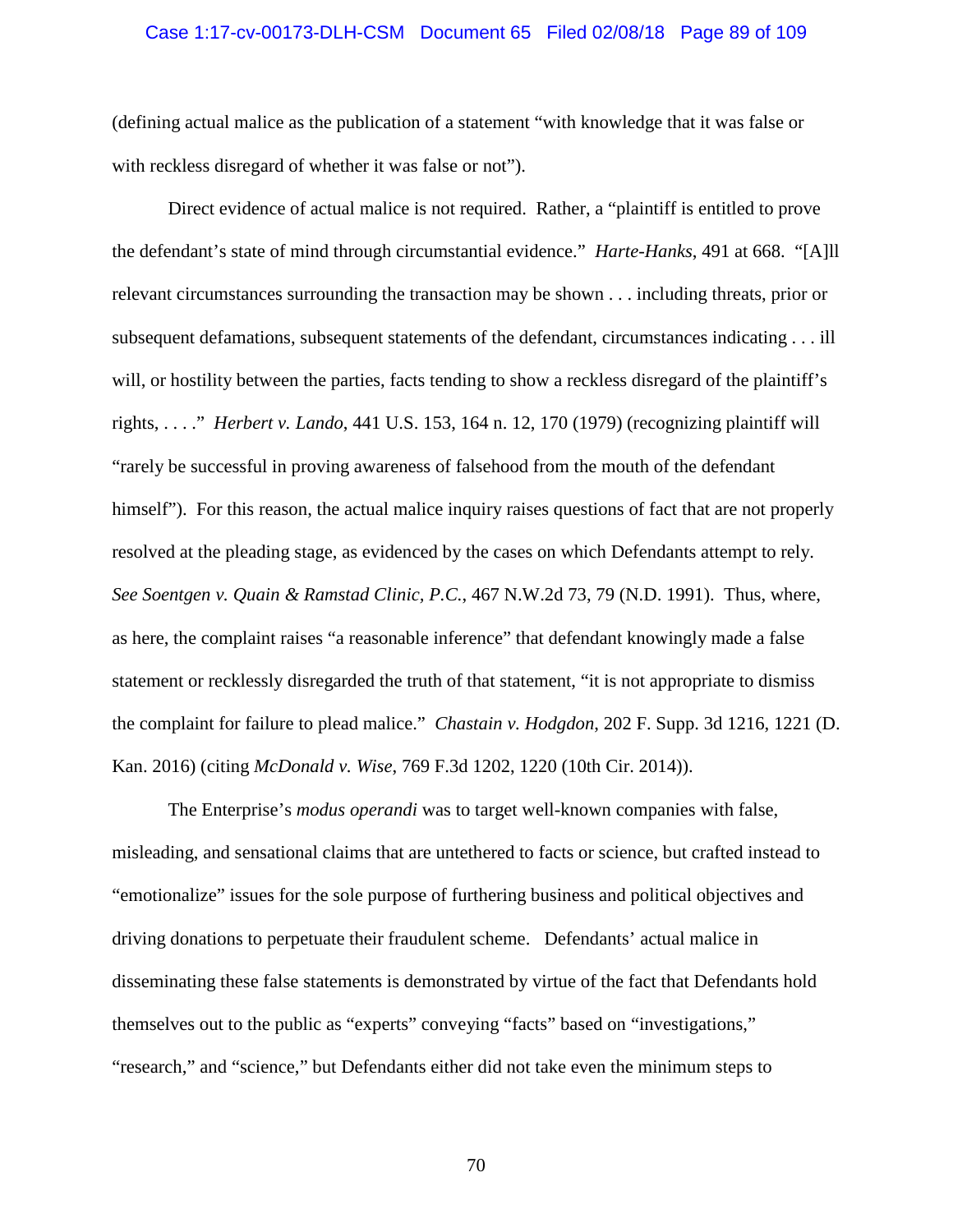#### Case 1:17-cv-00173-DLH-CSM Document 65 Filed 02/08/18 Page 90 of 109

investigate any of the statements about Energy Transfer or, worse, they did undertake such investigations and nevertheless decided to make statements that were patently false, based upon fabricated evidence, materially omitted facts, undisclosed contradicting facts, or erroneous conclusions based on those facts to support their sensational claims.

Defendants claim that they are "experts" who conduct "research" and "investigations" yet, as purported experts, their statements that DAPL traverses tribal territory was either knowingly false, or recklessly disregarded the facts that the pipeline's route through North Dakota is privately owned, and where the pipeline crosses federally owned land, that crossing is located approximately one-half mile north of the legal boundary of the SRST reservation, as is evident from any map of the region. ( $\P$ [120, 124.) Moreover, any claim that any land DAPL crosses is tribal territory was conclusively rejected by the Supreme Court in 1980. (¶ 125.)

BankTrack and Greenpeace also absolutely failed to fact check, or ignored the facts, when they repeatedly misrepresented that Energy Transfer intentionally desecrated cultural resources notwithstanding the numerous facts evidencing the falsity of those statements. Among other things, Defendants' statements ignore that the route was co-located with the Northern Border pipeline, and thus any cultural resources that may have once existed were graded and trenched in connection with construction of the Northern Border Pipeline 40 years ago, and no cultural resources were identified along the right of way, including by SRST, when expansions to the Northern Border Pipeline were made in the 1990s. (¶¶ 213-23.)

Nevertheless, Defendants, including BankTrack, GP-Fund, GP-Inc., and GPI deliberately disseminated the knowingly false and misleading allegations that Energy Transfer graded over purported cultural resources. (*See, e.g.*, 212 n. 8, ECF 1-6.) Such an "intent to avoid the truth . . . can satisfy the actual malice standard" and evidence recklessness. *Harte-Hanks Commc'ns*,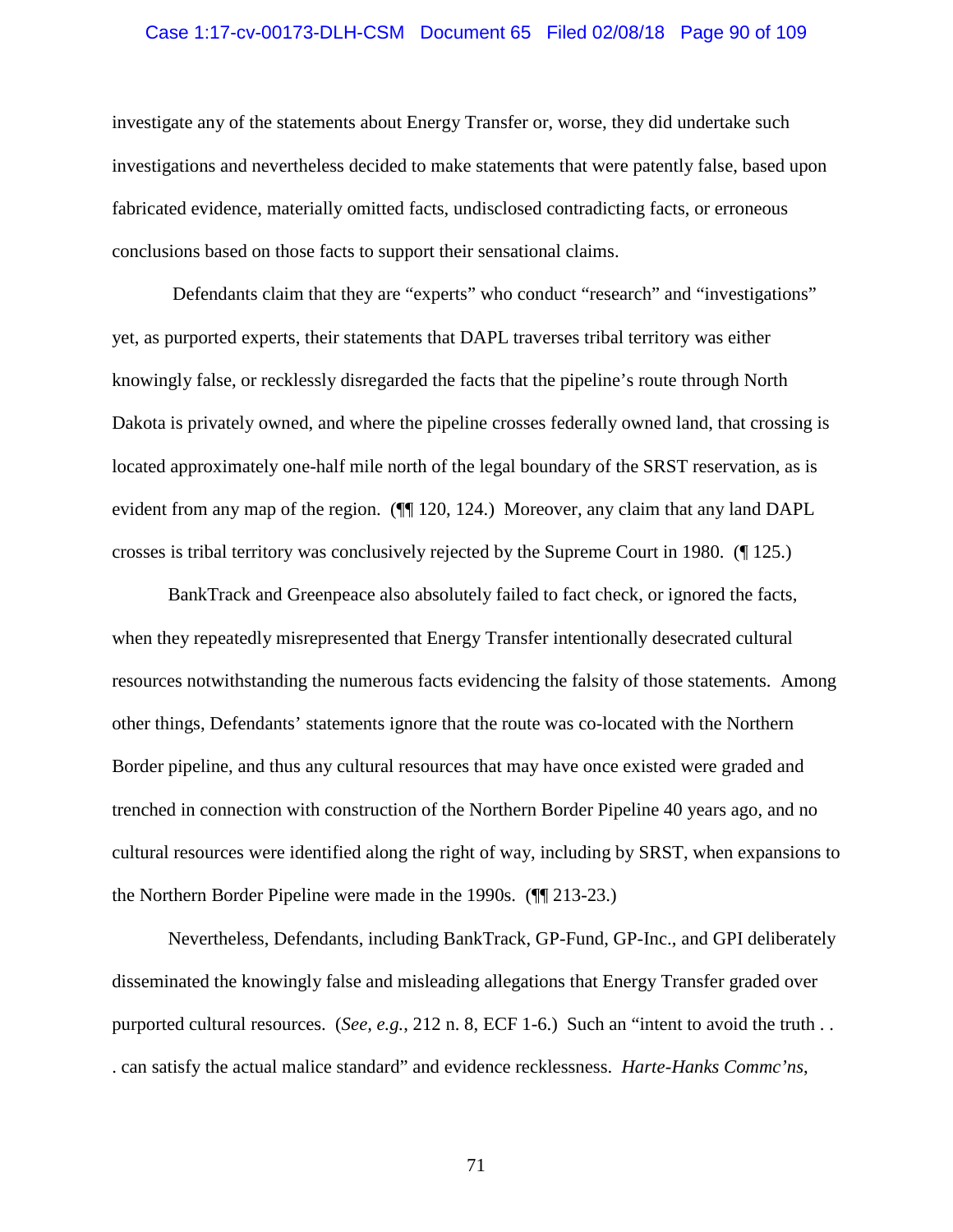491 U.S. at 667, 667 n.39; *see also Peoples Bank & Tr. Co. of Mountain Home v. Globe Int'l Pub., Inc.*, 978 F.2d 1065, 1070 (8th Cir. 1992) (defendant's "purposeful avoidance of the truth" supported finding actual malice); *Am. Dental Ass'n v. Khorrami*, No. 02-cv-3853, 2004 WL 3486525, at \*11 (C.D. Cal. Jan. 26, 2004) (finding actual malice could be inferred from, *inter alia*, fact that "[d]efendant purposefully avoided the truth in making the [s]tatements, and that there was ample information from other sources available to him that would have raised doubts as to the truth of the Statements").<sup>36</sup>

Despite the fact that this knowledge was at their disposal, Defendants, working in concert with Enterprise member Earthjustice, went further and engaged Mentz to fabricate evidence and GPS coordinates, outside the pipeline corridor suggesting that cultural resources were in fact being desecrated. ( $\P$ [91-106.) The publications about such purported desecration on the eve of Labor Day weekend were used to manufacture the violent conflict led by eco-terrorists that Defendants had placed on the ground near the construction area.  $(Id.)^{37}$ 

<sup>&</sup>lt;sup>36</sup> Greenpeace's contention that their defamatory publications are protected because they provide the reader with hyperlinks to sources purportedly relied upon is without merit. (GP Br. at 24.) As an initial matter, this argument fails to address the dozens of false and defamatory statements set forth in the Complaint which were not accompanied by any citations. (*See, e.g.*, ECF 40-18 Tab 15 (stating, without citation, "peaceful, nonviolent encampment . . . have meet met with extreme violence . . . from Energy Transfer Partners and their private security"); Tab 20 (stating without citation that Energy Transfer "deliberately desecrated documented burial grounds and other culturally important sites; with citation only to BankTrack website "the pipeline trajectory is cutting through . . . unceded Treaty lands"). Moreover, the law is clear that simply citing sources purporting to support false statements does not permit an author to manufacture First Amendment protection for its defamatory statements. *See Milkovich*, 497 U.S. at 18-19 ("Even if the speaker states the facts upon which he bases his opinion, if those facts are either incorrect or incomplete, or if his assessment of them is erroneous, the statement may still imply a false assertion of fact."); *Am. Dental Ass'n*, 2004 WL 3486525, at \*12 ("One cannot fairly argue [the defendant's] good faith or avoid liability by claiming that he is relying on the reports of another if the alters statements or observations are altered or taken out of context."); (blind reliance on biased sources can support evidence of actual malice).

<sup>37</sup> *See generally Nero v. Mosby*, 233 F. Supp. 3d 463, 478, 493-95 (D. Md. 2017) (allegation that defendants knew truth by virtue of their involvement in underlying events was "adequate to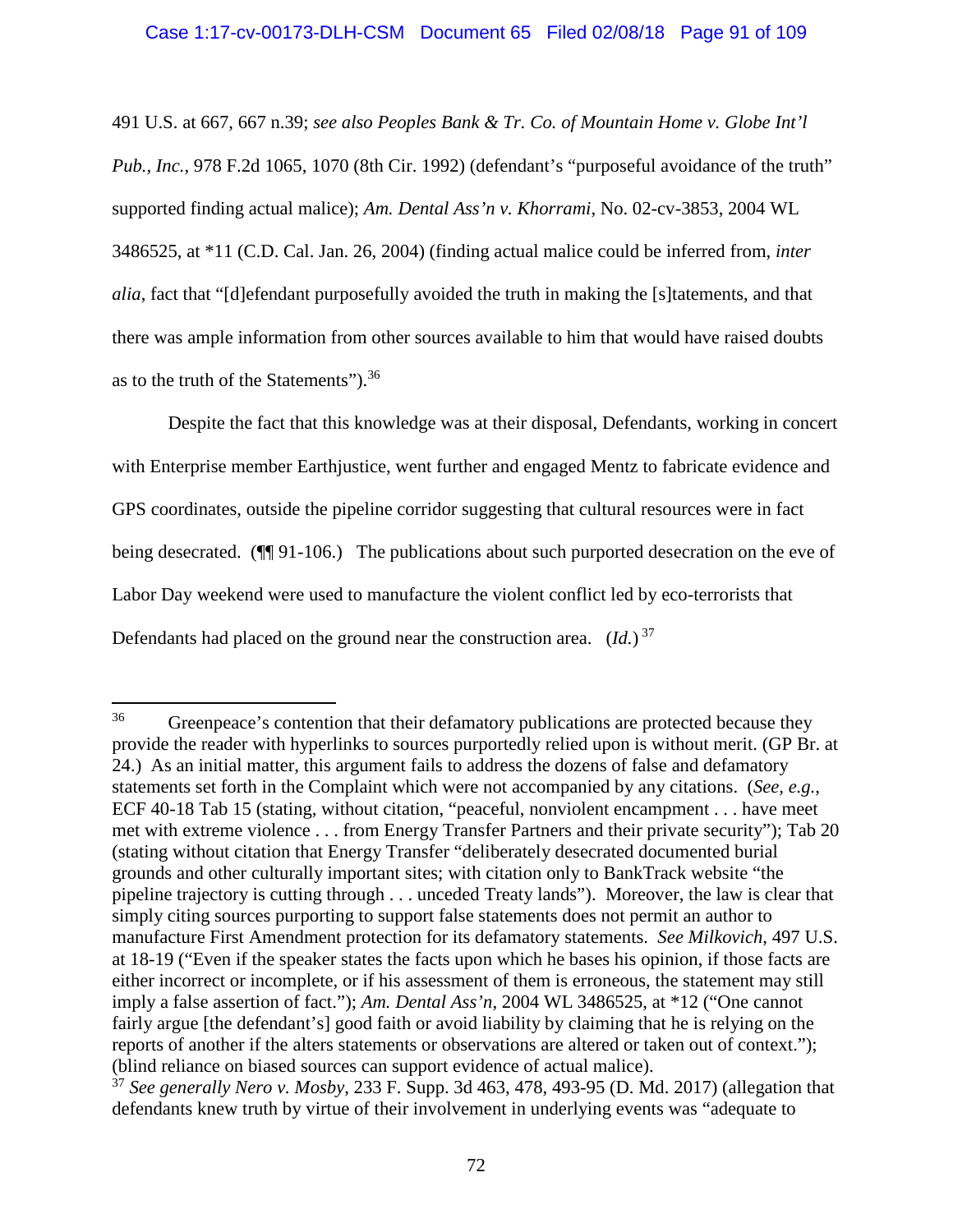#### Case 1:17-cv-00173-DLH-CSM Document 65 Filed 02/08/18 Page 92 of 109

This manufactured conflict became the basis for the publication of a host of new knowingly false statement by Defendants -- that Energy Transfer security personnel and law enforcement had acted as aggressors against peaceful protestors over Labor Day weekend and thereafter. (*See, e.g.*, ¶¶ 146, 237-39, 245-47, ECF 1-4.) Even if the Greenpeace and BankTrack Defendants could divorce themselves from the initial funding and training of Red Warrior Camp -- the indisputably violent faction of protestors on the ground -- by early September, Greenpeace was actively and publicly raising funds for the group, while simultaneously disseminating the false claims that the violence was prompted by Energy Transfer and law enforcement. (*See, e.g.*, ¶¶ 106, 115, 146, 237-39, 245-47, ECF 1-4.) Defendants' malice is highlighted by the fact that they consistently represented that private security forces were the aggressors against peaceful protestors throughout the first half of 2017 (*see, e.g.*, ¶ 146 n.4 (4/24/2017 Greenpeace USA falsely alleging "human rights abuses we've seen from Energy Transfer Partners and its security team"); ECF 1-4 (2/2/2017 BankTrack statement "Private security services acting for [Energy Transfer] . . . repeatedly used violence against the Standing Rock Sioux tribe and their supporters on the ground"), even after the SRST ejected Red Warrior Camp from the Protest site for their violent conduct inconsistent with tribal interests. (¶ 322.)

There are additional examples of Defendants' knowledge of the falsity of their claims. Defendants consistently published statements that Energy Transfer desecrated cultural resources even after a September 21, 2016 investigation by State Historical Preservation Society of North Dakota revealed that there was no evidence of cultural resources at this location ( $\P$ [125-26). Defendants never retracted their statements and continued to publish and disseminate them to the

present a plausible claim that at least some of defamatory . . . statements were made with knowledge that they were false or made with reckless disregard of whether they were false").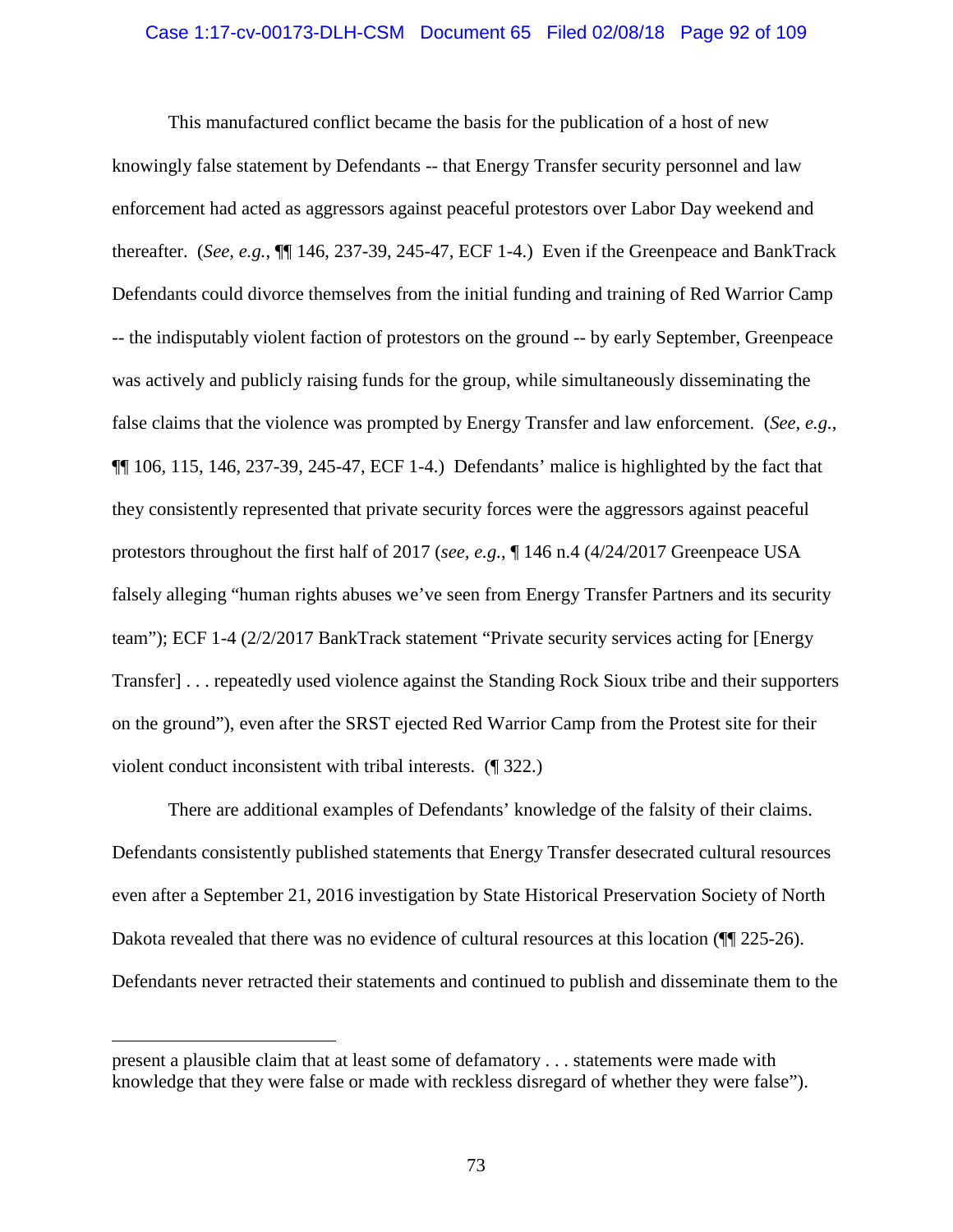#### Case 1:17-cv-00173-DLH-CSM Document 65 Filed 02/08/18 Page 93 of 109

public and Energy Transfer's critical business constituents throughout November 2016 and continuing through the present, including on each Defendant's respective website and on the website stopETP.org. (*See, e.g.*, ¶¶ 236-37, 245-47; *supra* § D.).

Evidence of malice is further evidenced by the fact that defendants' false and defamatory statements omitted key facts. *See, e.g.*, *Gertz v. Robert Welch, Inc.*, 680 F.2d 527, 539 (7th Cir. 1982) (preconceived story line may evidence reckless disregard for the truth); *Stokes v. CBS Inc.*, 25 F. Supp. 2d 992, 1004-05 (D. Minn. 1998) (finding evidence of reckless disregard for the truth where defendant's purported "investigation" supporting false assertions was a "rush[] to judgment" allowing preconceived storyline to "set the agenda," dismissed plausible alternative theories, ignored potentially exculpatory evidence, and "focused on developing and gathering evidence against [plaintiff]"). Defendants' false claim that DAPL is poisoning tribal water deliberately omits, *inter alia,* that the SRST water intake was in the process of moving (and has since moved) 70 miles downstream from the Lake Oahe crossing, making an already unlikely spill even more unlikely to impact SRST's water. (¶ 139.)

Finally, although allegations of improper motive do not, standing alone, establish actual malice, they do provide further support for an overall inference of actual malice. *See, e.g.*, *Jones v. Scripps Media, Inc.*, No. 16-CV-12647, 2017 WL 1230481, at \*12 (E.D. Mich. Apr. 4, 2017) (allegations of defendant's motive to do harm and personal animus toward plaintiff added plausibility to plaintiff's allegation that misstatements were intentional"); *Pacquiao v. Mayweather*, 803 F. Supp. 2d 1208, 1214 (D. Nev. 2011) (actual malice sufficiently alleged where complaint stated that "[defendants were] motivated by ill-will, spite, malice, revenge, and envy . . . [and] set out on a course designed to destroy [plaintiff]"). The Complaint pleads that BankTrack and the Greenpeace Defendants worked in concert with one another and other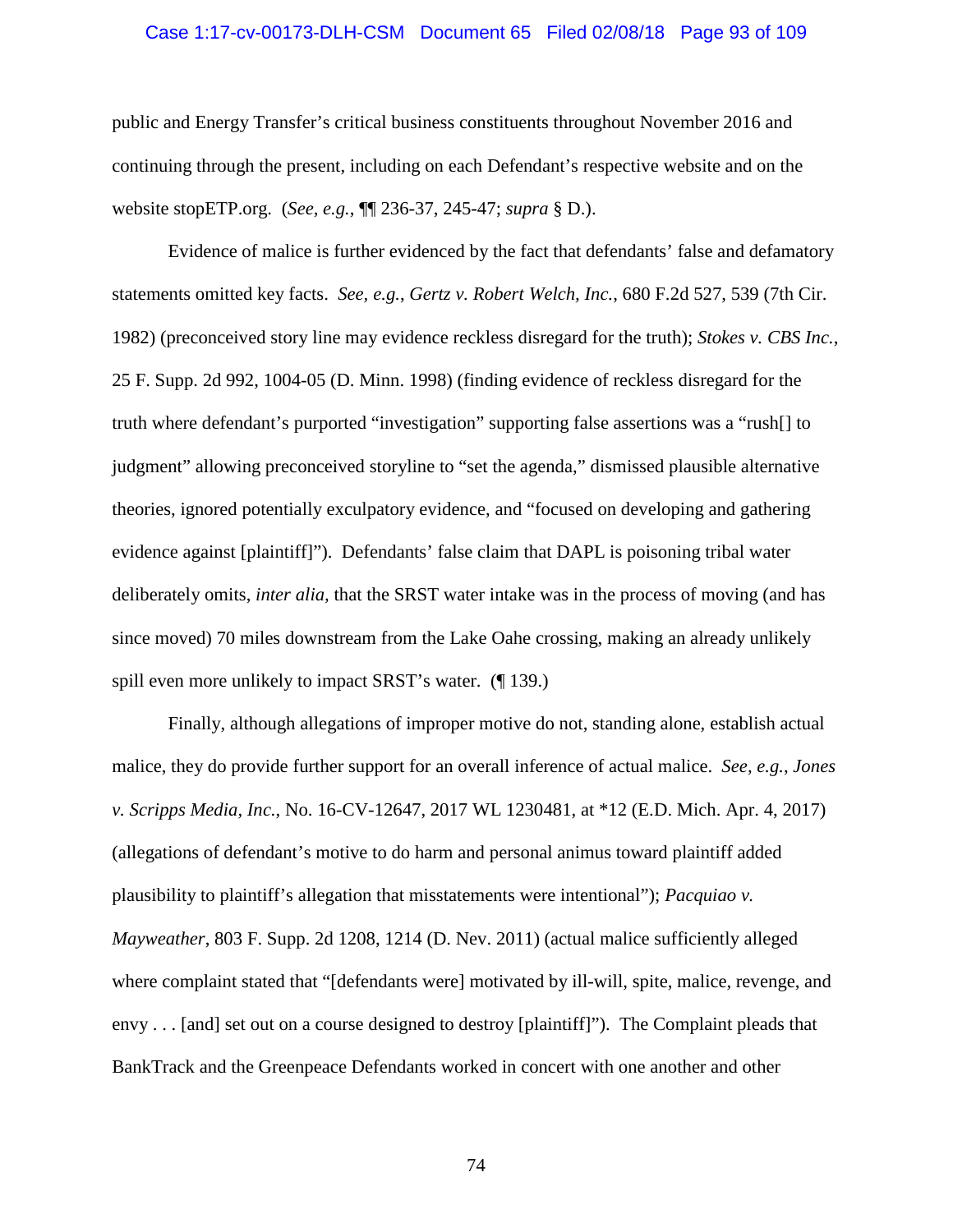## Case 1:17-cv-00173-DLH-CSM Document 65 Filed 02/08/18 Page 94 of 109

Enterprise members to target Energy Transfer's key financing relationships, seeking to coerce project financers to de-fund DAPL. (*See, e.g.*, ¶¶ 237-39, 243-50.) Evidencing their improper motives, Greenpeace, BankTrack, and other Defendants lauded the successes of their misinformation campaign and leveraged their illegal behavior to heighten their public profile and benefit their own organizations. (*See, e.g.*, ¶¶ 240, 243, 245-47, 255, 261.) <sup>38</sup>

## **4. Defendants' Statements Are Not Protected By Judicial Privilege**

Nor can Defendants escape liability by cloaking their statements as "fair reports" protected by judicial privilege. (GP Br. 25-26). It is black-letter law that the fair report privilege does not *per se* protect summaries of proceedings; rather, it is a qualified privilege that only protects "a fair and true report, without malice, of a judicial, legislative, or other public official proceeding, or of anything said in the course thereof." N.D.C.C. § 14-02-05(4).

Greenpeace's statements do not fairly or accurately report on any official proceedings. As an initial matter, while Defendants cherry-pick a handful of statements in a handful of reports which they allege are protected by the judicial privilege, the mere reference to an official proceeding does not insulate the entire publication. *See White v. Fraternal Order of Police*, 909 F.2d 512, 527-28 (D.C. Cir. 1990) (only communications that conveyed "a report . . . or summary of . . . an official document or proceeding" were privileged and remaining statements were not protected). Moreover, the failure to attribute reported facts to the "official proceedings" is fatal, as the authorities cited by Greenpeace confirms. *Id.* at 528 (declining to extend privilege to statements without attribution). Thus, Greenpeace's *ex post facto* characterization of its false

<sup>38</sup> *Campbell v. Citizens for an Honest Government, Inc.*, cited by Defendants, does not compel a contrary conclusion: there, the Eighth Circuit specifically noted that "the ultimate conclusion [as to actual malice] may be supported by evidence of a defendant's motive," but affirmed a jury verdict for defendant because the defamatory statements were not false. 255 F.3d 560, 569 (8th Cir. 2001).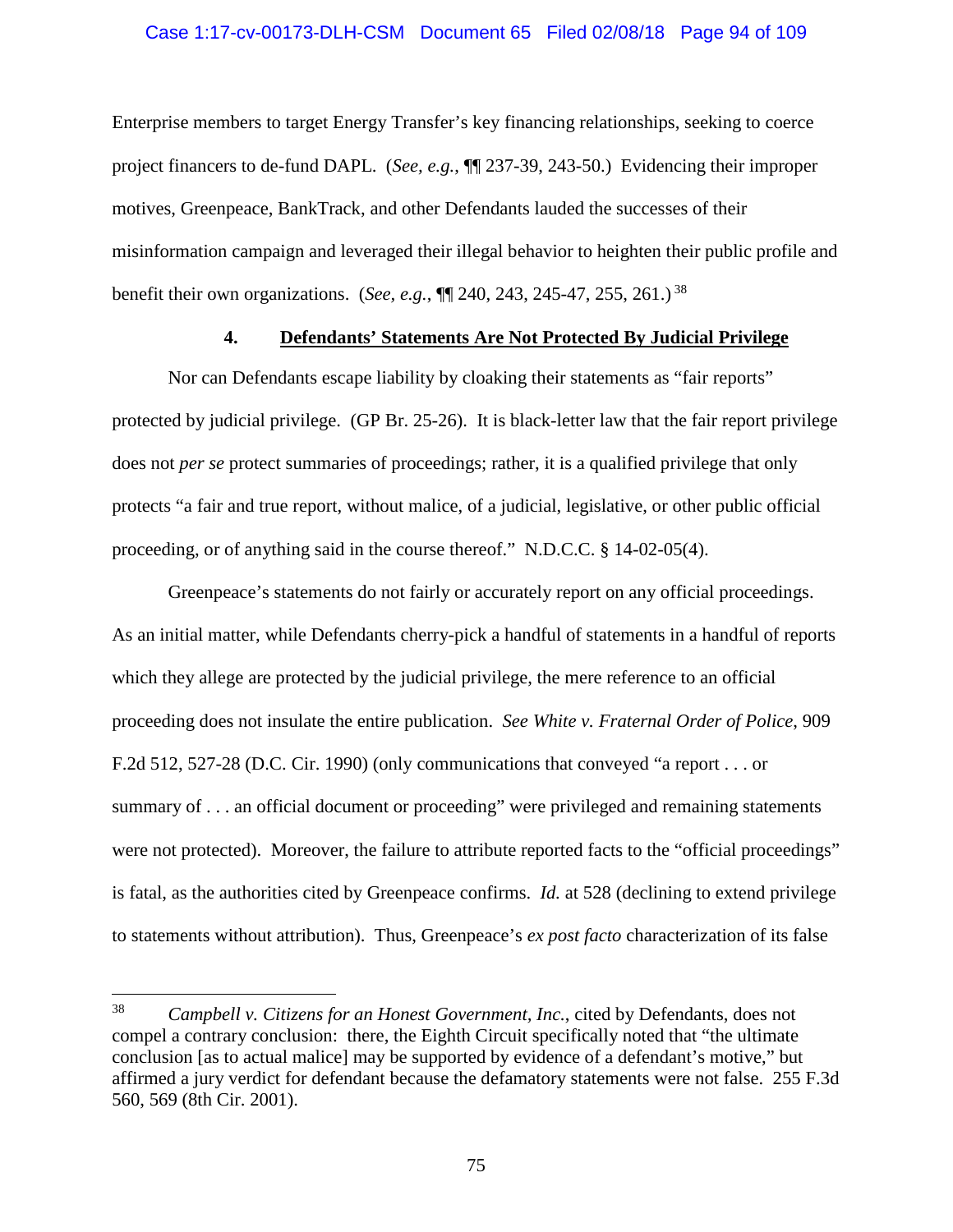## Case 1:17-cv-00173-DLH-CSM Document 65 Filed 02/08/18 Page 95 of 109

and misleading allegations concerning Energy Transfer as summaries of official proceedings does not convert the misrepresentations into protected statements. *See, e.g.*, ECF 40-18 at Tab 2 (stating that "[t]his pipeline would travel through the Standing Rock Sioux Tribe's ancestral lands," without any attribution to an official proceeding, then separately reporting on the SRST Lawsuit); &Tab 3 (stating without attribution that "construction crews have reacted [to protestors] with aggression and violence").<sup>39</sup>

But, even assuming *arguendo* that the false and misleading allegations could be characterized as privileged reports of judicial or official government proceedings where, as here, the statement may be irrelevant or so extraneous or so intemperate" they "lose [their] qualified privileged character." *Emo v. Milbank Mut. Ins. Co.*, 183 N.W.2d 508, 514 (N.D. 1971). This is particularly applicable here, where many of the false and misleading allegations directly *contradict* the results of official proceedings, including the *SRST* litigation. *See, e.g.*, ECF 40-18 at Tab 29 (DAPL "violates the sovereignty of the Standing Rock Sioux Tribe [and] the Environmental Protection Act . . . . ").<sup>40</sup>

Finally, even if the "fair report" privilege were somehow applicable -- which it is not - the question of whether Greenpeace has abused the qualified privilege or made the statements with actual malice are "questions of fact" not appropriate for disposition on a motion to dismiss.

<sup>&</sup>lt;sup>39</sup> Moreover, Greenpeace has not acted "without malice," as required for the privilege to attach. *See* N.D.C.C. § 14-02-05 (qualified privilege applies only to statements made "without malice").

 $40$  Greenpeace does not -- because it cannot -- claim that any of its defamatory statements were made "in any legislative or judicial proceeding," and thus concedes no absolute privilege applies. N.D.C.C. § 14-02-05(2); *Emo*, 183 N.W.2d at 514 (statements are not absolutely privileged unless they are made in the context of "judicial acts before some judicial tribunal" or "some form of governmental process"). Even absolutely privileged statements lose their privileged status when made outside of the absolutely privileged context. *See Wagner v. Miskin*, 2003 ND 69, ¶ 14, 660 N.W.2d 593.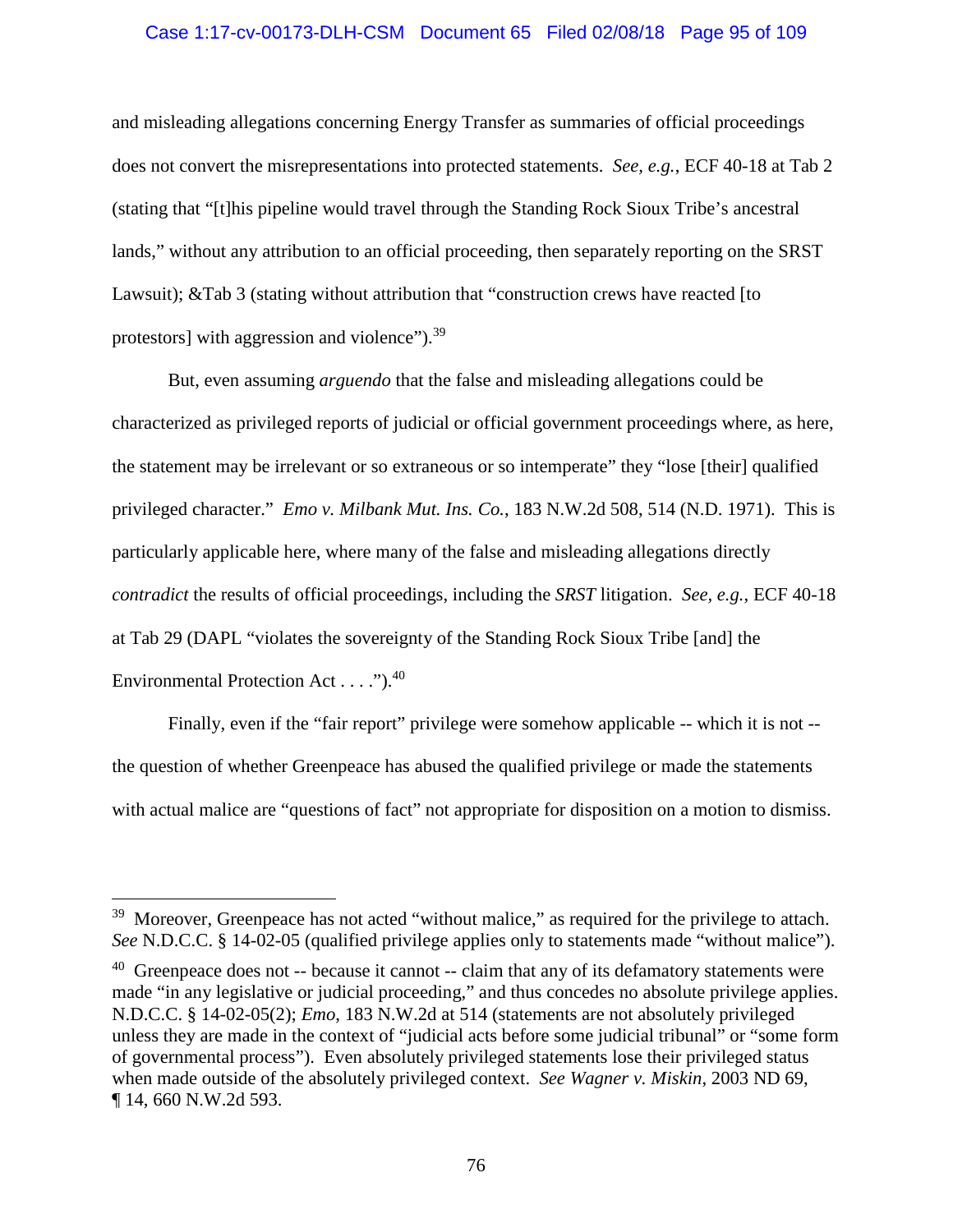*Soentgen*, 467 N.W.2d at 79 ("[g]enerally, actual malice and abuse of a qualified privilege are questions of fact" appropriate for disposition at the later summary judgment stage). $41$ 

# **B. The Complaint States A Claim For Tortious Interference**

To plead a claim for tortious interference under North Dakota law, the complaint must allege: "(1) the existence of a valid business relationship or expectancy; (2) knowledge by the interferer of the relationship or expectancy; (3) an independently tortious or otherwise unlawful act of interference by the interferer; (4) proof that the interference caused the harm sustained;  $42$ and (5) actual damages to the party whose relationship or expectancy was disrupted." *Trade 'N Post, L.L.C. v. World Duty Free Americas, Inc.*, 2001 ND 116, ¶ 36, 628 N.W.2d 707.

As this Court recognized in upholding plaintiff's tortious interference claim in *Atkinson v. McLaughlin*, "plaintiff need not prove an independent tort to establish an independently tortious act. Rather, the plaintiff must prove that the defendant's conduct would be actionable under a recognized tort." 462 F. Supp. 2d 1038, 1058 (D.N.D. 2006) (Hovland, J.) (quotation omitted). Here, Plaintiffs have alleged a viable and timely defamation claim against each of the Defendants, *see supra* Section III.A, as well as unlawful racketeering conduct, including in violation of N.D.C.C. § 12.1-06.1-03(2), *see supra* Section II. Accordingly, drawing all

<sup>&</sup>lt;sup>41</sup> Defendants' attempt to invoke their purported reliance on "reputable sources" as absolving them from all liability fails for similar reasons. (GP Br. at 24; BT Br. at 24.) As a threshold matter, "a defamatory statement isn't rendered non-defamatory merely because it relies on another defamatory statement." *Flowers v. Carville*, 310 F.3d 1118, 1129 (9th Cir. 2002) (reversing dismissal of defamation claim). Moreover, Defendants do not – because they cannot - - contend that all of their defamatory statements were the result of reliance on reputable source. In any event, reliance and the reputability of such sources is a question of fact that is not properly resolved at the pleadings stage. *See id.*

 $42$  The Complaint alleges tortious interference with business, which, in contrast to tortious interference with contract, does not require proof of either a contract or a breach thereof. BankTrack's sole objection to the tortious interference claim -- that it does not allege "a breach" -- is thus as irrelevant. (*See* BT Br. at 37-38.)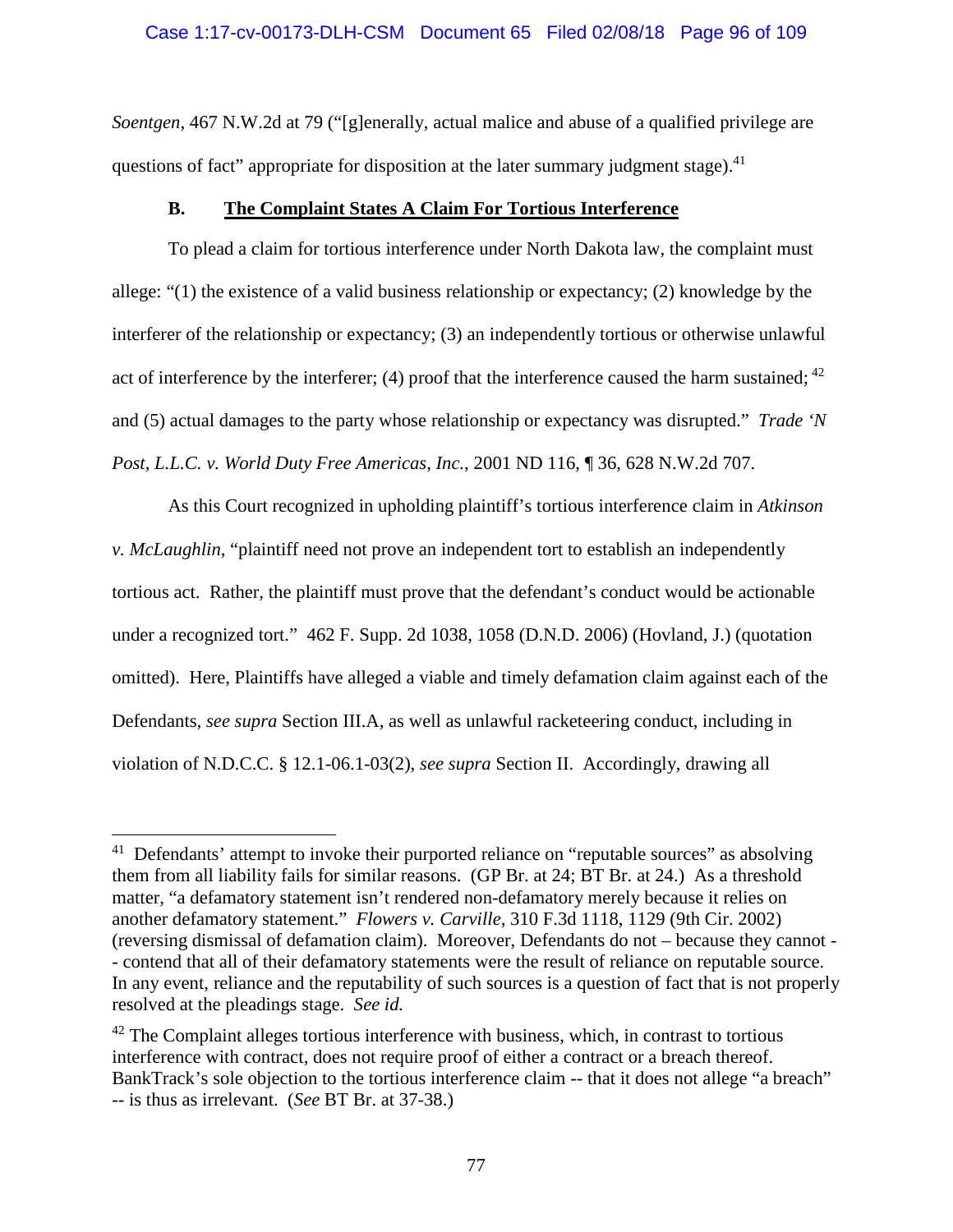### Case 1:17-cv-00173-DLH-CSM Document 65 Filed 02/08/18 Page 97 of 109

inferences in Plaintiffs' favor, as the court must at this stage, the Complaint alleges sufficient facts to state a claim for tortious interference. *See generally Ragland v. Blue Cross Blue Shield of N. Dakota*, 1:12-cv-080, 2012 WL 5511006, at \*3 (D.N.D. Nov. 14, 2012) (Hovland, J.) ("reasonable inferences may be drawn from the Plaintiffs' allegations to support each element of a claim of interference in business advantages at this stage").<sup>43</sup>

## **IV. VENUE IS PROPER IN THIS FORUM**

Defendants do not dispute that venue is proper in this District. (GP Br. at 55 (declining to seek a transfer of venue pursuant to 28 U.S.C. § 1392(b)(2).) To the contrary, Defendants concede the substantial connection between Plaintiffs' claims and the forum: "Greenpeace does not, of course, dispute that DAPL runs through this judicial district, that protest activities occurred here, and that advocacy efforts focused on challenging construction of DAPL." (GP Br. at 55; *see also supra* § E).) Nevertheless, in a transparent attempt at forum shopping, Defendants seek to invoke this Court's discretionary authority to transfer the case to the District Court of Columbia pursuant to 28 U.S.C. § 1404(a) so Defendants can avail themselves of the D.C. anti-SLAPP statute. (GP Br. at 56-61.) Defendants have failed to meet the heavy burden to justify a change of venue.<sup>44</sup>

 $43$  The Complaint also alleges a claim for civil conspiracy under North Dakota law, the element of which are: "(1) [t]wo or more persons, and for this purpose a corporation is a person; (2) [a]n object to be accomplished; (3) [a] meeting of minds on the object or course of action; (4) [o]ne or more unlawful or overt acts; and (5) [d]amages as the proximate result thereof." *In re N. Dakota Pers. Injury Asbestos Litig. No. 1*, 737 F. Supp. 1087, 1096 (D.N.D. 1990). As set forth in Section II above, the Complaint plausibly alleges Defendants' common plan, concerted action, and unlawful acts, including violations of state and federal law.

<sup>44</sup> Even if there was a basis to transfer this case to the District of Columbia -- which there is not - - the D.C. anti-SLAPP statute would have no application here because "the governing law 'does not change following a transfer of venue under  $[28 \text{ U.S.C.}]$  §  $1404(a)$ ,'... [rather] the transferee court must pretend, for the purpose of determining the applicable state rules of decision, that it is sitting in the [state of the transferor court]." *Liberty Synergistics Inc. v. Microflo Ltd.*, 718 F.3d 138, 153-54 (quoting *Ferens v. John Deere Co.*, 494 U.S. 516, 530 (1990)). Moreover, while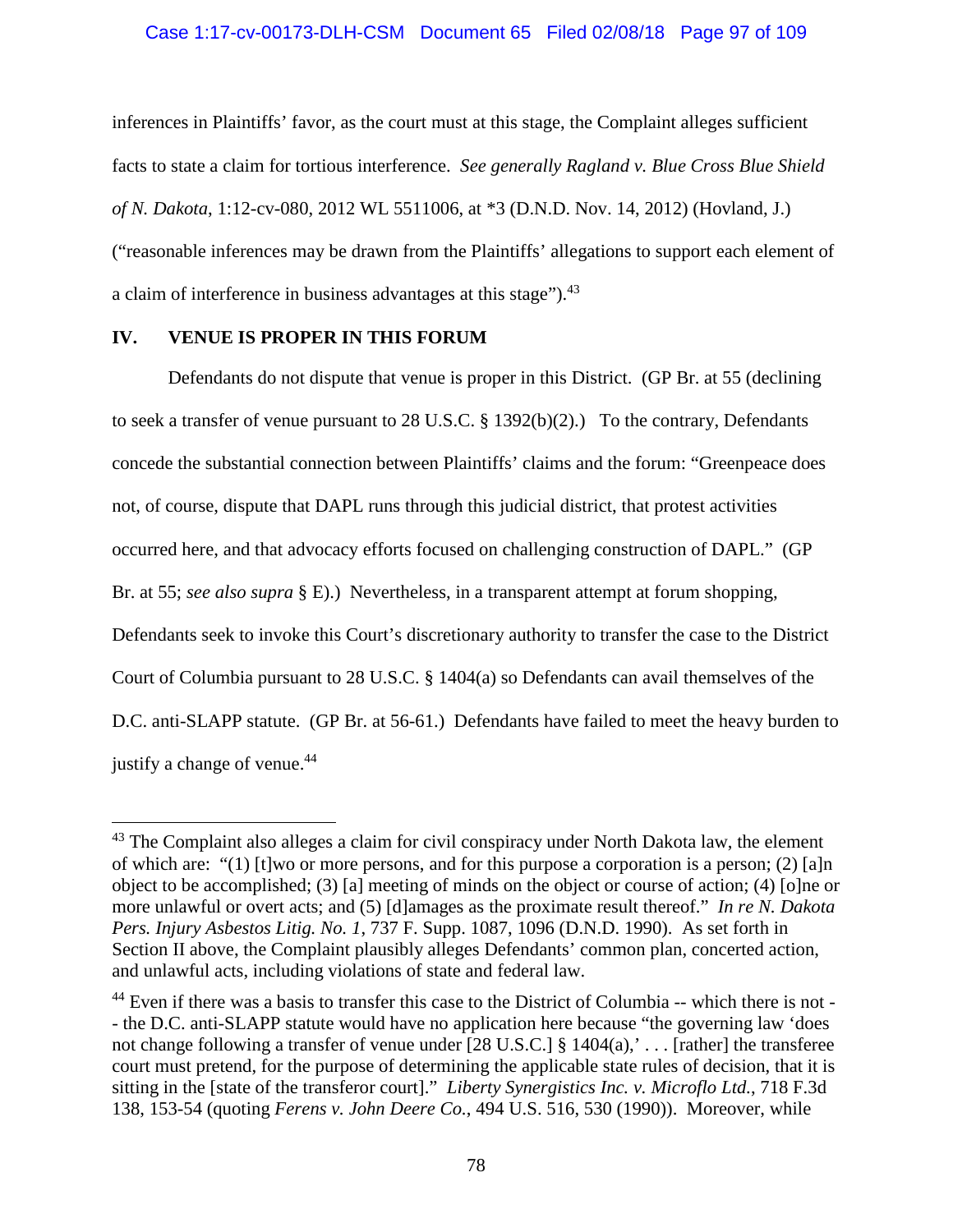# **A. This Court Should Defer to Plaintiffs' Choice of Venue**

It is well-settled that a plaintiff's choice of forum is entitled to considerable deference. *See Dakota W. Bank of N. Dakota v. N. Am. Nutrition Cos., Inc.*, 284 F. Supp. 2d 1232, 1235 (D.N.D. 2003). Accordingly, this Court has repeatedly held that "unless the balance is strongly in favor of the defendant, the plaintiff's choice of forum *should rarely be disturbed*." *DakColl, Inc. v. Grand Cent. Graphics, Inc.*, 352 F. Supp. 2d 990, 1003 (D.N.D. 2005) (emphasis added) (citing *Reid-Walen v. Hansen*, 933 F.2d 1390, 1396 (8th Cir. 1991)).

# **B. Defendants Have Not Met Their Heavy Burden to Demonstrate that a Transfer of Venue Is Appropriate**

Notwithstanding this well-established precedent, Defendants argue the convenience of the parties, the convenience of the witnesses, and the interests of justice warrant transfer to the District of Columbia where the SRST litigation is pending. These arguments have no merit.

Yet, "change of venue, although within the discretion of the district court should not be freely given." *Zidon v. Pickrell*, 344 F. Supp. 2d 624, 633 (D.N.D. 2004) ("Courts are in the business of deciding cases, not playing procedural hockey among available districts at the whim of dissatisfied parties."). The moving party, "bears the heavy burden of showing why a change of forum is warranted." *R.D. Offutt Co. v. Lexington Ins. Co.*, 342 F. Supp. 2d 838, 841 (D.N.D. 2004); *Pac. W. Site Servs., Inc. v. Vesci*, 2013 WL 12084960, at \*7 (D.N.D. Aug. 19, 2013).

there is no basis to apply Washington D.C. substantive law to this case (*see infra*), even if this Court determined that D.C. law does apply, Defendants would not be able to avail themselves of the D.C. anti-SLAPP statute, because the D.C. Circuit has explicitly held the statute does not apply to any claims asserted in federal court. *See Abbas v. Foreign Policy Grp., LLC*, 783 F.3d 1328, 1333-36 (D.C. Cir. 2015) ("Federal courts have no business applying exotic state procedural rules which, of necessity, disrupt the comprehensive scheme embodied in the Federal Rules*.*")*; see also Democracy Partners v. Project Veritas Action Fund*, No. CV 17-1047, 2018 WL 294531, at \*14 (D.D.C. Jan. 4, 2018) (citing *Abbas* and refusing to apply D.C. Anti-SLAPP Act).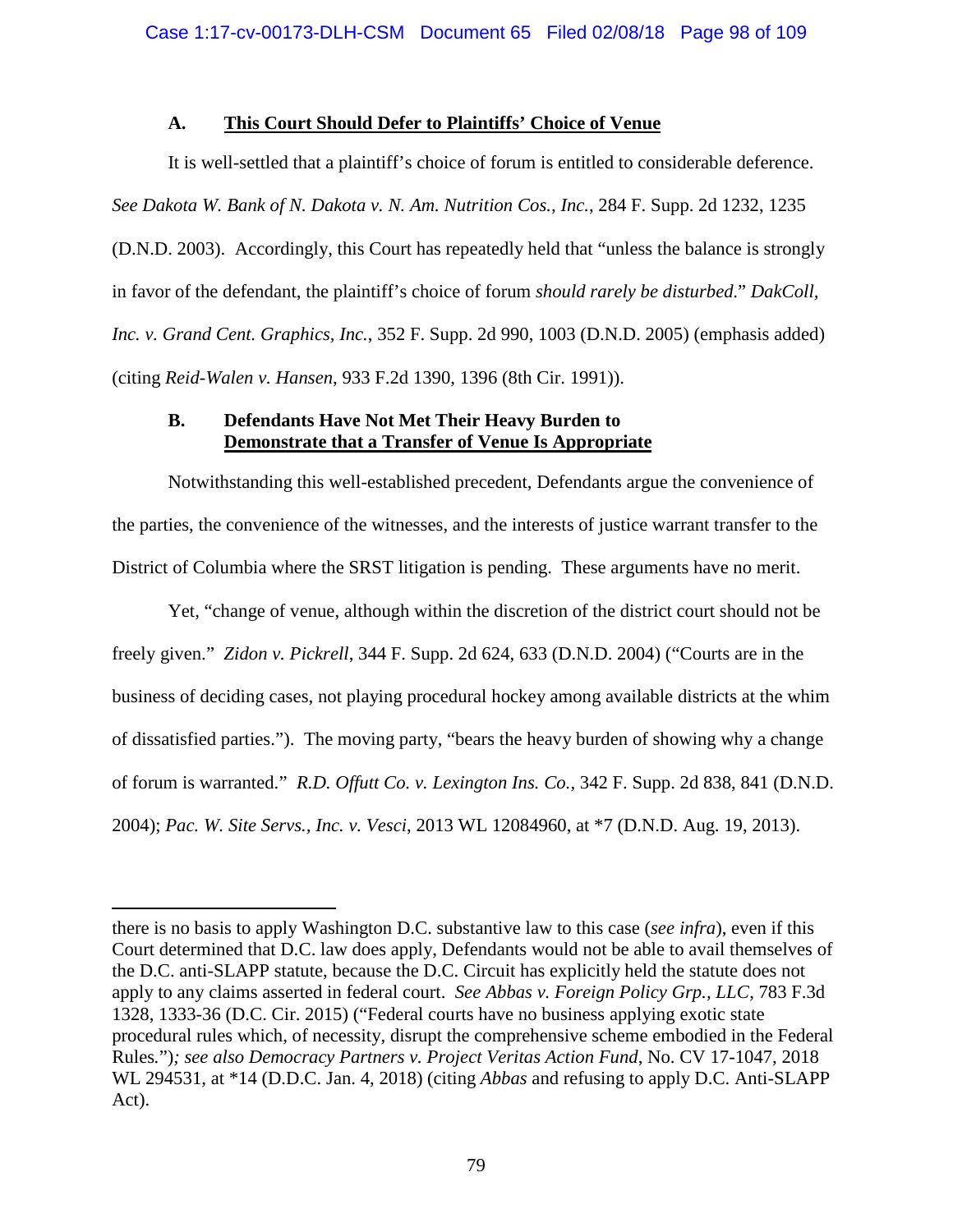## **1. Convenience of the Parties**

Defendants argue convenience of the parties favors transfer to the District of Columbia because "none of the parties reside [in North Dakota], whereas two of the five defendants -- GP Inc. and GP Fund -- are located in Washington, D.C." (GP Br. at 56.) This Court, however, has repeatedly held that "when a plaintiff will need to travel regardless of venue, but a defendant will not have to travel if venue is transferred, then the convenience factor weighs in favor of neither forum." *Pac. W. Site Servs.*, 2013 WL 12084960, at \*8 (*quoting Herschbach v. Herschbach,* 667 F. Supp. 2d 1080, 1087 (D.N.D. 2009)). This is consistent with the long-standing principle that courts should not grant a transfer pursuant to 28 U.S.C. 1404(a) where "the effect is simply to shift the inconvenience to the party resisting the transfer." *Id*. 45

# **2. Convenience of the Witnesses**

Nor does convenience of the witnesses favor transfer. The convenience-of-witnesses analysis encompasses consideration of the number of non-party witnesses, the location of all witnesses, and the "relative ease of access to sources of proof" generally. *Hammann v. 1-800 Ideas.com, Inc.*, 455 F. Supp. 2d 942, 962 (D. Minn. 2006) (quoting *Gulf Oil Corp. v. Gilbert*, 330 U.S. 501, 508 (1947)). "The party with the longest list of potential witnesses who reside in their respective district will not necessarily prevail, rather, the Court must examine the

<sup>45</sup> Citing *In re Apple, Inc*., 602 F.3d 909, 913 (8th Cir. 2010), Defendants argue that where a plaintiff is not headquartered in the forum, this serves to lessen the deference afforded to plaintiff's choice of venue. (*See* GP Br. at 56.) However, *In re Apple* is factually distinguishable because in contrast to the circumstances here, the Eighth Circuit found there were "no relevant connection between [the parties], potential witnesses *or the dispute [and the forum]*." 602 F.3d at 913; *see, e.g.*, *Libertarian Party of S. Dakota v. Krebs*, 312 F.R.D. 523, 527 (D.S.D. 2016) (distinguishing *In re Apple* and refusing to transfer where parties had connection to original venue).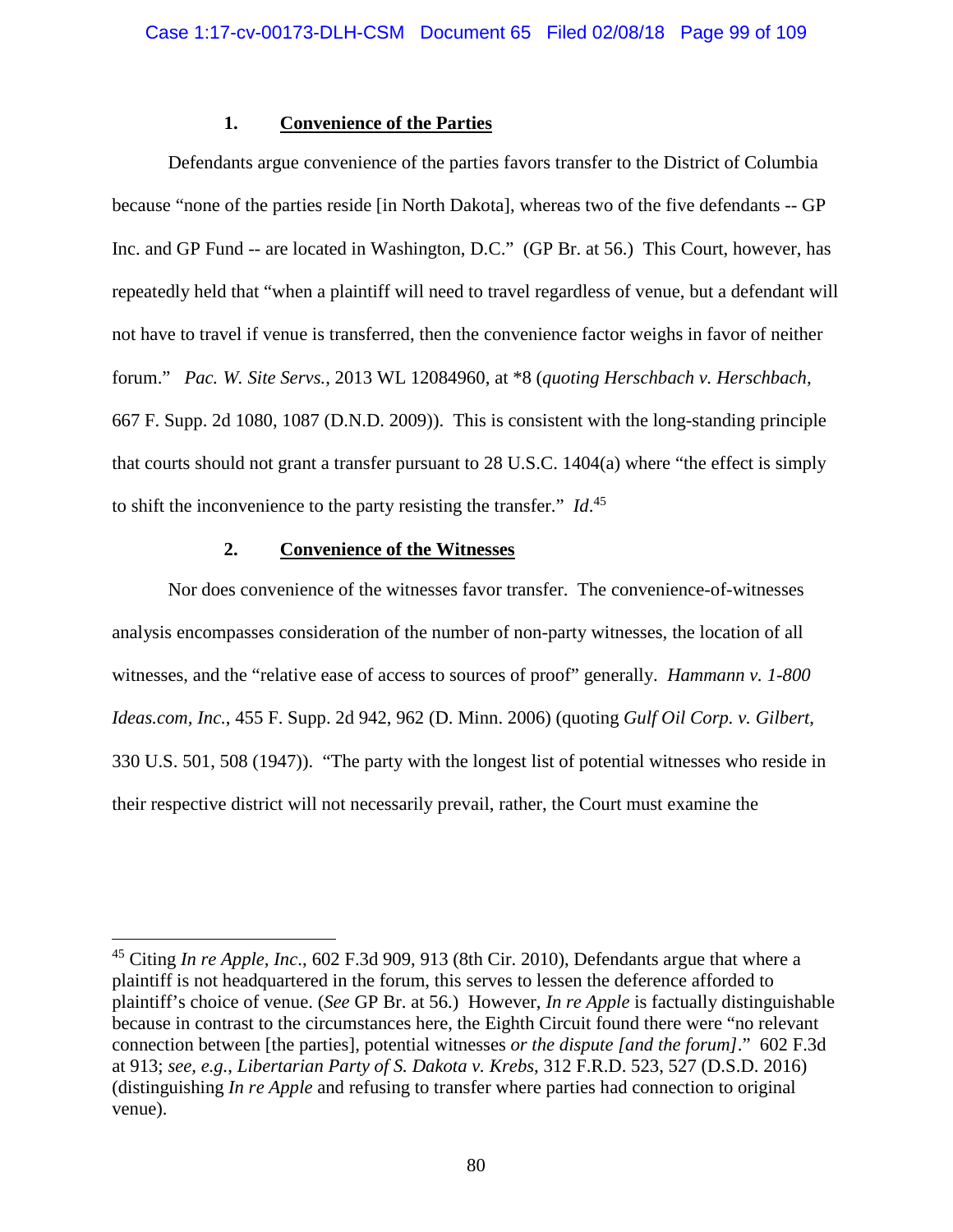#### Case 1:17-cv-00173-DLH-CSM Document 65 Filed 02/08/18 Page 100 of 109

materiality and importance of the anticipated witnesses' testimony and then determine their accessibility and convenience to the forum." *R.D. Offutt Co.*, 342 F. Supp. 2d at 842.

The majority of the witnesses the Defendants have identified do not reside in either North Dakota *or* Defendants' preferred forum. (GP Br. at 57-58). Nor do the Defendants contend that any witnesses -- let alone any material witnesses -- are unwilling or unable to appear before this Court. *See Zidon*, 344 F. Supp. 2d at 634-35 (denying transfer motion where defendant failed to show witnesses were unwilling or unable to travel). In any event, the unwillingness or unavailability of a witness to travel to this District is not dispositive because "testimony can be presented by videotape or live by a teleconference video linkup." *Pac. W. Site Servs.*, 2013 WL 12084960, at \*8 (unwillingness of out-of-state witness to travel does warrant transfer).

By contrast, Plaintiffs intend to call in-state witnesses to testify, including about the violent protests, destruction of the pipeline and other overt actions taken to harm Plaintiffs, its business, and property in North Dakota. Thus, the convenience of the witness analysis mitigates against transfer. *Zidon*, 344 F. Supp. 2d at 634-35 (where plaintiff's witnesses reside in the state, defendants' witnesses reside outside the putative transferee venue, and "[n]either party has suggested witnesses would be unwilling or unable to travel to either venue . . . , this factor weighs in favor of a North Dakota venue.").

#### **3. Interests Of Justice**

The interests of justice likewise militate against transfer. When assessing the interests of justice, the court may consider (1) judicial economy, (2) the plaintiff's choice of forum, (3) comparative costs to the parties of litigating in each forum, (4) each party's ability to enforce a judgment, (5) obstacles to a fair trial, (6) conflict of law issues, and (7) the advantages of having a local court determine questions of local law." *MBI Energy Servs. v. Hoch*, No. 1:16- CV-329, 2017 WL 2986371, at \*2 (D.N.D. Feb. 28, 2017).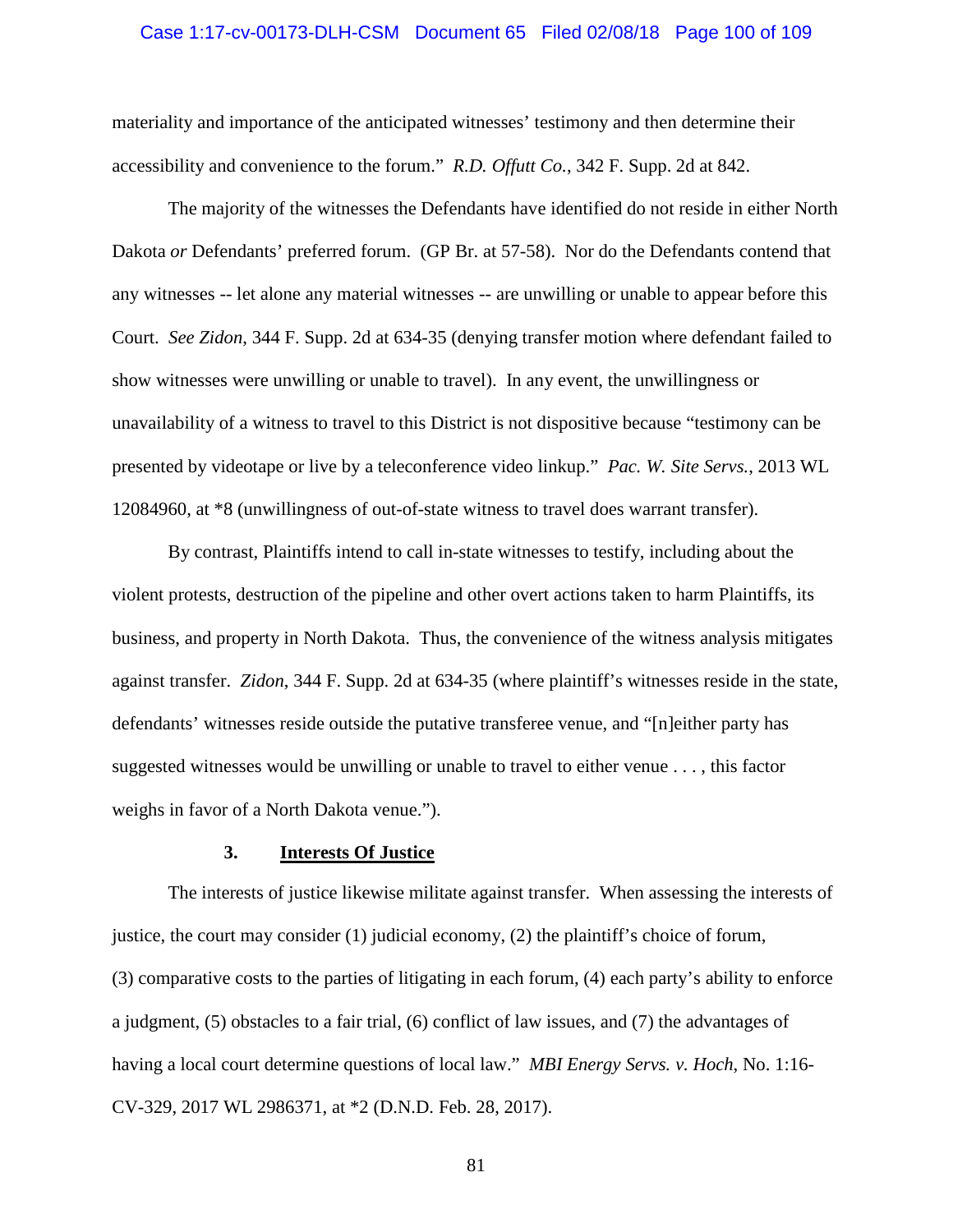## Case 1:17-cv-00173-DLH-CSM Document 65 Filed 02/08/18 Page 101 of 109

The first two factors heavily weigh against transfer. First, "judicial economy favors [Plaintiffs'] choice of venue since this Court has already invested resources into this case by virtue of addressing Defendants' motion to dismiss." *Larson Mfg. Co. of S.D. v. Conn. Greenstar, Inc.*, 929 F. Supp. 2d 924, 938 (D.S.D. 2013).<sup>46</sup> Likewise, as set forth above, deference afforded plaintiff's choice of forum weighs against transfer. *See supra* § IV.A.

Nor do the conflict of law issues or the advantages of having a local court determine questions of local law favor a transfer of venue. While Defendants argue for application of District of Columbia law (GP Br. at 60, 61 n.55), because -- as Defendants concede -- a substantial part of the events or omissions giving rise to this case occurred in this judicial forum, including the violent protests and acts of arson and destruction of federal lands, construction equipment and the pipeline itself, North Dakota has the most significant relationship with the events in this case and its law governs irrespective of whether this case is ultimately litigated. *BNSF Ry. Co. v. Progress Rail Servs. Corp.*, No. 3:13-CV-80, 2016 WL 7496873, at \*5 (D.N.D. Aug. 16, 2016) (applying North Dakota substantive law where "most important facts," including "[illegal conduct,] occurred in North Dakota, putting North Dakota property and persons at risk" and "North Dakota citizens were involved in investigating the [conduct], in the ensuing clean-up, and in reparations").<sup>47</sup> However, even *assuming arguendo*, that the substantive law of the District of Columbia did govern Plaintiffs' claims, this consideration is "entitled to little

<sup>&</sup>lt;sup>46</sup> While Defendants point to the pending SRST litigation as a putative connection to the District of Columbia, they cite no authority to warrant a transfer based on a tangential litigation involving different parties. *Cf. Marietta Campbell Insurance Group, LLC v. Jefferson-Pilot Life Insurance Company*, No. 2:07-CV-32, 2007 WL 3197311 (D.N.D. Oct. 26, 2007) (transfer granted where a parallel action between the *same parties* was pending); *Herschbach v. Herschbach*, 667 F. Supp. 2d 1080, 1088 (D.N.D. 2009) (transfer was appropriate to consolidate actions).

<sup>&</sup>lt;sup>47</sup> By contrast, Defendants only identify three contacts between this litigation and the District of Columbia: two defendants reside there, certain defamatory statements originated there, and a tangentially relevant litigation is in process there. (GP Br. 60.)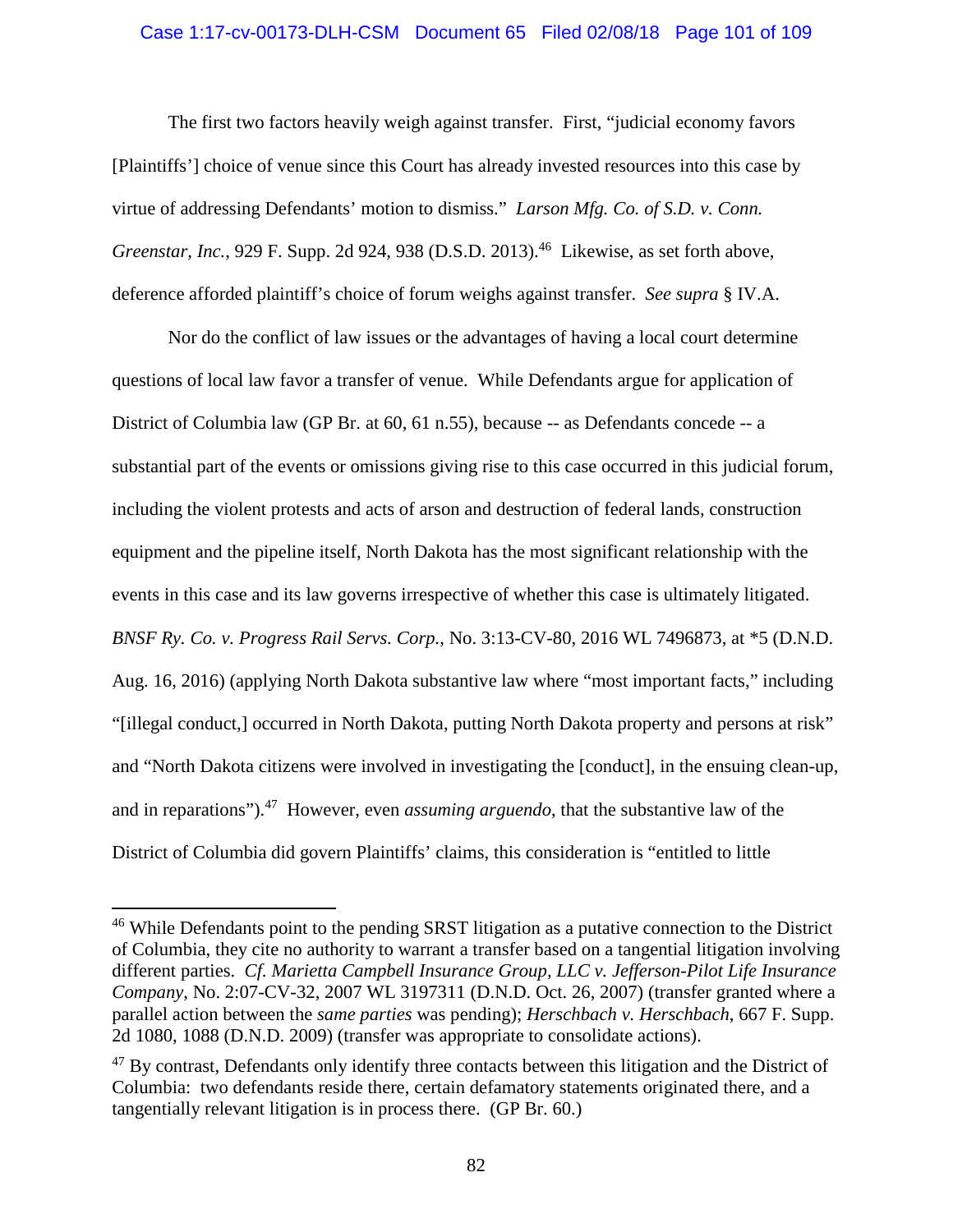# Case 1:17-cv-00173-DLH-CSM Document 65 Filed 02/08/18 Page 102 of 109

significance in the court's decision" as to *transfer*. *Houk v. Kimberly-Clark Corp.*, 613 F. Supp. 923, 932 (W.D. Mo. 1985). This is because "courts can just as easily apply the law of another state as easily as their own." *Oien v. Thompson*, 824 F. Supp. 2d 898, 907 (D. Minn. 2010); *Dakota W. Bank*, 284 F. Supp. 2d at 1236 (where case "does not involve complex or novel questions of [state] law," the court is "capable of navigating the issues and interpreting the applicable [out-of-state] law" in the event such law applies).

While Defendants argue the extensive coverage of the DAPL protests in North Dakota may be an obstacle to selecting an impartial jury, as set forth in detail in the Complaint, however coverage of the DAPL opposition has been extensive nationwide. *See Hubbard v. White*, 755 F.2d 692, 695 (8th Cir. 1985) (affirming denial of motion to transfer on the basis that "[o]ur search of the record does not reveal that plaintiffs' motion [to transfer venue] was accompanied by materials that demonstrated the alleged prejudicial publicity."). Finally, Defendants' own case law shows that travel costs alone do not support a transfer. *See Marietta Campbell Ins. Grp.*, 2007 WL 3197311, at \*3 ("Travel may be slightly more affordable and flexible in and out of . . . metropolitan areas, but overall, the convenience of parties and witnesses appears to be more or less equal in either forum.").<sup>48</sup>

## **V. THE COURT HAS PERSONAL JURISDICTION OVER THE INTERNATIONAL DEFENDANTS**

GPI and BankTrack argue for dismissal of all the claims asserted against them on the basis they are not subject to personal jurisdiction in this Court. (*See* GP Br. 54-55; BT Br. 8-20.) These arguments have no merit.

<sup>&</sup>lt;sup>48</sup> Likewise, transfer to the Northern District of California is improper for all the reasons set forth above, as well as, because the Defendants do not identify a single contact between that forum and the parties, witnesses, or conduct alleged in the Complaint. (GP Br. at 55, n.46.)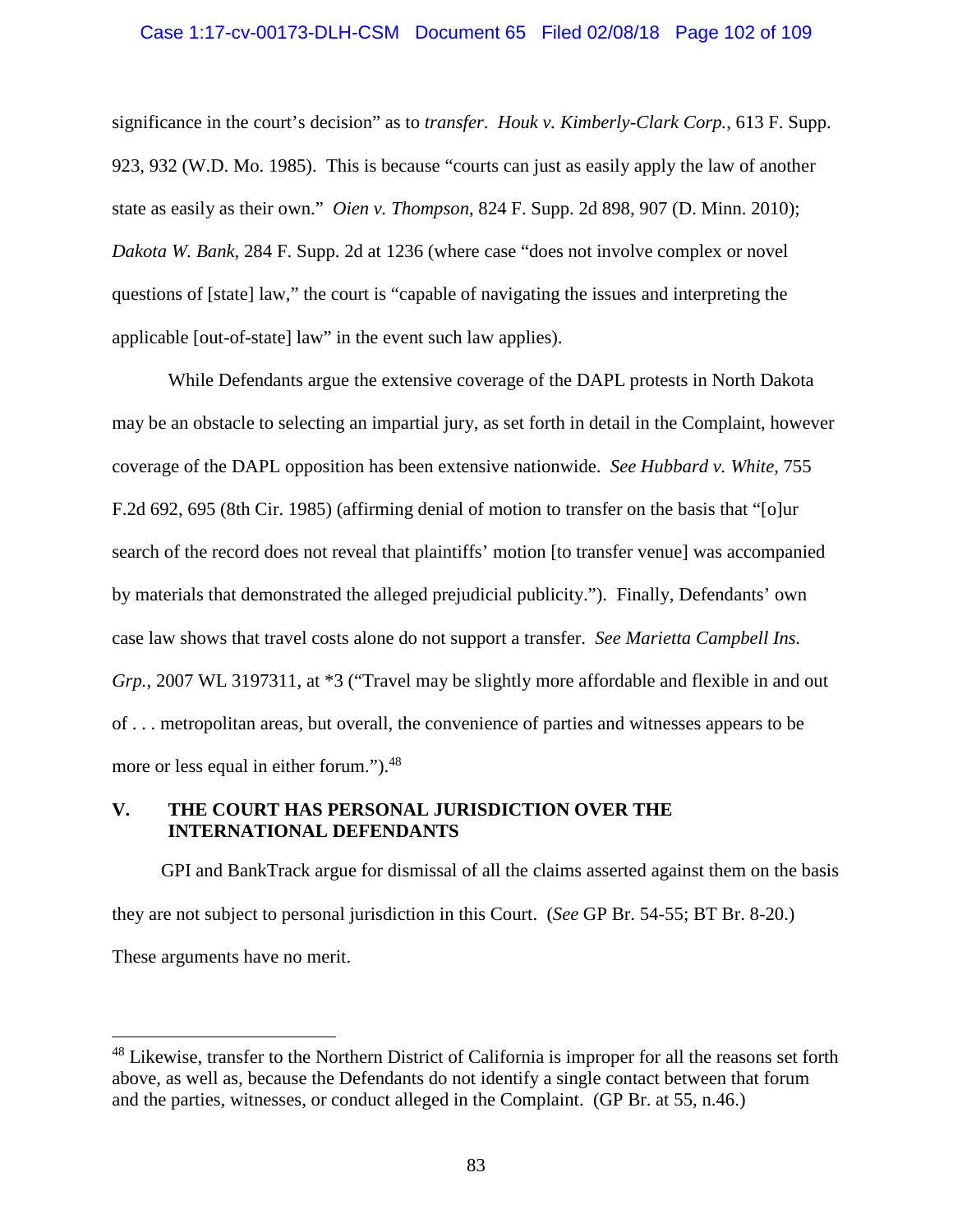# Case 1:17-cv-00173-DLH-CSM Document 65 Filed 02/08/18 Page 103 of 109

At the pleading stage, plaintiff "need only make a prima facie showing of jurisdiction."

*Dakota Indus., Inc. v. Dakota Sportswear, Inc.*, 946 F.2d 1384, 1387 (8th Cir. 1991). The Court must view jurisdictional facts "in light most favorable to [Plaintiffs] . . . ." *Atkinson v. McLaughlin*, 343 F. Supp. 2d 868, 872 (D.N.D. 2004) (Hovland, J.). Because it is undisputed that BankTrack and GPI were validly served with process in the United States, these defendants are subject to jurisdiction under RICO nationwide jurisdiction, or alternatively, under North Dakota's long-arm statute or Rule 4(k)(2).

## **A. This Court Has Personal Jurisdiction Under the Federal RICO Statute**

The RICO statute confers jurisdiction in any federal district court that has personal jurisdiction over at least one of the defendants. *See* 18 U.S.C. 1965(a). Once a plaintiff has established personal jurisdiction over at least one defendant under § 1965(a), RICO's nationwide service of process provision confers jurisdiction over "RICO defendants residing abroad" so long as they are "served with process within the United States" and the "ends of justice" are met. 18 U.S.C. 1965(b); *see also Armstrong v. Am. Pallet Leasing Inc.*, 678 F. Supp. 2d 827, 850 (N.D. Iowa 2009); *Nat'l Asbestos Workers Med. Fund v. Philip Morris, Inc.*, 86 F. Supp. 2d 137, 140  $(E.D.N.Y. 2000)$  (collecting cases).<sup>49</sup>

Here, it is undisputed that the requisites of sections 1965(a) and (b) are met. GP-Inc. and GP-Fund concede this Court has personal jurisdiction over them, and this is sufficient to satisfy section 1965(a), particularly in view of the Complaint's allegations as to their numerous contacts

<sup>49</sup> *Nocando Mem Holdings, Ltd. v. Credit Commer5cial De France, S.A.*, No. Civ.A.SA-01- 1194-XR, 2004 WL 2603739, at \*8 (W.D. Tex. Oct. 6, 2004) relied on by BankTrack is inapposite, as that case did not involve personal service on a foreign defendant, but rather service on a foreign defendant's *agent*, which rendered § 1965(b) inapplicable. Likewise, *Doe v. Unocal Corp.*, 27 F. Supp. 2d 1174, 1182 (C.D. Cal. 1998) is unavailing because defendants were not served in the United States but in France pursuant to the Hague Convention.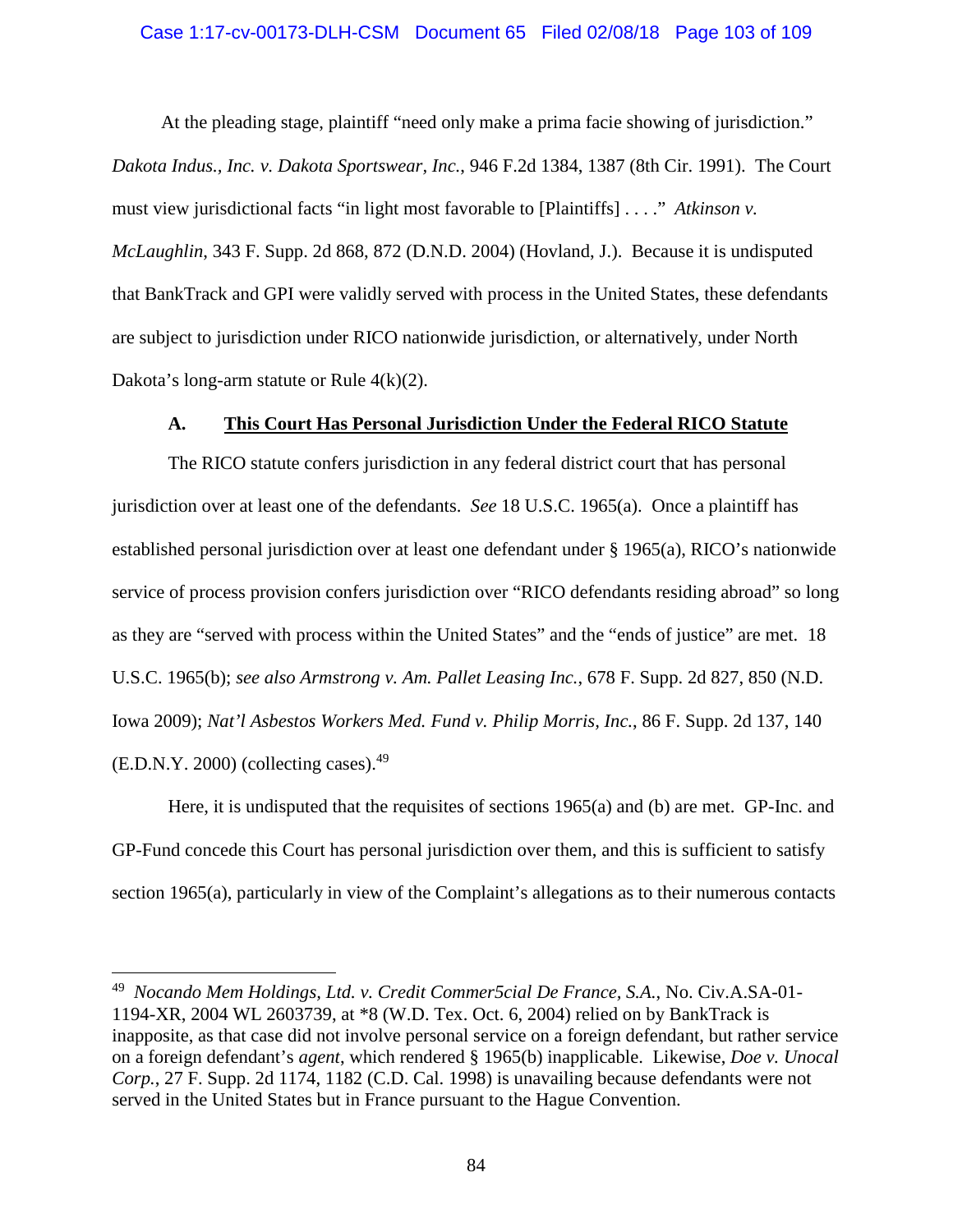## Case 1:17-cv-00173-DLH-CSM Document 65 Filed 02/08/18 Page 104 of 109

with this forum. (*See, e.g.*,  $\P$ <sup> $\hat{A}$  355-60.) Moreover, Plaintiffs effected service on BankTrack's</sup> director, Michelle Chan, and GPI's director, Ravi Rajan, in the United States (ECF Nos. 17, 20), and BankTrack concedes that they were validly served with process in the United States. (BT Br. at 11). Thus, this Court may exercise personal jurisdiction over BankTrack and GPI. *Herbstein v. Bruetman*, 768 F.Supp. 79, 81 (S.D.N.Y. 1991) (exercising RICO jurisdiction over Argentinian corporation whose director was served in Illinois).<sup>50</sup>

Nevertheless, BankTrack and GPI argue that the exercise of jurisdiction pursuant to RICO's nationwide jurisdiction provision would run afoul of the "ends of justice" because Plaintiffs have not shown "there is no other district in which a court will have personal jurisdiction over all of the alleged co-conspirators." (BT Br. at 12.) However, the existence of another forum where all defendants are subject to suit is not dispositive of the "ends of justice" inquiry. Rather, it has long been held the "ends of justice" analysis is a flexible concept uniquely tailored to the facts of each case. *See Kaplan v. Reed*, 28 F. Supp. 2d 1191, 1204 (D. Colo. 1998) (ends of justice analysis considers numerous factors of which "the availability of an alternative forum is but one"); *Southmark Prime Plus, L.P. v. Falzone*, 768 F. Supp. 487, 491 (D. Del. 1991) ("Several factors can be considered by a court in making this 'ends of justice' determination under  $\S$  1965(b).").<sup>51</sup>

 $50$  "[W]here, as here, a federal statute authorizes nationwide service of process, 'the exercise of personal jurisdiction is compatible with due process as long as the defendants have sufficient minimum contacts with the United States.'" *Golub & Assocs., Inc. v. Long*, No. 4:09CV92 JCH, 2009 WL 690118, at \*2 (E.D. Mo. Mar. 11, 2009) (quoting *Gatz v. Ponsoldt*, 271 F. Supp. 2d 1143, 1153 (D. Neb. 2003)).

 $51$  Even if the existence of an alternative forum were a dispositive consideration, Plaintiffs still have shown that the ends of justice require this Court's exercise of jurisdiction. *Southmark Prime*, 768 F. Supp. at 491 (because "it is unlikely that all the defendants are subject to venue in one district under §§ 1965(a) and 1391 . . . ." "the ends of justice would be significantly advanced if the Court exercised its discretion under § 1965(b)"); *see also Ark. Blue Cross & Blue Shield v. Philip Morris, Inc*., No. 98 C 2612, 1999 WL 202928, at \*2 (N.D. Ill. Mar. 31, 1999)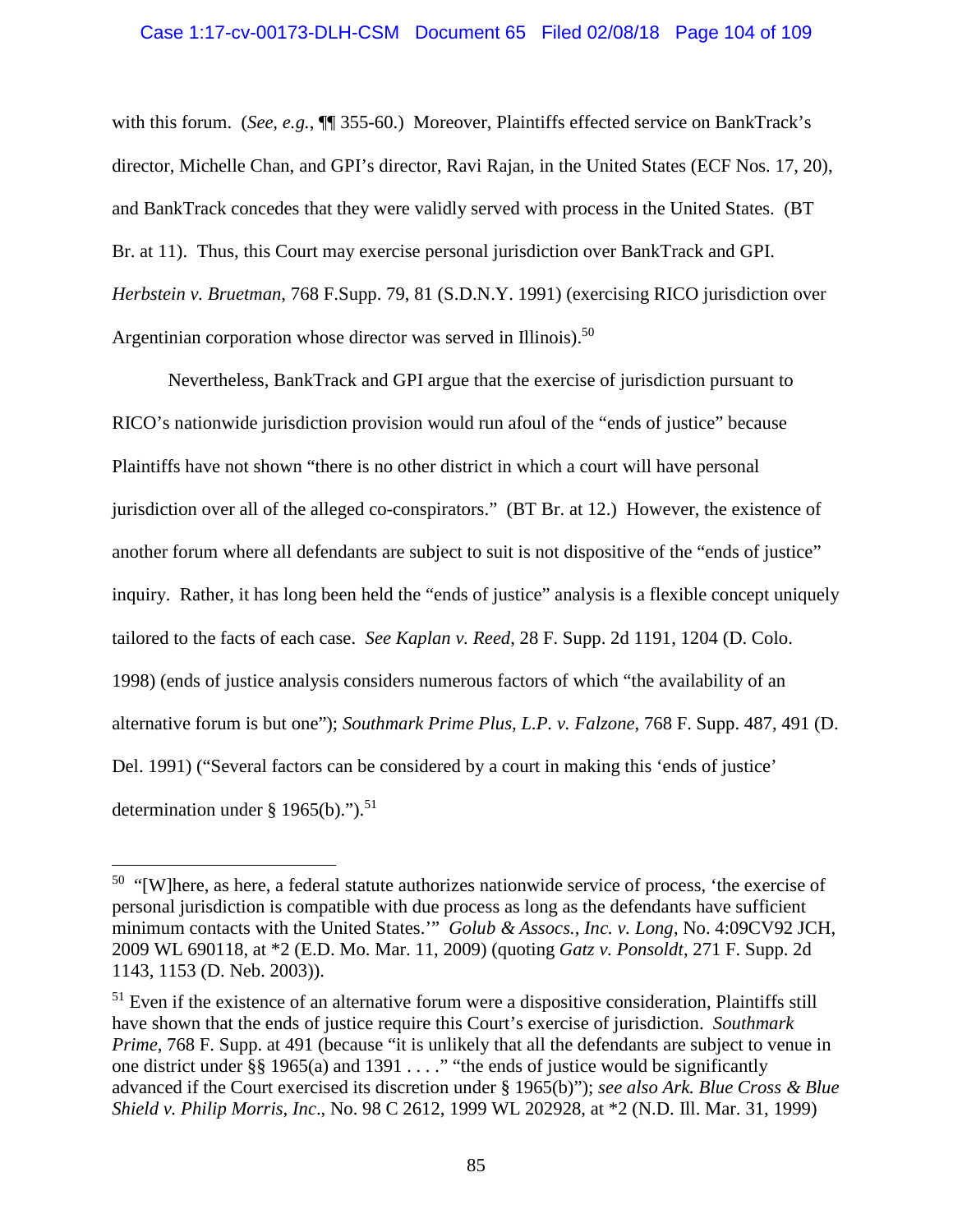# Case 1:17-cv-00173-DLH-CSM Document 65 Filed 02/08/18 Page 105 of 109

Among those factors relevant to the "ends of justice" are "the amount of time already spent by the litigants pursuing their claims in a plaintiff's chosen forum, the age of the case and the court's familiarity with the issues, whether dismissal or transfer of the case would result in extraordinary delay to the plaintiff, and whether defendants have retained competent local counsel." *Kaplan*, 28 F. Supp. 2d at 1204. Applying these factors, courts regularly find that the ends of justice require exercising jurisdiction over foreign defendants under section 1965(b) where proceeding elsewhere would delay the case, particularly where defendants are already "well represented" in that court. *See, e.g.*, *Am. Trade Partners, L.P. v. A-1 Int'l Importing Enters., Ltd.*, 755 F. Supp. 1292, 1305 (E.D. Pa. 1990) (exercising jurisdiction over five-monthold case where transfer would cause further delay and defendants were "well represented"); *Miller Brewing Co. v. Landau*, 616 F. Supp. 1285, 1290-91 (E.D. Wis. 1985) (similar). The same conclusion is required here. This action was commenced over six months ago. During that time, BankTrack and GPI retained counsel familiar with the law and rules in North Dakota and have filed motions to dismiss under North Dakota law. The transfer of the case would only serve to further delay resolution of this case on the merits. $52$ 

BankTrack and GPI make no showing to the contrary. Instead, they argue the Court should not exercise jurisdiction under RICO because Plaintiffs fail to state a RICO claim. (*See* BT Br. at 13). As set forth above (*supra* § II), these arguments are wholly without merit. But in any event, "a Rule 12(b)(2) motion to dismiss, [ ] is not a proper motion for such an attack on

<sup>(</sup>ends of justice required exercising jurisdiction pursuant to 1965(b) where defendants "reside[d] in several states and overseas, and it is unlikely that another district would have personal jurisdiction over all of them").

<sup>52</sup> *Butcher's Union Local No. 498 v. SDC Investment, Inc.*, cited by BankTrack, is readily distinguishable because it involved multiple conspiracies which could be divided into separate suits, and thus did not contravene Congress's intent to bring all members of a nationwide RICO conspiracy before a court in a single trial. 788 F.2d 535, 538-39 (9th Cir. 1986).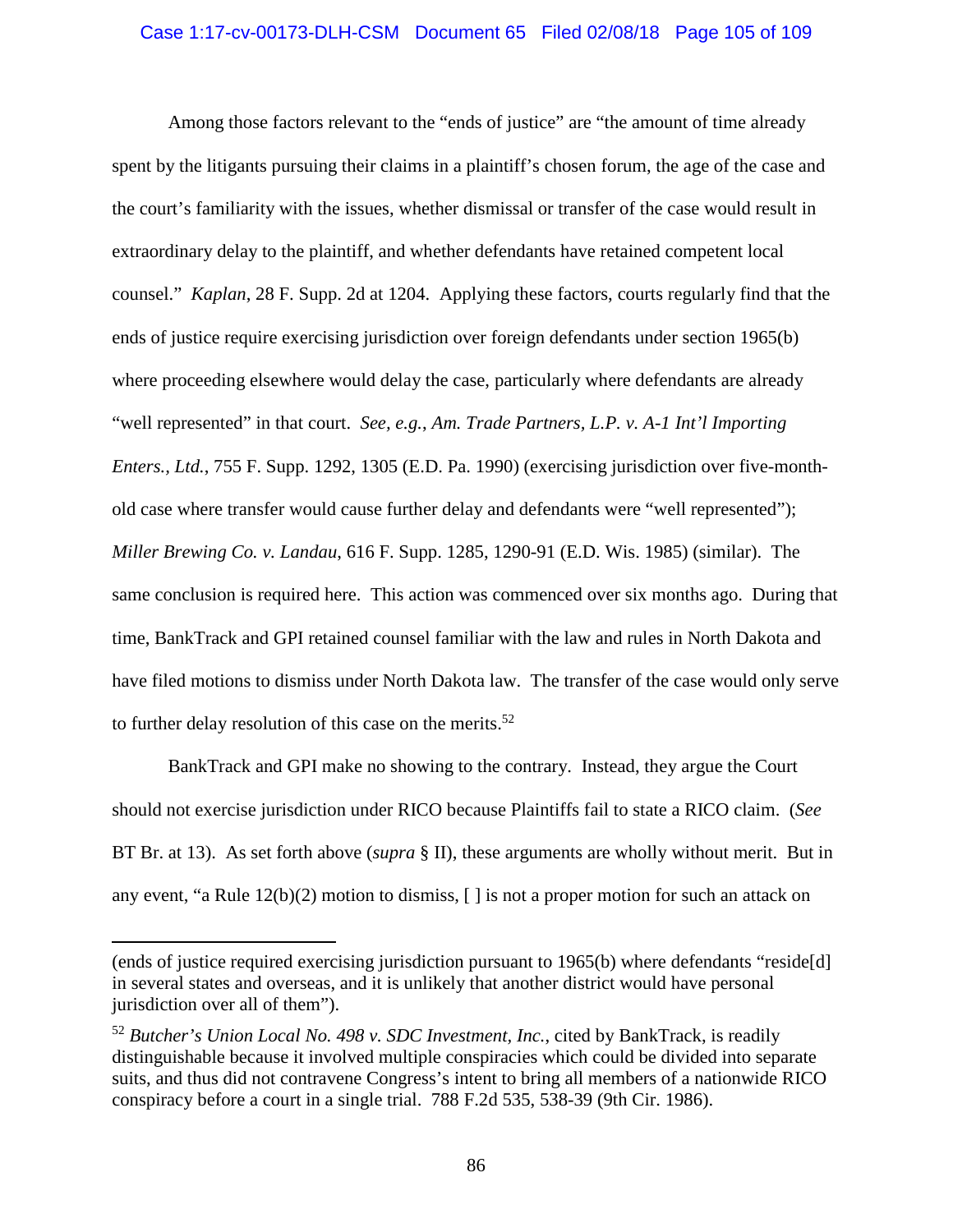#### Case 1:17-cv-00173-DLH-CSM Document 65 Filed 02/08/18 Page 106 of 109

[the legal sufficiency of] the RICO claims." *See Armstrong*, 678 F. Supp. 2d at 850; *see also Meganathan v. Signal Int'l L.L.C*., No. 1:13-CV-497, 2014 WL 11512241, at \*4 (E.D. Tex. July 3, 2014) ("Questions of whether the complaint sufficiently pleads violations of the RICO statute should not be raised in a motion under Rule 12(b)(2) challenging personal jurisdiction*.*").

## **B. This Court Has Jurisdiction Under North Dakota's Long-Arm Statute**

The Court may also exercise personal jurisdiction over BankTrack and GPI under North Dakota's long-arm statute. *See* Fed. R. Civ. P. 4(k)(1)(A). The North Dakota long-arm statute provides for jurisdiction over "a person who acts directly or by an agent" by, *inter alia*, "committing a tort within or outside this state causing injury to another person or property within this state; [or] committing a tort within this state, causing injury to another person or property within or outside this state." N.D. R. Civ. P. 4(b)(2).

Here, the Complaint alleges GPI committed torts within the state when it directed, funded and supported radical eco-terrorist organizations such as Red Warrior Camp to infiltrate protest camps, train protestors in violence and property destruction, and perpetrate large scale attacks against Energy Transfer personnel and property in North Dakota. The commission of these tortious acts in the state subjects GPI to jurisdiction under North Dakota's long-arm statute.

However, even if GPI's and BankTrack's allegations were limited to "speech activities that took place outside' the state, as these Defendants allege (GP Br. at 55; BT Br. at 9, 13-18), the exercise of jurisdiction is proper based on Defendants' intentional acts calculated to create an actionable event in this State. *See Rodenburg v. Fargo-Moorhead Y.M.C.A.*, 2001 ND 139, ¶ 19, 632 N.W.2d 407, 415-16 (jurisdiction proper if "the defendant has 'purposefully directed' his activities" at residents of North Dakota and "the litigation results from alleged injuries that arise out of or relate to those activities) (citation omitted).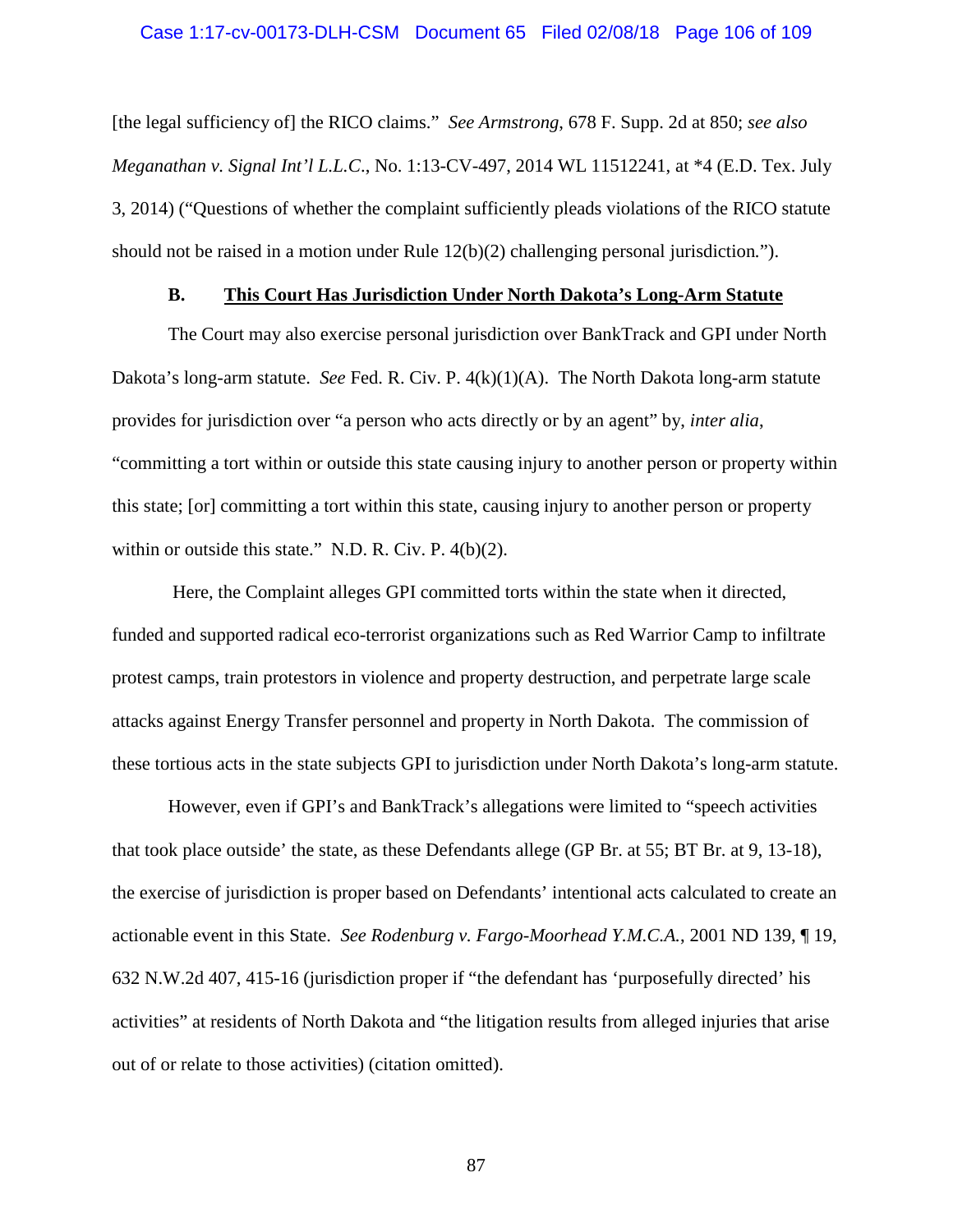## Case 1:17-cv-00173-DLH-CSM Document 65 Filed 02/08/18 Page 107 of 109

Defendants concede their putative "advocacy efforts focused on challenging construction of DAPL" in North Dakota. (*See* GP Br. at 55). Moreover, the Complaint pleads these defamatory statements were ubiquitously disseminated to incite violence on the ground in North Dakota, interfere with the financing of Energy Transfer's infrastructure project in this State, and otherwise cause harm to Energy Transfer in North Dakota. The Complaint likewise pleads the substantial harm Energy Transfer sustained in this State as a result of Defendants' unlawful activities including delayed construction costs, increased security costs, and costs to mitigate the campaign of misinformation.<sup>53</sup> The intentional dissemination expected or intended to cause injury in this State has long been held to be a basis for the exercise of long-arm jurisdiction. *See Atkinson*, 343 F. Supp. 2d at 877-878 (exercising jurisdiction over Cambodian residents whose defamatory statements "directly targeted" North Dakota with the intent of "foster[ing] debate" in North Dakota and the subject matter of the statements "relate[d] to North Dakota"); *see also Northstar Founders, LLC v. Hayden Capital USA, LLC*, 2014 ND 200, 855 N.W.2d 614, 629 (exercising jurisdiction where focus of alleged fraudulent scheme was in North Dakota); *Zidon*, 344 F. Supp. at 632 (exercising jurisdiction over defendant where focus of defamatory statements was North Dakota, "'brunt of the injury' would be felt in North Dakota," and defendant specifically targeted North Dakota).<sup>54</sup>

<sup>53</sup> This case bears little resemblance to *Johnson v. Arden*, 614 F.3d 785 (8th Cir. 2010), on which BT and GPI attempt to rely. (*See* BT Br. 19). *Johnson* involved a single purportedly defamatory comment about plaintiff that was posted on a third-party internet message board, which the Court found only targeted only plaintiff and not this state.

<sup>&</sup>lt;sup>54</sup> This Court may also exercise jurisdiction over GPI or BankTrack based on the contacts of their co-conspirators -- including GP-Inc., GP-Fund or Earth First! -- in this state which are not disputed on this motion. *In re N. Dakota Pers. Injury Asbestos Litig.*, 737 F. Supp. at 1098-99 (finding jurisdiction over Canadian defendant based on co-conspirators' North Dakota activities). Here, such jurisdiction is proper because Plaintiffs have alleged their conspiracy claims against BankTrack and GPI, as well as the overt acts committed in North Dakota by their coconspirators. *Cf Alexander WF, LLC v. Hanlon*, No. 4:14-CV-068, 2015 WL 12803715, at \*6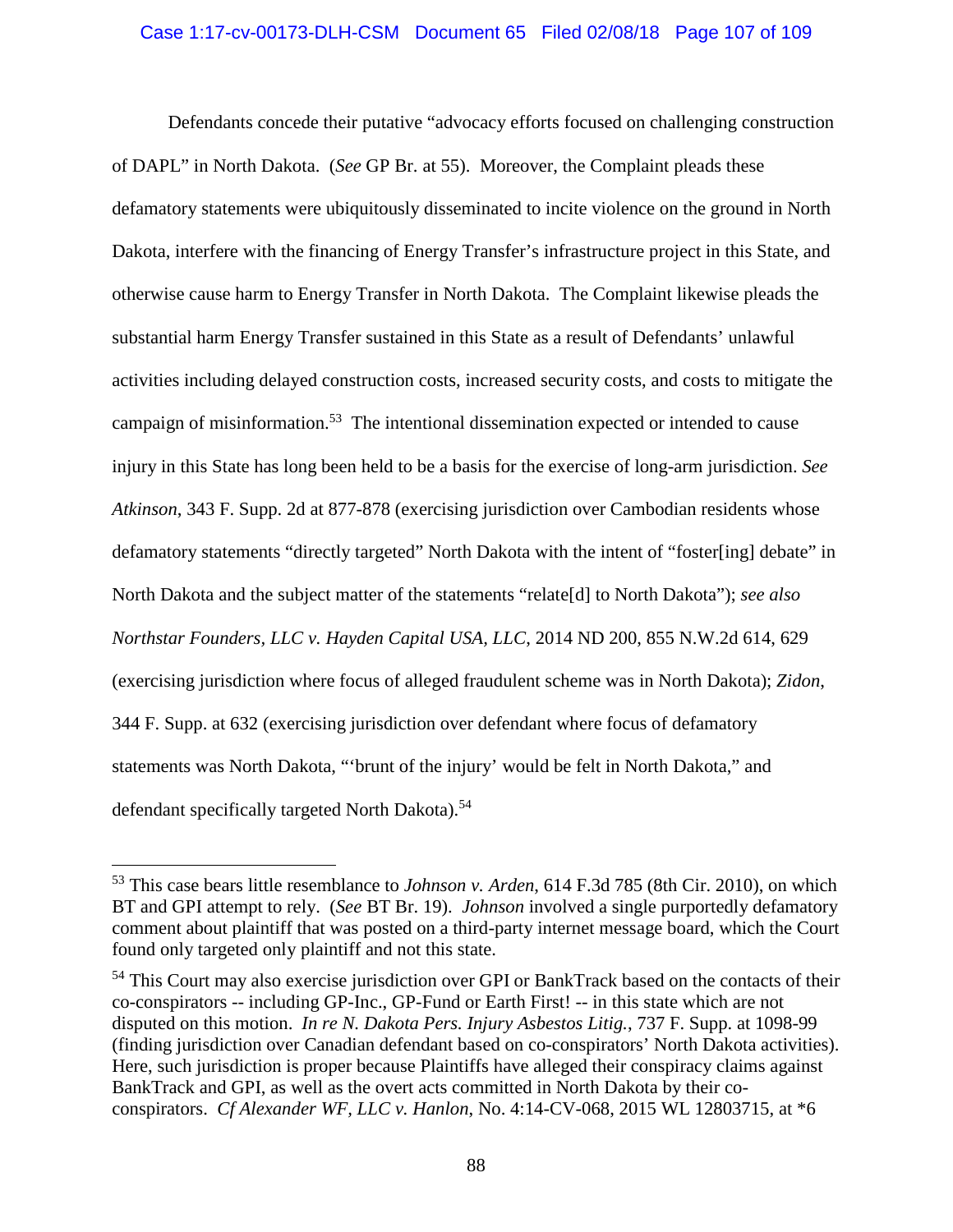# **C. This Court Has Jurisdiction Pursuant to Rule 4(k)(2)**

Even if the Court were to conclude that BankTrack and/or GPI is not subject to long-arm jurisdiction in this state, it should nevertheless exercise jurisdiction over them pursuant to Federal Rule of Civil Procedure  $4(k)(2)$  which confers jurisdiction over foreign defendant who lack substantial contacts with any single state, but have sufficient contacts with the United States as a whole to satisfy due process standards. *Merial Ltd. v. Cipla Ltd.*, 681 F.3d 1283, 1293-94 (Fed. Cir. 2012). Courts have "adopted a burden-shifting mechanism so that 'if the defendant contends that he cannot be sued in the forum state and refuses to identify any other where suit is possible, then the federal court is entitled to use Rule 4(k)(2).'" *Id*.

Here, Plaintiffs' federal RICO claims arise under federal law, and Defendants do not identify a state court of general jurisdiction. *See In re Volkswagen "Clean Diesel" Mktg., Sales Practices, & Prods. Liab. Litig.*, No. MDL 2672 CRB (JSC), 2017 WL 4890594, at \*17 (N.D. Cal. Oct. 30, 2017). Thus, where -- as here -- the Complaint alleges minimum contacts with the United States (*see supra*; *see also* BT Br. at 12 n.6 (conceding BankTrack sent defamatory letters about Energy Transfer to New York and California)), the exercise of jurisdiction is proper pursuant to Rule 4(k)(2). *S.E.C. v. Carrillo*, 115 F.3d 1540, 1545-46 (11th Cir. 1997) (targeting U.S. citizens through phone, mail, internet, and in person constitutes minimum contacts for purposes of Rule  $4(k)(2)$ .<sup>55</sup>

n.3 (D.N.D. Feb. 19, 2015) (Hovland, J.) (finding plaintiff failed to allege participation of corporate officers in their individual capacities).

<sup>&</sup>lt;sup>55</sup> If the Court finds that the Complaint fails to allege jurisdiction over GPI or BankTrack, this Court should grant limited jurisdictional discovery. *Lakin v. Prudential Sec., Inc.*, 348 F.3d 704, 710 (8th Cir. 2003) (Plaintiffs "must be permitted to have the opportunity to establish the[ relevant] facts through jurisdictional discovery."); *Pudlowski v. The St. Louis Rams, LLC*, 829 F.3d 963, 964–65 (8th Cir. 2016) ("Discovery is often necessary because jurisdictional requirements rest on facts that can be disputed.").